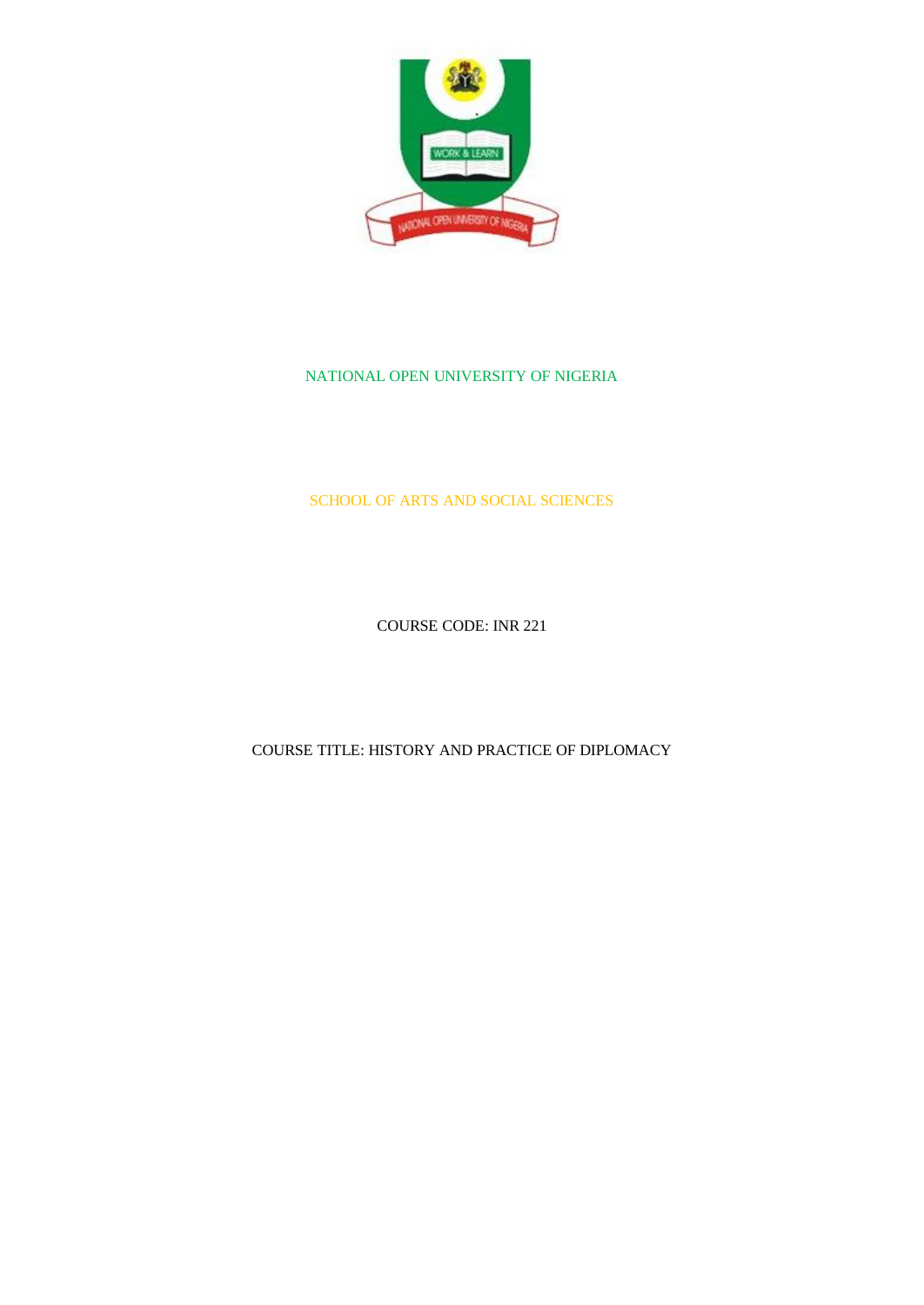| <b>COURSE</b><br><b>GUIDE</b> |                                                                                                                                                                                   |
|-------------------------------|-----------------------------------------------------------------------------------------------------------------------------------------------------------------------------------|
| <b>INR 221</b>                | HISTORY AND PRACTICE OF DIPLOMACY                                                                                                                                                 |
| <b>Course Team</b>            | Ikedinma H.A. (Course Writer) - Research and<br>Development Unit Vox (Nig.) Ltd, Lagos<br>Dr. Osita Agbu (Course Editor) - NOUN<br>Lucy Jummai Jibrin (Course Coordinator) - NOUN |
| ii                            |                                                                                                                                                                                   |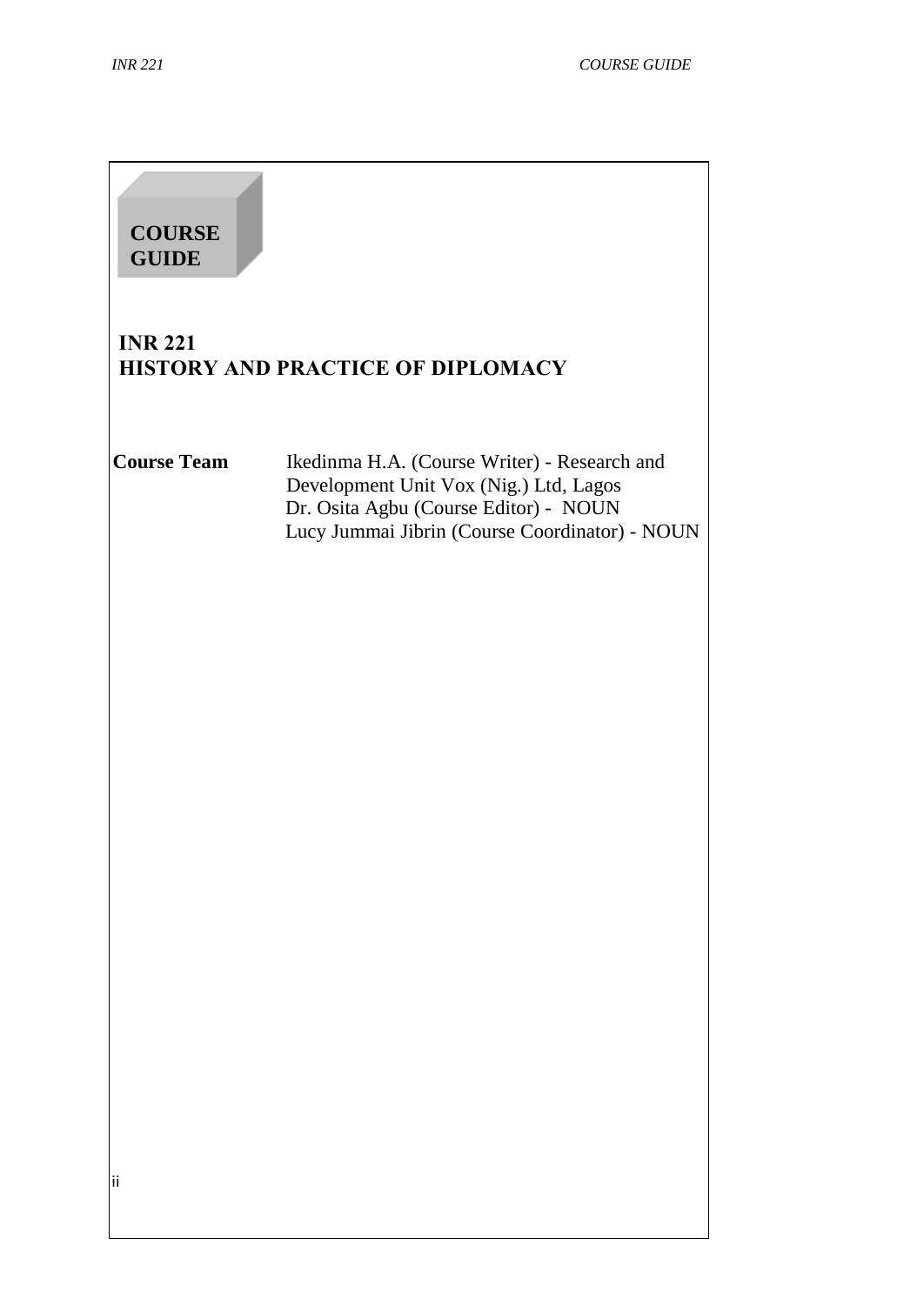

# **NATIONAL OPEN UNIVERSITY OF NIGERIA**

National Open University of Nigeria **Headquarters** 14/16 Ahmadu Bello Way Victoria Island, Lagos

Abuja Office 5 Dar es Salaam Street Off Aminu Kano Crescent Wuse II, Abuja

e-mail: centralinfo@nou.edu.ng URL: [www.nou.edu.ng](http://www.nou.edu.ng/)

Published by National Open University of Nigeria

Printed 2009

Reprinted 2014

ISBN: 978-058-523-0

All Rights Reserved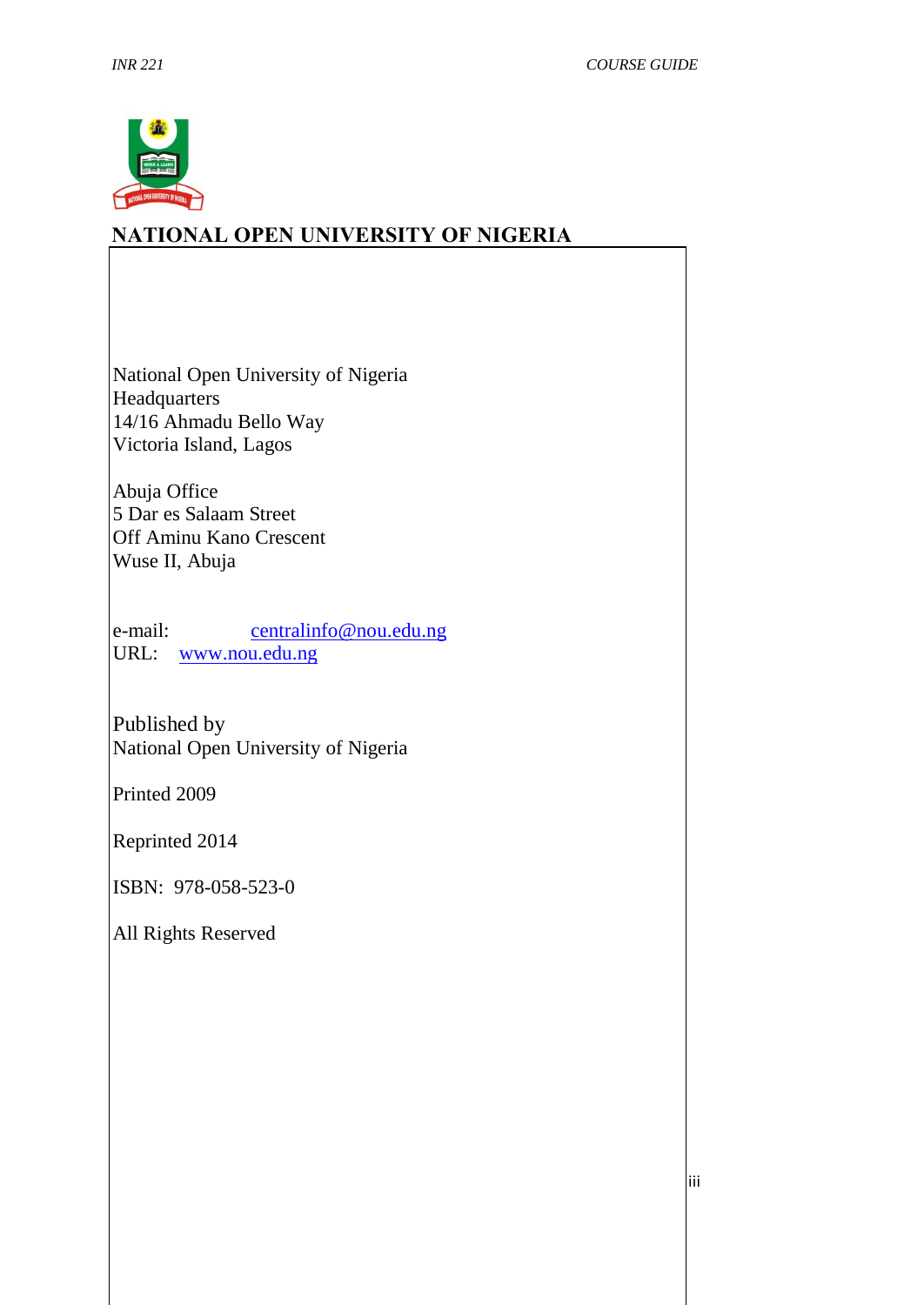# **CONTENTS**

# **PAGE**

| $\mathbf{V}$ |
|--------------|
|              |
|              |
|              |
|              |
|              |
|              |
|              |
|              |
|              |
|              |
|              |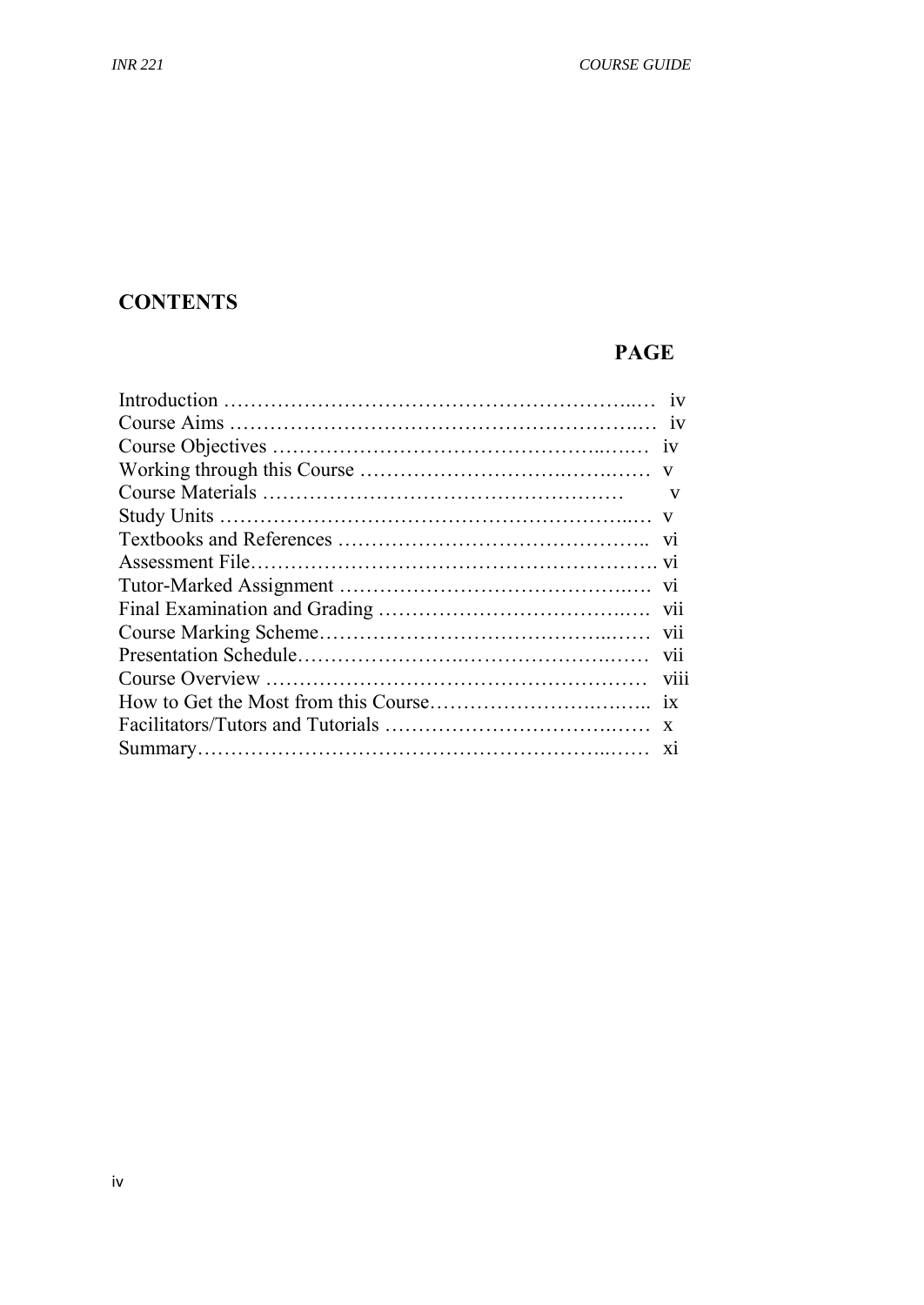# **INTRODUCTION**

Welcome to INR 221: History and Practice of Diplomacy. This Course

is a two credit unit course for undergraduate students of International Relations. History and practice of Diplomacy introduces the students to

the Practice and historical development of diplomatic relations. The

course x-rays the pattern of changes that have been taking place in the practice of diplomacy over the years. The course also teaches the

students the contributions of diplomacy in ensuring international peace

and security in the present nuclear age and period of weapons of mass destruction. The course also teaches the students the requirements of

becoming a good diplomat and functions of diplomatic missions.

# **COURSE AIMS**

The aim of this course is to give the students of international relations a comprehensive knowledge of the historical development, achievements and changes in the practice of diplomacy. Thus the course will appraise and analyze the patterns of the practice of diplomacy by independent nations and other independent non-state actors in international politics. Consequently this material has been prepared to:

- give the students all encompassing definitions and meanings of diplomacy.
- trace the historical development of the practice of diplomacy.
- analyse the reasons and consequences of the changes in diplomatic relations over the years.
- enlighten the students on the characteristics of diplomats.
- differentiate the different diplomatic nomenclatures and state different functions of diplomats.

# **COURSE OBJECTIVES**

To achieve the aims set out above, INR 221: History and Practice of

Diplomacy has overall objectives. In addition, each unit also has specific objectives. The unit objectives are stated at the beginning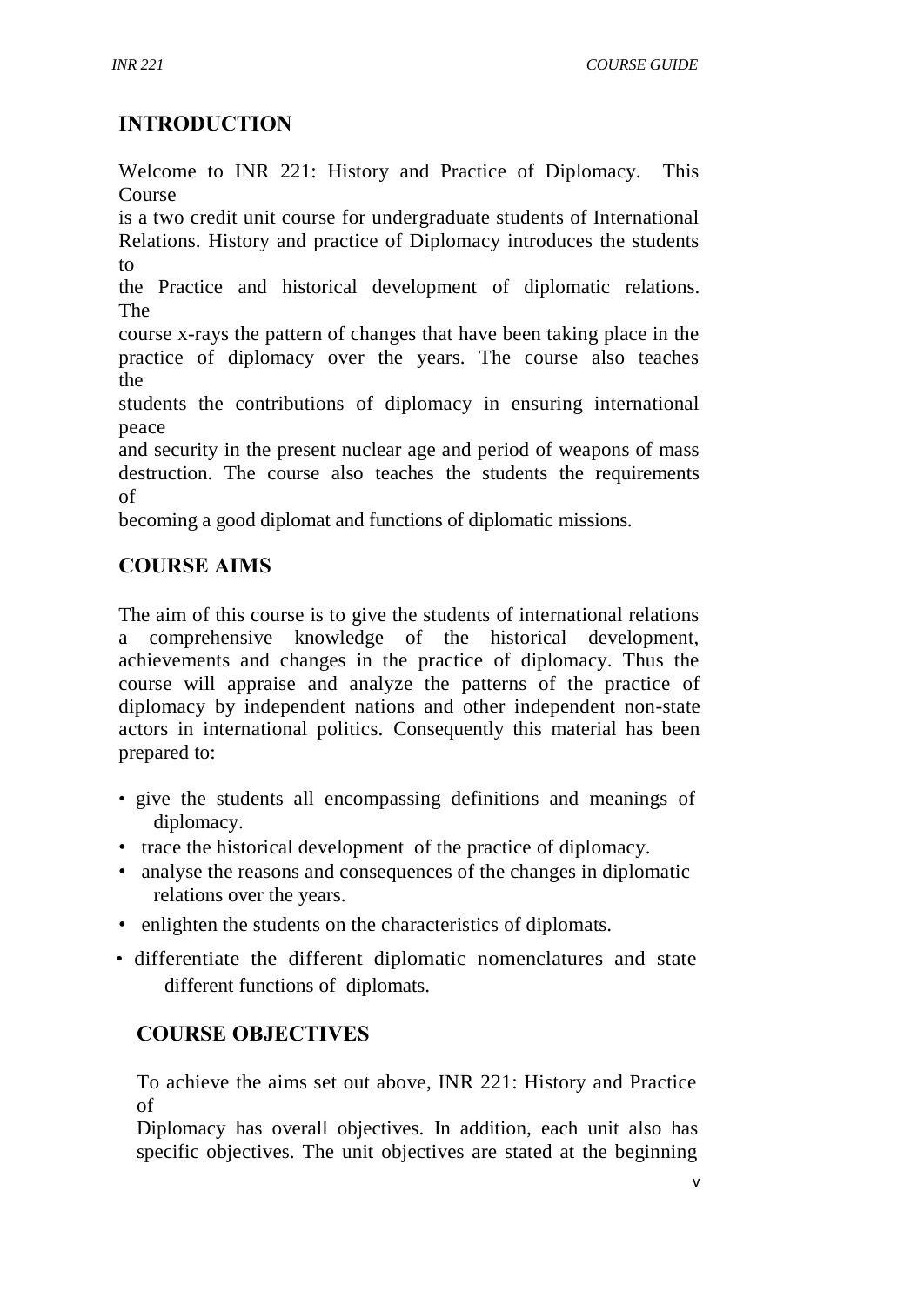*INR 221 COURSE GUIDE*

of each unit. You should read the objectives before going through the unit. You may wish to refer to them during the study of the unit to assess your progress.

Here are the wider objectives for the course as a whole. By meeting the objectives, you should see yourself as having met the aims of the course. On successful completion of the course, you should be able to:

- 4.0. discuss the fundamental knowledge of diplomacy,
- 5.0. give advanced definitions of diplomacy,
- 6.0. explain the different meanings of diplomacy,
- 7.0. discuss the historical development of diplomacy,
- 8.0. identify the exact origin of diplomacy,
	- (f) dsicuss the dimensions and scope of diplomacy,
	- (g) list the qualifications and duties of diplomats,

9.0. identify the pattern of changes in the practice of diplomacy,

10.0. assess the use of diplomacy as instrument of inter-state relations,

- 11.0. analyze diplomacy as tool for negotiation, mediation and conciliation,
- 12.0. evaluate the contributions of diplomacy in maintaining international peace and security.

# **WORKING THROUGH THIS COURSE**

To complete the course, you are required to read the study units and other related materials. You will also need to undertake practical exercises for which you need a pen, a note-book, and other materials that will be listed in this guide. The exercises are to aid you in understanding the concepts being presented. At the end of each unit, you will be required to submit written assignment for assessment purposes. At the end of the course, you will write a final examination.

# **COURSE MATERIALS**

The major materials you will need for this course are:

- Course Guide
- Study Units
- Assignments File
- Relevant textbooks including the ones listed under each unit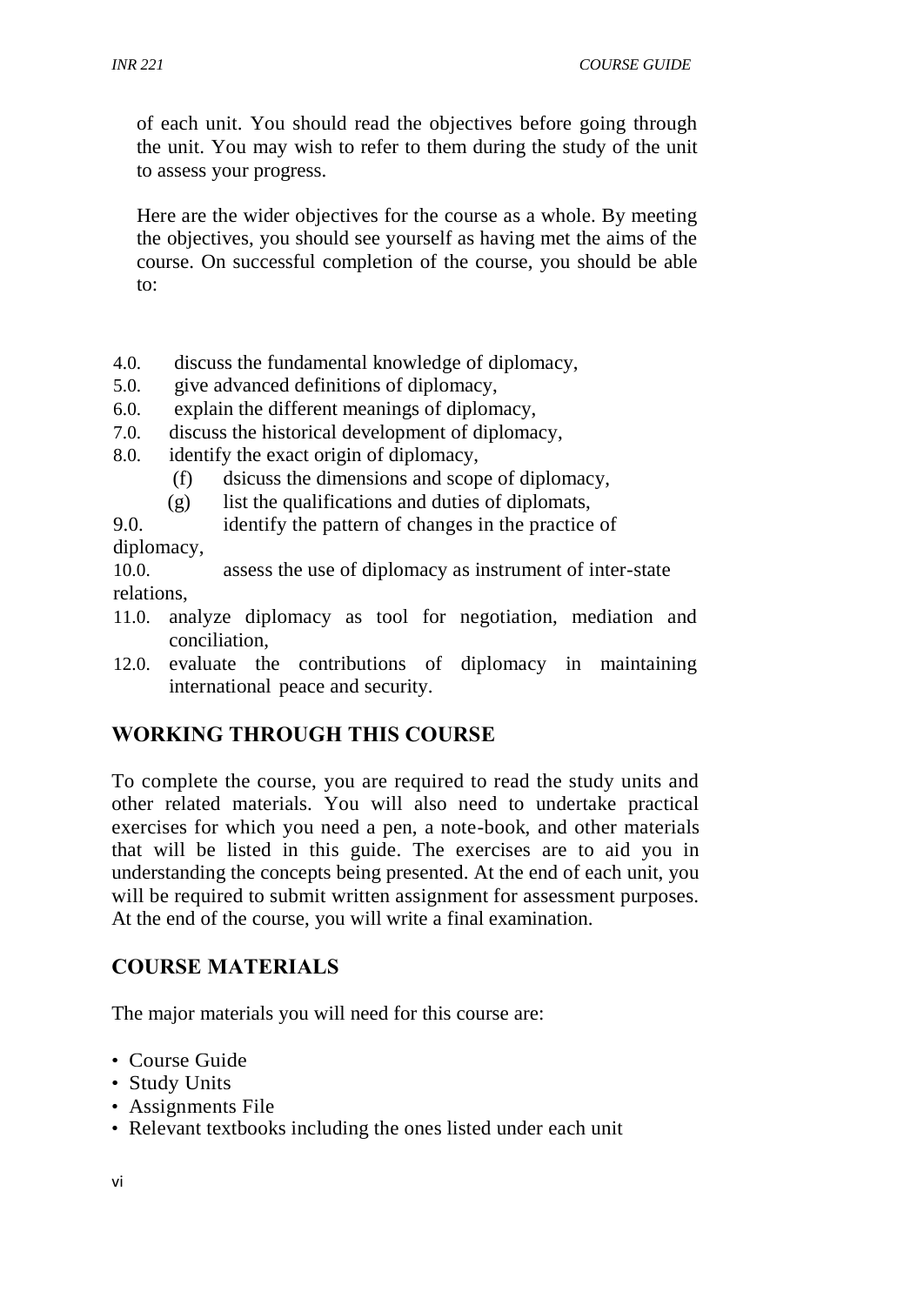# **STUDY UNITS**

There are 4 modules made up of 16 units in this course. They are listed below:

## **Module 1 Conceptualization of Diplomacy**

- Unit 1 Definitions of Diplomacy
- Unit 2 Diplomacy and Foreign Policy
- Unit 3 Dimensions of Diplomacy
- Unit 4 The Scope of Diplomacy

## **Module 2 Historical Perceptions of Diplomacy**

| Unit 1 | Diplomatic History |
|--------|--------------------|
|--------|--------------------|

- Unit 2 Appointments, Reception and Recall of Diplomats
- Unit 3 Characteristics/Qualities of Diplomats
- Unit 4 Functions of Diplomatic Missions

## **Module 3 Patterns of Diplomatic Relations**

| Unit 1 | Types of Diplomacy |
|--------|--------------------|
|--------|--------------------|

- Unit 2 Diplomatic Nomenclatures<br>
Unit 3 Diplomatic Immunities and
- Diplomatic Immunities and Privileges
- Unit 4 Breach of Diplomatic Relations

## **Module 4 Diplomacy in a Changing World**

- Unit 1 Diplomacy at the United Nations
- Unit 2 Changing Nature of Diplomacy
- Unit 3 The Use of Regional Organizations in Diplomacy
- Unit 4 The European Union and Developments in Diplomatic Method

## **TEXTBOOKS AND REFERENCES**

**C**ertain books have been recommended in this course. You may wish to purchase them for further reading.

# **ASSESSMENT FILE**

An assessment file and a marking scheme will be made available to you. In the assessment file, you will find details of the works you must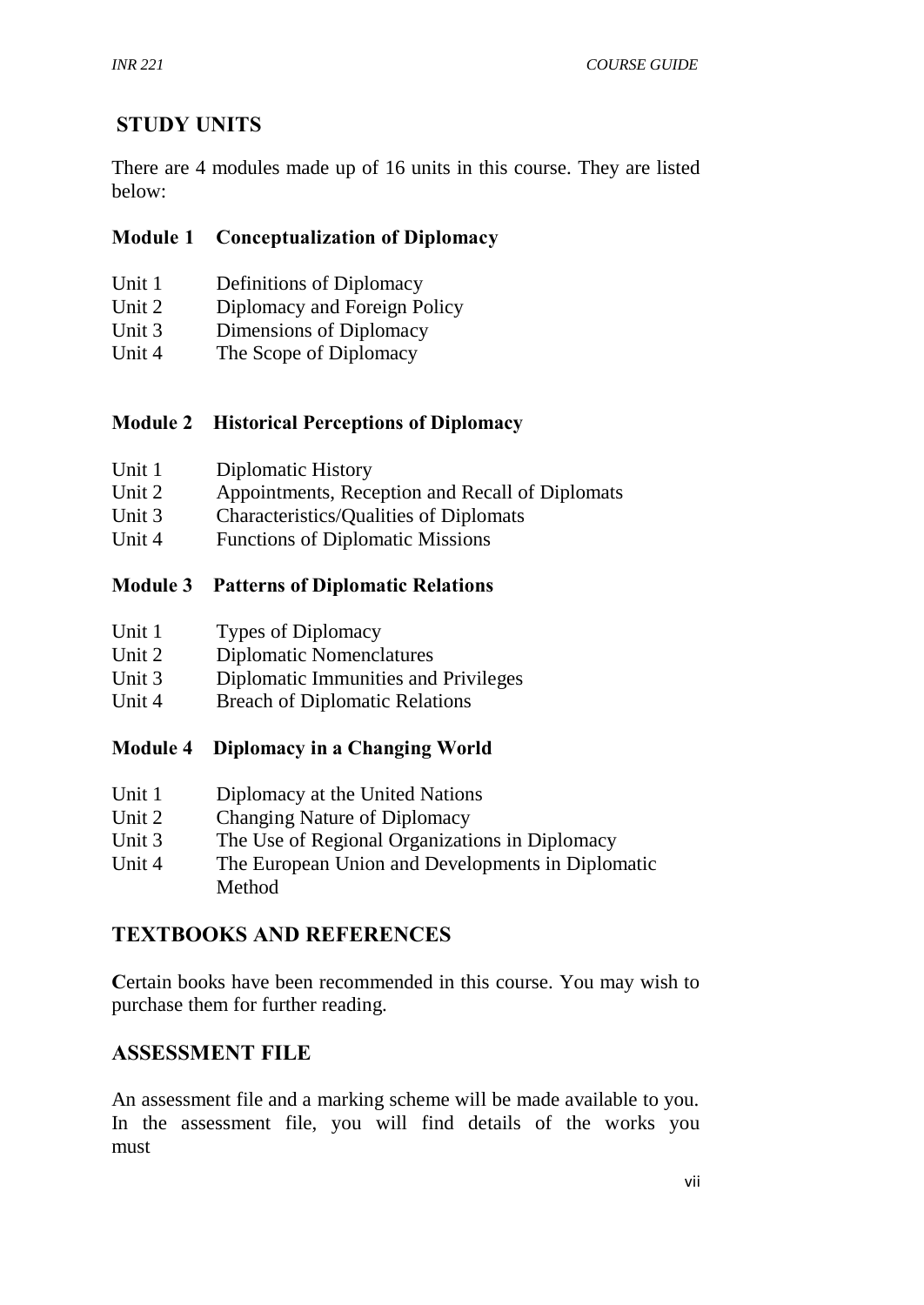submit to your tutor for marking. There are two aspects of the assessment for this course; the tutor marked and the written examination. The marks you obtain in these two areas will make up your final marks. The assignments must be submitted to your tutor for formal assessment in accordance with the deadline stated in the presentation schedule and the assignment file. The work you submit to your tutor for assessment will count for 30% of your total score.

## **TUTOR-MARKED ASSIGNMENT**

You will have to submit a specified number of the (TMAs). Every unit in this course has a tutor marked assignment. You will be assessed on four of them but the best three performances from the (TMAs) will be used for your 30% grading. When you have completed each assignment,

send it together with a Tutor-Marked Assignment form to your tutor. Make sure each assignment reaches your tutor on or before the deadline for submissions. If for any reason, you cannot complete your work on time, contact your tutor for a discussion on the possibility of an extension. Extension will not be granted after the due date unless under exceptional circumstances.

## **FINAL EXAMINATION AND GRADING**

The final examination will be a test of three hours. All areas of the course will be examined. Find time to read the unit all over before your examination. The final examination will attract 70% of the total course grade. The examination will consist of questions, which reflects the kinds of self assessment exercises and tutor marked assignment you have previously encountered. And all aspects of the course will be assessed. You should use the time between completing the last unit, and taking the examination to revise the entire course.

## **COURSE MARKING SCHEME**

The following table lays out how the actual course mark allocation is broken down.

| <b>Assessment</b>                                     | <b>Marks</b> |
|-------------------------------------------------------|--------------|
| Assignments-best three assignments out of four marked | $=30\%$      |
| <b>Final Examination</b>                              | =70%         |
| Total                                                 | $\pm 100\%$  |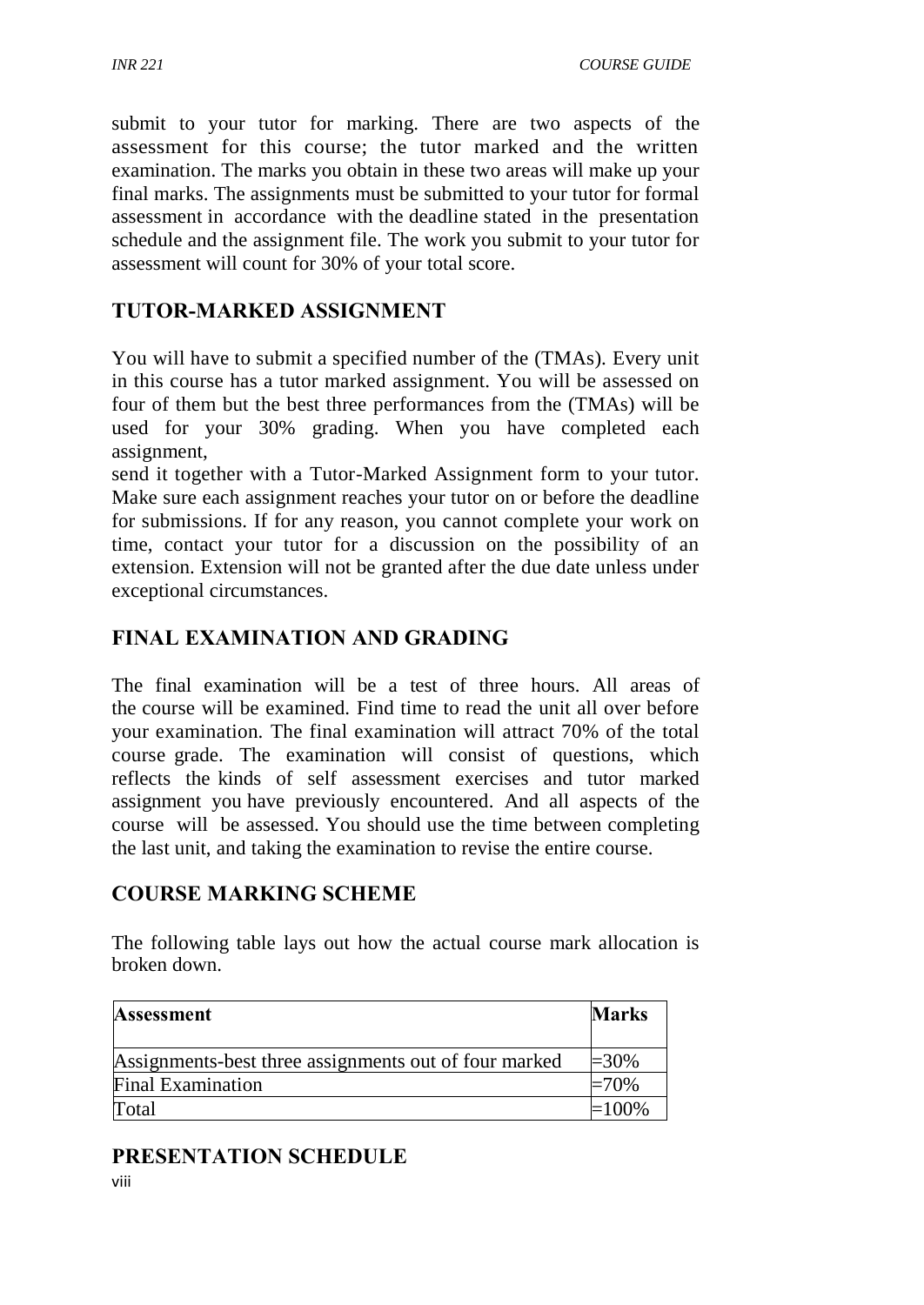The dates for submission of all assignments will be communicated to you. You will also be told the dates of completing the study units and dates for examinations.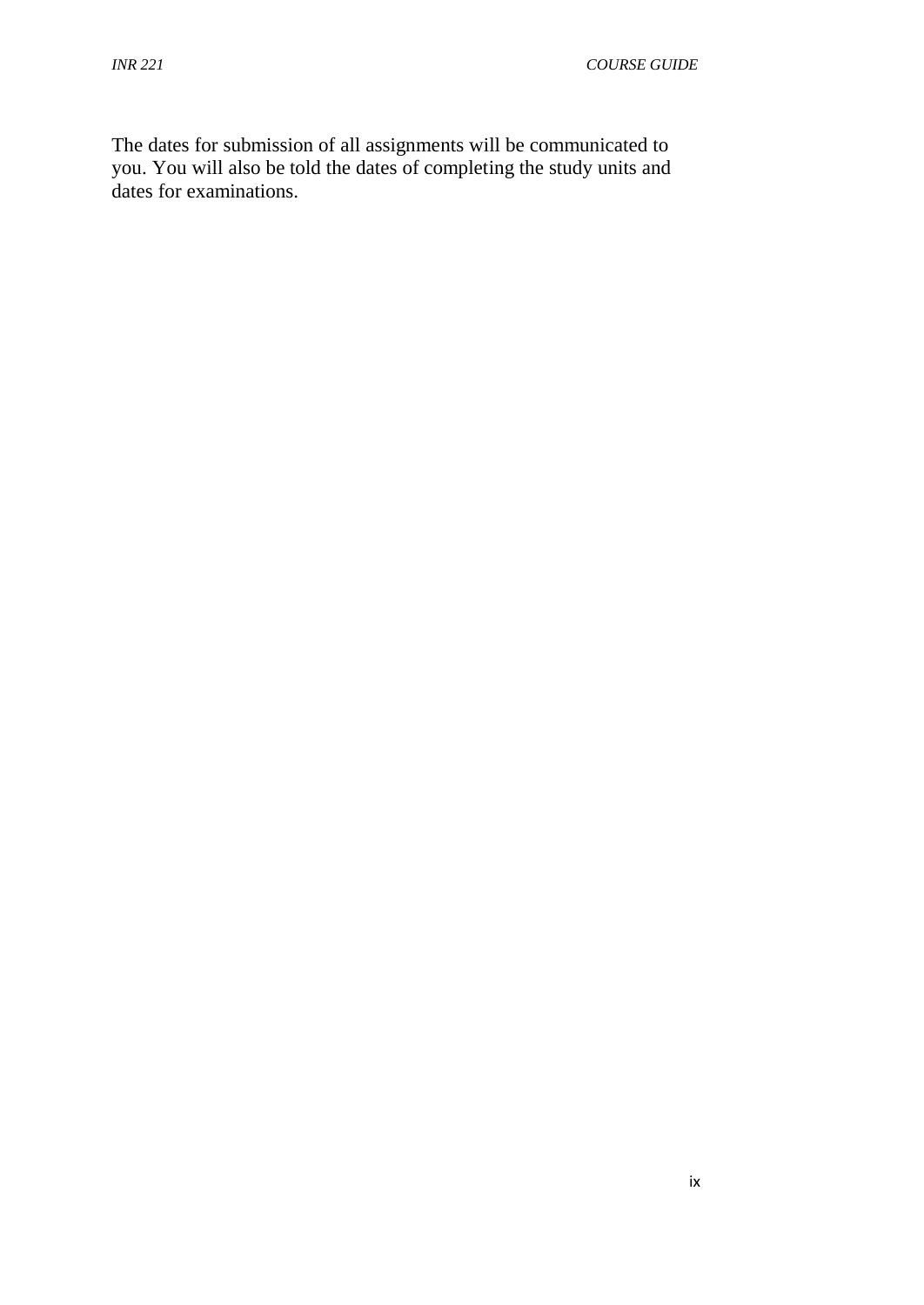## **COURSE OVERVIEW**

| Unit                     | Title of Work                                             | Week            | <b>Assignments</b> |
|--------------------------|-----------------------------------------------------------|-----------------|--------------------|
|                          |                                                           | <b>Activity</b> |                    |
| <b>Module 1</b>          | <b>Conceptualization of Diplomacy</b>                     |                 |                    |
| $\mathbf{1}$             | Definitions of Diplomacy                                  | Week 1          | Assignment 1       |
| $\overline{c}$           | Diplomacy and Foreign Policy                              | Week 2          | Assignment 2       |
| $\overline{3}$           | Dimensions of Diplomacy                                   | Week 3          | Assignment 3       |
| $\overline{\mathcal{A}}$ | The Scope of Diplomacy                                    | Week 4          | Assignment 4       |
| <b>Module 2</b>          | The History and Practice of Diplomacy                     |                 |                    |
| $\overline{1}$           | Diplomatic History                                        | Week 5          | Assignment 1       |
| $\overline{c}$           | Appointments, Recall and<br><b>Reception of Diplomacy</b> | Week 6          | Assignment 2       |
| $\overline{3}$           | Characteristics/Qualities of<br>Diplomats                 | Week 7          | Assignment 3       |
| 4                        | <b>Functions of Diplomatic Missions</b>                   | Week 8          | Assignment 4       |
| <b>Module 3</b>          | <b>Patterns of Diplomatic Relations</b>                   |                 |                    |
| $\overline{1}$           | Types of Diplomacy                                        | Week 9          | Assignment 1       |
| $\overline{2}$           | Diplomatic Nomenclatures                                  | Week 10         | Assignment 2       |
| 3                        | Diplomatic Immunities and<br>Privileges                   | Week 11         | Assignment 3       |
| $\overline{4}$           | <b>Breach of Diplomatic Relations</b>                     | Week 11         | Assignment 4       |
| <b>Module 4</b>          | <b>Diplomacy in a Changing World</b>                      |                 |                    |
| 1                        | Diplomacy at the United Nations                           | Week 12         | Assignment 1       |
| $\overline{c}$           | The Changing Nature of<br>Diplomacy                       | Week 13         | Assignment 2       |
| $\overline{3}$           | The Use of Regional Organization<br>in Diplomacy          | Week 14         | Assignment 3       |
| 4                        | The EU and Developments in<br>Diplomacy Method            | Week 15         | Assignment 4       |
|                          | <b>Revision</b>                                           | 1               |                    |
|                          | <b>Examination</b>                                        | 1               |                    |
|                          | Total                                                     | 17              |                    |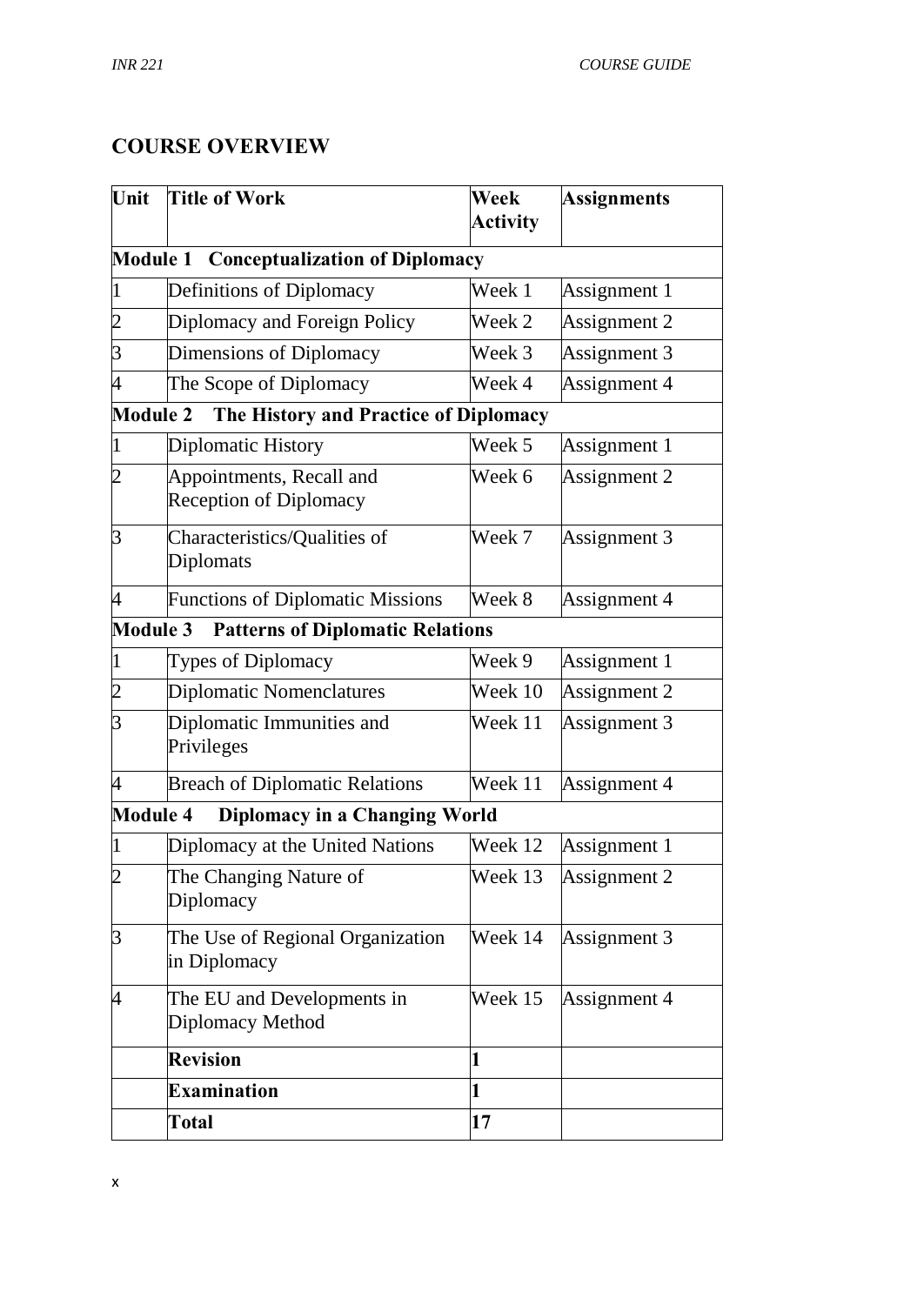# **HOW TO GET THE MOST FROM THIS COURSE**

In distance learning, the study units replace the university lecture. This is one of the great advantages of distance learning; you can read and work through specially designed study materials at your own pace, and

at a time and place that suits you best. Think of it as reading the lecture instead of listening to the lecturer. In the same way a lecturer might give you some reading to do, the study units tell you where to read, and

which are your text materials or set books. You are provided exercises to do at appropriate points, just as a lecturer might give you an in-class exercise. Each of the study units follows a common format. The first item is an introduction to the subject matter of the unit, and how a

particular unit is integrated with the other units and the course as a

whole. Next to this is a set of objectives. These objectives let you know

what you should be able to do by the time you have completed the unit. These learning objectives are meant to guide your study. The moment a

unit is finished, you must go back and check whether you have achieved

the objectives. If this is made a habit, then you will significantly improve your chances of passing the course. The main body of the unit

guides you through the required reading from other sources. This will usually be either from your set books or from a reading section. The following is a practical strategy for working through the course. If you run into any trouble, telephone your tutor. Remember that your tutor's job is to help you. When you need assistance, do not hesitate to call and ask your tutor to provide it.

Read this Course Guide thoroughly, it is your first assignment.

- 3.0 Organize a study schedule. Design a 'course overview' to guide you through the course. Note the time you are expected to spend on each unit and how the Assignment relate to the units. Whatever method you choose to use, you should decide and write in your own dates and schedule of work for each unit.
- 4.0 Once you have created your own study schedule, do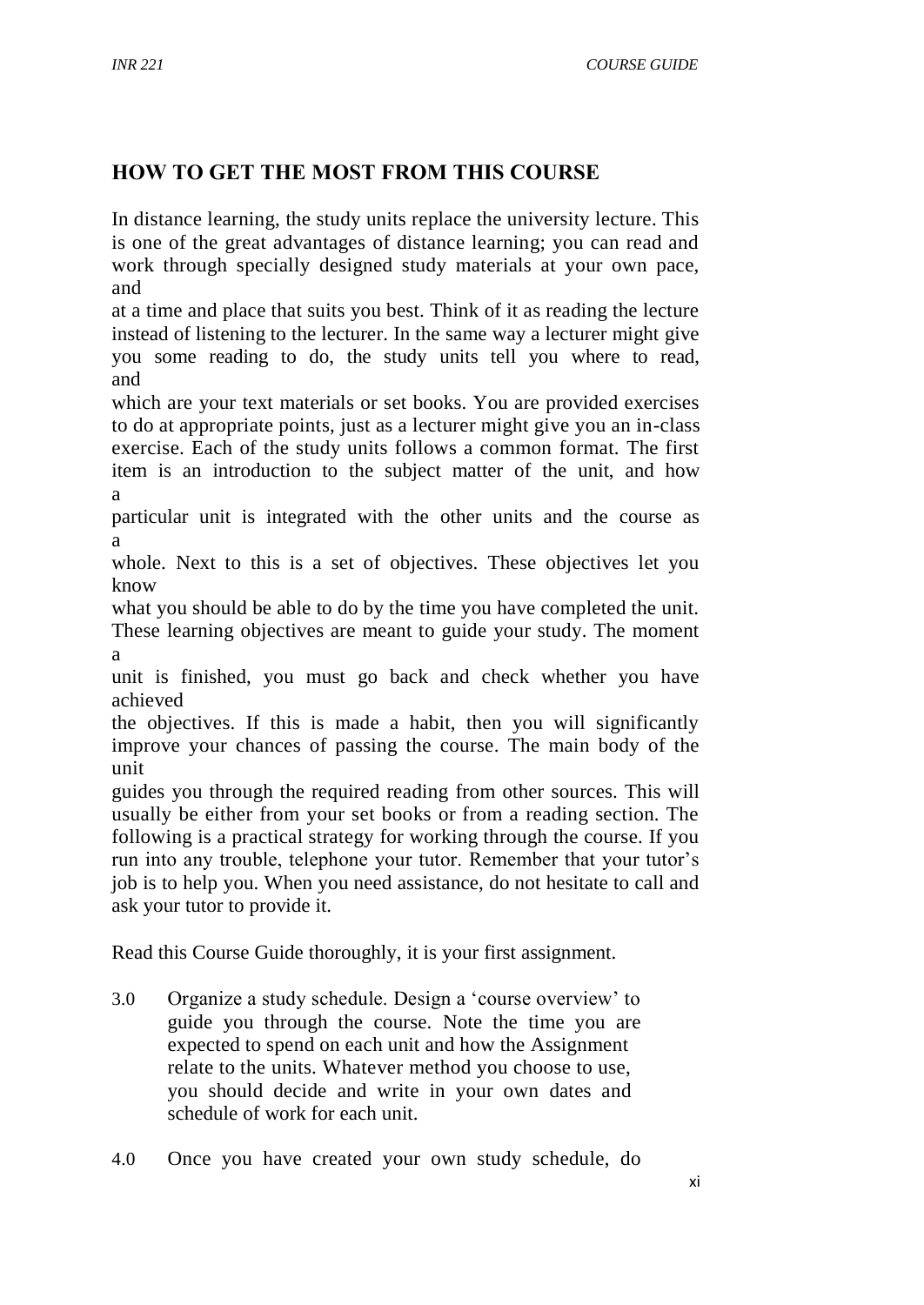everything to stay faithful to it. The major reason why students fail is that they get behind with their course work. If you get into difficulties with your schedule, please, let your tutor know before it is too late to help.

- 5.0 Turn to unit 1, and read the introduction and the objectives for the unit.
- 6.0 Assemble the study materials. You will need your set books and the unit you are studying at any point in time. As you work through the unit, you will know what sources to consult for further information.
- 7.0 Keep in touch with your study centre. Up-to-date course information will be continuously available there.
- 8.0 Well before the relevant due dates (about 4 weeks before due dates), keep in mind that you will learn a lot by doing the assignment carefully. They have been designed to help you meet the objectives of the course and, therefore, will help you pass the examination. Submit all assignments not later than the due date.
- 9.0 Review the objectives for each study unit to confirm that you have achieved them. If you feel unsure about any of the objectives, review the study materials or consult your tutor.
- 10.0 When you are confident that you have achieved a unit's objectives, you can start on the next unit. Proceed unit by unit through the course and try to pace your study so that you keep yourself on schedule.
- 11.0 When you have submitted an assignment to your tutor for marking, do not wait for its return before starting on the next unit. Keep to your schedule. When the assignment is returned, pay particular attention to your tutor's comments, both on the tutor marked assignment form and also the written comments on the ordinary assignment.
- 12.0 After completing the last unit, review the course and prepare yourself for the final examination. Check that you have achieved the unit objectives (listed at the beginning of each unit) and the course objectives (listed in the Course Guide).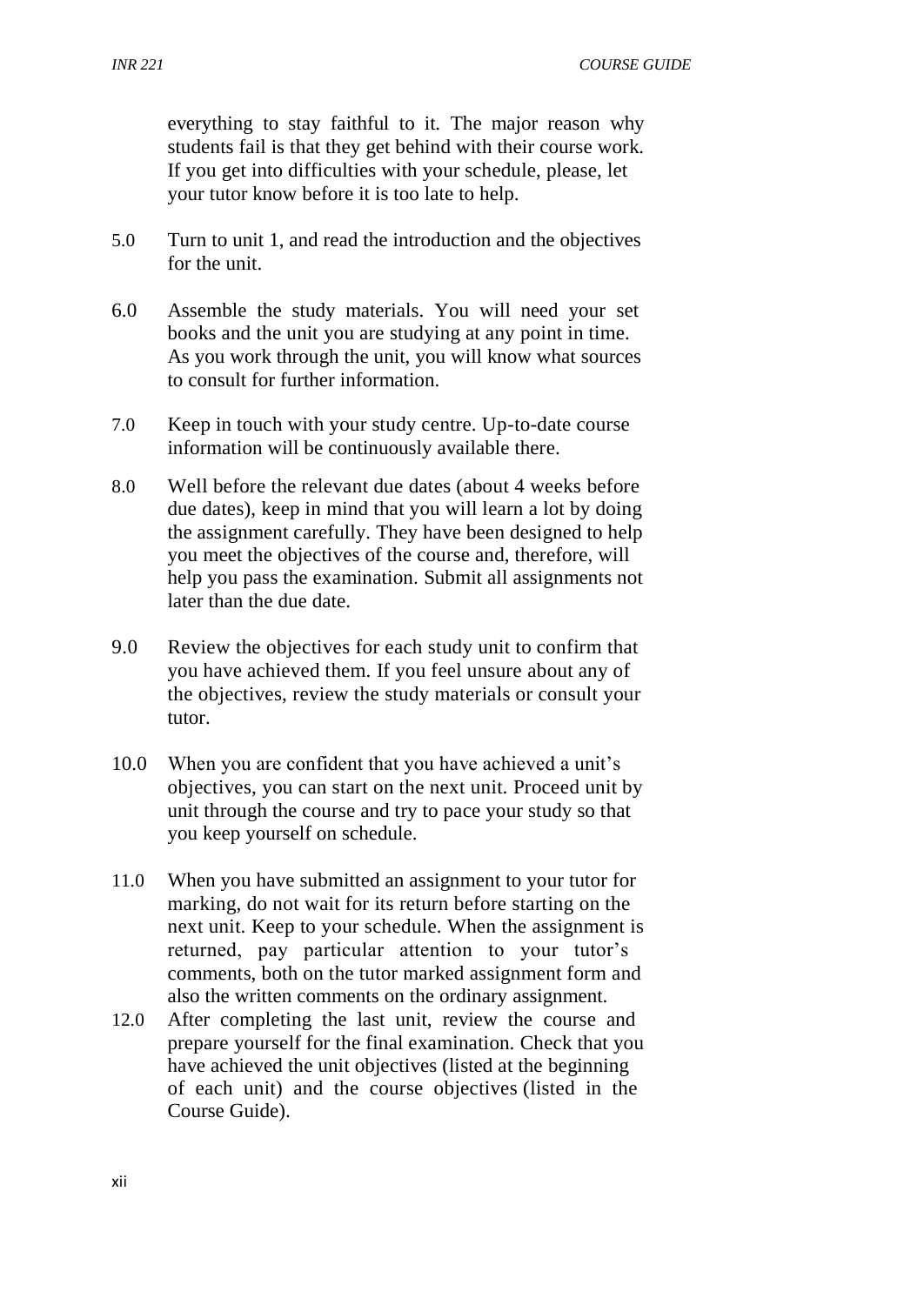# **FACILITATORS/TUTOR AND TUTORIALS**

Information relating to tutorials will be provided at the appropriate time. Your tutor will mark and comment on your assignments, keep a close watch on your progress and on any difficulties you might encounter and provide assistance to you during the course. You must take your tutor marked assignments to the study centre well before the due date (at least two working days are required). They will be marked by your tutor and returned to you as soon as possible.

Do not hesitate to contact your tutor if you need help. Contact your tutor if:

- 1.0 You do not understand any part of the study units or assigned readings
- 2.0 You have difficulty with the exercises
- 3.0 You have a question or problem with an assignment or with your tutor's comments on an assignment or with the grading of an assignment.

You should try your best to attend tutorials. This is the only chance to have face-to-face contact with your tutor and ask questions which are answered instantly. You can raise any problem encountered in the course of your study. To gain the maximum benefit from course tutorials, prepare a question list before attending them. You will learn a lot from participating in discussion actively.

## **SUMMARY**

The Course Guide gives you an overview of what to expect in the cause of this study. The course introduces to you all that you need to know about the evolution, changes and developments in Diplomacy and also teaches you the basic requirements of a carrier diplomat.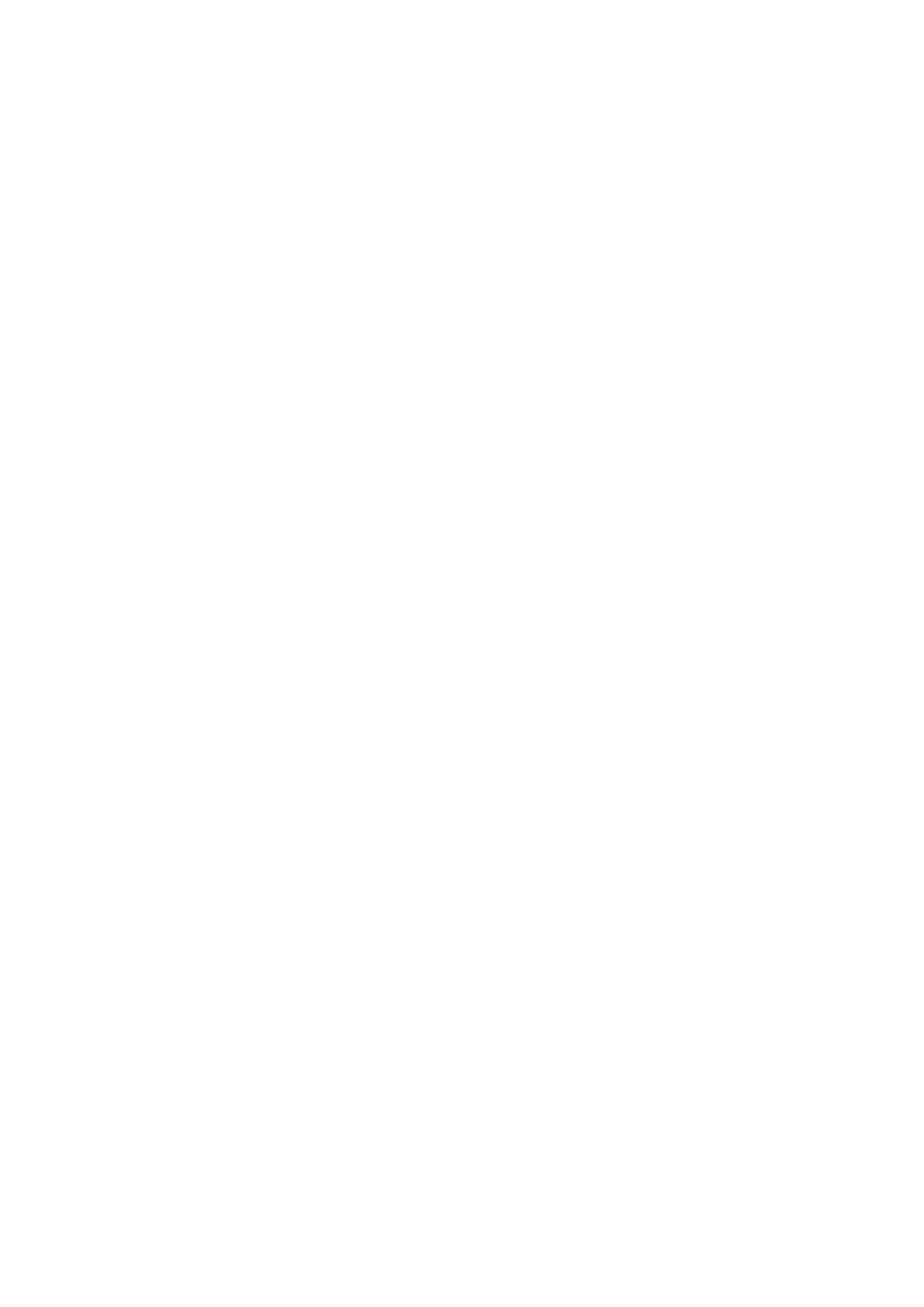# **MAIN COURSE**

# **CONTENTS PAGE**

| <b>Module 1</b>  | Conceptualization of Diplomacy                 | 1            |
|------------------|------------------------------------------------|--------------|
| Unit 1           |                                                | $\mathbf{1}$ |
| Unit 2           |                                                | 5            |
| Unit 3           |                                                | 10           |
| Unit 4           |                                                | 14           |
| <b>Module 2</b>  | The History and Practice of Diplomacy          | 19           |
| Unit 1           |                                                | 19           |
| Unit 2           | Appointment, Reception and Recall of Diplomats | 24           |
| Unit 3           | Characteristics/Qualification of Diplomats     | 29           |
| Unit 4           | Functions of Diplomatic Missions               | 34           |
| <b>Module 3</b>  |                                                |              |
| Unit 1           |                                                | 40           |
| Unit 2           |                                                | 45           |
| Unit 3           | Diplomatic Immunities and Privileges           | 51           |
| Unit 4           |                                                |              |
| <b>Module 4</b>  | Diplomacy in a Changing World                  | 64           |
| Unit 1           |                                                | 64           |
| Unit 2           | The Changing Nature of Diplomacy               | 72           |
| Unit 3<br>Unit 4 | The Use of Regional Organizations in Diplomacy | 80           |
|                  | The European Union and Developments in         | 87           |
|                  |                                                |              |
|                  |                                                |              |
|                  |                                                |              |
|                  |                                                |              |
|                  |                                                |              |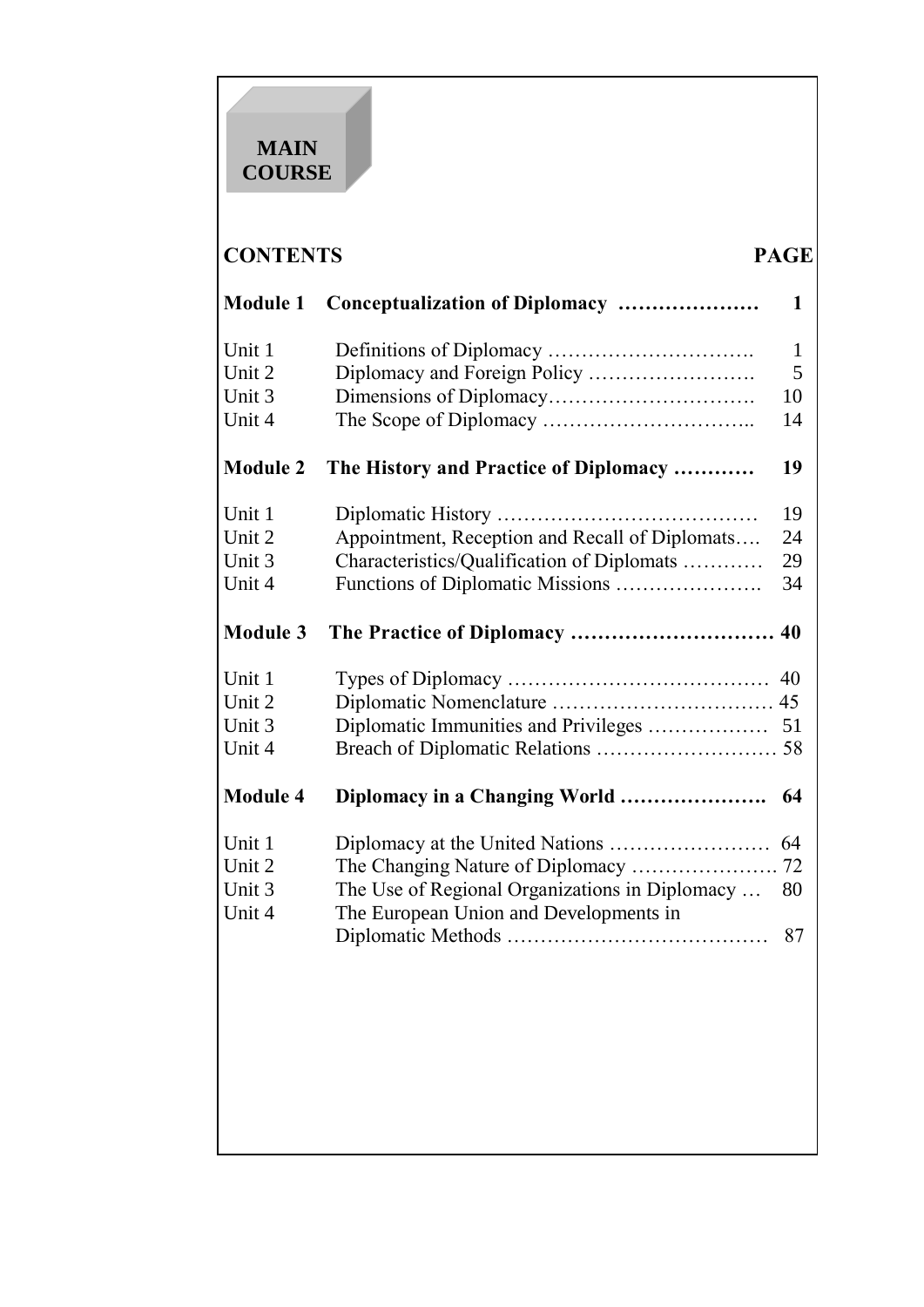#### **MODULE 1 CONCEPTUALIZATION OF DIPLOMACY**

- Unit 1 Definitions of Diplomacy
- Unit 2 Diplomacy and Foreign Policy
- Unit 3 Dimensions of Diplomacy
- Unit 4 The Scope of Diplomacy

# **UNIT 1 DEFINITIONS OF DIPLOMACY**

#### **CONTENTS**

- 1.0 Introduction
- 2.0 Objectives
	- 3.0 Main Content
		- 3.1 Definitions of Diplomacy by Eminent Authors
- 4.0 Conclusion
- 5.0 Summary
- 6.0 Tutor-Marked Assignment
- 7.0 References/Further Readings

#### **1.0 INTRODUCTION**

The existence of mankind at a reasonable level of civilization is practically impossible without peace, trade and social relations between nation-states and these things depend upon diplomacy, upon the representation of states and the adjustments of their contacts. This is because, according to Adams Smith in his study of *International Comparative Advantage,* different nations of the world are endowed differently with different potentials and these endowed potentials can only be gained and be made possible through the art of diplomacy. In this way, diplomacy can be defined as "the art of representing states and of conducting negotiations for a better cooperation for peaceful coexistence among nation states".

## **2.0 OBJECTIVES**

At the end of this unit, you should be able to:

- give definitions of diplomacy by different authors
- give reasons for having different definitions
- explain the meaning of diplomacy.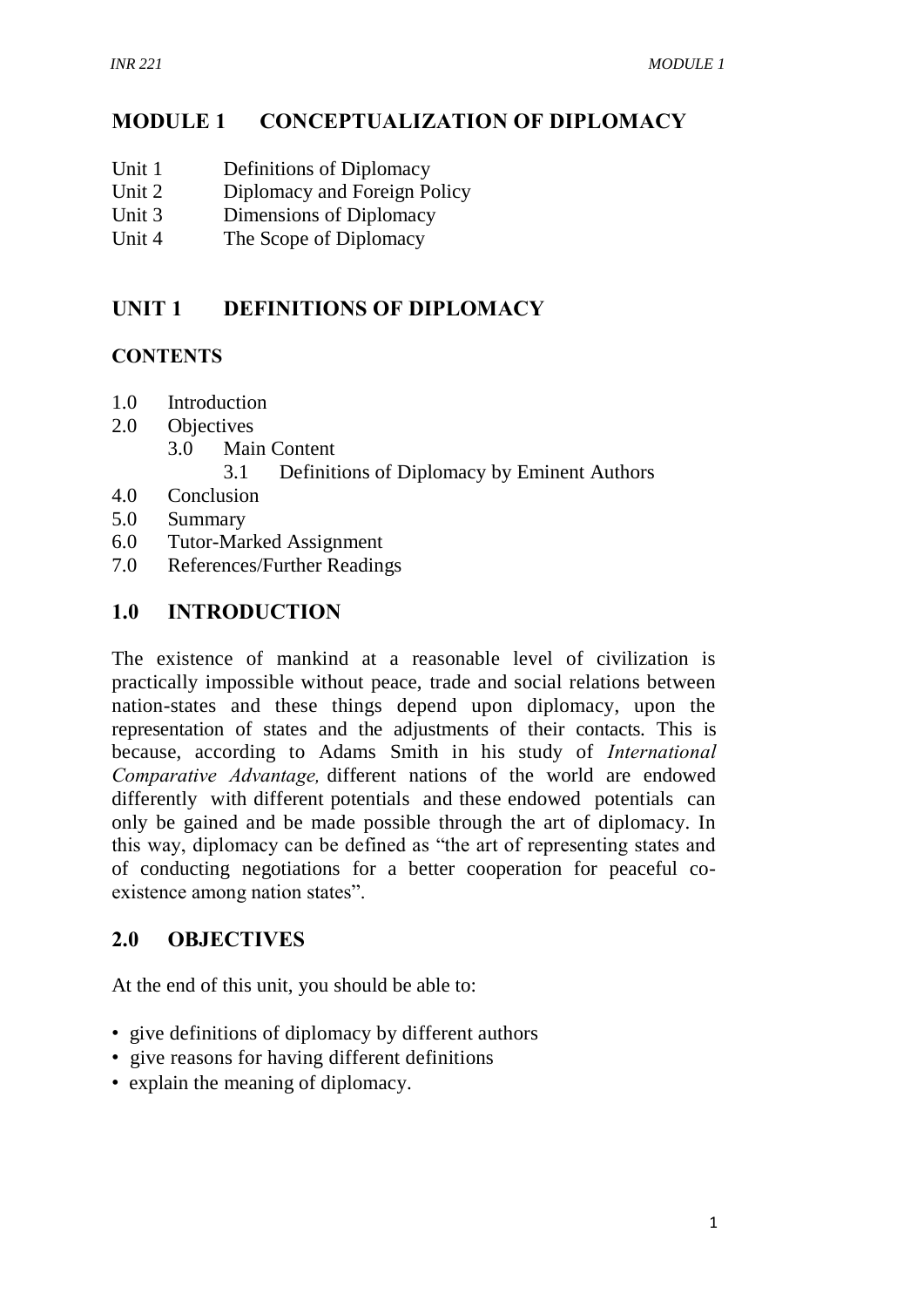#### **3.0 MAIN CONTENT**

#### **3.1 Basic Definitions of Diplomacy**

There is no general definition of diplomacy which can be all embracing or consensual. Consequently, there are as many definitions of diplomacy as there are writers on the concept.

However, in this unit we are concerned with basic definitions of diplomacy by relevant authorities of diplomacy. This is in order to have a good fundamental understanding and knowledge of diplomacy and diplomatic relations among nations.

*Random House Dictionary* defines diplomacy as:

the conduct by government officials of negotiations and other relations between nations; the art or science of conducting such negotiations, skills in managing negotiation, handling of people so that there is little or no ill-feeling.

The Oxford English Dictionary defines diplomacy as:

the management of international relations by negotiations; the method by which these relations are adjusted and managed by Ambassadors and Envoys; the business or art of diplomacy.

As already stated, because of many definitions of the conceptdiplomacy, there is no one definition considered to be comprehensive or universal in nature.

Sir Earnest Satow asserts that:

Diplomacy is the application of intelligence and tact to the conduct of official relations between the governments of independent state, extending some times also to their relations with vassal states; or briefly still, the conduct of business between states by peaceful means (Satow, 1962:1).

Adams Watson on the other hand believes that:

the diplomatic dialogue is the instrument of international society: a civilized process based on awareness and respect for other people's point of view; and a civilizing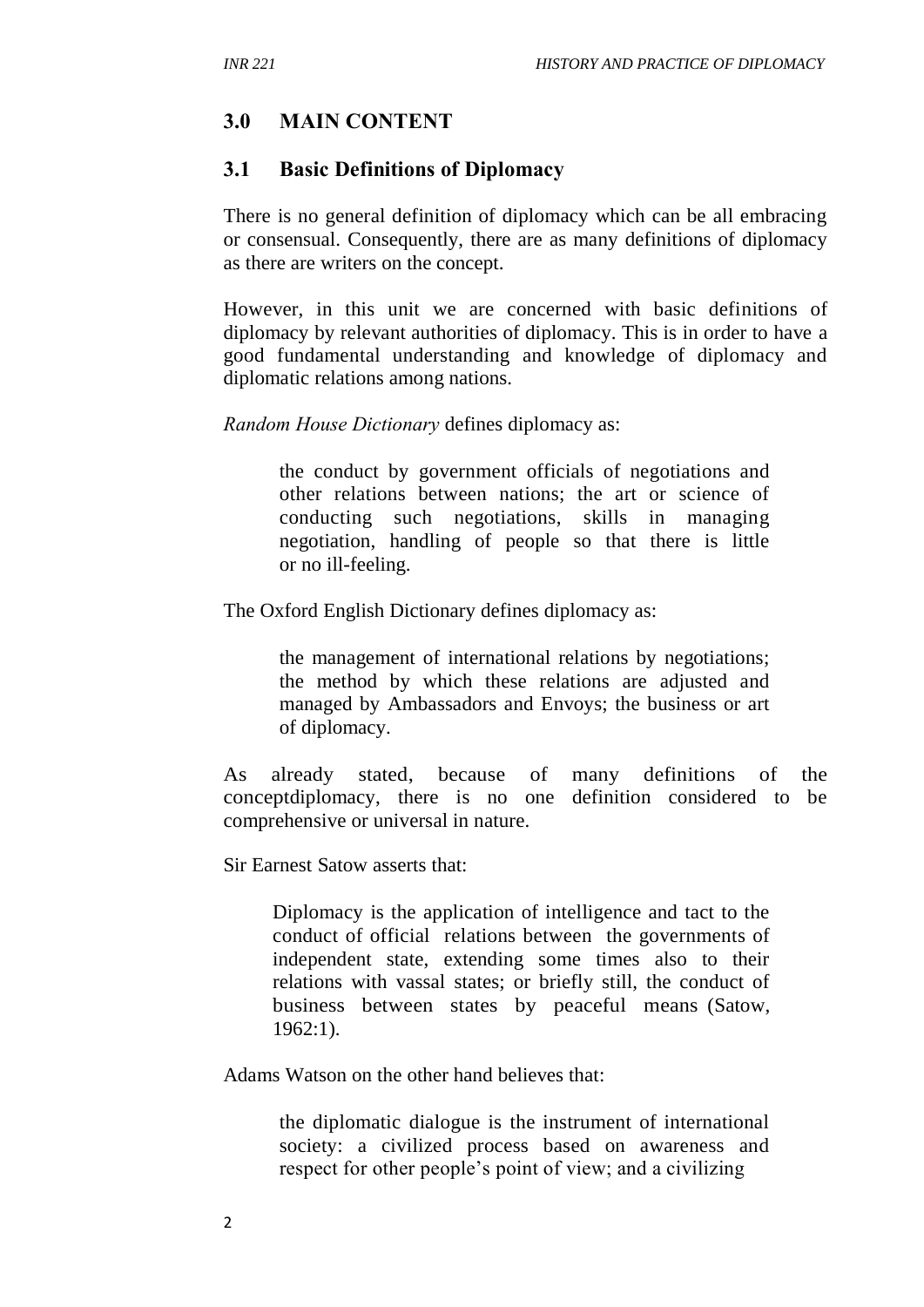one also, because the continuous exchange of ideas, and the attempt to find mutually acceptable solutions to conflicts of interests increase that awareness and respect (Watson:1987: 20).

Some leading diplomats and scholars of international relations have used the word "diplomacy" to mean the practice of international legal principles and norms in international relations. In the words of E.J.J Johnson (Johnson: 1964:11)

Although diplomacy might be described as a complex and delicate instrument that measures forces working at epicenters of international relations…, the subtle measures of diplomacy can be used to arrest, ameliorate or reduce, discard misunderstandings and disagreements which precipitate international crises.

From the different definitions of diplomacy by these authorities, it is therefore believed that diplomacy is concerned with the management of relations between independent states and between these states and other actors. Diplomacy is often thought of as being concerned with peaceful activity, although it may occur within war or armed conflict or be usedin the orchestration of particular acts of violence.

The blurring of line, in fact between diplomatic activity and violence is one of the developments of note distinguishing modern diplomacy. The point can be made more generally in terms of widening the content of diplomacy. Certainly what constitutes diplomacy today goes beyond the definitions which sometimes rather narrow politico-strategic conception given to the term. Nor is it appropriate to view diplomacy in a restrictive or formal sense as being the preserve of foreign ministries and diplomatic service personnel. Thus diplomacy should be seen rather to be undertaken by officials from a wide range of domestic ministries or agencies with their foreign counterparts, reflecting its technical content, between officials from international organizations such as International Monetary Funds (IMF) and the United Nations (UN) Secretariat or involve foreign corporations and a host of government transnationally and with or through- Non Governmental Organizations and private individuals.

#### **4.0 CONCLUSION**

In this unit we have discussed the basic definitions by relevant authorities of diplomacy. These definitions by relevant authorities have given us a good fundamental understanding and knowledge of diplomacy and diplomatic relations among nations-states.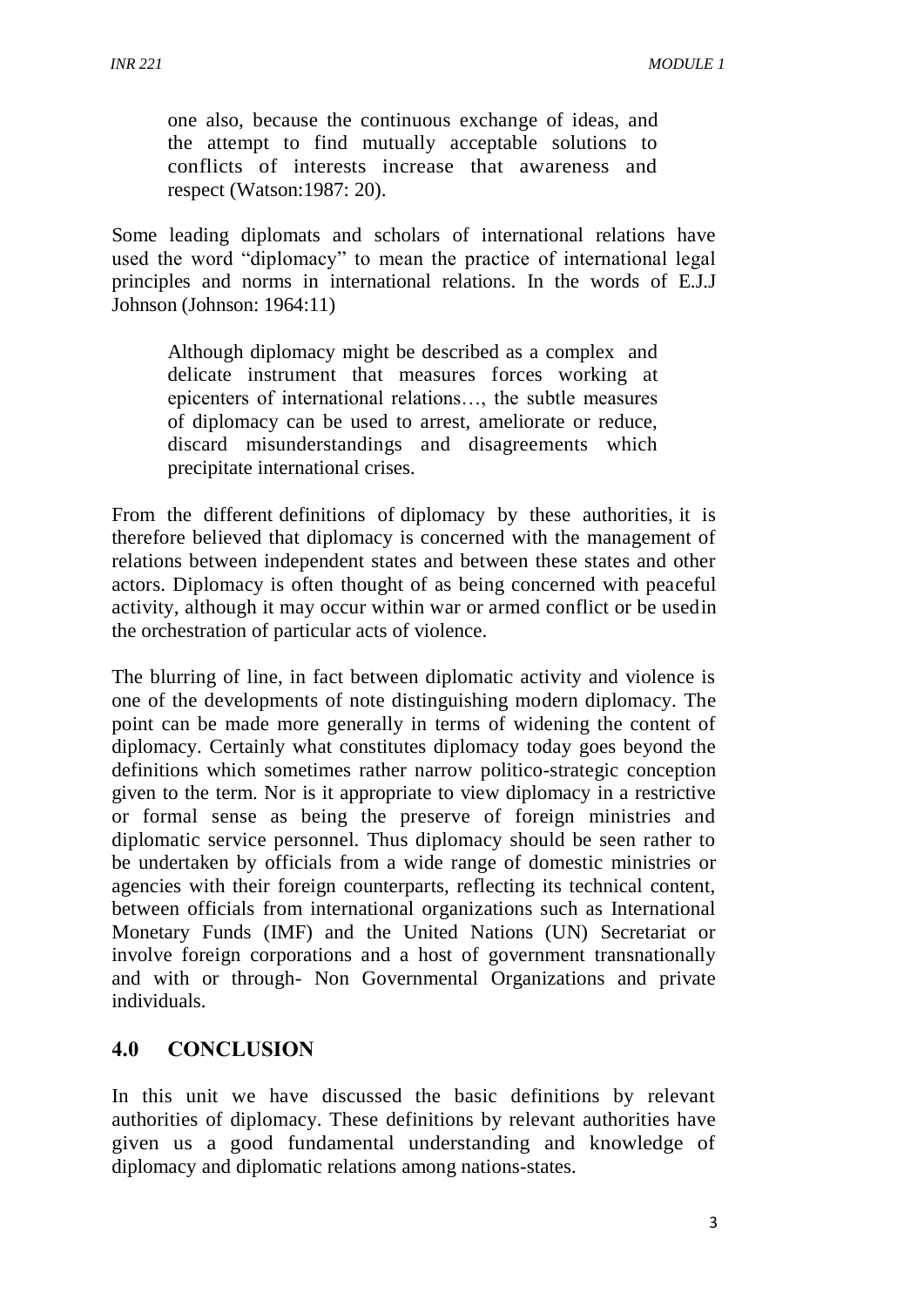## **5.0 SUMMARY**

Diplomacy is the means by which states through their formal and other representatives, as well as other actors articulate, coordinate and secures particular or wider interests using correspondence, private talks, exchange of view, lobbying, visits, persuasions, and other related activities. The art of diplomacy involves tact, and the use of intelligence, and in this role the work of the missions become paramount.

## **6.0 TUTOR-MARKED ASSIGNMENT**

- 1. Define diplomacy.
- 2. Explain diplomacy in accordance with the definition given by Quincy Wright.

## **7.0 REFERENCES/FURTHER READINGS**

Wrights, Quincy (1955). *The Study of International Relations.* 

- Nicholson, Harold (1952). *Diplomacy* (2<sup>nd</sup> edition). New York: Oxford University Press.
- Satow, Ernest (1922). *Guide to Diplomatic Practice.* London: Macmillan Publishers.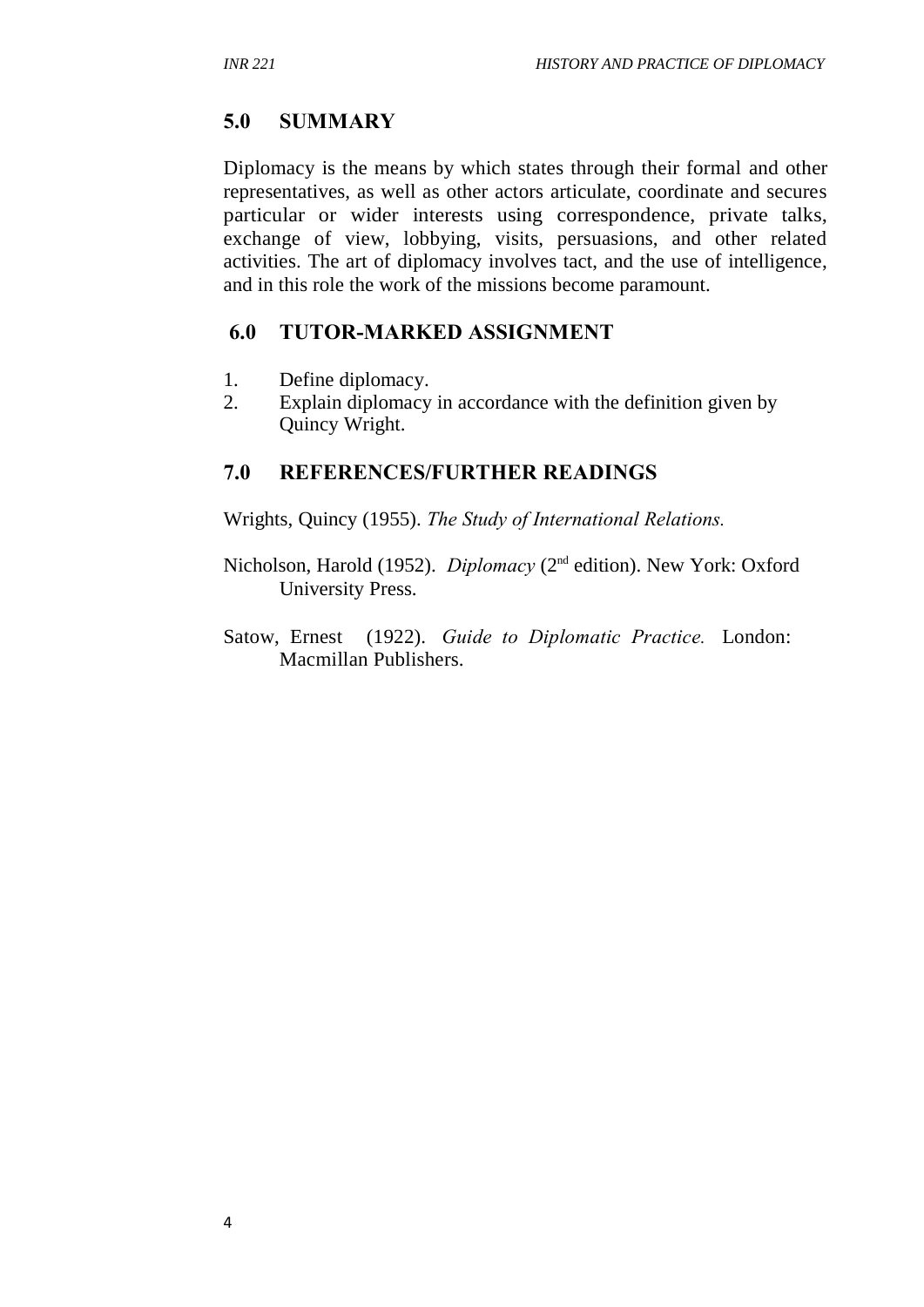# **UNIT 2 COMPARATIVE ANALYSIS OF DIPLOMACY AND FOREIGN POLICY**

## **CONTENTS**

- 1.0 Introduction
- 2. 0 Objectives
- 3.0 Main Content
	- 3.1 The Nature of Diplomacy
	- 3.2 Foreign Policy and Diplomacy
- 4.0 Conclusion
- 5.0 Summary
- 6.0 Tutor-Marked Assignment
- 7.0 References/Further Readings

## **1.0 INTRODUCTION**

The interests of nation-states are articulated taking many factors into consideration. Such factors like economic needs and resources, geography, defence requirement and strategies, existing alliances with other states and many factors in foreign policy are taking into consideration. However, the success of foreign policy of any nationstate depends on the nature of diplomacy.

It could be said that, while foreign policy is concerned with substance and contents of external relations across the national boundary, diplomacy is primarily concerned with the methodology for implementing the foreign policy objectives of a nation-state.

## **2.0 OBJECTIVES**

At the end of this unit, you should be able to:

- give a comprehensive, explanations of diplomacy and foreign policy
- discuss the major differences between foreign policy and diplomacy
- discuss the nature of diplomacy
- explain the peculiar nature of foreign policy.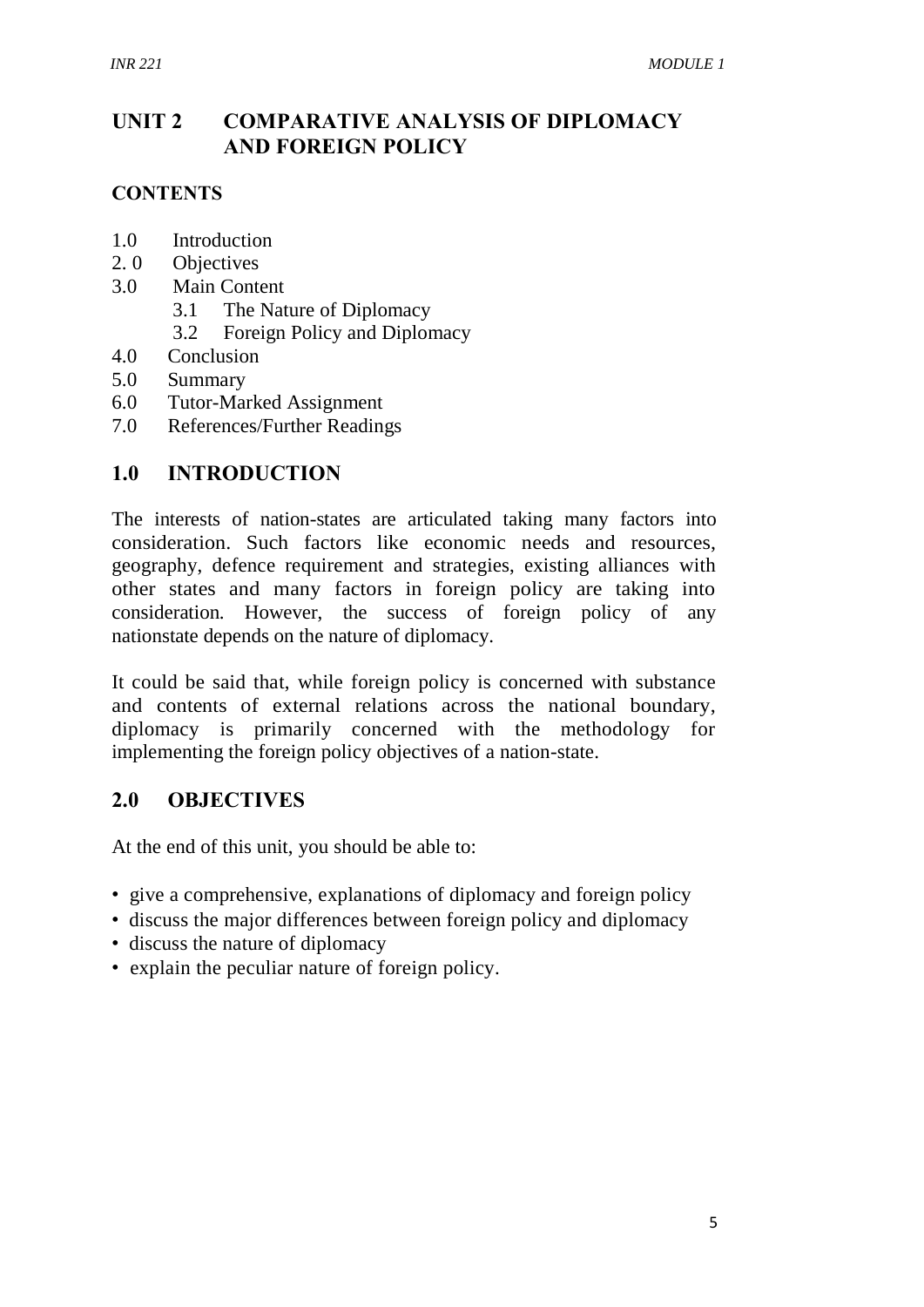#### **3.0 MAIN CONTENT**

#### **3.1 The Nature of Diplomacy**

Joseph Stalin quoted in (Dallin, 1944: 71) had paid his respect to the art of diplomacy in these words:

A diplomat's words must have no relation to actions, otherwise what kind of diplomacy is it? Words are one thing, actions another. Good words are a mask for the concealment of bad deeds. Sincere diplomacy is no more possible than dry water or wooden iron

Stalin in this quotation expressed the traditional attitude of modern dictators towards diplomacy, namely, that it is a means of concealing a nation's real aims and of providing a smoke-screen for actions of vastly different character. Joseph Stalin, in short, took a cynical view of art of diplomacy.

While the sentiments of Stalin have some justifications, they do not suggest the real nature of diplomacy, which consists of the techniques and procedures for conducting relations among states; it is in fact, the normal means of conducting international relations. In itself diplomacy, like any machinery is both neither moral nor immoral, its use and value depends upon the intentions and abilities of those who practise it.

Diplomacy functions through a labyrinth of foreign offices, embassies, legations, consulates, and special missions all over the world. It is commonly bilateral in character, but as a result of the growing importance of international conferences, international organizations, regional arrangements and collective security measures, it's multilateral aspect have become increasingly significant. It may embrace a multitude of interests, from the simplest matter of detail in the relations between two states to vital issues of war and peace. When it breaks down, the danger of war, or at least a major crisis is real.

Nation-states deal bilaterally with one another and meet together in multilateral organizations not only because they have interests in common, but also because they have interests which conflict. Moreover the fact of independence breeds suspicion and doubts. History is full of examples of conflict, duplicity and reversals of policy and everyday fresh examples are emerging. Diplomacy is intimately concerned with these problems and is therefore viewed as an organized pattern of communication and negotiation which enables each independent state to learn from what it also objects to.

6 In modern international societies, diplomacy has become more than an instrument of communication and bargaining. It is an activity which, even if often abused, has a bias towards the resolution of conflicts. Some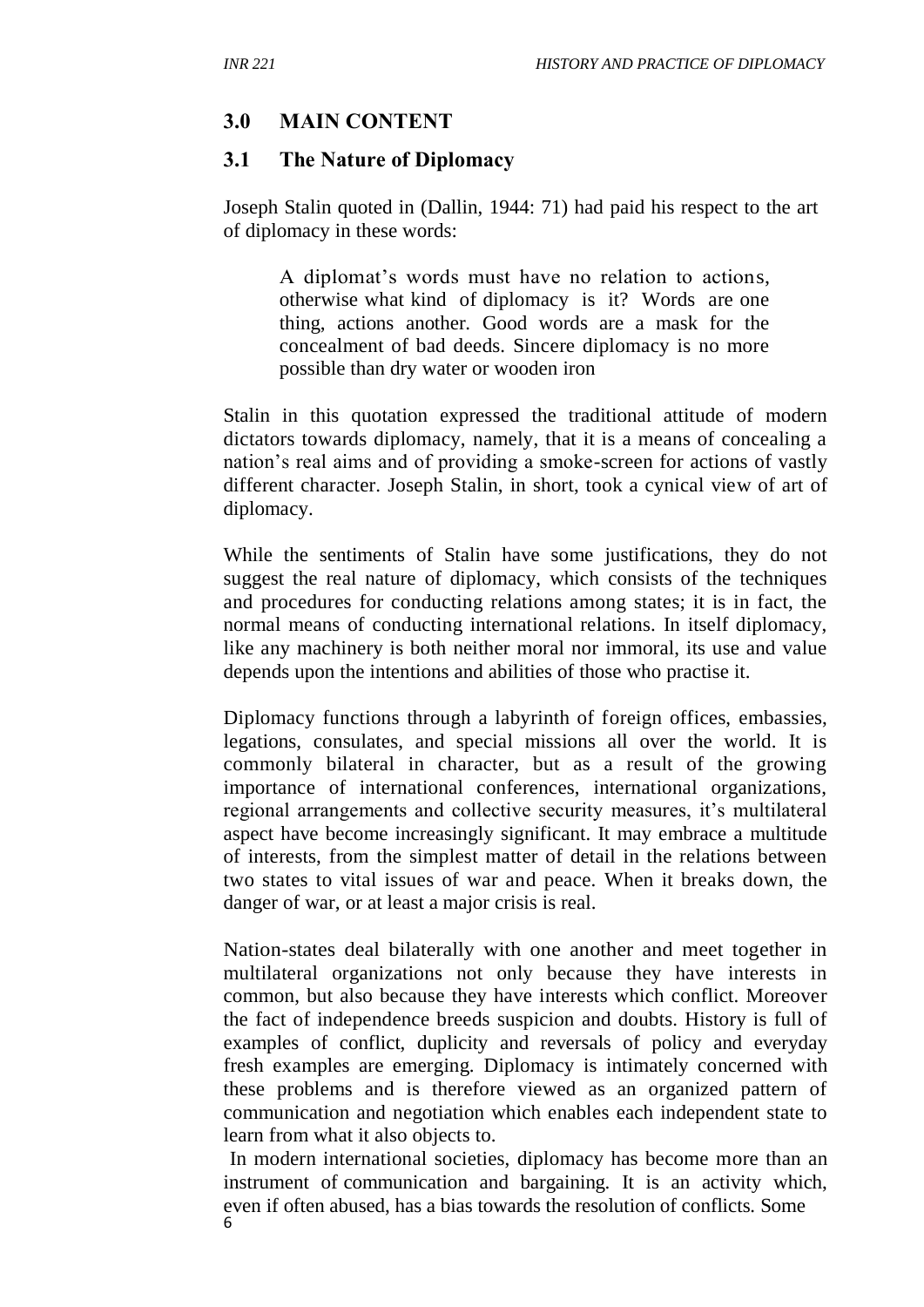leading diplomats and specialists have used the word "diplomacy" as the practices of international legal principles and norms in international relations.

Diplomacy with its ever-increasing intricate modalities techniques in all fields of human activity in contemporary period has transformed itself into a well organized scientific discipline and its effectiveness in international politics cannot be over-emphasized.

## **3.2 Foreign Policy and Diplomacy**

It is necessary to bear in mind that there is a defined distinction between foreign policy and diplomacy. The foreign policy of a state according to Childs (1948:64) is the substance of foreign relations, whereas, diplomacy is the process by which foreign policy is carried out.

Policy is made by different persons and agencies but presumably on major matters in any state, whatever its form of government; it is made at the highest levels, though subject to many different kinds of control. Then it is the purpose of diplomacy to provide the machinery and the personnel by which foreign policy is executed. One is substance; the other is method.

One of the most astute students and practitioners of diplomacy in the twentieth century, Harold Nicolson is particularly insistent on calling attention to this distinction. However, in some cases, his efforts to be very precise in this matter seem to raise further questions. For example, in his interesting study, The Congress of Vienna (A Study in Allied Unity, 1964) Nicolson wrote:

It is useful, even when dealing with a remote historical episode, to consider where diplomacy ends and foreign policy begins. Each of them is with the adjustment of national to international interests. Foreign policy is based upon a general conception of national requirements…

Diplomacy on the other hand, is not an end but a means; not a purpose but a method. It seeks, by the use of reason, conciliation and the exchange of interests to prevent major conflicts arising between sovereign states. It seeks, by the agency through which foreign policy seeks to attain it's purpose by agreement rather than by war. Thus when agreement becomes impossible, diplomacy which is the instrument of peace becomes inoperative; and foreign policy, the final sanction of which is war alone becomes operative".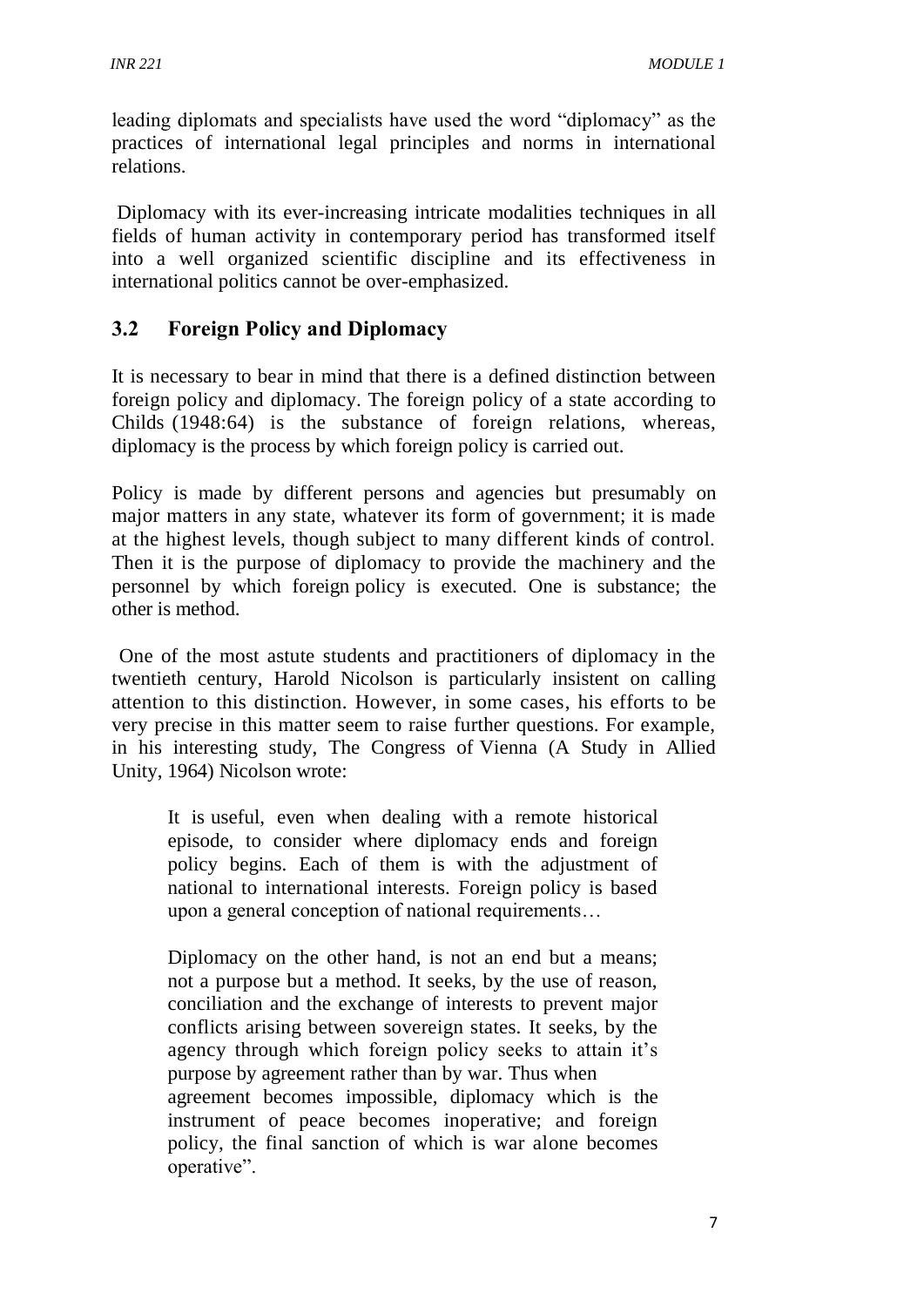The last sentence of the above quotation tends to destroy the nice distinction between diplomacy and foreign policy which Nicolson has made. And it is misleading in that it suggests that diplomacy ceases to function when major international war arises, especially if they lead to war.

The object of diplomacy, as of foreign policy is to protect the security of a nation by peaceful means if possible, but by giving every assistant to the military operations if war cannot be avoided. Diplomacy does not cease to function as Nicolson suggests in time of war, although it necessarily plays a different role. In war time, the work of diplomats as of foreign ministers may even expand. The diplomacy of the two world wars of this century provides convincing support for this contention.

Diplomatic agents play significant role in the formulation of foreign policy, particularly through periodic reports which they send to the foreign office relating to the affairs and interests of the sending states in the countries to which they are accredited. These reports become inputs or raw materials through which foreign policy is formulated. The importance of diplomacy and diplomatic agents in the formulation of foreign policy is pointed out by Francois de Callieve thus:

While the final responsibility for all success or failure in diplomacy would seem to rest upon the king and his ministers at home, it is nonetheless true that since these ministers can only act upon information from abroad, the influence which an enlightened diplomat can exercise upon the actions and design of the home government is very large. Therefore, the responsibility for diplomatic action is in reality shared in about equal degree between the home government and its servants abroad (Callieve, 1952:32).

What the above quotation suggests is that, for a state to succeed in its relations with other states, a sound and harmonious combination of competent diplomacy and pragmatic foreign policy is very necessary.

#### **SELF ASSESSMENT EXERCISE**

Criticize the definition of diplomacy as given by Joseph Stalin.

#### **4.0 CONCLUSION**

It could therefore be said that while foreign policy is concerned with substance and content of eternal relations across the national boundary,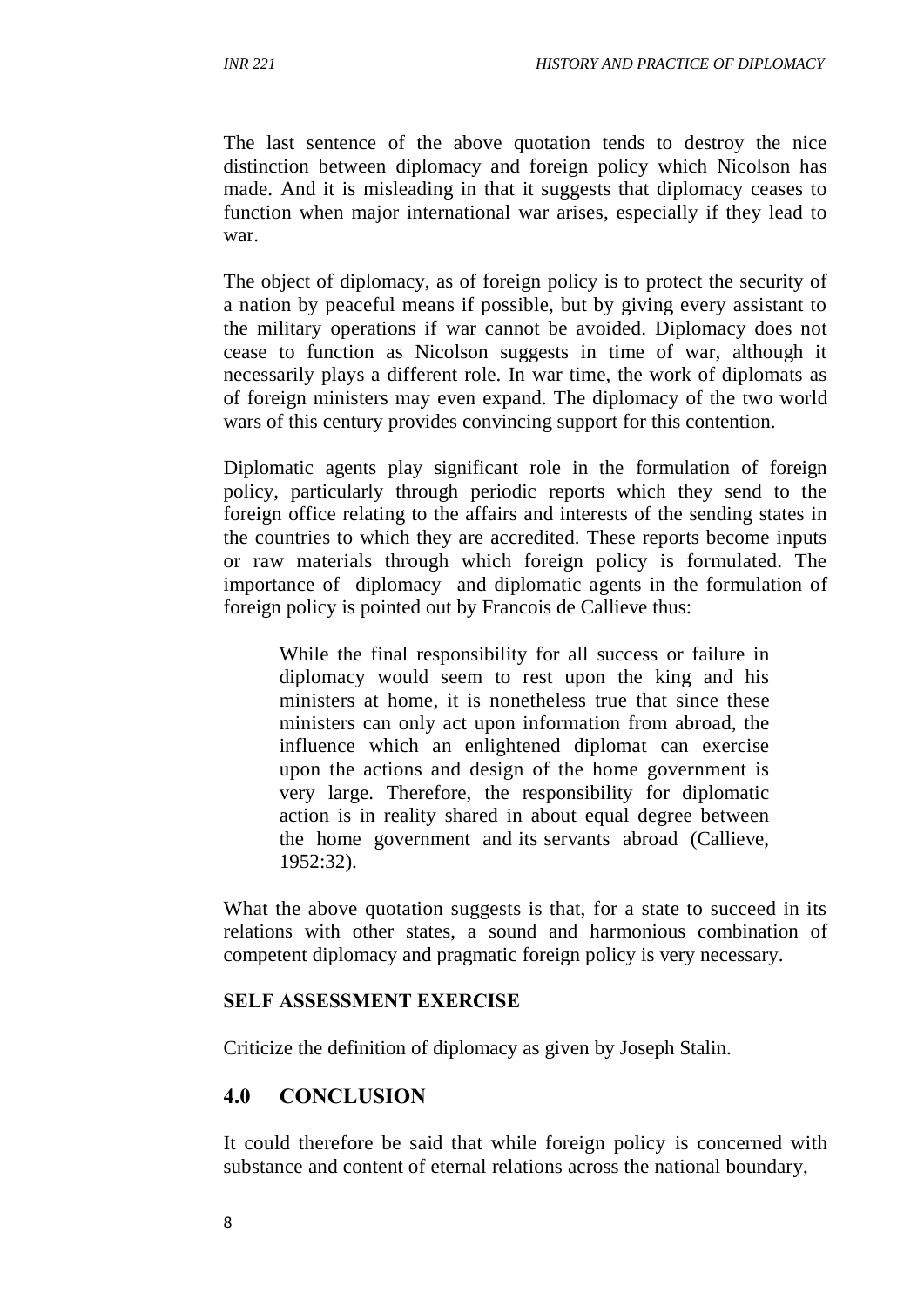diplomacy is primarily concerned with the methodology for implementing the foreign policy objectives of nation-states.

Diplomacy is not policy but the agency for giving effect to policy. Both are complementary to each other since one cannot act without the cooperation of the other. Diplomacy has no separate existence from foreign policy, but the two together form one executive policy-foreign policy determining the strategy and diplomacy the tactics.

# **5.0 SUMMARY**

For independent states to succeed in peaceful relations with one another there must be a sound and harmonious combination of competent diplomacy and pragmatic foreign policy in place.

# **6.0 TUTOR-MARKED ASSIGNMENT**

- 1. Diplomatic agents play significant roles in the formulation of foreign policy. Discuss.
- 2. Differentiate between Foreign Policy from Diplomacy.

# **7.0 REFERENCE/FURTHER READINGS**

- Palmer and Perkins (2007). *International Relations*. (3<sup>rd</sup> Revised Edition). India: A.I.T.B.S. Publisher.
- Joseph W. Stilwell (1945). *The Stilwell Paper Arranged and Edited by Theodore H. White*. New York: William Associates.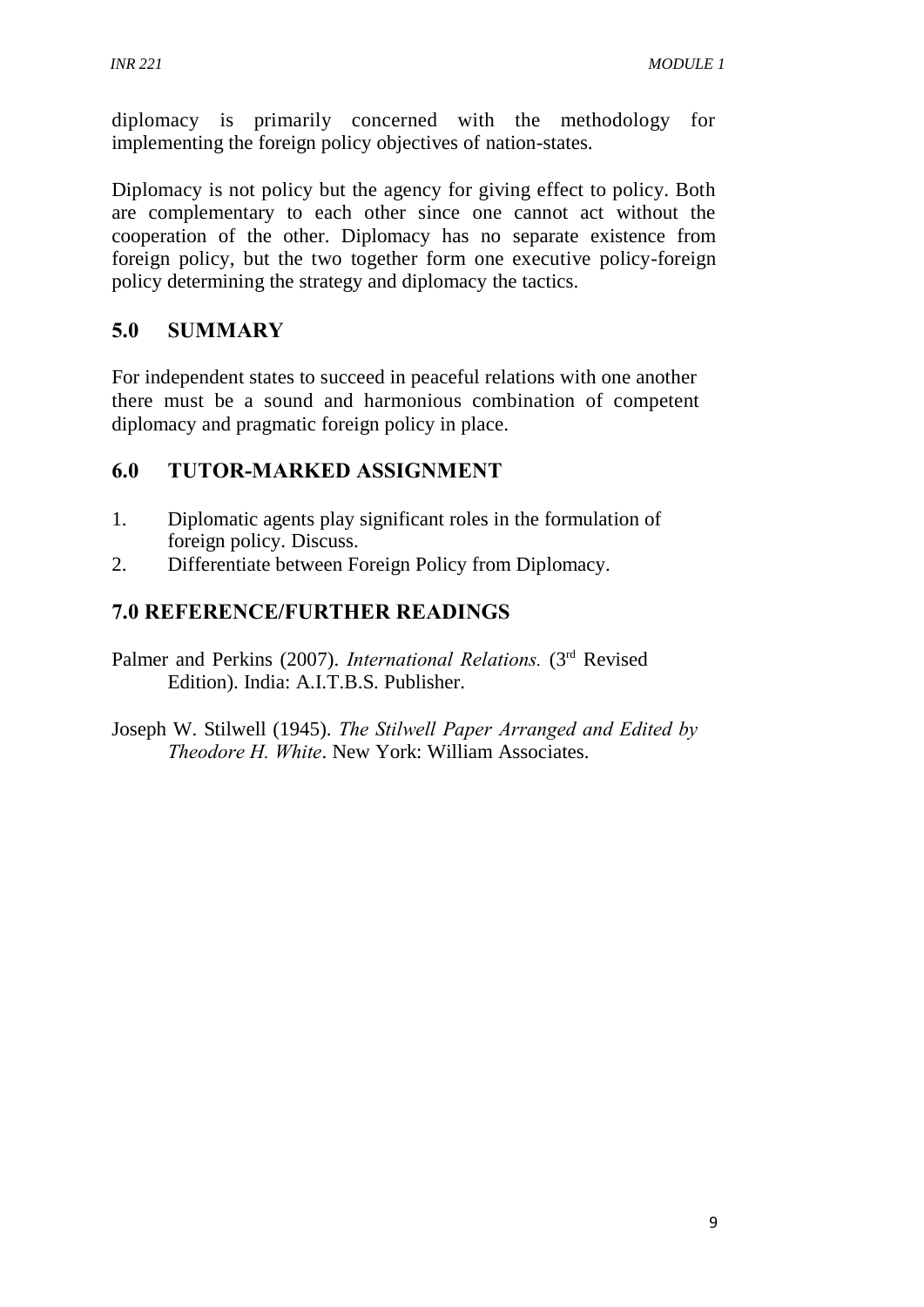# **UNIT 3 DIMENSIONS AND SCOPE OF DIPLOMACY**

#### **CONTENTS**

- 1.0 Introduction
- 2.0 Objectives
- 3.0 Main Content
	- 3.1 Contents of Modern Diplomacy
	- 3.2 Players in Diplomacy
- 4.0 Conclusion
- 5.0 Summary
- 6.0 Tutor-Marked Assignment
- 7.0 References/Further Readings

## **1.0 INTRODUCTION**

Diplomacy is the peaceful conduct of relations amongst political entities, their principals and accredited agents. Diplomacy is sometimes regarded as necessary but regrettable at other times with deep respect. Diplomacy has seldom if ever, had a more significant role to play in human affairs than it has at present.

The necessity for organized dialogue in an era when relative certainties of a bipolar state system have given way to a disorderly, confused multipolarity is witnessed by the frenetic pace of contemporary diplomacy activities. The collapse of long-established hegemonies and the re-emergence of long-neglected enmities have placed a high premium on the work of those skilled in mediation, negotiation and representation.

In the meantime efforts to restructure and revive existing international institutions have tended to focus public attention as much upon the execution and the administration of foreign policy. Some time ago, Lord Strang, a former British diplomat remarked: "In a world where war is everybody's tragedy and everybody's nightmare diplomacy is everybody business".

The diplomatic process, its machinery and conventions has grown steadily more complex usually in it fits and starts. Its growth has been a response to the interconnected developments of more complicated governing structures in human societies and the consequentially more complicated things they have wanted to negotiate with each other, or represent to one another.

There are also changes occurring in the global distribution of power which follow from changes both in the nature of power itself and consequential changes in its location. Such change brings the risk of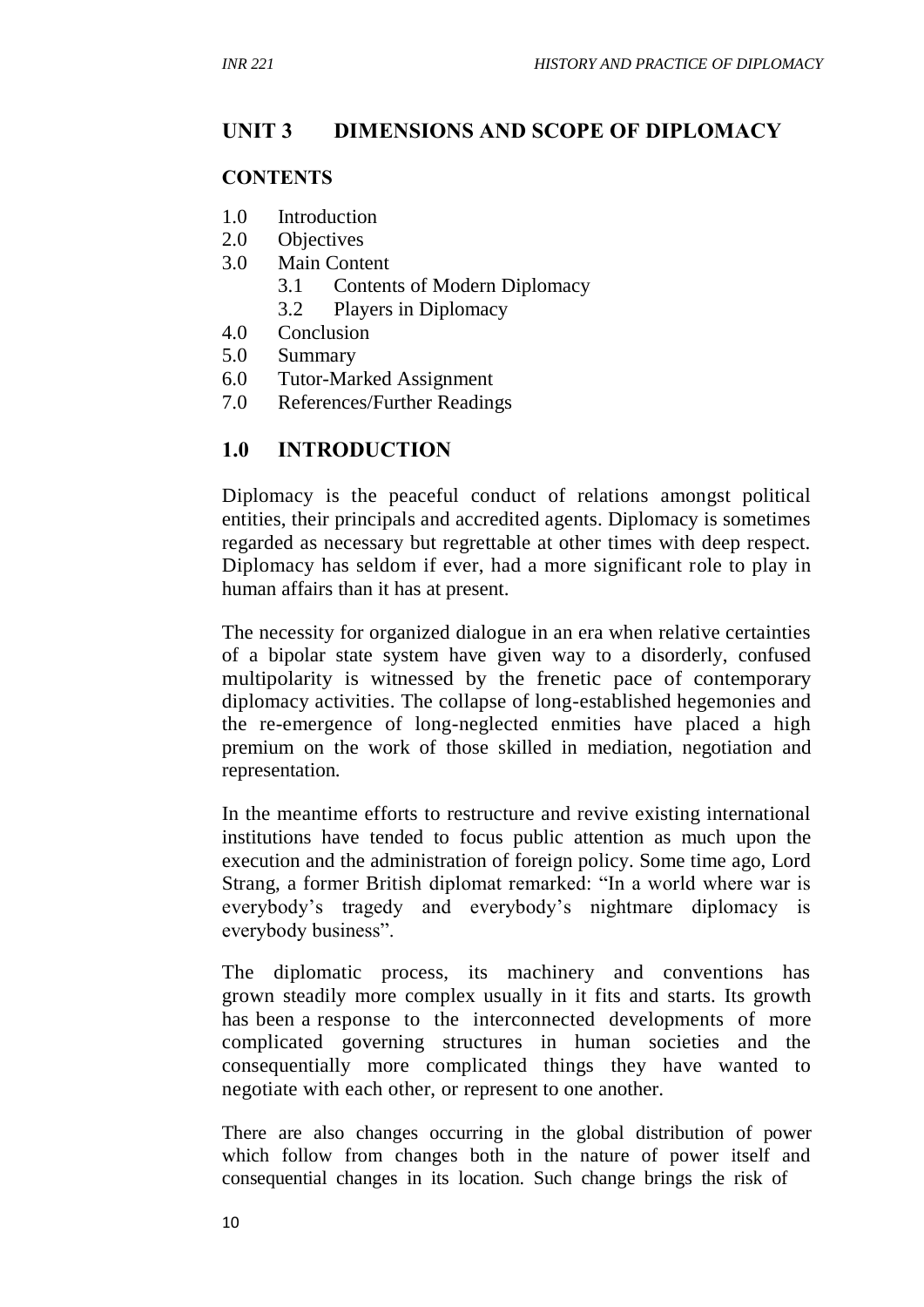conflict in multifarious forms and raises the profile of diplomacy. There are changes too to be seen in the character of the states. The states have been since the seventeenth century, the principal and sometimes the only effective international actor. Now there are more states than ever before,

differing more widely in type, size and relative power. This factor alone has greatly increased the quantity of diplomatic activity and the scope of topics that are discussed.

Some of these topics are now derived from new economics, financial and technological issues which transcend the traditional role of the states and operate on a global, horizontal basis disconnected from the essentially vertical state structure.

Dialogue between old and new sources of power and old and new centers of authority are blurring the distinctions between what is diplomatic activity and what is not. Such dialogue is also creating an additional layer of diplomacy in which non -state actors communicate both with states and associations of states and other non-state actors and vice versa. The effect has certainly been an explosion of diplomatic and quasi-diplomatic activity.

#### **SELF ASSESSMENT EXERCISE**

Give the reasons for the increase in diplomatic dialogue in the present day international relations.

#### **2.0 OBJECTIVES**

At the end of this unit, you should be able to:

- explain the dimensions of modern diplomacy
- discuss tropical issues of modern diplomacy
- evaluate contents of diplomacy
- identify players in modern diplomacy.

## **13.0 MAIN CONTENT**

#### **13.1 Contents of Modern Diplomacy**

One of the most striking aspects of post-war diplomacy is the rapid growth in the volume of diplomatic activity since the end of 20th century and beginning of the present 21st century. To a large extent this has come about because of the expansion of multilateral and regional diplomacy, much of which is economic or resource related. The changes in volume can be seen in the number of treaties that are concluded among nations annually which doubled since the end of Second World War.

The broadening of the international agenda especially since the 1970s into issues concerning trade, technology transfer, aviation, human rights,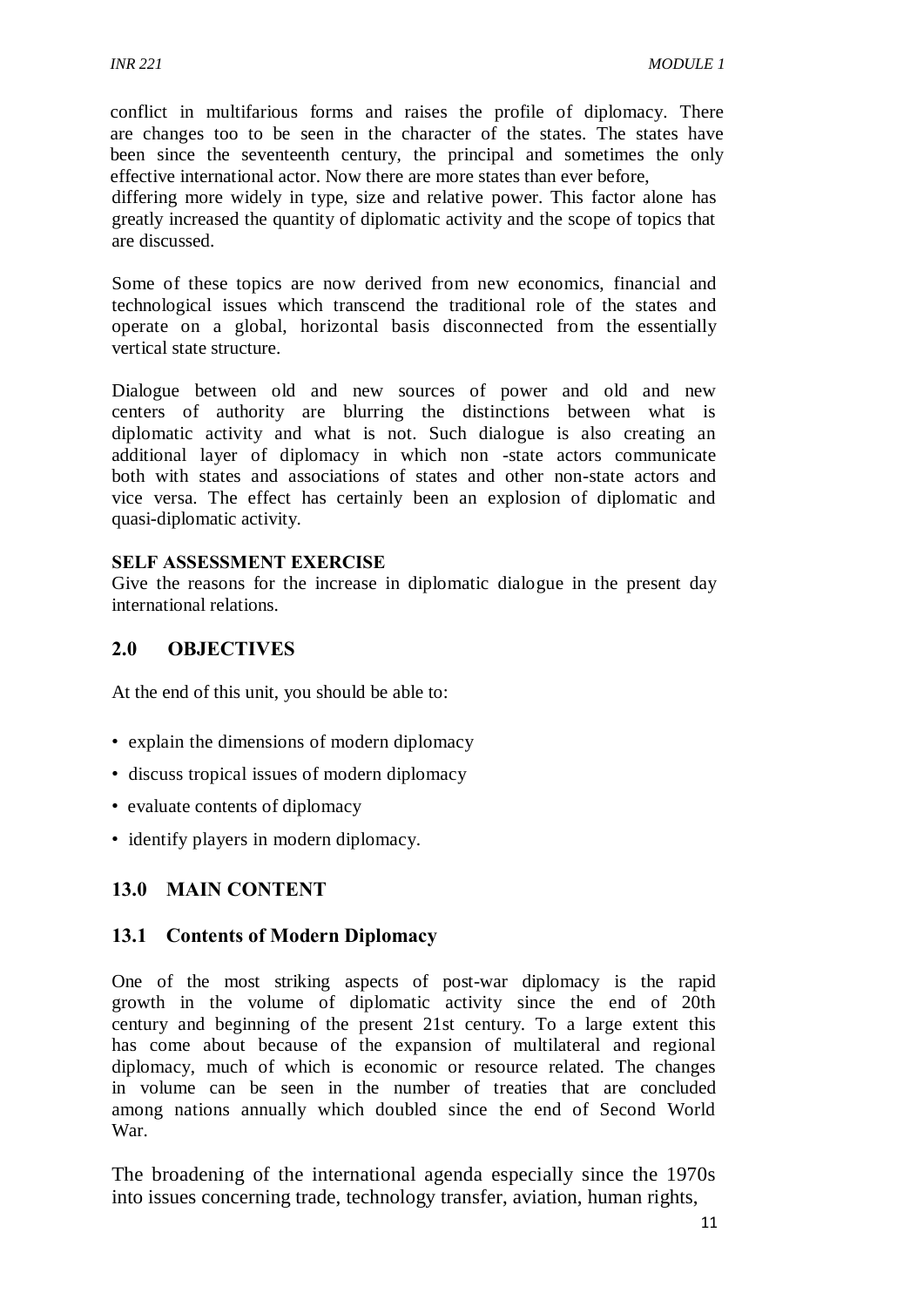transnational environmental and sustainable development questions has continued with the increasing addition of novel or revived threats. Examples of the later include global sea-level rise, stratospheric ozone depletion, environmental sabotage, terrorism attacks, money laundering, refugee dumping, transnational stock exchange fraud and black market nuclear materials trade. Underlying the expanded diplomatic agenda are a range of issues concerning the relationship between domestic and foreign policy, sovereignty and adequacy of agreements and arrangements at a bilateral, regional, international or global level.

The point can be made more generally in terms of the widening content of diplomacy. At one level the changes in the substantive form of diplomacy are reflected in terms such as dollar diplomacy, oil diplomacy, resource diplomacy, atomic diplomacy and global governance diplomacy. Thus what constitute the contents of diplomacy today goes beyond the sometimes rather narrow politico-strategic conception given to the term. Nor is it appropriate to view diplomacy in a restrictive or formal sense as being the preserve of foreign ministries and diplomatic service personnel.

# **3.2 Players in Diplomacy**

A major feature of modern diplomacy is the enhanced role of personal diplomacy by the head of state or government. Usually, such initiatives are at the expense of the local ambassador, who might have only limited formal involvement for an example, in a special summit.

However, whilst the importance of political reporting, part of traditional diplomacy has been eroded by developments in communication, the decline of the role of Ambassadors is over-stated. The role remains important in terms of explanation of policy at crucial (moments, political assessments, involvement in economic and trade work, and participation from time to time in international conferences).

The growth of post-war multilateral diplomacy has seen periodic involvement of a wider range of ministries with some involvement in external relations, such as industry, aviation, environment, shipping, customs, health, education and sport. The task for the foreign ministry or otherwise is to co-ordinate both formulation and implementation of international agreements. This is particularly important in technical agreements which choice of presentation, drafting of instructions and follow-up post-conference activities are especially important.

Non- state actors have proliferated in number and types, ranging from traditional economic interest groups, through to resource, environmental, humanitarian, criminal and global governance interests. In some instances, Non-governmental organizations are closely linked to official administrations, while others are transnationally linked. Above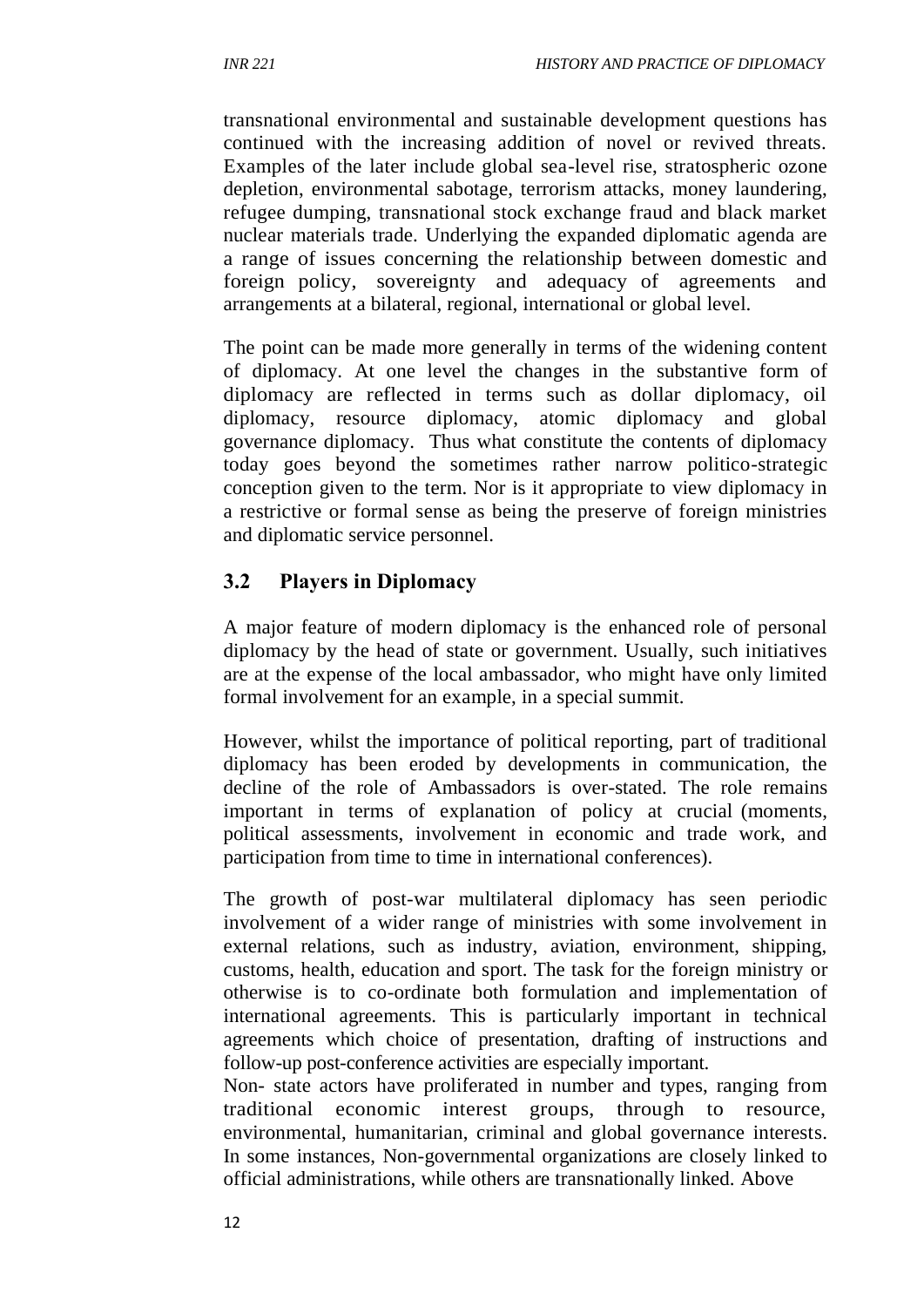all the institutionalization of non-governmental organizations in the diplomatic process especially, in multilateral conferences has become an important distinguishing feature of players in modern diplomacy.

# **4.0 CONCLUSION**

The expansion of the international community has affected style, procedures, substance and scope of diplomacy. It has brought with it divergent regimes and ideologies. Rather than diminishing, the ideological element has, if anything increased. This necessarily raises the question; can diplomacy in a broad sense cope? Apart from the East-West dimension, numerous national as well as wider ideologies have been introduced, such as economic. Issues associated with North-South relations which demand economic redistribution and transfer of technology. Although these demands were partly diverted in the 1980s into the promotion of South-South relations between developing countries, they nevertheless remained as an important feature of the diplomatic content of economic confrontation due to the expansion of multilateral diplomacy.

## **5.0 SUMMARY**

The continued expansion of the international community after 1945 has been one of the major factors shaping a number of features of modern diplomacy as x-rayed here in the dimension and scope of diplomacy showing continued increase in the content and players in modern diplomacy.

# **6.0 TUTOR-MARKED ASSIGNMENT**

- 1. Critically examine the content of modern diplomacy.
- 2. Identify players in modern diplomacy and explain the reasons for the expansion of diplomatic issues.

# **7.0 REFERENCES/FURTHER READINGS**

Keith Hamilton and Richant Langhorne (1995). *The Practice of Diplomacy*. London: Routledge.

Childs, J. R. (1948). *American Foreign Service.* New York: Holt.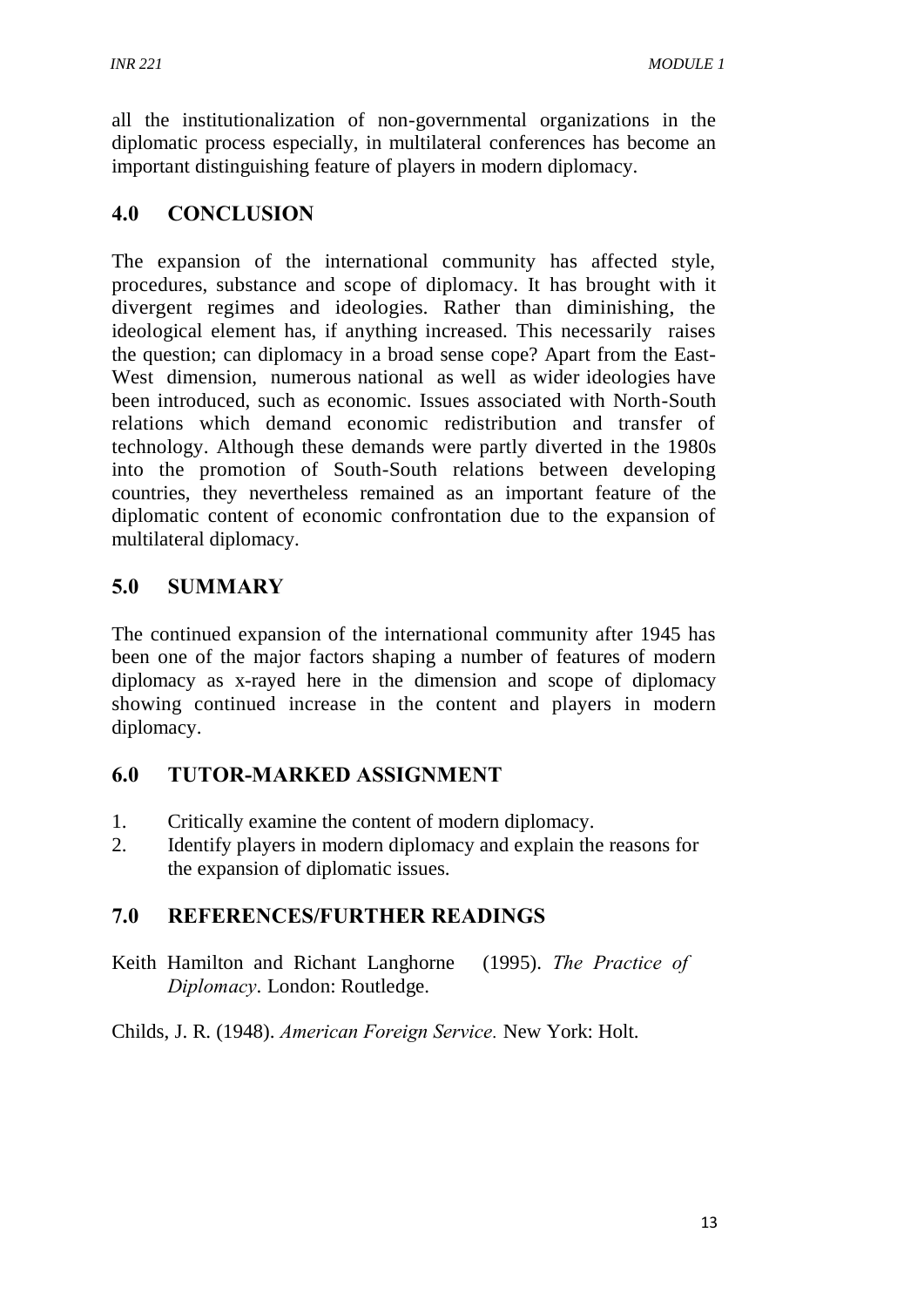# **UNIT 4 HISTORICAL EVOLUTION OF DIPLOMACY**

#### **CONTENTS**

- 1.0 Introduction
- 2.0 Objectives
- 3.0 Main Content
	- 3.1 The Origin of Modern Diplomacy
	- 3.2 Conditions of the New Diplomacy
- 4.0 Conclusion
- 5.0 Summary
- 6.0 Tutor-Marked Assignment
- 7.0 References/Further Readings

#### **1.0 INTRODUCTION**

The beginning of organized diplomacy is the relations among city-states of ancient Greece. By the  $5<sup>th</sup>$  Century B.C. Nicholson (1939:21) stated:

Special missions between Greek city-states had become so frequent that something approaching our own system of regular diplomatic intercourse had been achieved.

Thucydides wrote much about diplomatic procedure among the Greeks. For instance, in his account of a conference at Sparta in 432 B.C. the Spartans and their allies considered what action should be taken against Athens.

The Romans did little to advance the art of diplomacy by negotiation, but they did make important contributions to international law. In the Eastern Roman Empire, which was established after Constantine had moved his capital to the city that honoured him for many centuries; diplomatic methods were employed with great effect.

The Eastern emperors had marked success in playing off potential rivals against each other, and the reports of their representatives at foreign Courts gave them information which they were able to utilize to their advantage. Their representatives therefore became skilled diplomats and trained observers, thus extending the practice of diplomacy to include accurate observation and reporting as well as representation.

Until the later  $18<sup>th</sup>$  or early  $19<sup>th</sup>$  century, diplomacy more often meant the study and preservation of archives than the act of international negotiation. This conception was especially prevalent in the middles ages. It was in papal and other chanceries, under the direction and authority of successive "master of the rolls" that the usages of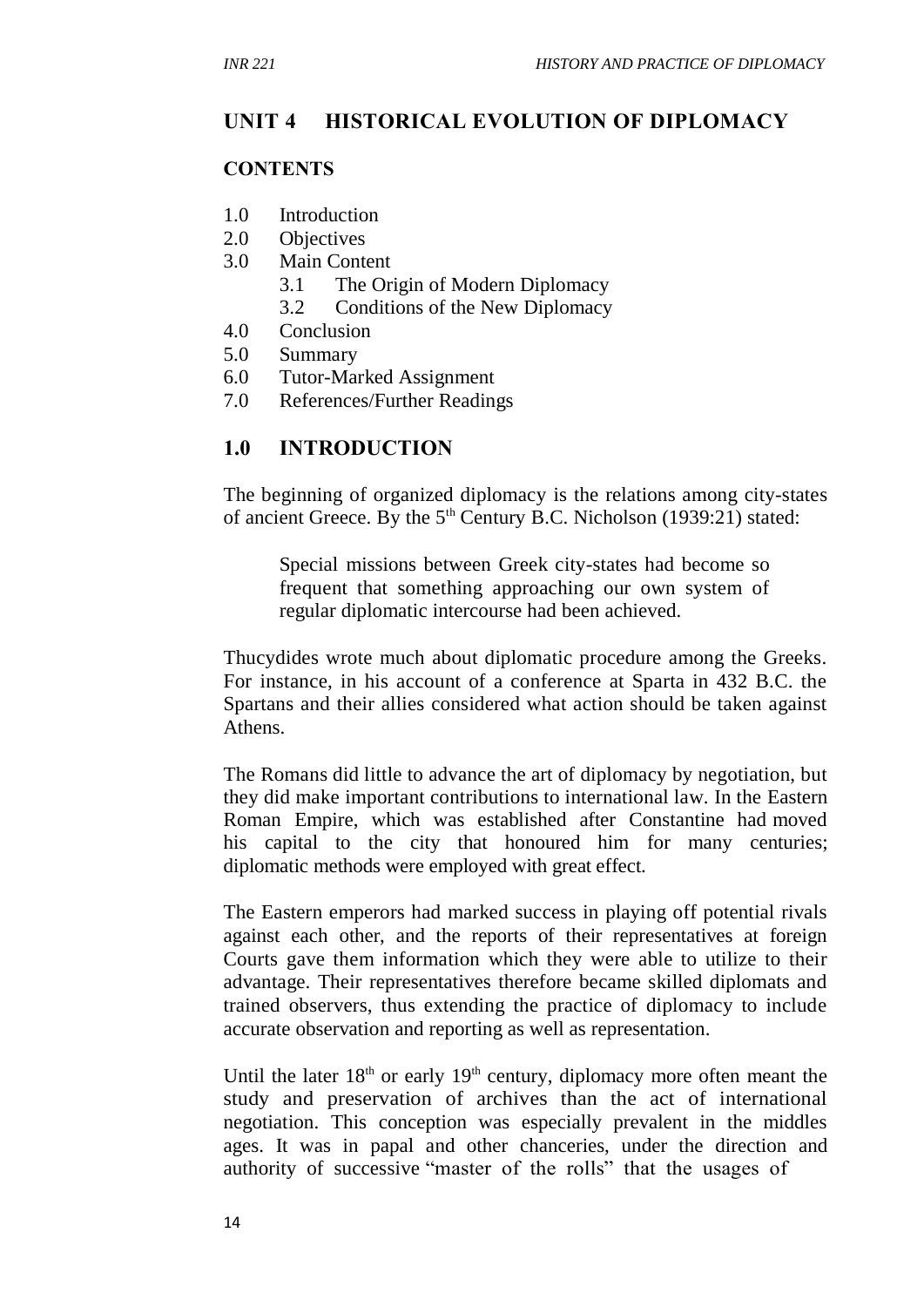diplomacy as a science based upon precedent and experience first came to be established.

## **2.0 OBJECTIVES**

At the end of this unit, you should be able to:

- discuss the historical development of diplomacy
- explain the origin of the modern diplomacy
- list the conditions for new diplomacy.

## **3.0 MAIN CONTENT**

#### **3.1 The Origin of Modern Diplomacy**

Modern diplomacy as an organized profession arose in Italy in the late middle ages, the rivalries of the Italian city-states and the methods which their rulers used to promote their interests are described in masterful fashion in Machiavelli's *The Prince*.

The Holy See and the Italian city-states developed systems of diplomacy at an early date. There are views that the Holy See was the first to utilize the system of permanent representation which is the characteristic feature of modern diplomacy. However, the first known permanent mission was established at Genoa in 1455 by Francesco Storza, Duke of Milian (Nicolson: 1939). During the following century, Italian citystates established permanent embassies in London and Paris and Francis I of France devised something like a permanent diplomatic mission.

However, for over three centuries, the mission was neither adequate nor standardized. Diplomacy was still the diplomacy of the courts, its object was to promote the interests of the sovereign abroad, by various means, direct or devious, fair or foul and its standards were low and ill-defined. The ambassador then as now, was deemed to be the personal representative of his head of state in a foreign country. An affront to him was an affront to the head of state himself and hence to the nation that they symbolized.

In the absence of well-defined rules of procedure, frequent dispute sometimes so bitter as to lead to duels or even to wars arose from questions of precedence and immunity. Ambassadors who attempted to entertain in a style befitting the dignity of their sovereigns often found themselves in dire financial straits, especially if the sovereigns whose dignity they were trying to enhance by sumptuous display neglected to pay them salaries.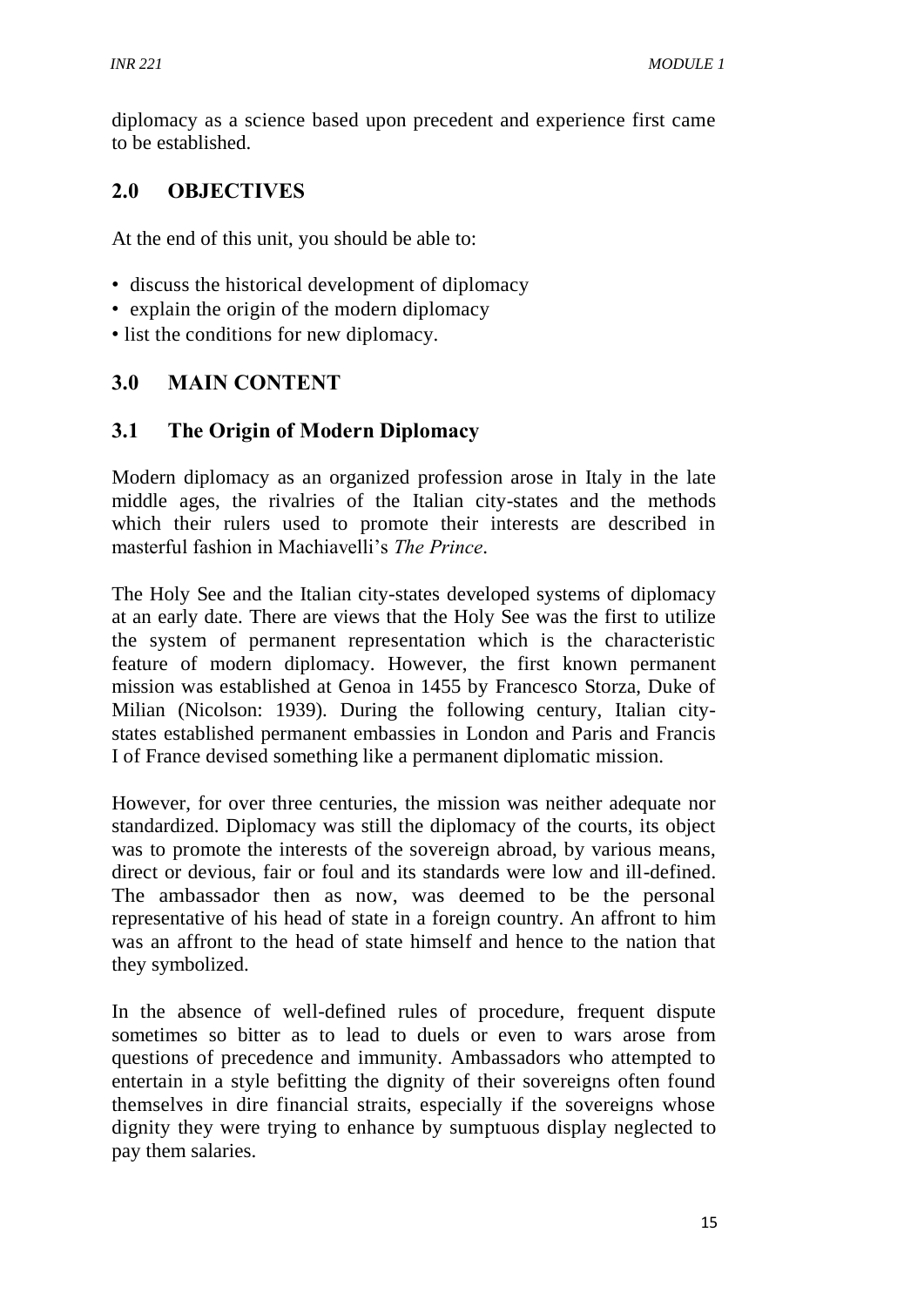By the  $17<sup>th</sup>$  century, permanent missions were the rule rather than the exception and diplomacy had become established profession and a generally accepted method of international intercourse. The rise of nationalism and the nation-states system made such machinery essential, especially after the Peace of Westphalia of 1648 has crystallized and formalized the state system. Diplomats from all European countries as well as noblemen and other countries from all parts of France graced the court of Louis XIV, and gave it that pomp and splendor which dazzled his contemporaries and set a pattern for decades to come. Many other monarchs of Europe tried, but not too successful to copy the "sun king" and to establish their own courts of Versailles.

The diplomacy of the courts entered its golden age in the eighteenth century. The game came to be played according to understood rules, with a great deal of glitter on the surface and much incompetence and intrigue beneath. Diplomats represented their sovereigns and were often merely the willing tools in the great contests for empire and for European supremacy that were waged in that century. Strong rulers like Peter the Great of Russia and Frederick the Great of Prussia used diplomacy and force to achieve their ends. The same comment might be made of important ministers of state men like Pitt, the Elder and Vergennes.

By the late  $18<sup>th</sup>$  century, the industrial, American and French revolutions had ushered in a new era of diplomacy and indeed of history. Captains and king passed from the scene in many lands, and the voice of the people began to be heard. The unassuming figure of Benjamin Franklin in the streets of Paris and London, representing a nation in the making, symbolized the coming era of more democratic diplomacy.

To attempt to represent a nation rather than ruler imposed more complicated duties on the diplomat. Indeed it called for a new land of diplomat, but the remuneration remained so inadequate that the diplomatic profession was still largely confined to those who has other sources of income. Inevitably, this meant that so-called democratic diplomacy was still carried on by representatives of the aristocracy of wealth and often of rank.

As diplomacy became less formal and restricted, its rules became more standardized and more generally accepted. The congress of Vienna made particularly important contributions in this respect. To place diplomacy on a more systematic and formal basis, the congress laid down certain rules of procedure which are still commonly observed. These rules were embodied in the Regalement of March 19, 1815 and in regulations of the Congress of Aix-la-Chapelle in 1818.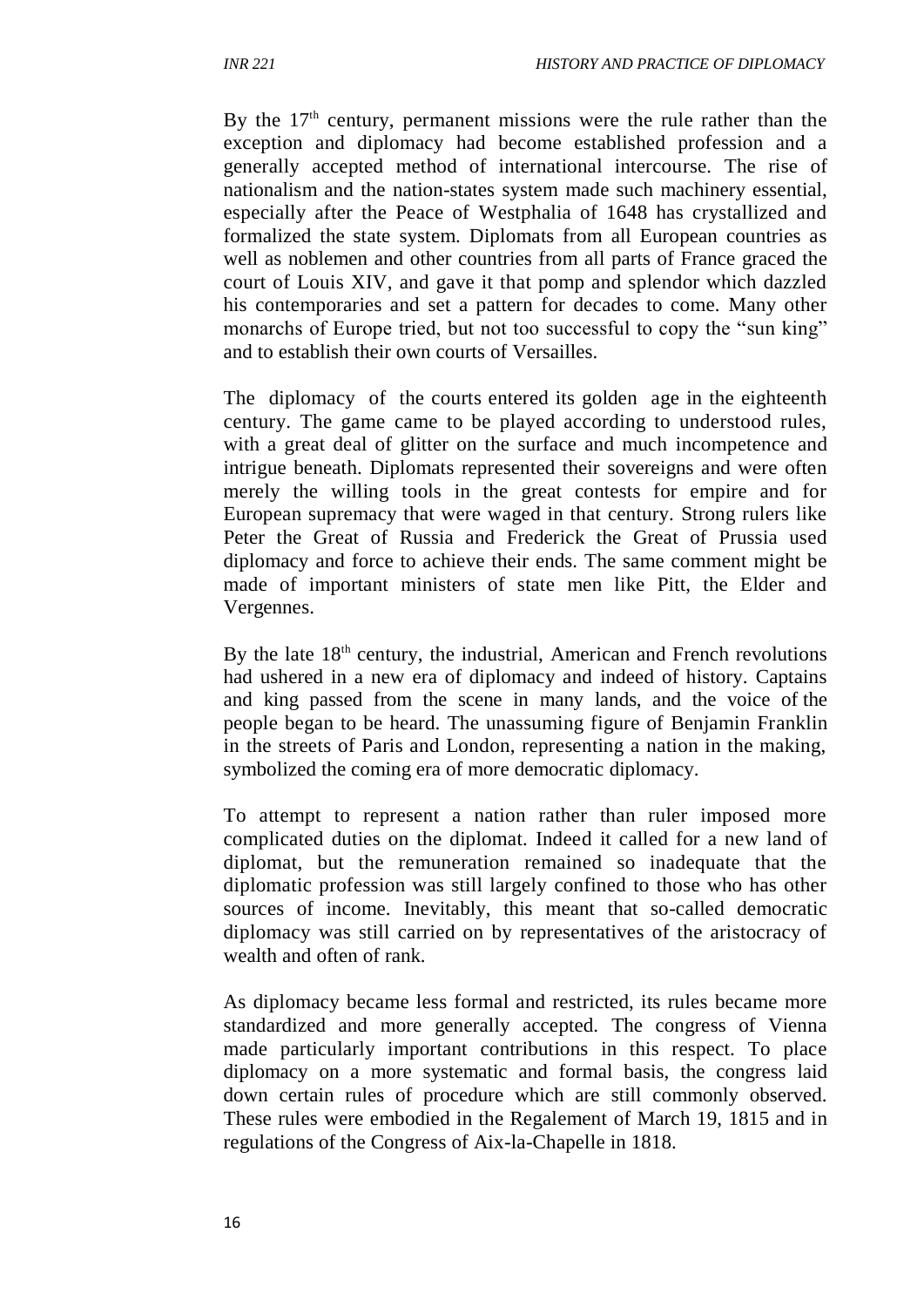The present diplomacy can be said to have started in the nineteenth century, which then demanded new methods as well as new personnel. These methods were defined in many international agreements and became an intricate and generally observed code. Under the aegis of the Holy Alliance and the Concert of Europe, buttressed by the operations of the balance of power system, the game was played according to the new rules with fair degree of success.

# **4.0 CONCLUSION**

By the early  $20<sup>th</sup>$  century, the term democratic diplomacy had come into common use. It seemed to symbolize a new order in world affairs, one in which governments were fast loosing their aristocratic learning and their aloofness and peoples were speaking to peoples through democratic representatives and informal channels. Actually, the new order was not as different from the old as it seemed in the atmosphere of hope that ushered in the present century.

While diplomacy has remained a rather esoteric profession, carried on by men of wealth, power and influence, it is being conducted with the assistance of a growing number of career officers, the elite guard of diplomacy, whose standard of competence and training are being steadily raised. Diplomacy is thus, being put more generally on a professional and non political basis.

# **5.0 SUMMARY**

Historically, the Greek city-states contributed tremendously to the development of organized diplomacy. However, as already mentioned, the relations between many city-states of Sparta and Athens were mainly influenced by considerations of internal policy, expediency and defence strategy.

Diplomacy has a rich history from the practice among the Geek citystates and other European sovereigns. It has practices that have evolved over centuries, but sometimes modified to suit the modern times.

# **6.0 TUTOR-MARKED ASSIGNMENT**

- 1. Historically, the Greeks contributed immensely to the development of diplomacy. Discuss.
- 2. What are the contributions of the Romans to the development of diplomacy?
- 3. Assess the practice of the present century diplomacy. What are differences, if any from the practice in 15th and 17th centuries?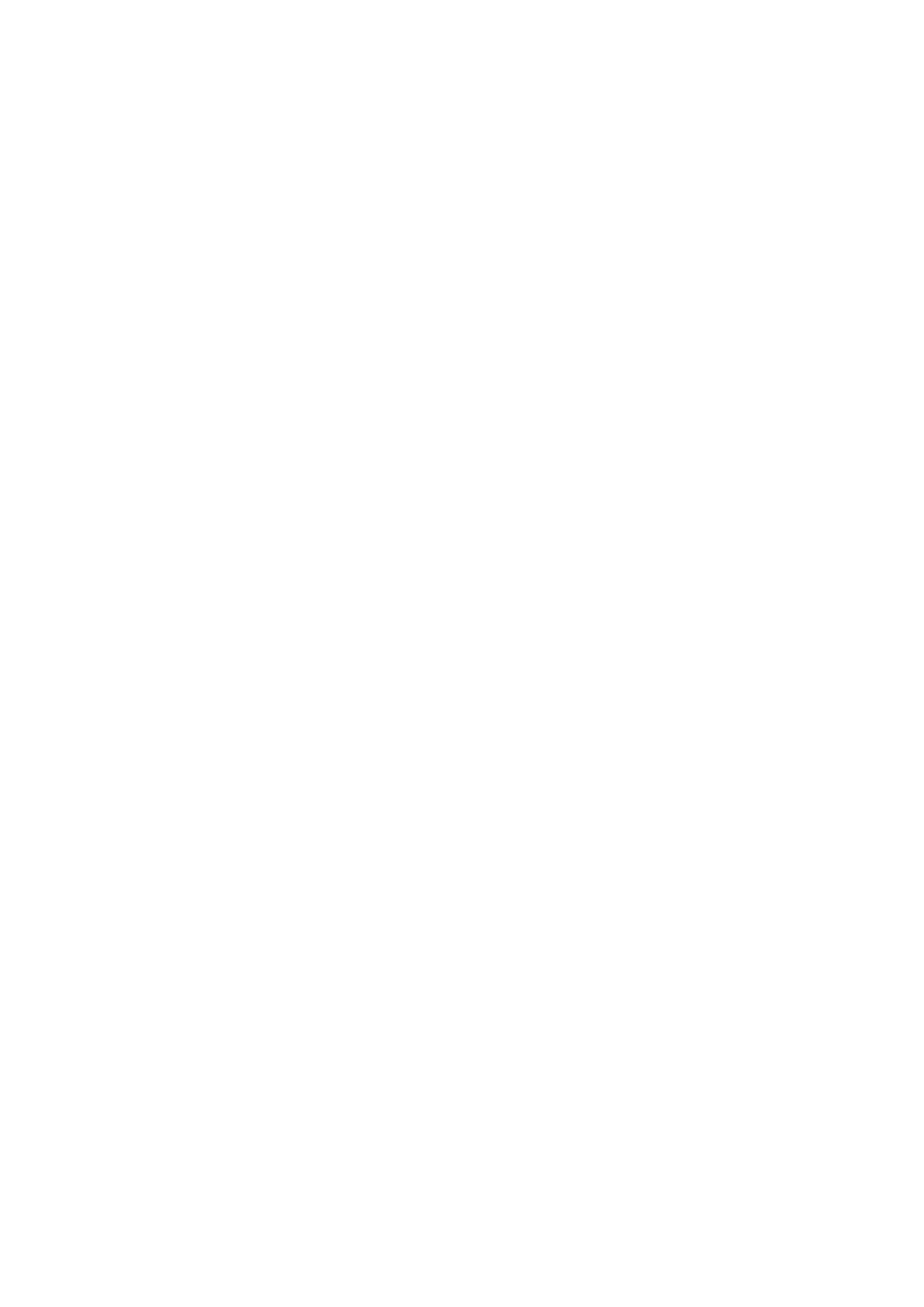## **7.0 REFERENCES/FURTHER READINGS**

Harold Nicholson (1939). *Diplomacy*. London: Oxford University Press.

Palmer & Perkings (2007). *International Relations.* (Third Revised Edition). India: A.I.T.B.S. Publishers.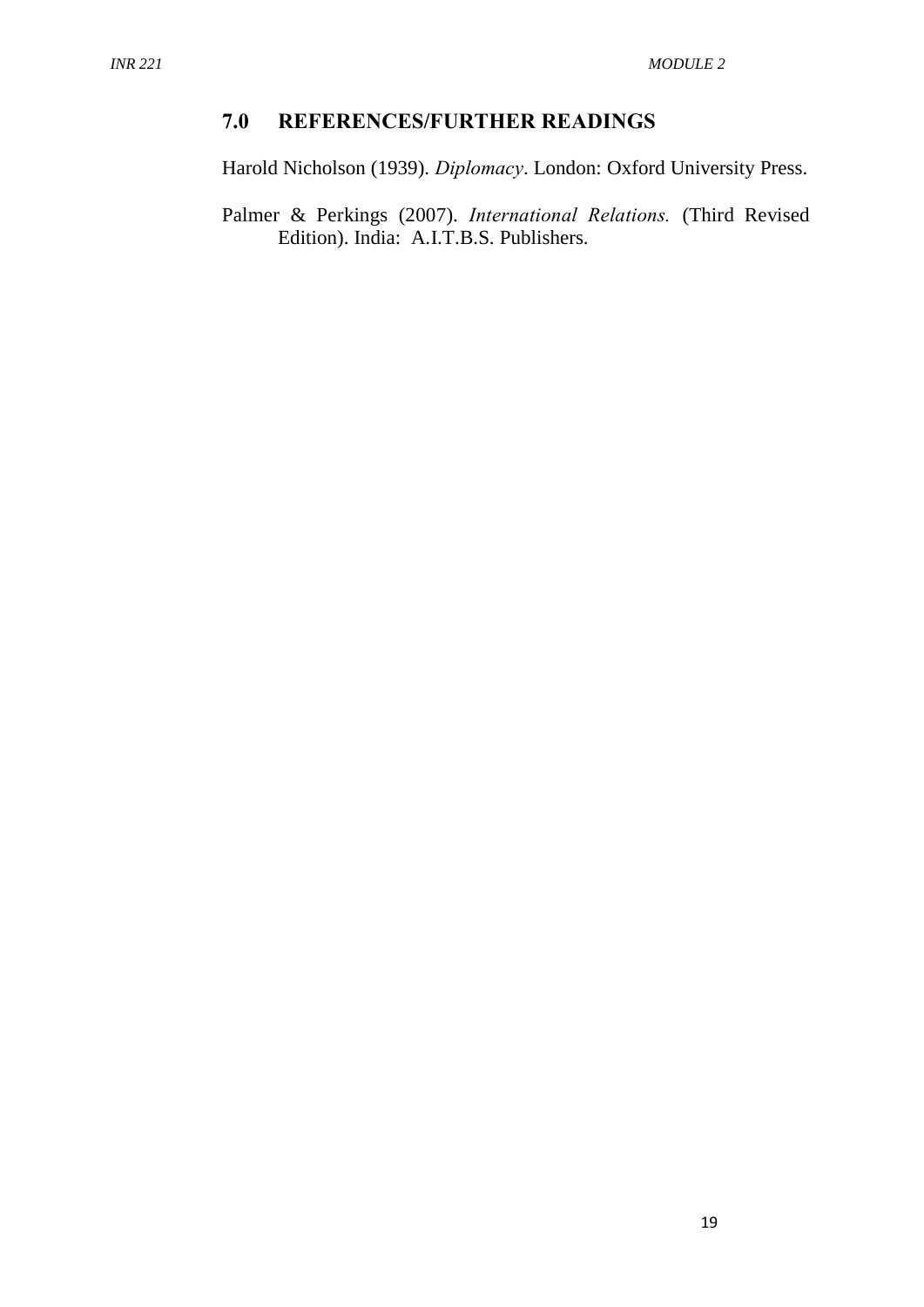#### *INR 221* **HISTORY AND PRACTICE OF DIPLOMACY**<br>**MODULE 2 THE HISTORY AND PRACTICE OF** THE HISTORY AND PRACTICE OF **DIPLOMACY**

- Unit 1 Diplomatic History
- Unit 2 Appointment, Reception and Recall of Diplomats
- Unit 3 Characteristics/Qualification of Diplomats
- Unit 4 Functions of Diplomatic Missions

## **UNIT 1 DIPLOMATIC HISTORY**

#### **CONTENTS**

- 1.0 Introduction
- 2.0 Objectives
- 3.0 Main Content
	- 3.1 Seminal Stages of Diplomacy
- 4.0 Conclusion
- 5.0 Summary
- 6.0 Tutor-Marked Assignment
- 7.0 References/Further Readings

#### **1.0 INTRODUCTION**

The art of diplomacy is as old as the existence of human communities. Sending of emissaries to open negotiation was a common practice among primitive nations. In many cases their reception and treatment is regulated by international customs. The Greek city states frequently dispatched and received with accreditation emissaries who present their cases openly before the rulers or assemblies to whom they were sent. By the 15th century the principle and method of the Greek city states had developed. As the middle age proceeded, the sovereignty of individual states demanded a condition that credentials be required from an ambassador who wants to be received by a sovereign power. At the beginning of  $16<sup>th</sup>$  century the practice of acrceditory diplomatic envoys have started spreading to other countries of Europe in the atmosphere of shifting alliances and dynastic struggles for power.

The classical diplomacy was conducted by the members of the ruling class who had more in common with each other than with majority of their own people. It was conducted according to well defined rules and conventions. It was then a personal and flexible type of diplomacy. In the post revolutionary Europe, new objectives arose. Acceptance of an established monarchical order gave way to emphasis on liberty and individual rights.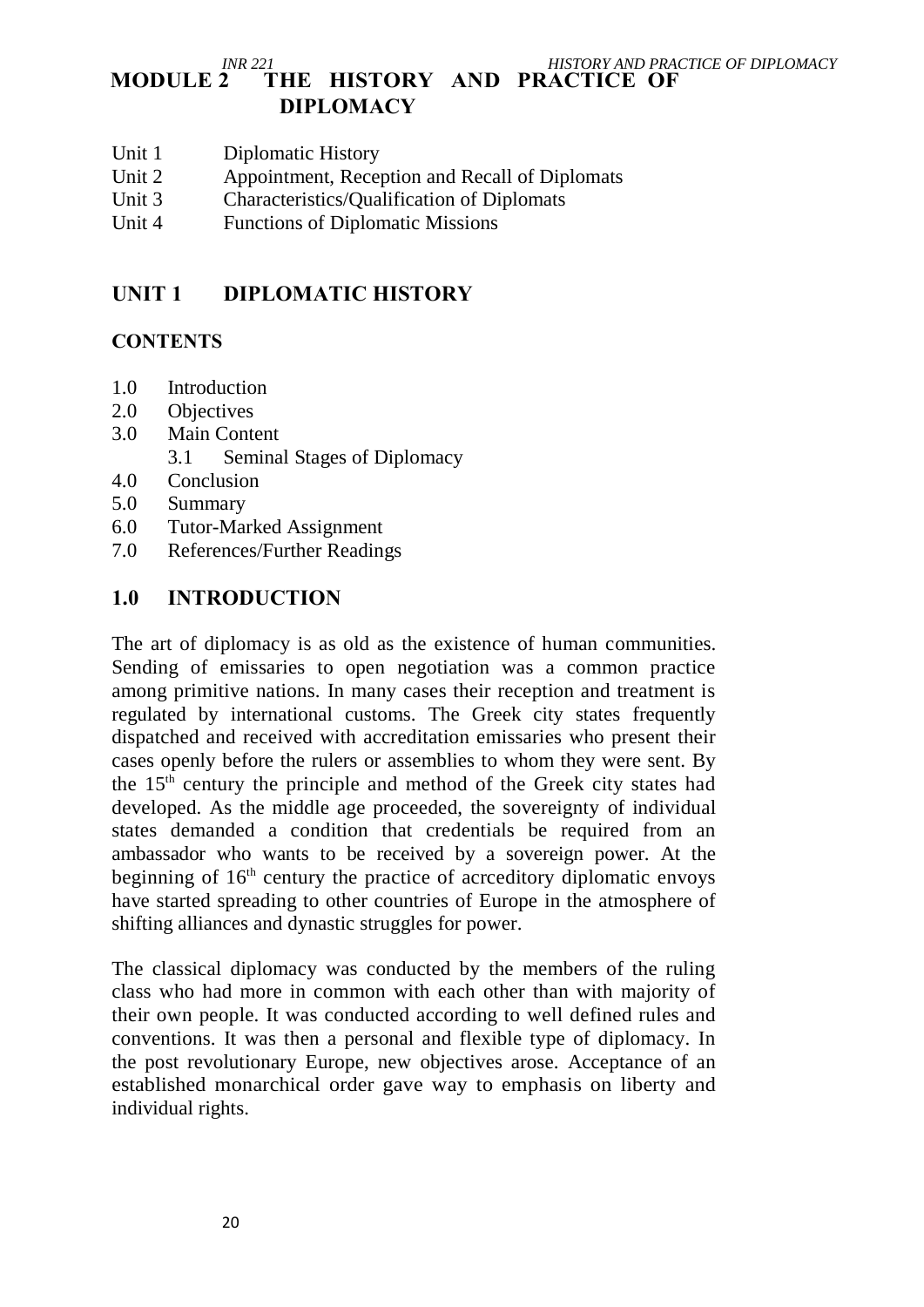The slogan of the French revolution of 1789 which reverberated through Europe was *"Liberty, Equality, and Fraternity".* Hence forth, diplomacy was to be conducted not in the interest of a dynasty but of the nation as a whole. After World War I, demand grew for open diplomacy that will be accessible for public scrutiny. In the wake of the new emphasis on the sovereignty of the people, the electorate claiming control of the government want to know what agreement was being made with their name. For example, the United States of America refused to participate in the League of Nations in spite of the role played by President Woodrow Wilson.

Nowadays the openness of agreement is guaranteed in principle by the United Nations rule that all agreements concluded by member states must be registered and their text deposited with the Secretary General. The irony is that negotiations conducted under the public eye undermine the process of negotiation. By true nature, negotiation must be confidential. This is the essence of diplomacy.

### **2.0 OBJECTIVES**

At the end in this, you should be able to:

- discuss developmental stages of diplomacy
- discuss the role of revolutions to the practice of diplomacy.

### **3.0 MAIN CONTENT**

#### **3.1 Phases of Democratic Development**

Man evolved from the state of nature which was characteristically primitive and according to Thomas Hobbes, life then was "brutish, short, and nasty". The rule then basically was the survival of the fittest. Shortly after the primitive society, came the medieval European system, which manifested at the collapse of Roman Empire. This medieval European system was characterized by series of internecine ethnic, religious, political and ideological wars. The medieval period was also a Dark Age and Europe nearly returned to the imperial womb. In other words, the Roman notion that spiritual and secular (political) powers are the same was nearly revived, but for the spread of Islam.

Feudalism began to predominate and the manner of loyalty and political obligations began to change; same as the manner of religious obligations. This change of loyalties resulted into a transfer of allegiance from religious to secular authorities and from local to national authorities of government.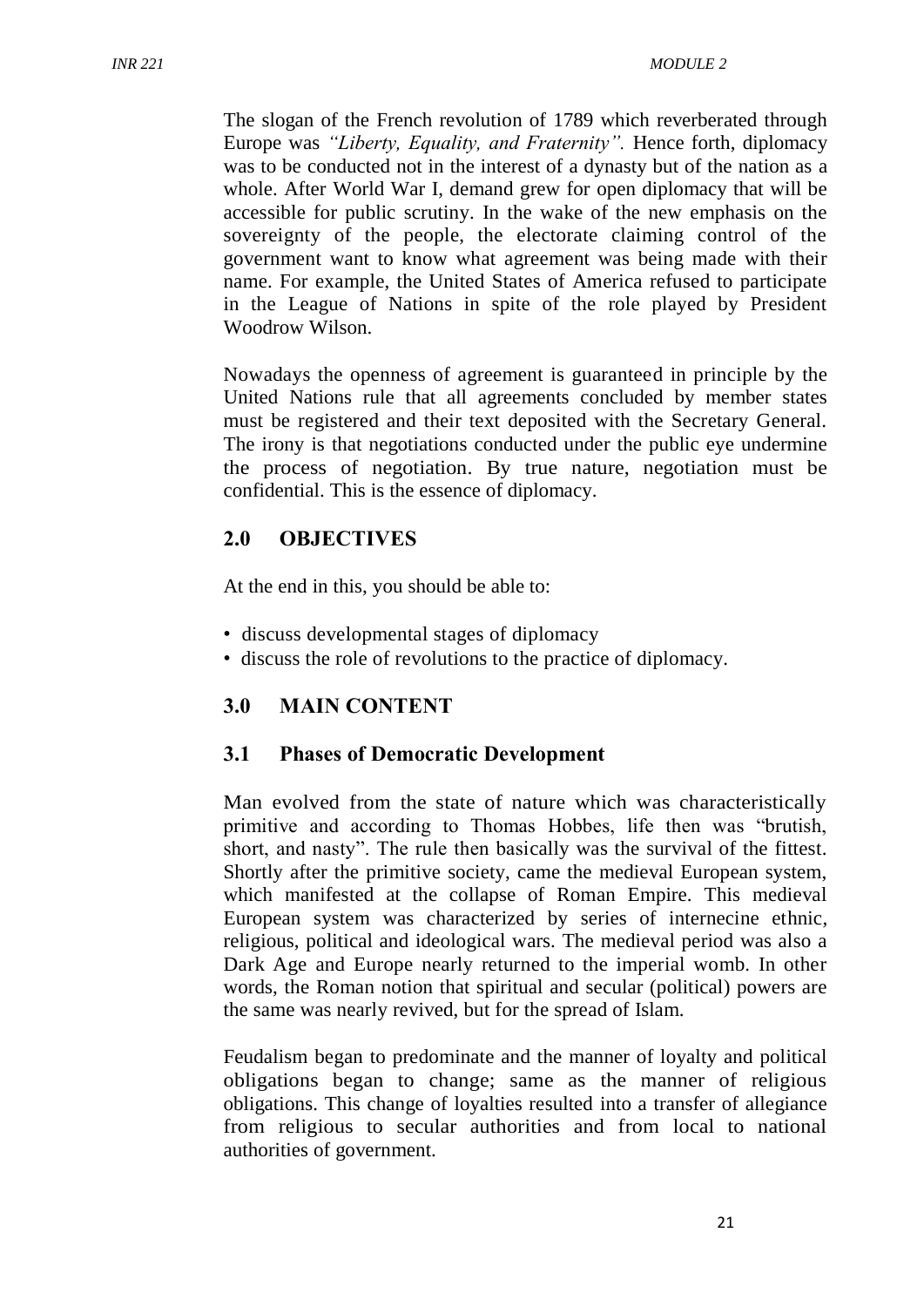By the  $15<sup>th</sup>$  century, the Italian city-state system had developed under clearly secular rulers. Politics to them was not based on religion, but on reasons of the state (raisond'etat). Savagery that characterized religious wars had reduced, but was not totally eradicated. 'Necessary wars' (interest of the state) replaced 'Just wars' (wars for religious justification). Dogmatism was eradicated and the leaders of the Italian city-states unashamedly gave room to compromise. In fact, the origin of good diplomatic practice, establishment of embassies and the attendant privileges could be traced to the Italian-city-states system.

Italian city-states established permanent diplomatic missions i.e. embassies, career diplomats and complete privileges and immunities that go with it, whereas the Greeks, Egyptians, Assyrians, and the Romans established ad hoc envoys. When diplomacy failed, the Italian rulers resorted to the whole arsenal of threat, bribe, subversion, assassination, and war ultimately. These wars would not even be fought between individual citizens but between mercenaries that are paid, that is what is known as professional soldiering. The wars were not prominently fought to destroy the opponent so as not to stimulate unfavorable reaction or coalition, but to strike a desirable balance in order to cause stability in the state system. In view of this, some scholars have argued that the Italian state practice is the bridge between the medieval and the modern international society and state system.

The Treaty of Westphalia which ended the thirty-year war which engulfed Europe also gave impetus to modern diplomacy. In fact, some scholars believe that modernity or at least the modern state system started in 1648 when the treaty was signed. Though the Westphalia Treaty was not a panacea or did not result in total termination of wars in Europe, it however gave credence to diplomacy.

The treaty brought about the idea of establishing permanent diplomatic missions as well as rules of diplomacy, such as the acknowledgement of diplomatic immunities, extra-territoriality of embassies, which means working in an international space which is immune from the laws of the state.

Another development to modern diplomacy is the Concert System which was an epoch-making event in European periodic summit or conference system meant to discuss or settle matters bordering on common interests. The Concert System started in1815 when the Napoleonic wars nearly imploded the whole of Europe.

Furthermore, in the annals of diplomatic history is the peace conference which was convened after the World War I, i.e. The Versailles Treaty. It also encouraged the notion of self determination in the modern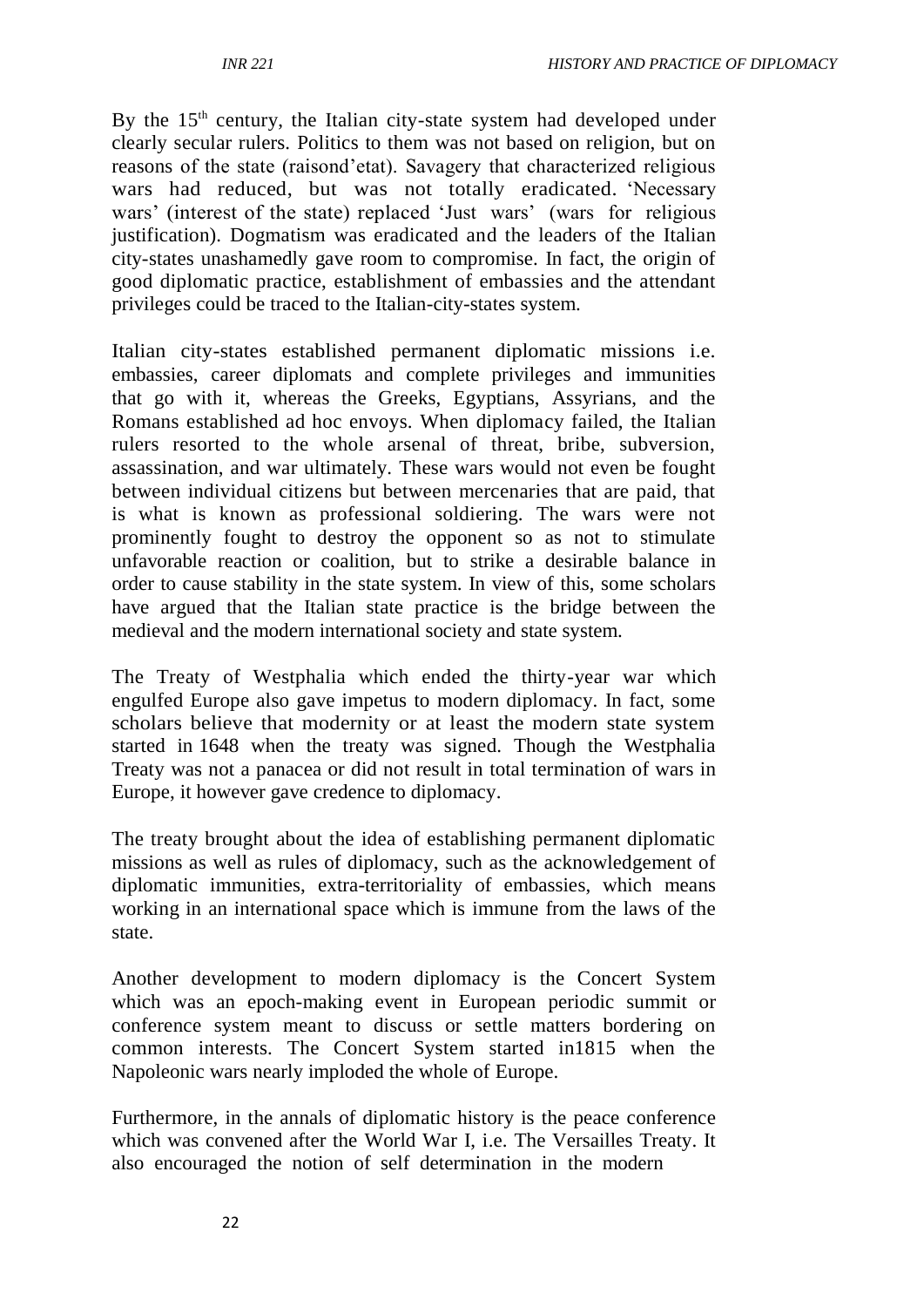international system. The League of Nations that was instituted shortly after World War 1 could not contain the out break of the World War II. This led to the establishment of the United Nations Organization (UN) in 1945. Although the United Nations (UN) has been handicapped on several international issues, it has been able to weather the storm and the heat generated by the Cold War-super power politics.

# **4.0 CONCLUSION**

The history of diplomacy is as old as man himself. Between 700and100 B.C, many city states of ancient Greece were noted to have sent and received delegations for some period of time. The sending of ambassadors grew out of the practice of dispatching, particularly in time of war and conflict, heralds who were accorded certain immunities. This became necessary because, with the growth of Greek civilization, the nature of relationship and interactions among many city-states within the same neighborhood became highly complex and competitive in nature, and as such these city-states adopted the practice of choosing as their ambassadors the finest orators and advocates to plead the cause of their city before the popular assemblies of foreign leagues or cities.

# **5.0 SUMMARY**

Before the development of modern diplomacy or organized diplomacy, as it is known today, with the establishment of permanent missions, many embassies were maintained and negotiations performed during the middle ages, but such missions were for a short while. The first step towards the establishment of permanent diplomatic missions was made in Italy where the cities of Florence and Papal Rome were preparinggrounds as well as skillful makers of diplomatists.

# **6.0 TUTOR-MARKED ASSIGNMENT**

- 1. Give a comprehensive historical development of modern diplomacy.
- 2. Discuss the contributions of revolutions to present-day diplomacy.
- 3. What do understand by Diplomatic History?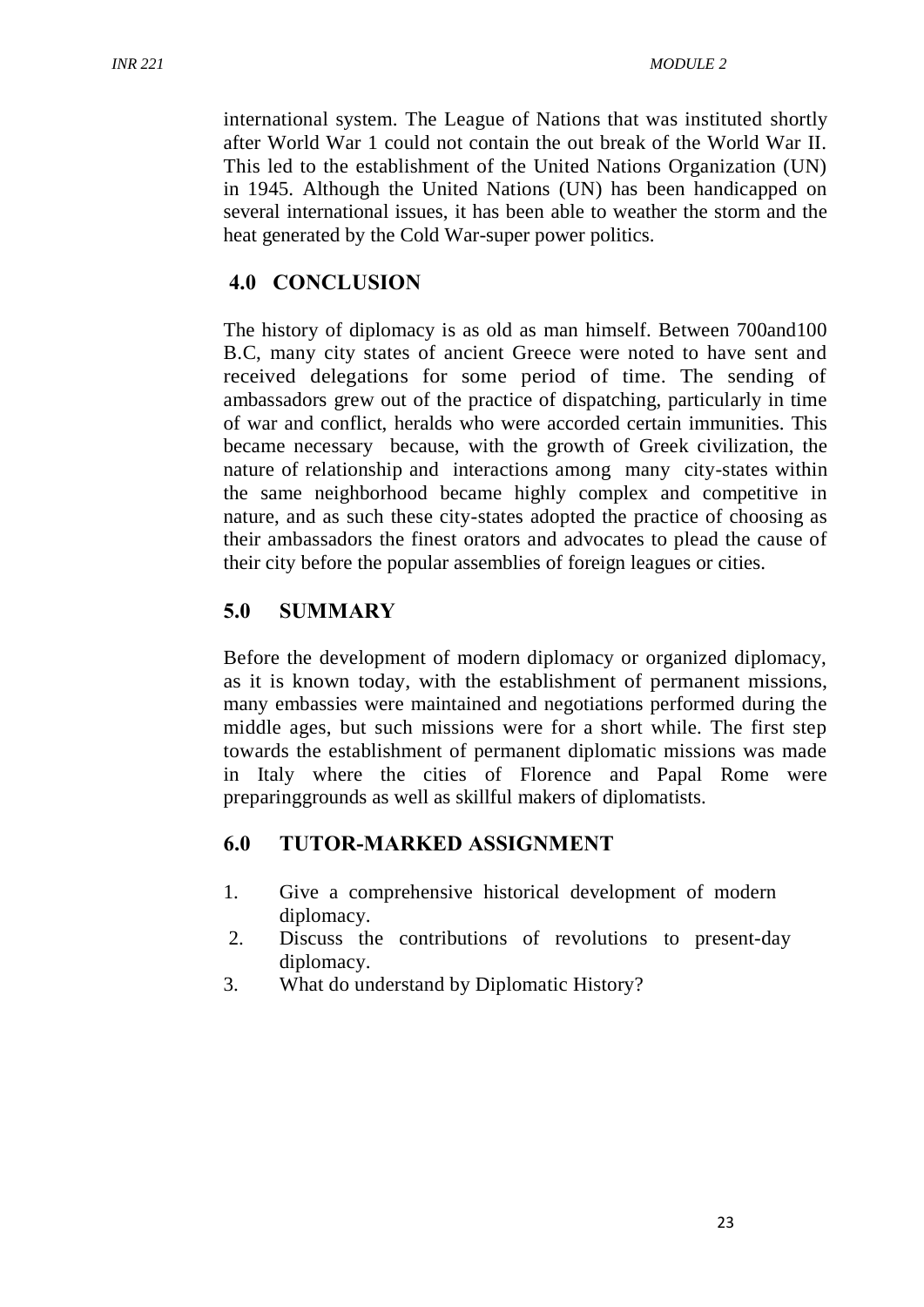### **7.0 REFERENCES/FURTHER READINGS**

- Ray Ofoegbu (1980). *A Foundation Course in International Relations for African Universities.* London: George Allen and Unwin.
- Geoffrey Stern (1995). *The Structure of International Society: An Introduction to the Study of International Relations.* London: Pinter Publishers.
- Funso Adesola (2004). *International Relations an Introductory Text*. Ibadan: College Press and Publishers.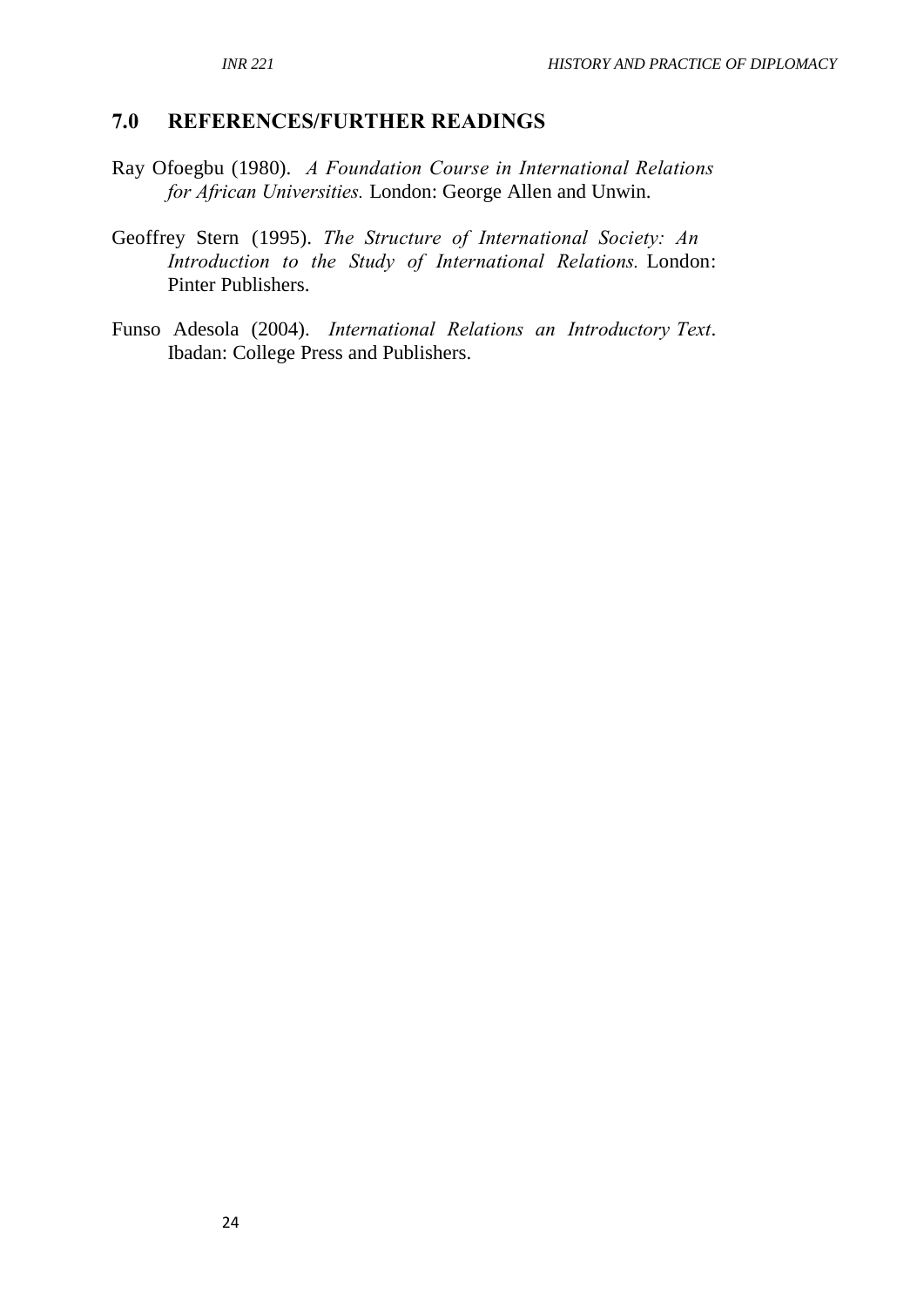### **UNIT 2 APPOINTMENT, RECEPTION AND RECALL OF DIPLOMATS**

#### **CONTENTS**

- 1.0 Introduction
- 2.0 Objectives
- 3.0 Main Content
	- 3.1 Appointment of Diplomats
	- 3.2 Reception of Diplomats
	- 3.3 Recall of Diplomats
- 4.0 Conclusion
- 5.0 Summary
- 6.0 Tutor-Marked Assignment
- 7.0 References/Further Readings.

### **1.0 INTRODUCTION**

Diplomats are basically a county's representatives in another country. They are expected under all circumstances to comport themselves very well in the country of their accreditation. This is optimally expected because they are seen as the representatives of their nation and culture. Literally, they are figured as their country's head of state or their people in entirety; because they are the ones being represented abroad and as the head of state, they cannot afford to misbehave. Some scholars have posited that ambassador or diplomats are emissaries sent from their countries to go and tell lies abroad. What this simply means is that they are expected, under all circumstances to polish the character and image of the countries of their accreditation.

#### **2.0 OBJECTIVES**

At the end of this unit, you should be able to:

- discuss the importance of appointing career diplomats as ambassadors
- explain the students the protocols of receiving diplomatic envoys
- discuss the reasons for re-calling diplomats.

### **3.0 MAIN CONTENT**

#### **3.1 Appointment of Ambassadors**

In almost all modern states, the Head of State and Government makes all appointments of diplomats or ambassadors to foreign countries, depending on the constitution of such a country. The appointment is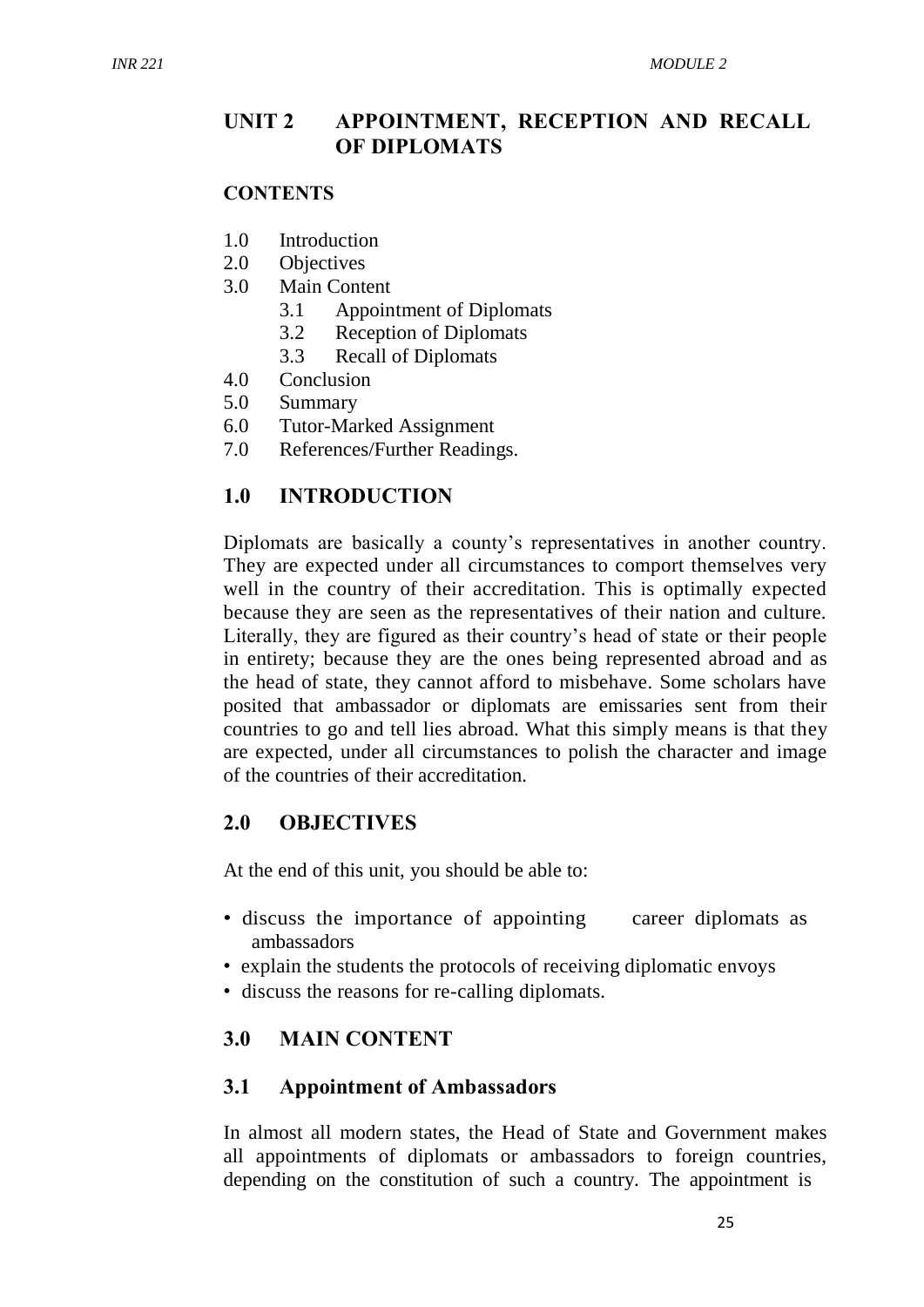based upon the recommendation of the Minister for Foreign Affairs, the Parliament or the General Assembly. The APPOINTMENT OF DIPLOMATIC OFFICERS IS USUALLY REGULATED BY THE CONSTITUTION OF EACH STATE.

Originally, appointments of Ambassadors are expected to be based on training, educational qualifications, experience and age emanating not only from one, but the combination of all these criteria. Such appointment would benefit immensely from the expertise savvy, and maturity of those appointed. In other words, the appointment of diplomats is expected to be a career thin' i.e., nominate from the vista of career diplomats who are schooled in the arts of international relations. These set of appointees will be at home with the culture and manner of behaviour obtainable between and among states.

In selecting career diplomats, Nigeria for instance can select from the staff of the Ministry of Foreign Affairs, the officials of the Nigerian Institutes of International Affairs (NIIA), tutors in Foreign Affairs Academy, or lecturers of political science or international relations in the nation's tertiary institutions.

However, in most developing countries, political appointees have inundated the business of foreign office as diplomats. In other words, ambassadorial appointment have often been based on being a member or linchpin of a political party, quota system, or federal character (in federal states) such that architects, business tycoons, and contractors are appointed in preference to career diplomats who are grounded in interstate behaviour and etiquette. These non-professional diplomats in most cases commit blunders in form of combative dispositions, name calling and other behaviour that could tarnish the image of the country abroad.

### **3.2 Reception of Diplomatic Officers**

It is the universally accepted principle that any state which has full sovereignty has the absolute right as a practical political necessity to send diplomatic officers, and the obligation to equally receive such officers to help in conducting their negotiation as well as maintaining their relations with foreign countries on matters of mutual concern. States are also bound by international law to receive diplomatic officers accredited to them from other countries principally for negotiation.

In international politics, any full sovereign country which desires its voice to be heard among other countries receives and sends diplomatic envoys without which it would become practically irrelevant and will have no influence in international affairs.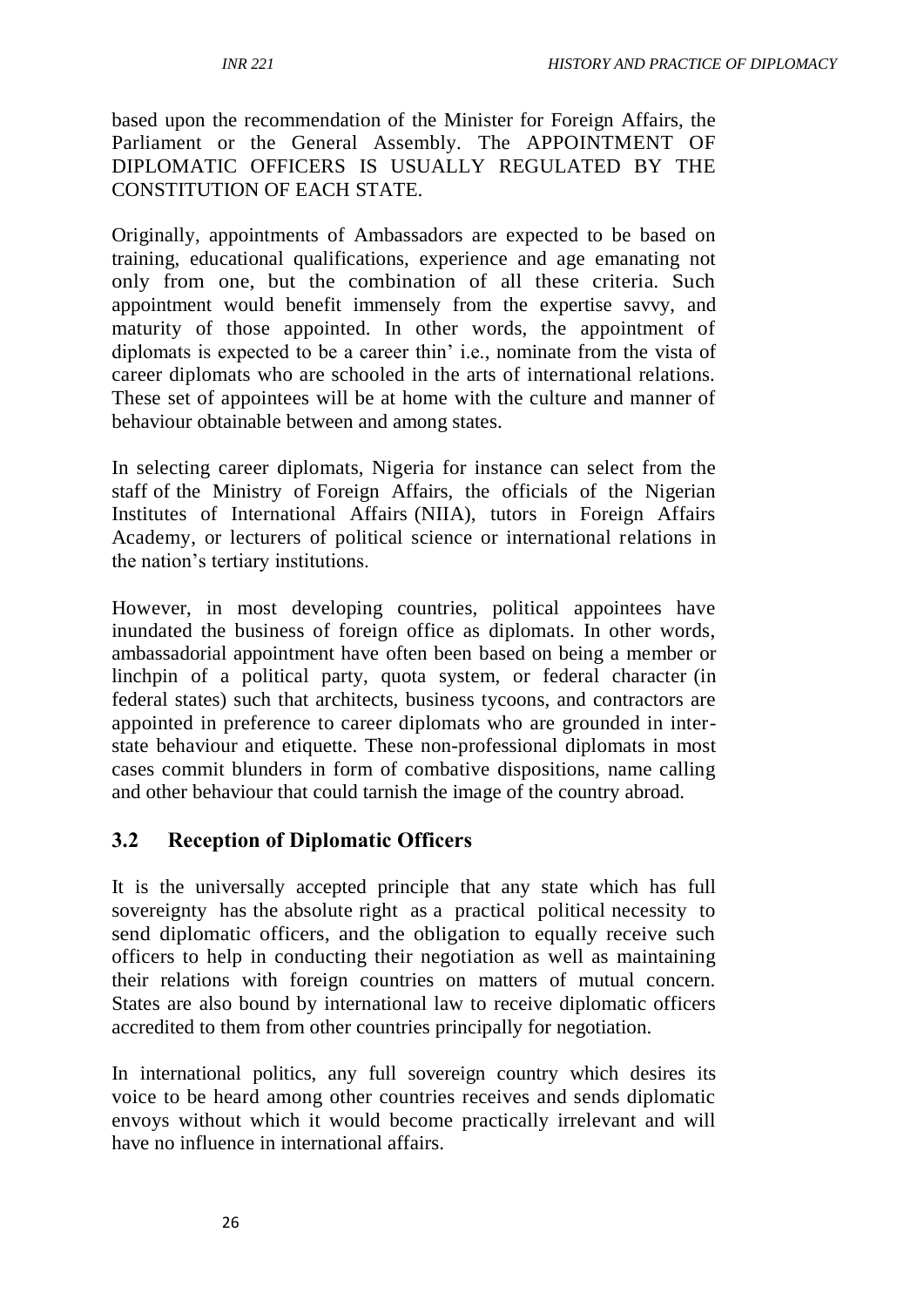As already pointed out, certain individuals appointed as envoys can be rejected by the receiving states for some reasons. International law gives no right to a state to insist upon reception of an individual appointed by it as diplomatic officer. Every modern state can refuse to receive as diplomatic officer, an individual objectionable to it. And any country that refuses to receive an individual officer cannot be compelled to specify the type of objection it has or to justify its reasons for objection. For instance, Italy refused to receive Mr. Keley as Ambassador of the United States of America in 1885 because Mr. Keley protested in 1871 against the annexation of the Papal States.

To avoid conflicts arising from the rejection of a diplomatic officer by one country, many countries of the world have adopted the practice of never appointing an individual as ambassador until it has ascertained before hand whether the individual to be appointed would be personagrata. Based on international law, a country which does not object to appointment of a certain individual when, its opinion was asked before hand is definitely bound to receive such individual as diplomatic officer.

Similarly, in a situation where a particular state does not object to the reception of an individual as diplomatic officer accredited to such state, his letter of credence is received from him by the Head of State and government of that country, and then a red-carpet reception organized for him by the host country. It would be noted that, the mode of reception accorded a diplomatic officer differs accordingly, depending on the class to which the officer in question belongs.

The official recognition accorded to the diplomatic officer makes him to be officially recognized and equally enable him to officially commence the exercise of his functions. The tenure of a diplomatic officer is considered not from the time he was received but from the time when his credentials were handed over to him on leaving his home state.

### **3.3 Recall of Diplomats**

To recall a diplomat means that the country that sent him wants him either to RETURN HOME BRIEFLY OR FOR A VERY LONG TIME; WHICH COULD BE CAUSED BY ANY OF FOLLOWING:

(a) A recall to briefly consult with him on a particular burning issue of commercial or political importance. For instance, the Nigerian Ambassador to the Republic of South Africa was recalled when late General Sani Abacha and (Dr) Nelson Mandela were pouring venom on each other as a reaction to the hanging of Ken Saro-Wiwa and eight other Ogoni activists hanged on November 10,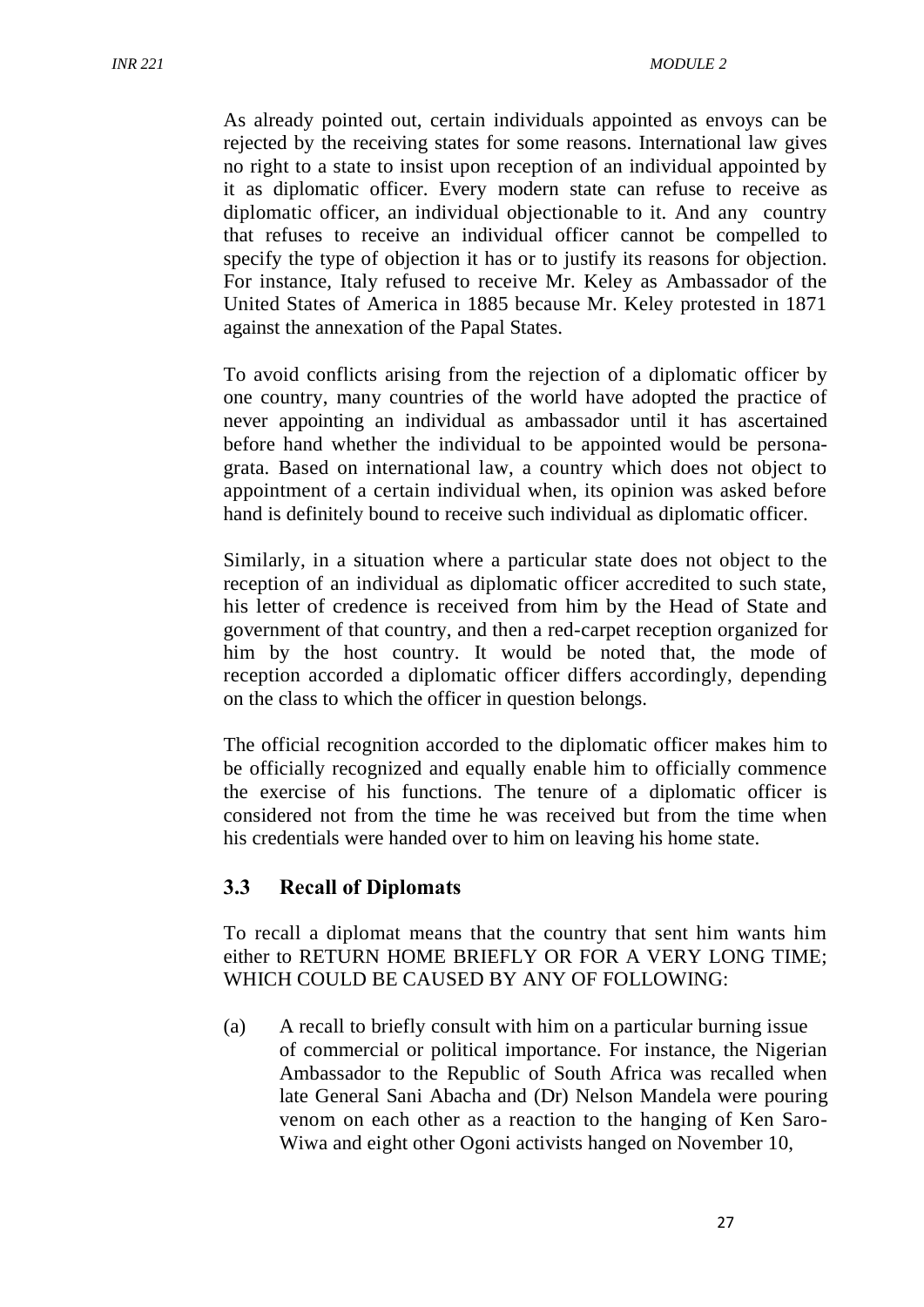1995 as well as series of human rights violation in Nigeria under the administration.

- (b) A recall could be on account of misdemeanor of a diplomat. For instance, if a diplomat is accused of any criminal act such as smuggling or drug peddling. Though this rarely happens, because luggage belonging to diplomats are often exempted from law enforcement agents' checks due to the diplomatic immunity they enjoy.
- (c) Another account on which a diplomat could be recalled is if a diplomat is religiously sanding the ground of his own country as directed from home. If this position is not comfortable to the country where he is accredited to, and he is either declared *a persona non-grata*, or the environment is no longer safe enough for him to properly carry on with his duties, he would be withdrawn or recalled. This was the case in Nigeria when Western countries such as United States of America, Canada, etc recalled their ambassadors, because they were constantly condemning the repressive rule of the late General Abacha.

It is important to note that the recall of a diplomat is a pointer to the beginning or actual deterioration of the relationship between or among countries. It should also be noted that globalization has facilitated the recall of envoys in contemporary times.

# **4.0 CONCLUSION**

As mentioned in the discussion above, the beginning of a diplomatic mission starts immediately when the letters of credence are presented to the Head of the receiving State. This continues as long as the Heads of the sending and receiving States maintain their relationship.

In contemporary periods, all Foreign Officers must be prepared, as far as the complex nature of international relations is concerned, to face unexpected situations where they may have to terminate or be recalled overnight by the home ministry.

### **5.0 SUMMARY**

Diplomacy is an integral part of international relations. Consequently, there is almost on daily basis diplomatic traffic between and among sovereign states in the international system.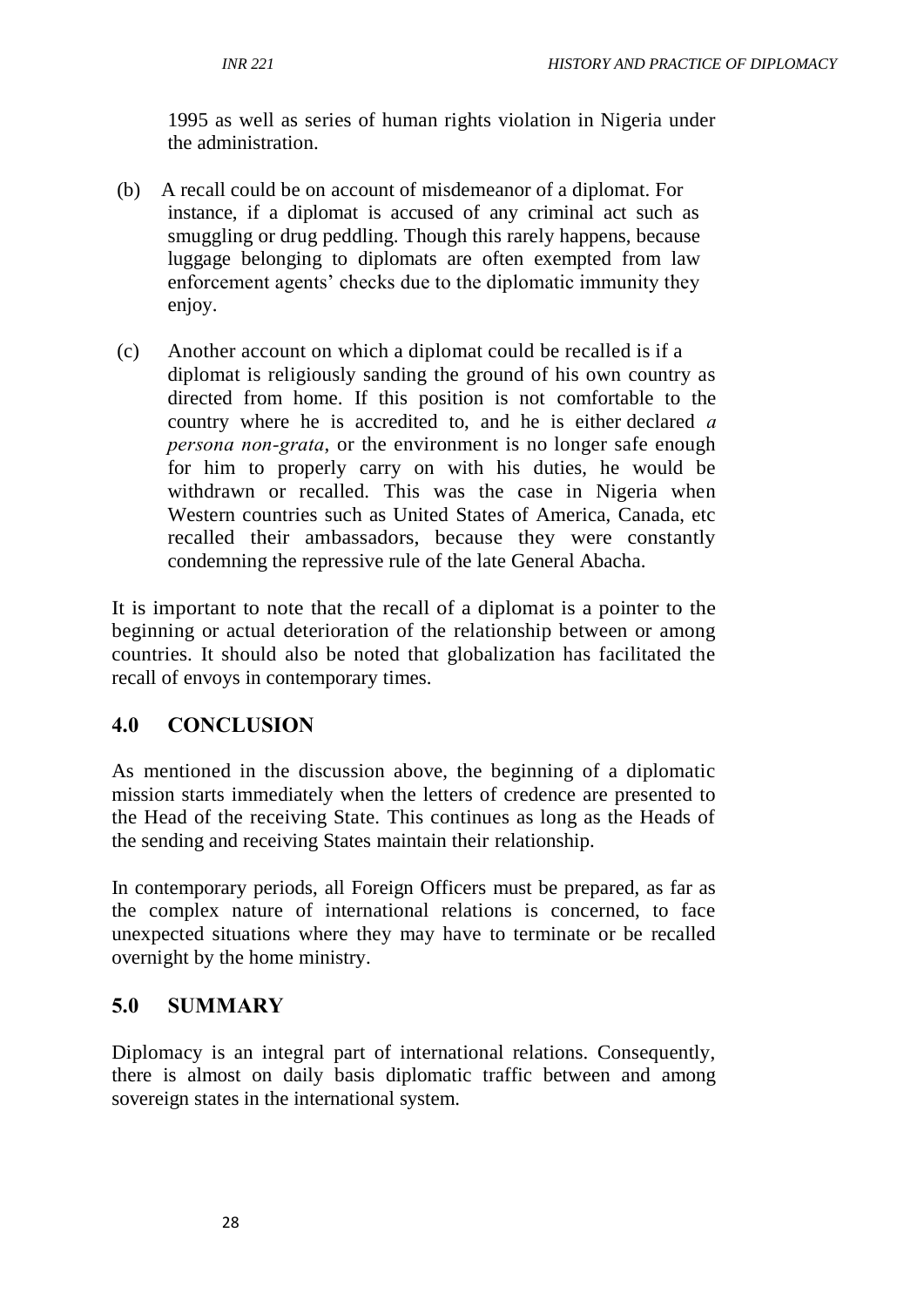## **6.0 TUTOR-MARKED ASSIGNMENT**

- 1. The appointment of diplomatic officers is based upon the recommendation of the Minister of Foreign Affairs, the Parliament or the General Assembly. Discuss.
- 2. Give reasons from your understanding of this unit why diplomats can be recalled.

# **7.0 REFERENCES/FURTHER READINGS**

Nicolson Harold (1946). *The Congress of Vienna: A Study in Allied Unity*: 1812-1822. New York: Harcourt, Brace.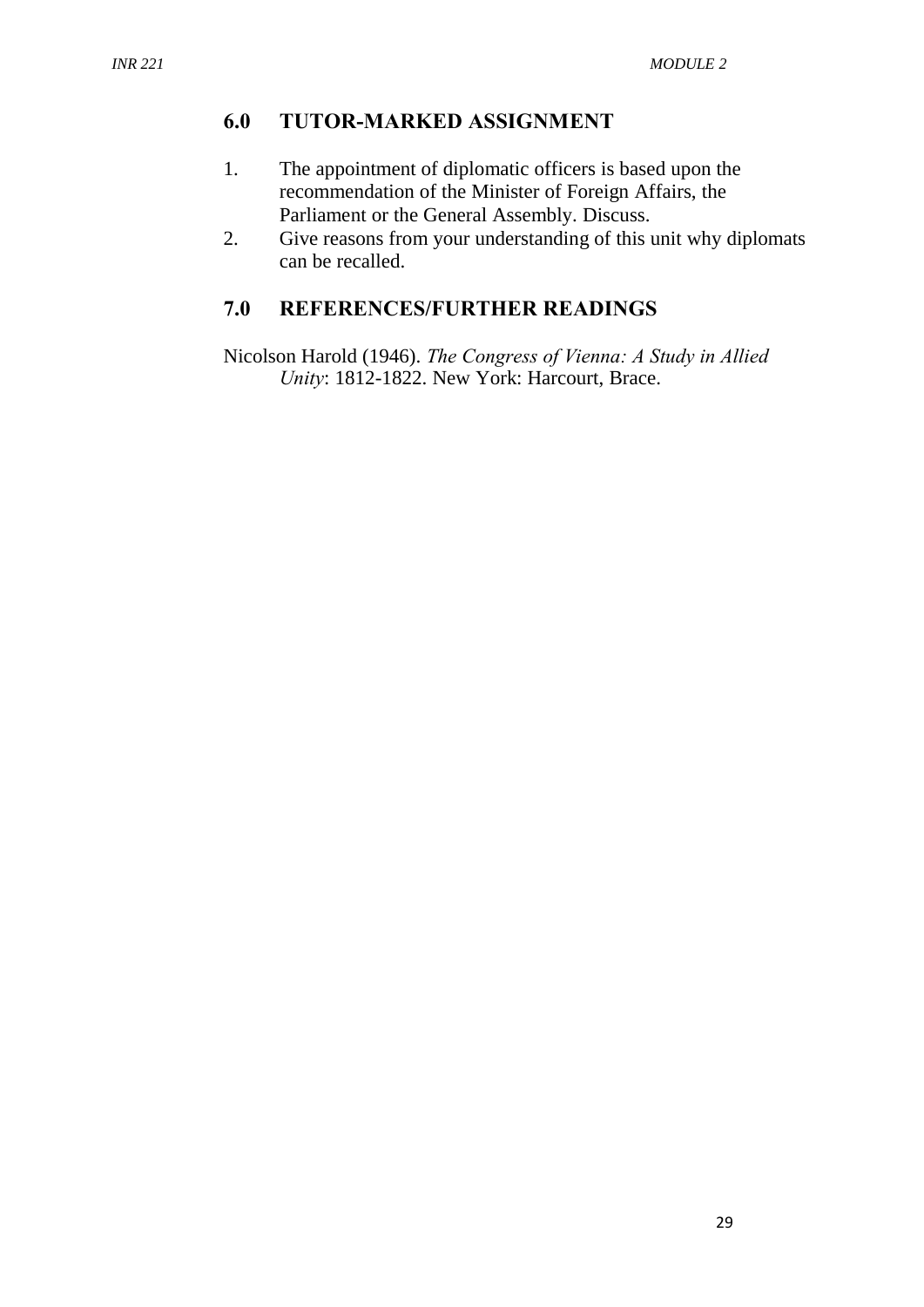# **UNIT 3 CHARACTERISTICS/QUALITIES OF GOOD DIPLOMATS**

### **CONTENTS**

- 1.0 Introduction
- 2.0 Objectives
- 3.0 Main Content
	- 3.1 Characteristics of Diplomats
	- 3.2 Qualities of a Good Diplomat
- 4.0 Conclusion
- 5.0 Summary
- 6.0 Tutor-Marked Assignment
- 7.0 References/Further Readings

### **1.0 INTRODUCTION**

There are many qualities that are expected of a good or successful diplomat. However, it must be noted that some people are born diplomats, while others just acquire the status. An indeed, a diplomat must therefore, possess the following attributes as prescribed by Harold Nicholson (1963:126).

*…. Truth, accuracy, calmness, patience, good temper, modesty, loyalty, intelligence, knowledge, discernment, prudence, hospitality, charm, industry, courage, and tact*.

These qualities are really are a package and they are not all package in an average person.

#### **2.0 OBJECTIVES**

At the end of this unit, you should be able to:

- discuss the qualities excepted in a good diplomat
- discuss the dangers in appointing non professionals as ambassadors
- give reasons why a career in the Foreign Office is an enviable or noble one.

#### **3.0 MAIN CONTENT**

#### **3.1 Characteristics of a Diplomat**

The level of success of the diplomacy of any nation states depends heavily upon the nature and qualities of diplomats chosen. In other words, most of the breach of diplomatic relations is caused by the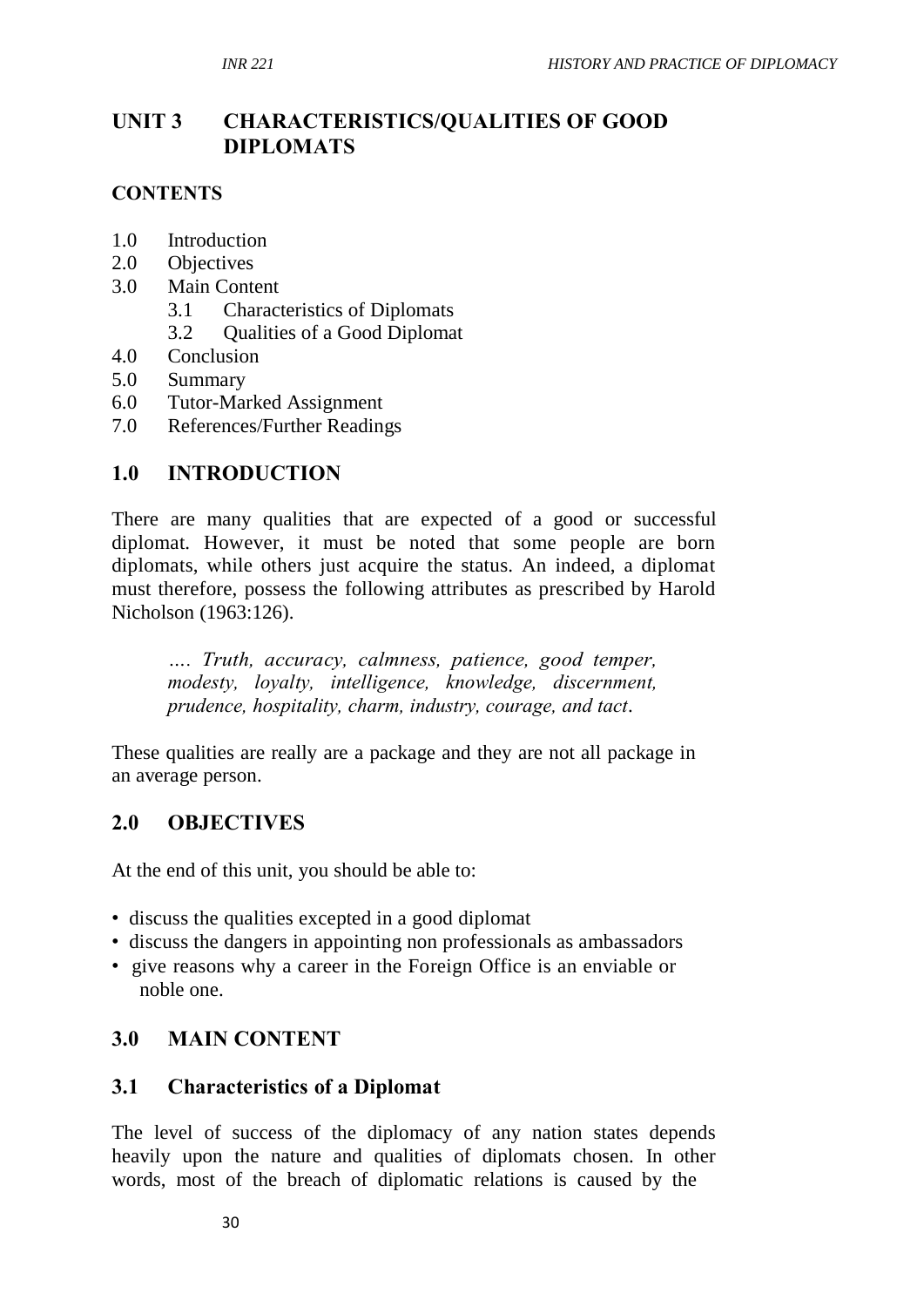attitudes of the diplomatic envoys. For that reason, a diplomat is required to have a balanced mind, amicable disposition, ability to withstand stress, reasonable tact and skill to assess and deal with a number of issues and problems. Diplomacy as a profession demands great personal qualities, charm and intellectual incisiveness, and as such, a diplomat must have proven abilities to win the confidence of the receiving state and goodwill of its people.

Moral influence is the most essential qualification of a diplomat and he must be a man of the strictest honour if the government to which he is accredited and his own government are to place explicit confidence in his personality to continue the relations. However, some of the qualities of a diplomat, according to Harold Nicolson (1956:35) have to do with moral influence founded on seven specific diplomatic virtues.

- a. Truthfulness
- b. Precision
- c. Calmness
- d. Modesty
- e. Good temper
- f. Patience, and
- g. Loyalty

As a result of the complex nature of modern diplomacy and international relations, a successful diplomat should always rely on factual situations, watch things as an observer and employ high degree of precision in his dispatches to his home government vis-à-vis the receiving state. He should always attempt to win the confidence of his government as well as the affections of the people. Again, a diplomat should be a scholar, well-versed in history, political science, geography, military science, economics, international relations etc.

A diplomat in charge of a particular embassy has to realize that he should be able to inspire and coordinate the team of other officials of the embassy or mission. He has to keep watch on all the members of the mission. His responsibility include coordination of the work of various officials like military, naval, air, commercial, financial, agricultural and labour advisers attached to him. A diplomat must necessarily be ambivalent in order to be successful in his career and avoid breach of diplomatic relations.

Another attribute of a good diplomat is his readiness and ability to prepare dispatches both to his government and the state he is accredited to, in a much more precise and appropriate language. He has to express his writings in well-articulated words without being offensive in content, but very straight-forward and clear in substance. This means that, any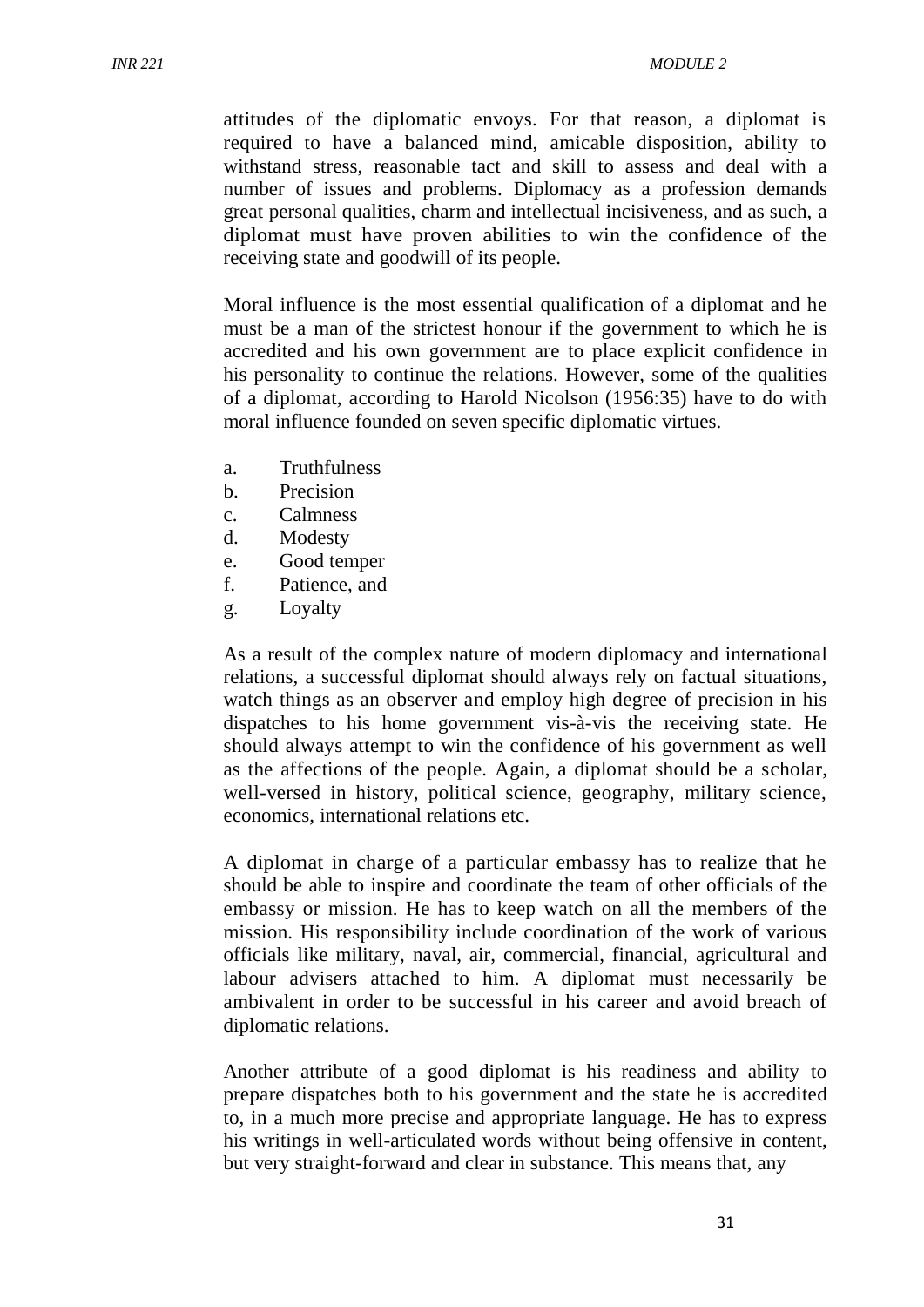letter he is sending either to his home, state or receiving state must be carefully scrutinized to avoid improper usage of words, consciously or unconsciously, in what he intends to convey. In summation, a diplomat must judge accurately and appropriately the likely behaviour, reaction and actions of others, and appreciate their views with a clear sense of accuracy and equally present them to his government. This is the best way to ensure mutual understanding between states for continued cordial diplomatic relation

Moreover, a diplomat should be sociable and penetrating, more or less a cosmopolitan, because he should be able to adjust himself to the conditions in his state of accreditation even when the prevailing conditions is not conducive. In other words, he should be able to familiarize himself with the tradition, customs, language and circumstances of the state he is accredited to, and equally conduct himself in such a way as a good friend of the receiving state.

# **3.2 Qualities of a Good Diplomat**

Apart from the recent developments especially in developing countries, where diplomats are randomly or arbitrarily appointed without serious consideration for performance and efficiency, a good diplomat is expected to posses some sterling qualities which include:

- **a. Eloquence -** That is ability to talk fluently without inhibition and the ability to carry along his audience without making them easily bored. If the diplomat is knowledgeable on a wide range of issues, the more fluent he will be able to explain same to people. So a good diplomat is expected to be fluent and eloquent so as to be appealing to his hosts. A good diplomat is also expected to be clever enough to know what to say at any point in time to provoke discussion and thus make him get the information that is needed by his government or that will be beneficial to his home government.
- **b. Intelligence -** A good diplomat is expected to be mentally alert, and sound. This way, he will be able to discern when to talk or keep quite. He will be able to decipher what he is expected to report and which to leave out to the government he is representing. He should be intelligent enough to know where to go and when to go there so as to source the much needed information.
- **c. Multilingual -** A good diplomat is expected to be proficient in more than one international language. If he is multilingual, he will readily understand other people in his country of posting so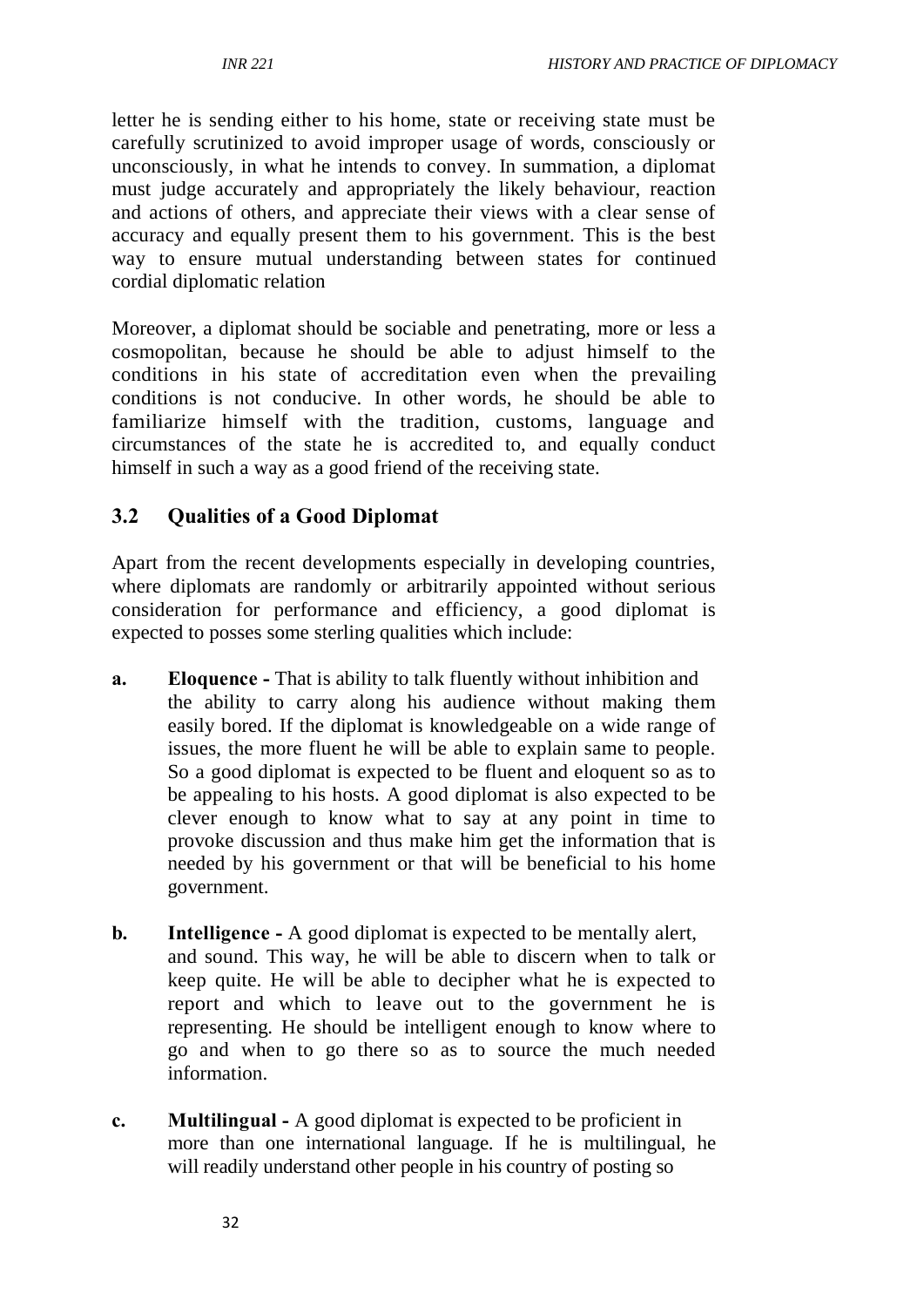also they will easily understand him. Apart from that it will be very easy for him to make friends and be accepted by citizens of his host country. This way, he will be able to discharge his duties efficiently. However, one is not saying here that diplomats that are not multilingual are not efficient, as there are interpreters in diplomatic meetings and conferences, but the issue is that sometimes, interpreters might not be fast enough or leave out some crucial details. However, the fact cannot be denied that a diplomat that is multilingual stands the chance of performing than his counterpart who is not.

**d.) Decency -** Another quality of a good diplomat is decency. Diplomats are expected to be of good conduct. He should be a person that does things with moderation. His manners and approach to issues must be quintessential. He should not be given to recklessness in speech and conduct. Since this is expected of even ordinary person without the diplomatic garb, the more reason why diplomats are expected to be a perfect example of decency.

### **4.0 CONCLUSION**

The qualities of good diplomats are by no means limited to what we have outlined in this unit. However, it should be emphasized that globalization, particularly the revolution in information technology has greatly affected the conduct of diplomacy. It has facilitated leader to leader diplomacy and consequently heads of government are becoming their own diplomats.

The more friends a diplomat makes in a country he is posted, the wider the opportunities that will be opened to him, the broader the scope of his chance to gather information for his country, and the less cumbersome the avenue for negotiation for the country he is representing.

### **5.0 SUMMARY**

Moral influence is the most essential qualification of a good diplomat, and he must be a man of the strictest honour if the government to which he is accredited and his own government are to place confidence in his personality.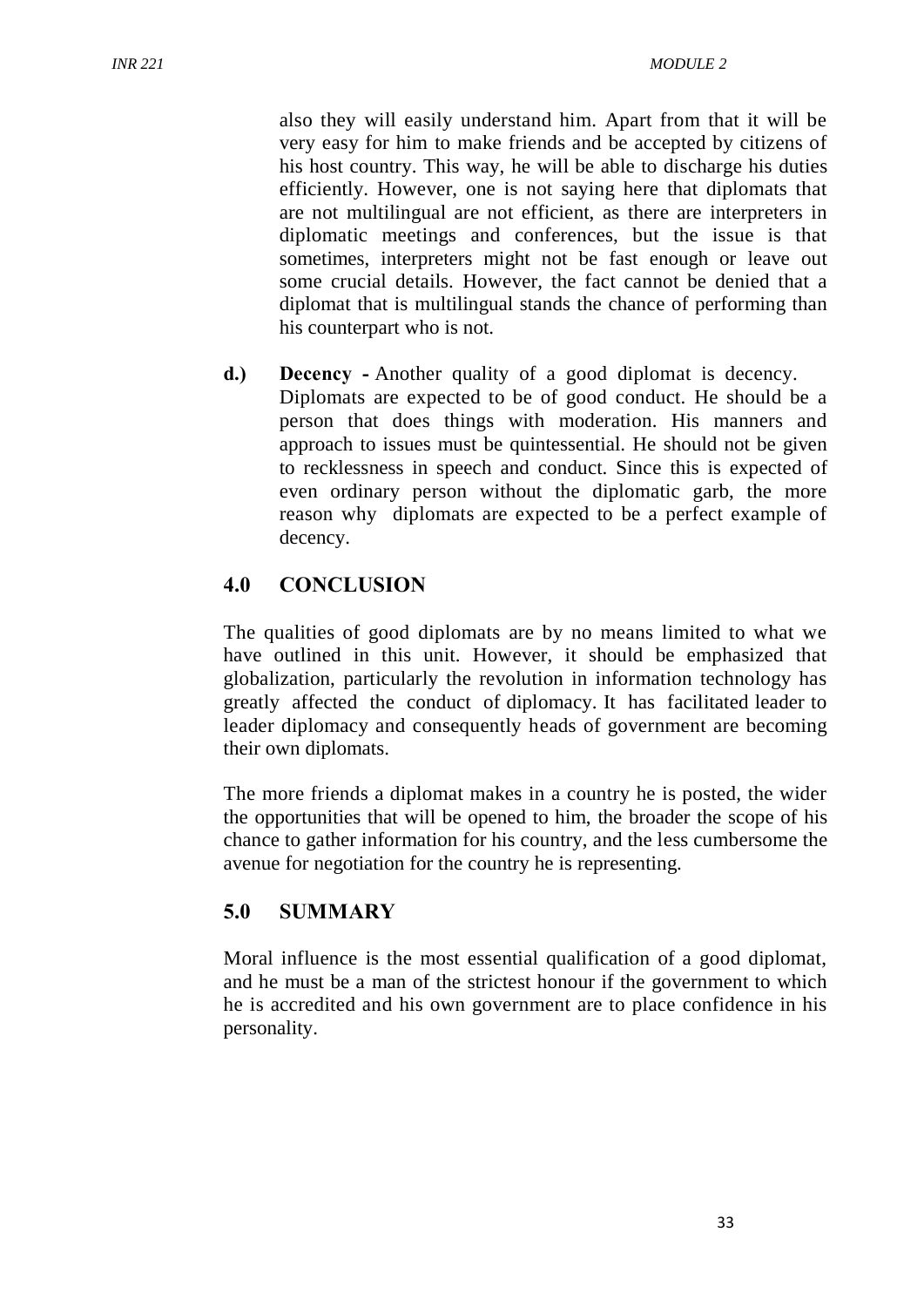## **6.0 TUTOR-MARKED ASSIGNMENT**

- 1. Write short notes on the following qualities of a good diplomat
	- (a) Intelligence (b) Decency (c) Eloquence
- 2. Globalization, particularly the revolution in information technology has greatly affected the conduct of diplomacy. Why?
- 3. Discuss the characteristics of a good diplomat. .

### **7.0 REFERENCES/FURTHER READINGS**

- Harold, Nicolson (1956). *Evolution of Diplomatic Method.* New York: The Macmillan Company.
- Adesola Funso (2004). *International Relations: An Introductory Text.*  Ibadan: College Press and Publishers.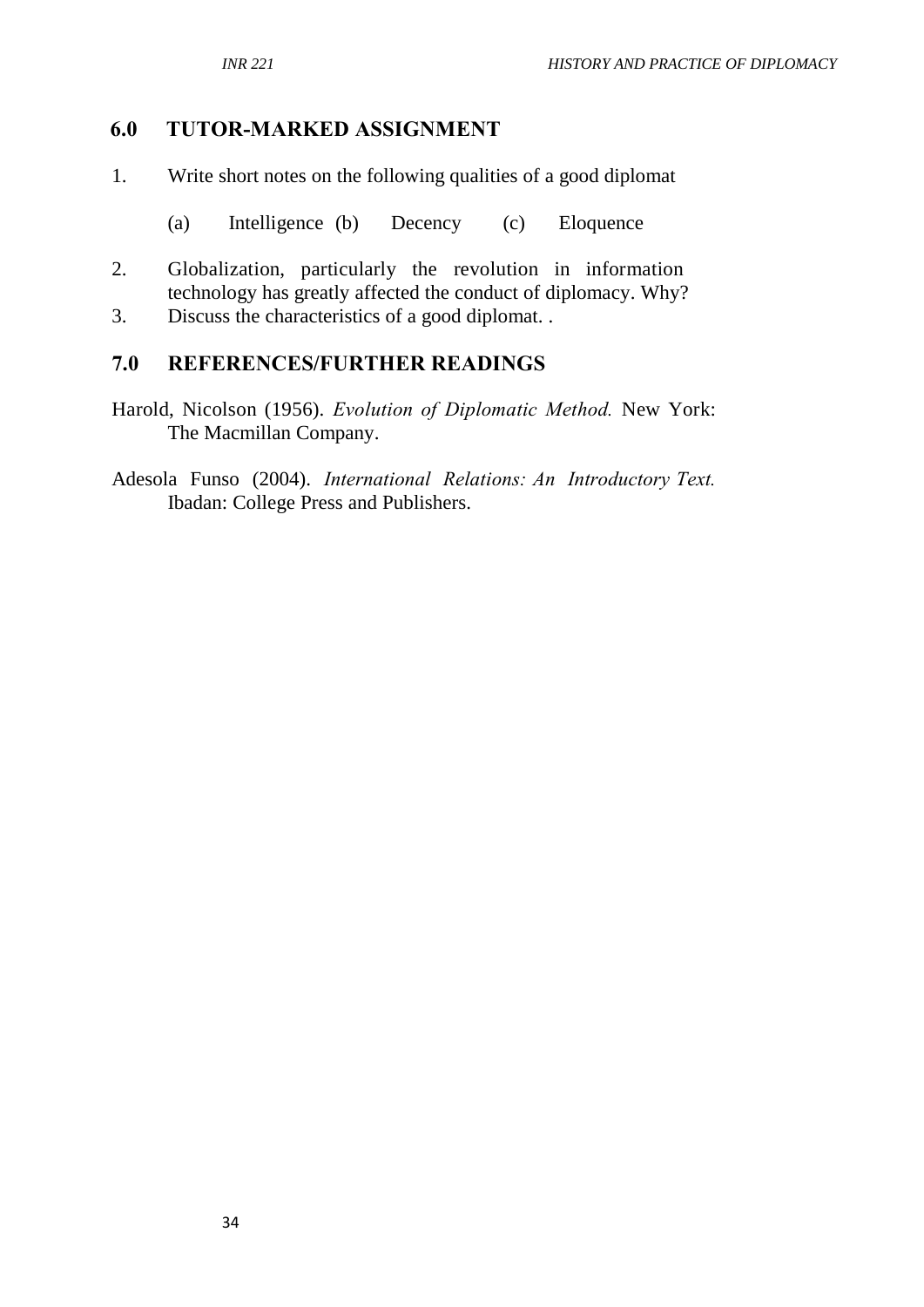### **UNIT 4 FUNCTIONS OF DIPLOMATIC MISSIONS**

#### **CONTENTS**

- 1.0 Introduction
- 2.0 Objectives
- 3.0 Main Content
	- 3.1 Diplomatic Function
	- 3.2 Representation
	- 3.3 Negotiation
	- 3.4 Reporting
	- 3.5 Protection of Interests
- 4.0 Conclusion
- 5.0 Summary
- 6.0 Tutor-Marked Assignment
- 7.0 References/Further Readings

### **1.0 INTRODUCTION**

A diplomat is at times spoken of as "the eyes and ears of his government" in other countries. His chief functions are to execute the policies of his own country, to protect its interest and its nationals, and to keep his government informed of major developments in the rest of the world.

On the other hand, diplomats refer also to all the public servants employed in the diplomatic affairs whether serving at home or abroad. Strictly speaking the political head of the ministry is also a diplomat. His functions are that of a responsible state- man conducting the affairs of his country with other states.

### **2.0 OBJECTIVES**

At the end of this unit, you should be able to:

- discuss the roles and services expected of foreign missions
- discuss the duties of Ministers of Foreign Affairs and the ambassadors
- explain the importance of maintaining foreign missions by the home government.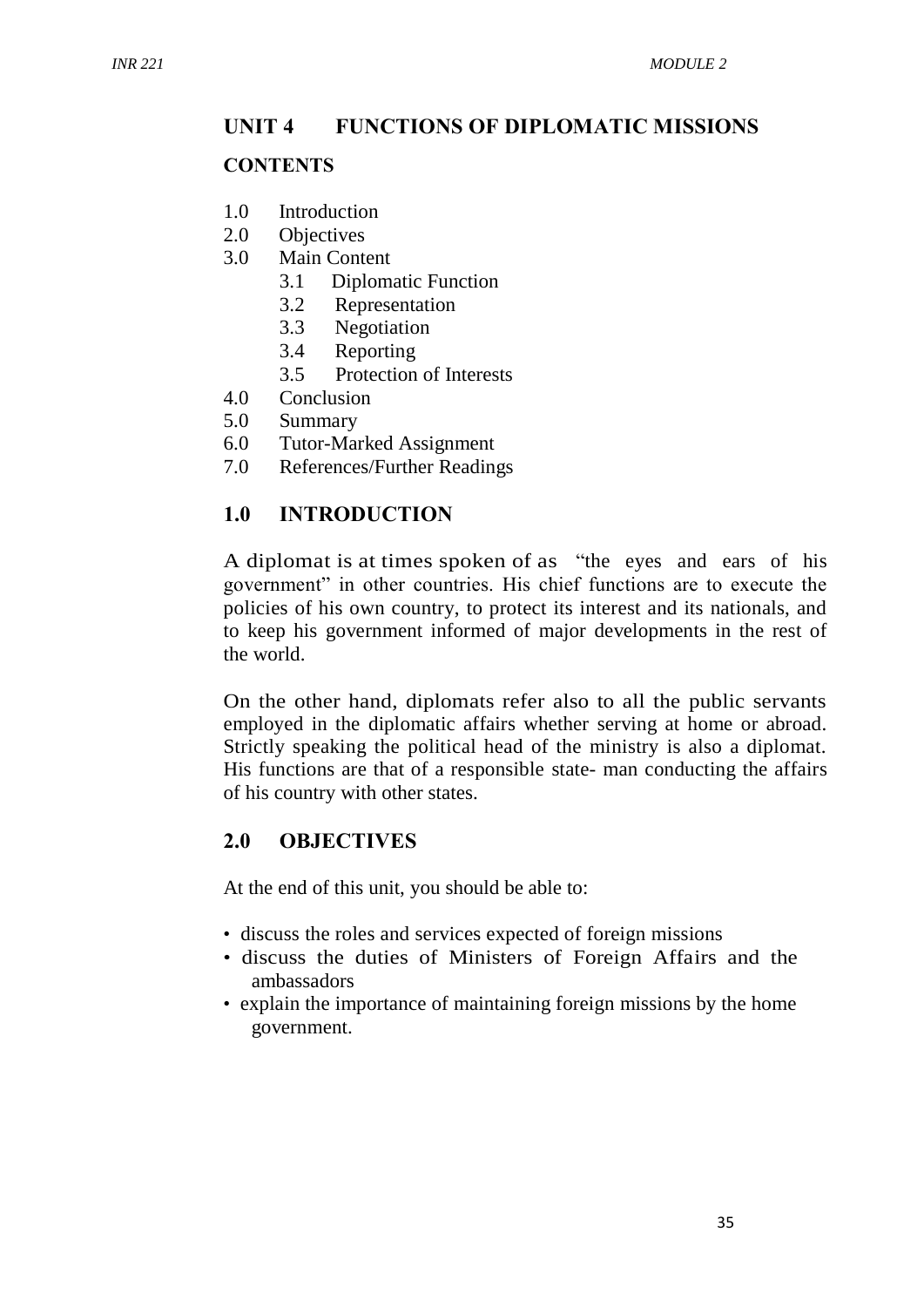### **3.0 MAIN CONTENT**

### **3.1 Diplomatic Functions**

There are many functions performed by a diplomat, some of these include: diplomatic representation, protection of his nationals, exchange of roles on matters of mutual interest, political and parliamentary negotiations, and most importantly, preservation and projection of the national interests of his country generally.

The functions of diplomatic missions are spelt out in the Vienna convention of 1961. Article 3 of the convention states as follows: The functions of a diplomatic mission can consist of the following:

- a. Representing the sending state in the receiving state.
- b. Protecting in the receiving state the interest of the sending state and its national within the limits as permitted in the international law.
- c. Negotiating with the government of receiving state
- d. Ascertaining by all lawful means conditions and developments in the receiving state and reporting them to the sending state.
- e. Promoting friendly relations between the receiving and sending states and developing cultural, social and technological relations.

It goes on to say that nothing in the present convention shall be misconstrued as preventing the performance of the consular functions by a diplomatic function. Consular functions consist of issuing passport and other traveling documents and acting as notary public. In the discharge of these functions, the head of mission will be consulted either by permanent members of diplomatic service especially trained by Ministry of Foreign Affairs or other officers belonging to ministries of government.

In an address before the American/Japan public in Tokyo, on November 22, 1938 Joseph C. Grew, United States Ambassador to Japan, observed that the work of a diplomat is a heavy responsibility. Said Grew,

Schusteg, (1944: 262). He must be, first and foremost, an interpreter, and this function of interpreting acts both ways. First of all he tries to understand the country where he serves - its conditions, its mentality, its actions, and its underlying motives, and to explain these things clearly to his own government. And then contrariwise, he seeks means of making known to the government and the people of the country to which he is accredited the purposes and hopes and desires of his native land. He is an agent of mutual adjustment between the ideas and forces upon which nations act Simon &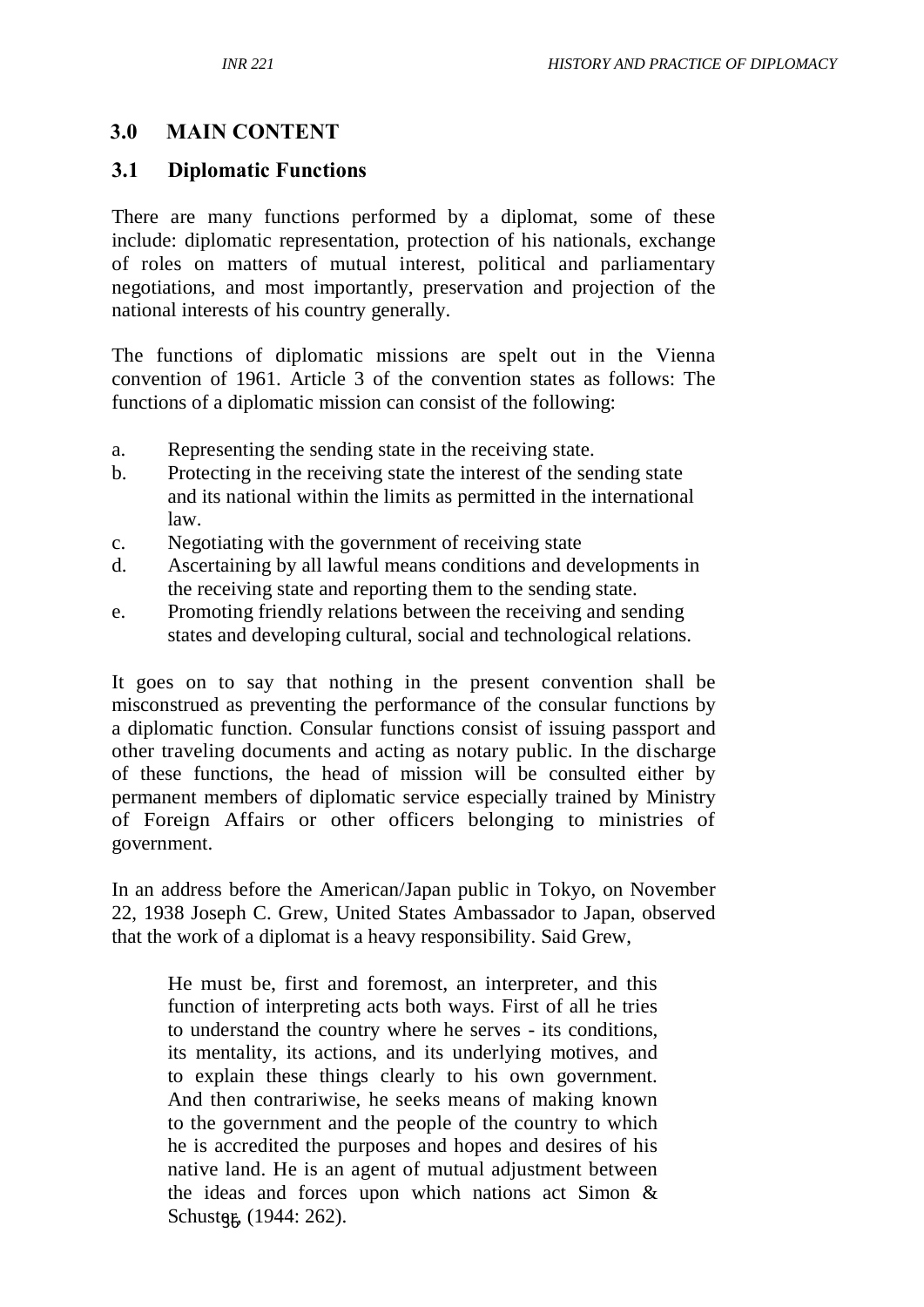The work of a diplomat may be broken down into four basic functions (i) representation (ii) negotiation (iii) reporting and (iv) the protection of the interests of the nation and of its citizens in foreign lands. These functions, as we shall see are closely interrelated.

### **3.2 Representation**

A diplomat is a formal representative of his country in a foreign state. He is the normal agent of communication between his own foreign office and that of the state to which he is accredited. In the eyes of many citizens of the country in which he is stationed, he is the country he represents, and that country is judged according to the personal impression he makes.

The diplomat must cultivate a wide variety of social contacts, with the ranking officials of the foreign office and of the foreign government in general, with his fellow diplomats, with influential persons in all walks of life, and with articulate groups in the country. Social contacts can be enjoyable, stimulating and profitable; they can also be hard on the stomach as well as on the pocket book, trying to the diplomat's patience as well as to his intelligence. Whatever else they may be, they seem to be an inescapable adjunct of the important duty of representation.

Although these contacts have tended to become less formal, they have at the same time broadened in scope. Ambassador Grew, a career diplomat of long experience, referred to them as "the x-ray language vibrating beneath the surface of the spoken and the written word" which is simply a diplomatic way of saying that trained-mixer-observer-auditor can often pick up information or intelligence of great value in-or fromconversation at social function.

In the cause of representing his country a diplomat equally provide necessary information and advice to foreign policy decision-makers which have helped to shape the direction of foreign policy adopted. This is because such information is based on the spot assessment, experience and observation. It should be observed that, the extent to which such advice and information made available by ambassadors and diplomats abroad are considered and consequently acted upon is determined by attitude, values, biases and image of the policy makers as well as the prevailing domestic factors.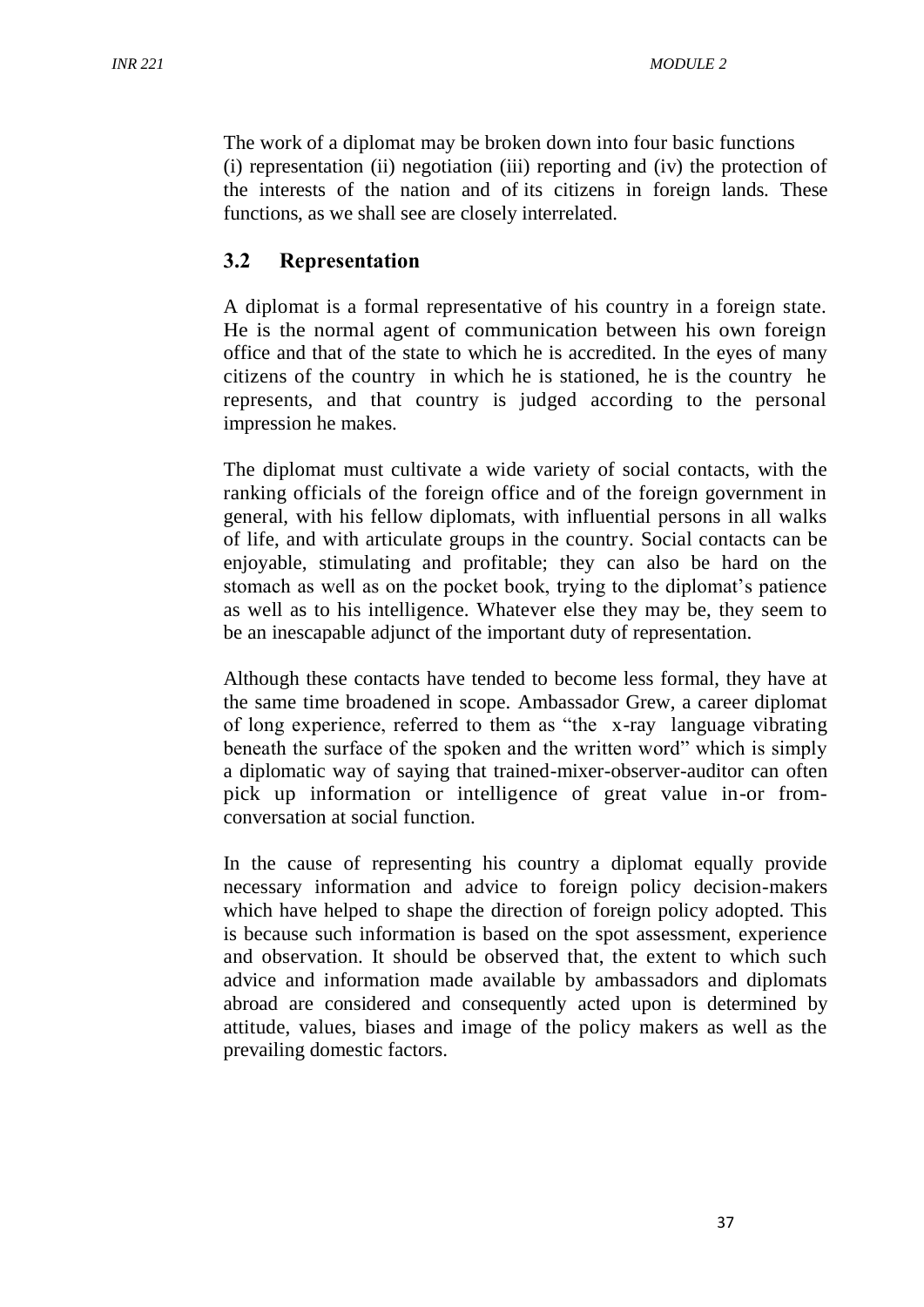### **3.3 Negotiation**

Virtually a synonym for diplomacy, negotiation is *per excellence* the pursuit of agreement by compromise and direct personal contact. Diplomats are by definition negotiators. As such, they have duties that, as described by Mr. Childs, include "the drafting of a wide variety of bilateral and multilateral arrangements embodied in treaties, conventions, protocols, and other documents of political, economic and social nature.

Their subject matter ranges from the creation of the international security organization, through territorial changes, establishment of rules to govern international civil aviation, shipping and telecommunications, and the adjustment of international commercial relationships, such particular matters as immigration, double taxation, water way rights, tourist travel, and exchange control. Almost the entire gamut of human activities is covered. Childs (1948:64).

However, because of the developments in communications and the increasing resort to multilateral diplomacy, as well as for other reasons, diplomats do not play as great a role in international negotiations as they once did. Most agreements between states are still bilateral and are concluded through negotiation between the foreign offices by the use of ordinary diplomatic channels. But the major international agreements, especially those of multilateral character, are usually negotiated directly by foreign ministers or their special representatives often at international conferences.

Diplomats also have less latitude than they once enjoyed, they are now bound more closely to their foreign offices by detailed instructions and constant communication by cable, diplomatic pouch, and transoceanic telephone, although their stature has been somewhat reduced, they are more than glorified messenger boys at the end of a wire, and the value of the personal factor in diplomacy is still very great.

### **3.4 Reporting**

Reports from diplomats in the field are the raw materials of foreign policy. These reports cover nearly every conceivable subject, from technical studies to appraisals of the psychology of nations.

Diplomats must, above all be good reporters, if they have the ability to estimate trends accurately, if they keep an eye out for all useful information, and if they present the essential facts in concise and intelligible form, they may be worth a king's ransom. According to a publication of the United States Department of state on the American Foreign Service, diplomats are expected to "observe, analyze, and report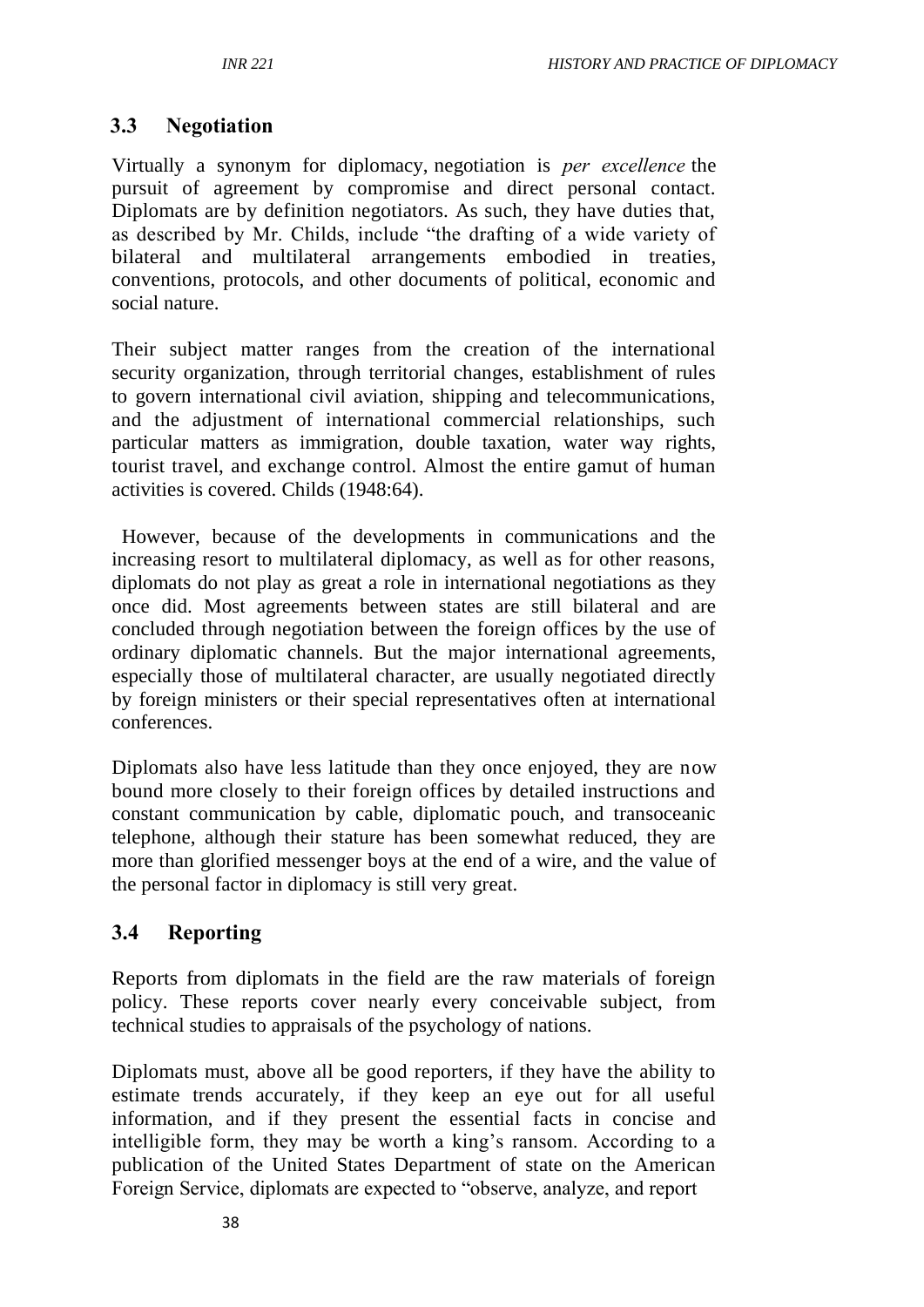on political, social and economic conditions and trends of significance in the country in which they are assigned.

Some major subjects of these reports are legislative, programs, public opinion, market conditions, trade statistics, finance, production, labour, agriculture, forestry, fishing, mining, natural resources, shipping, freights, charters, legislation, tariffs and laws. Diplomats prepare thousand of reports of this sort every year.

### **3.5 Protection of Interests**

Although a diplomat is expected to get along with the authorities of the state to which he is accredited - that is, he must be persona grata to the government of a state, he is also expected at all times to seek to further the best interests of his own country. However selfish this approach may seem to be, it is the bedrock of the practice of diplomacy.

While it is assumed that the interest of each state will be so interpreted that they will harmonize with those of the international community, it is not the function of the diplomat to make the interpretation. His duty is to look after the interest of his country as interpreted by policy-makers back home and in accordance with treaties, other international agreements, and principles of international law.

He also has the more specific duty of attempting to assist and protect businessmen, seamen and all other nationals of his own country who are living or traveling in the country in which he is stationed or who happen to have interests there. He seeks to prevent or correct practices which might discriminate against his country or its citizens.

#### **SELF ASSESSMENT EXERCISE**

What are the major functions of a diplomatic mission in the  $21<sup>st</sup>$ Century?

### **4.0 CONCLUSION**

Every diplomatic mission must discharge certain basic functions in the course of his dealings with the President or the Head of the receiving state and his other officials. Basic functions of a diplomat include; diplomatic representation, protection of his nationals, preservations and projection of the national interests of his country, and more importantly, ascertaining, by all lawful means, conditions and developments in the receiving state and reporting thereon to the government of his own state.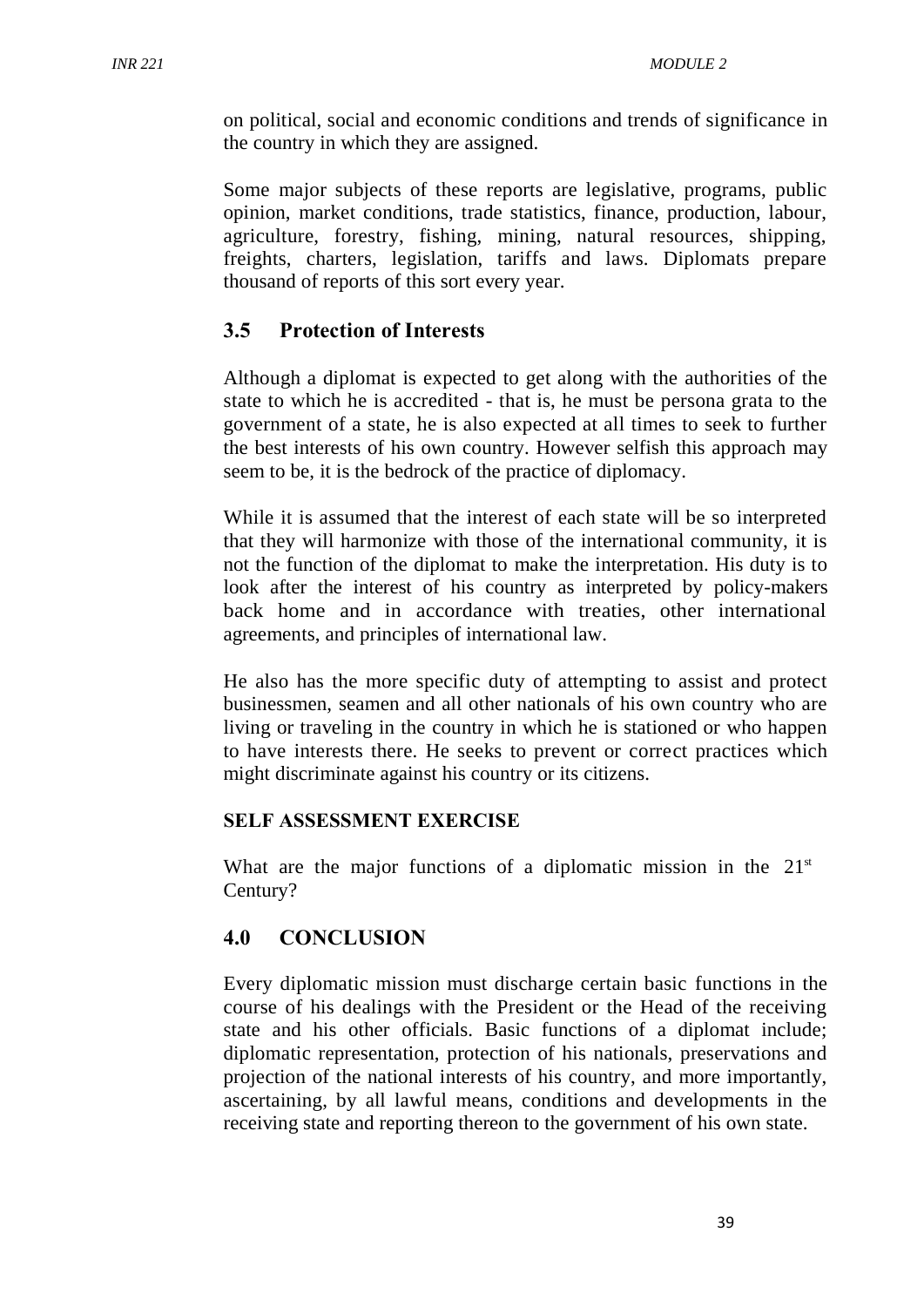In carrying his functions, the diplomat should be sociable and penetrating, more or less a cosmopolitan because he should be able to adjust himself to the conditions in his state of accreditation even when the prevailing political, social, religious or economic system is not conducive. He should be able to familiarize himself with the tradition, customs, language and circumstances of the state he is accredited and equally conduct himself as a good friend in order to get the best from the receiving state for the interest of the sending state.

# **5.0 SUMMARY**

Diplomats are regarded as the eyes, and ears of their governments in other countries. Their main functions are to execute the policies of their own countries, to protect their interests and their nationals, and to keep the home government informed of major developments in the rest of the world. These functions are broadly broken into four basic functions: (i) representation (ii) negotiation (iii) reporting and the protection of the interest of the home government in the accredited states.

# **6.0 TUTOR-MARKED ASSIGNMENT**

- 1. Outline the functions of diplomatic missions and write short notes on any two.
- 2. Reporting is one of the functions of diplomats, what makes a diplomat a good reporter?

# **7.0 REFERENCES/FURTHER READINGS**

- Denett, Raymond and Joseph Johnson (ed). (1952). *Negotiating With the Russians*. Boston: World Peace Foundation.
- Palmer and Perlans (2007). *International Relations, the World Community in Transition.* India: A.I.T.B.S Publishers.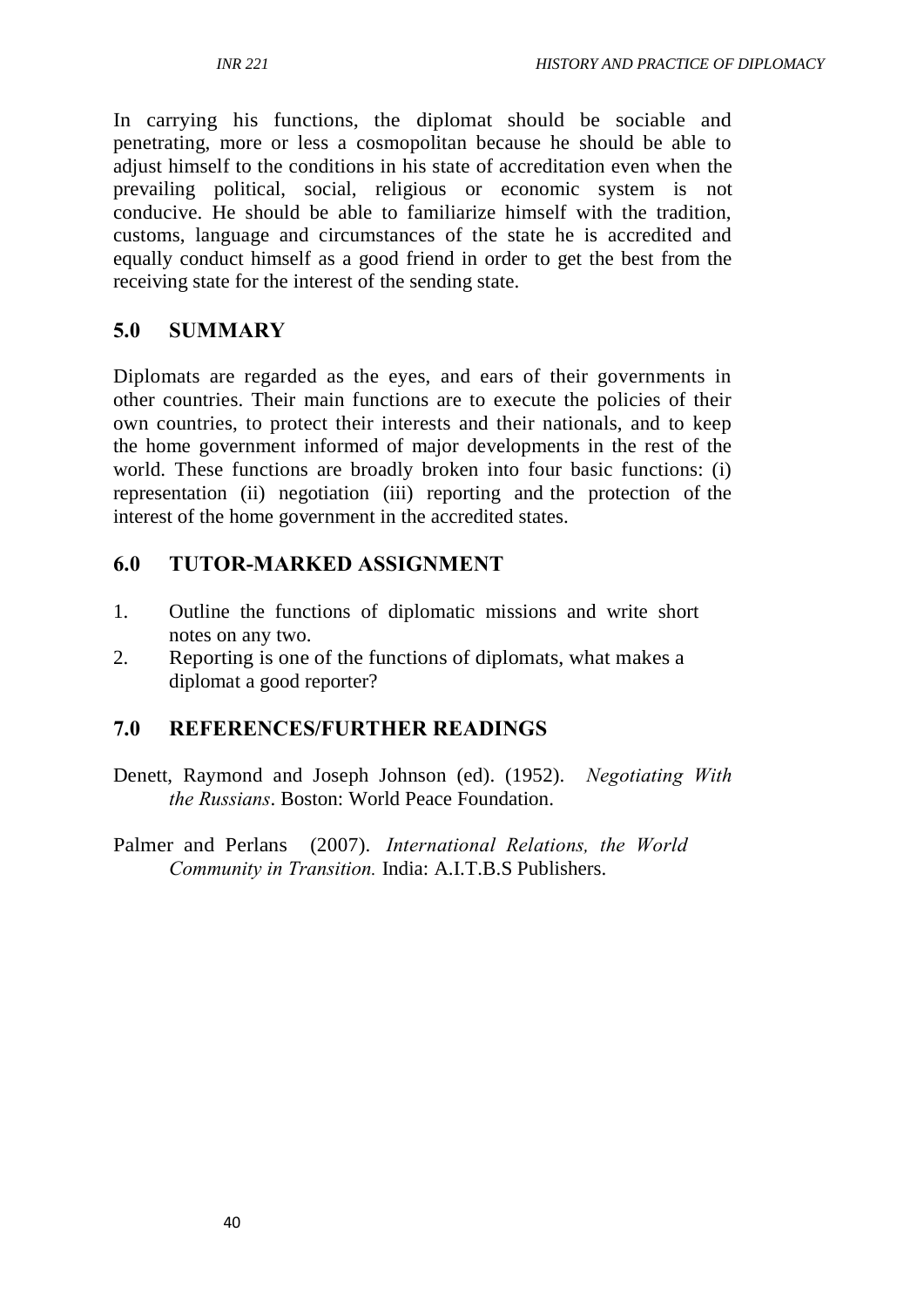#### *INR 221 MODULE 3* **MODULE 3 THE PRACTICE OF DIPLOMACY**

- Unit 1 Types of Diplomacy
- Unit 2 Diplomatic Nomenclature
- Unit 3 Diplomatic Immunities and Privileges
- Unit 4 Breach of Diplomatic Relations

### **UNIT 1 TYPES OF DIPLOMACY**

#### **CONTENTS**

- 1.0 Introduction
- 2.0 Objectives
- 3.0 Main Content
	- 3.1 Permanent Traditional Diplomacy
	- 3.2 Conference Diplomacy
	- 3.3 Parliamentary Conference Diplomacy
	- 3.4 Ad Hoc Conference Diplomacy
	- 3.5 Personal Diplomacy
	- 3.6 Economic Diplomacy
- 4.0 Conclusion
- 5.0 Summary
- 6.0 Tutor-Marked Assignment
- 7.0 References/Further Readings

### **1.0 INTRODUCTION**

Diplomacy is a primary political instrument nation states use in pursuit of national interests in their relations with other nations. In this unit, we will study the various types of diplomacy or combination of diplomacy that a country may use to achieve its goals in the international system. In addition, we will treat the advantages and disadvantages of employing any of the types of diplomacy to nations applying them at a particular point of time.

### **2.0 OBJECTIVES**

At the end of this unit, you should be able to:

- discuss the different types of diplomacy
- explain the meaning of personal diplomacy
- identify the categories of people who can be accepted by nations for
- personal diplomacy
- evaluate the importance of diplomacy.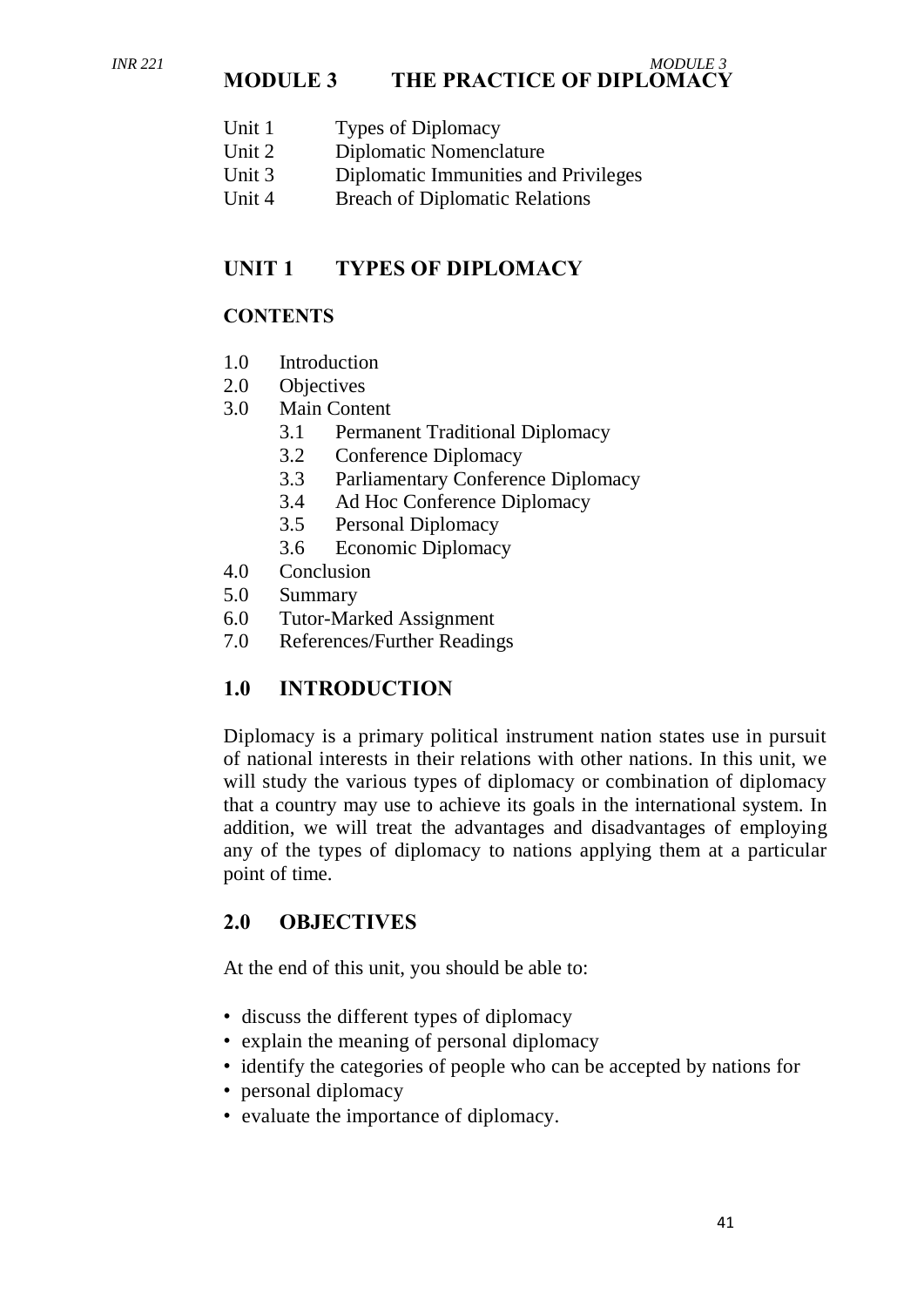### **3.0 MAIN CONTENT**

### **3.1 Permanent Traditional Diplomacy**

Permanent traditional diplomacy is when permanent traditional structures are used in diplomatic discussions. That is, all diplomatic discussions must involve the state's Ministry of Foreign Affairs through its minister, Ambassadors, Charge de affairs, Protocol, Information Attaches, etc. The head of government would normally allow the Foreign Affairs Minister make all the pronouncements, on behalf of the state whenever the Head of Government wants to make such pronouncements. The Minister or the Legislature must also have an input.

In case of change of government, this structure is not altered, although personnel may change such as the Ministers and Ambassadors sometimes. No matter how radical or revolutionary a regime may be it cannot afford to change the structure all a time.

### **3.2 Conference Diplomacy**

Under conference diplomacy discussions are carried out through various conferences. This is particularly over issues that go beyond the power of individual states. Organizations such as the Economic Community of West African States (ECOWAS), African Union (AU), United Nations Organization (UNO), Non-allied Movement (NAM), European Union (EU), the Commonwealth of Nations, Arab League, World Trade Organization (WTO) etc hold annual summits and extra-ordinary summits on general or specific issues concerning World Peace and Security. Consequently, before ECOWAS launched the ECOWAS Monitoring Group (ECOMOG), it met, discussed and approved military monitoring action on Liberia to curtail conflict and promote harmony in the war torn area.

The AU annual summits normally highlight African problems with possible solutions. With one voice they call on the international community to resolve crisis on economic matters. Within the OAU as AU was then called, there was the Committee on Southern Africa Liberation and Apartheid. There is also a mediation and reconciliation committee within the present AU with peacekeeping missions. One problem with AU however, is the inability of its leaders to put weight behind agreed actions. This was the reason why it failed in its peacekeeping mission in Chad, where Nigeria was abandoned to bear the burden.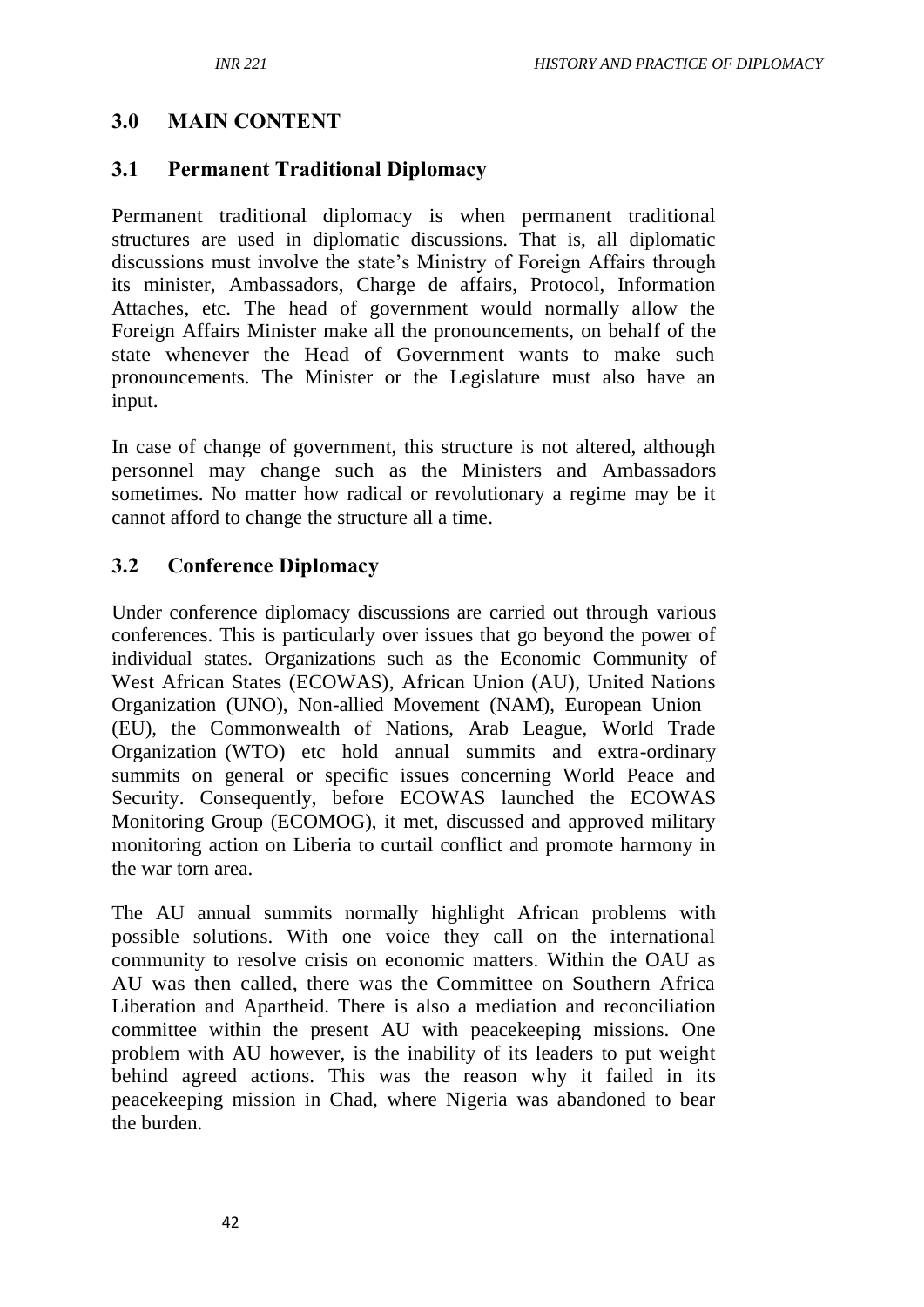### **3.3 Parliamentary Conference Diplomacy**

Each state constitution recognizes the importance of establishing committees on foreign affairs. It normally debates foreign affairs issues and pass them on to whole house for general debate. As it is normal, parliament must ratify treaties signed by the Head of Government. The inability of Nigeria's Supreme Military Council to ratify the cessation of the Bakasi Peninsula to Cameroun by Gowon led to the protracted case between the two countries until the ratification of the World Court judgement by the present Senate in July, 2008.

# **3.4 Ad Hoc Conference Diplomacy**

This is a temporary diplomatic format set up by states or organizations for specific purposes, and it terminates after the purpose might have been achieved. For example, the OAU's Apartheid Committee which Chief Olusegun Obasanjo was one time co-chairman, Eminent Persons Group on South Africa etc. As soon as apartheid was crushed in 1994, the ad hoc committees were disbanded.

# **3.5 Personal Diplomacy**

This is a diplomatic style where the Head of State or the Foreign Affairs Minister side-tracks the permanent traditional structure for personal initiative. This entails diplomatic shuttles and allies, traveling from one country to another for image laundering and other matters. Although journeys are usually in the company of staff of relevant ministries, the promises by the envoy are made out of his volition. General Yakubu Gowon and Chief Olusegun Obasanjo are the best examples in Nigeria. During one of the diplomatic shuttles Gowon promised to pay the salaries of Grenada civil servants for six months.

The danger in this type of diplomacy is that the environment he visits easily influences a weaker leader. But for strong leaders it is difficult. This was why the expectations of the Nigerian Government were high that Margaret Thatcher's visit to Nigeria may influence her thinking over apartheid in South Africa. However, Nigeria miscalculated because Britain believes in following the traditional policy-making process.

### **3.6 Economic Diplomacy**

This is the means by which government influences and controls certain productive arms of government in concert with the private sector interest in the economies of other countries for her domestic benefit, which are economic and political. The concept dates back to 1580 when the policy of technical assistance was in vogue for the objective of promoting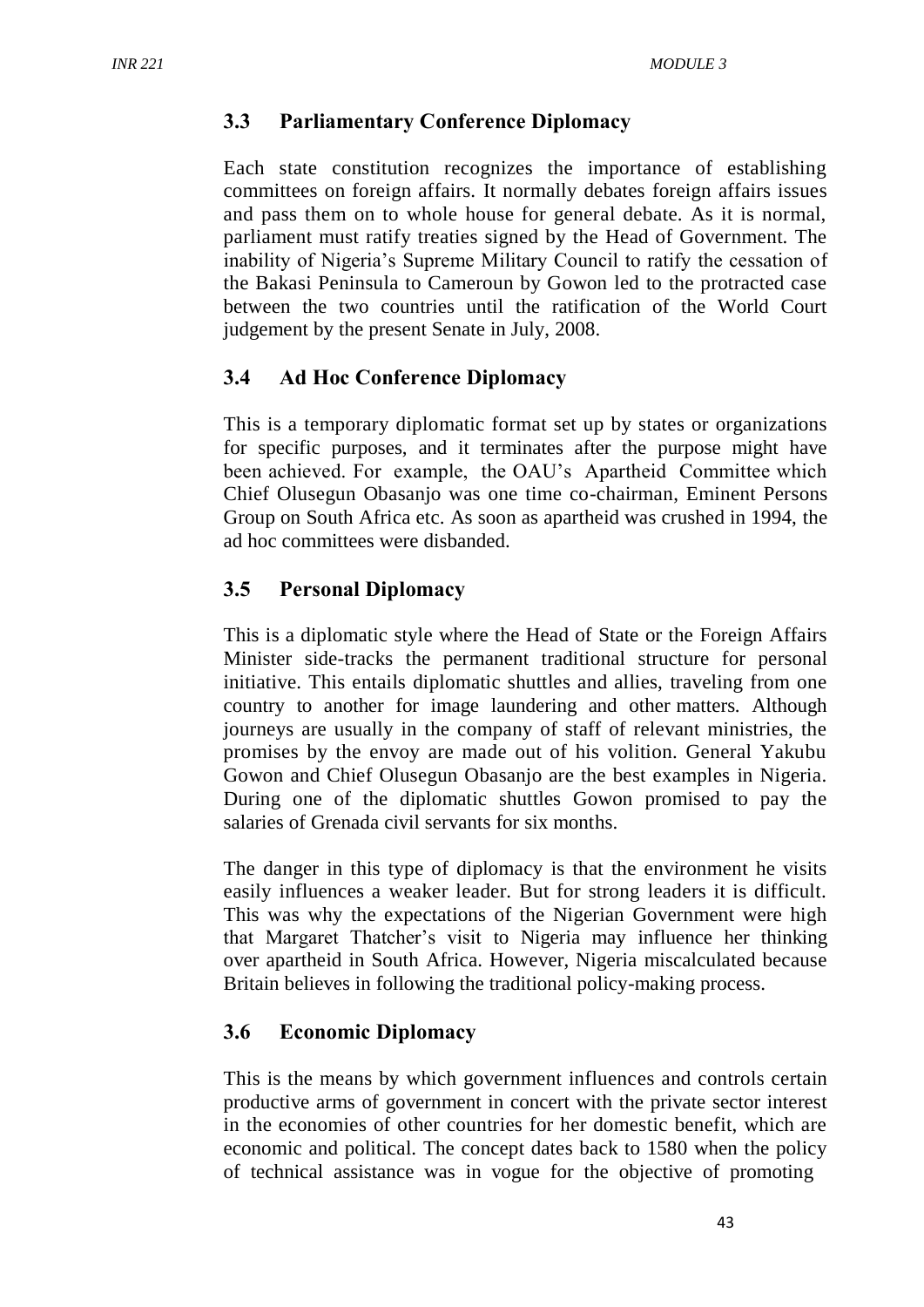export markets. There is offensive economic diplomacy where a country in pursuit of its international relations, with its buoyant economy is not only ready to change the course of events and situations, but also has the capability to strike first at any instance when its national economic interest is at stake. This may entail the extension or denial of financial benefits, petroleum products, food supplies, the granting or denial or withdrawal of trade concessions, the establishment or disinvestment of foreign investment etc. Nigeria, for example, nationalized British Petroleum (BP) assets in Shell PDC on August 2, 1979 over the issue of Zimbabwe's independence. The Arab State's oil embargo of 1973 was to pressurize the Western World. The Monroe Doctrine, Marshal Economic Plan and Brezhnev Doctrine are other examples.

There is also the Defensive Economic Diplomacy, where a country that is exploited and objectified reacts violently at its opponents and tries to force them out rather than succumb to servitude. A country may want to be a master of itself. For example, Japan, China, Cuba, Nicaragua, etc. put up struggles to sustain their sovereignty. There is also the need to restructure the existing international economic order.

### **4.0 CONCLUSION**

In this unit, we have studied the various types of diplomacy showing their strong and weak points. Thus we can agree that economic type of diplomacy is the most effective type of diplomacy a nation state can use to achieve its economic desire in international relations. However, it is important to note that economic diplomacy is only effective for a nation that is economically buoyant.

#### **5.0 SUMMARY**

Types of diplomacy include: permanent traditional diplomacy, personal diplomacy, permanent conference diplomacy, multilateral diplomacy, parliamentary conference diplomacy, ad hoc conference diplomacy, revolutionary diplomacy and economic diplomacy.

## **6.0 TUTOR-MARKED ASSIGNMENT**

- 1. What is economic diplomacy?
- 2. Discuss the various types of diplomacy you have studied in this unit.
- 3. Evaluate the importance of personal diplomacy. What are the advantages?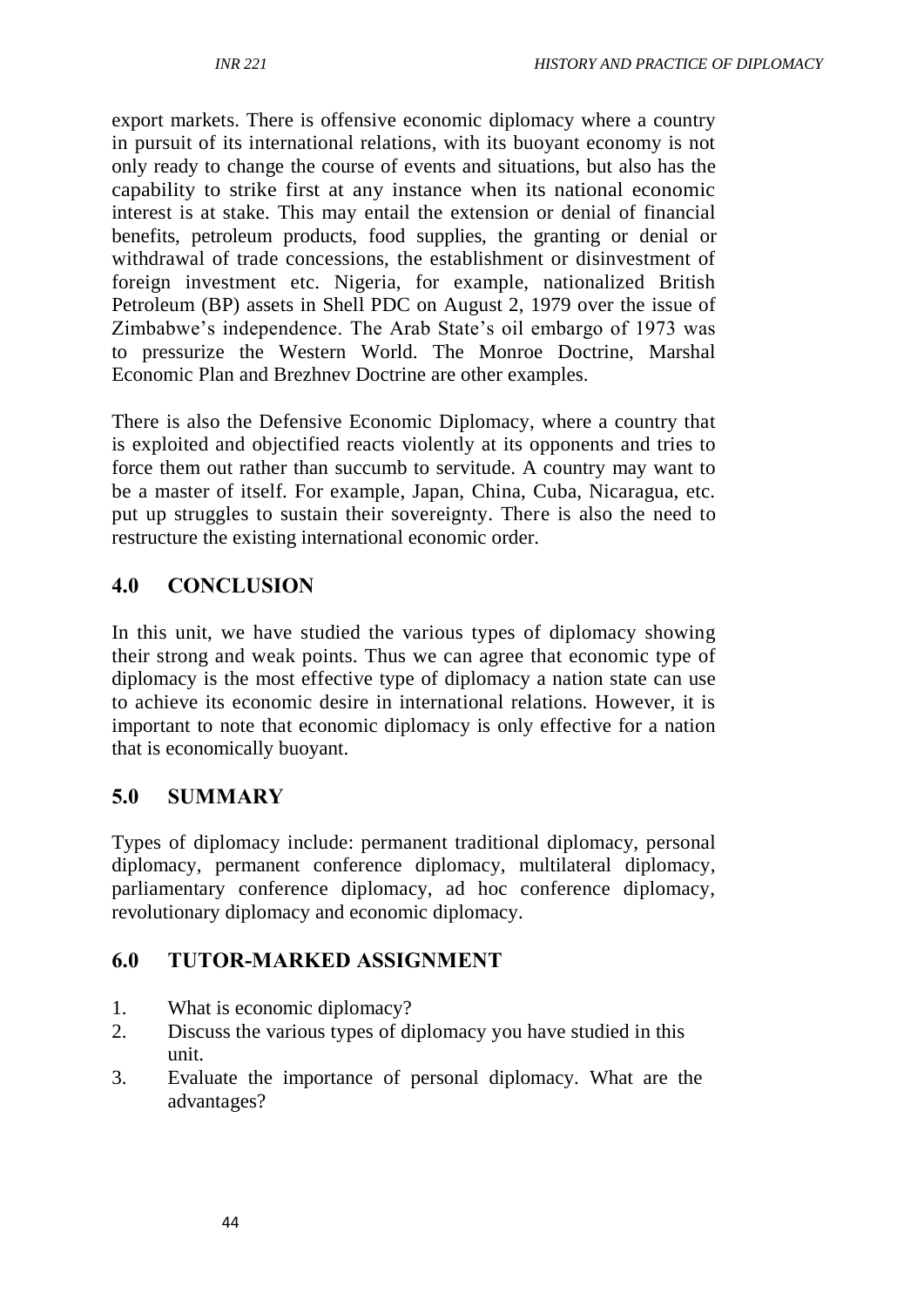# **7.0 REFERENCES/FURTHER READINGS**

Osita & Ngozi (2005). Diplomacy in Idachaba (ed.) *Introduction to International Studies*. Lagos: National Open University.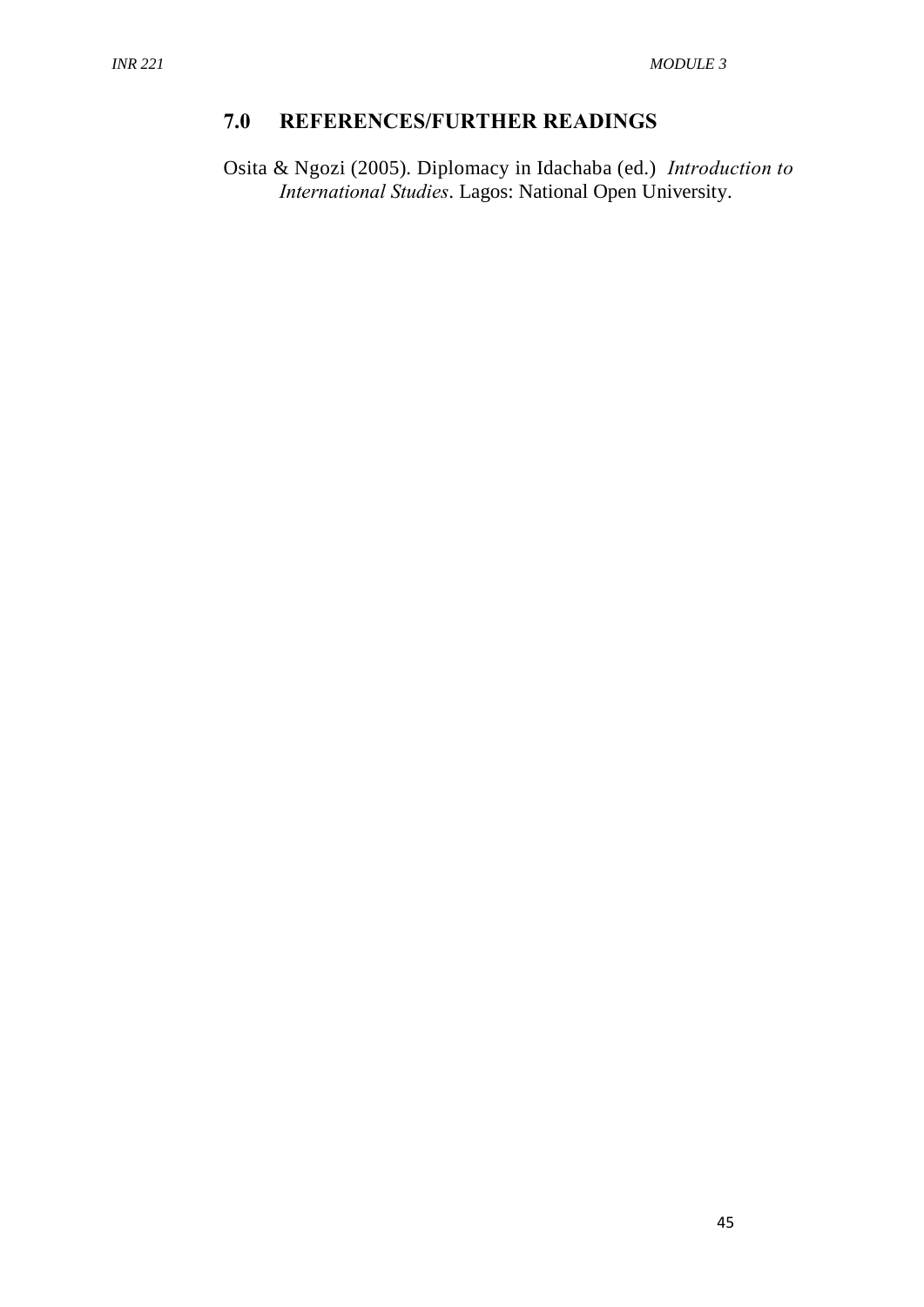# **UNIT 2 DIPLOMATIC NOMENCLATURES**

### **CONTENTS**

- 1.0 Introduction
- 2.0 Objectives
- 3.0 Main Content
	- 3.1 Classification of Diplomats
	- 3.2 Diplomatic Personnel
	- 3.3 Diplomatic Duties
	- 3.4 Consular Duties and Personnel
- 4.0 Conclusion
- 5.0 Summary
- 6.0 Tutor-Marked assignment
- 7.0 References/Further Readings

# **1.0 INTRODUCTION**

The word diplomat has been used in a loose and rather general sense to include all members of the foreign services of all nations, and particularly those acting as chiefs of mission. However, not all diplomacy are carried out by diplomats. In a sense, every citizen of a state who travels to another country is a diplomat, sometimes not a very good or skillful one.

In a professional sense, diplomats include two main groups: diplomatic officers and consular officers. All the diplomatic functions which have been described in unit 2 of this module are performed to a greater or lesser degree, by both groups, but generally speaking, diplomatic officials specialize in representation and negotiation, whereas consular official are particularly concerned with the protection of the interests of the national of their country. Reporting is an important function of both groups.

# **2.0 OBJECTIVES**

At the end of this unit, you should be able to:

- explain the administrative structures that make up diplomatic missions
- explain the hierarchies of diplomatic missions
- discuss the specification of functions that exist in foreign mission
- identify the links between foreign missions and foreign affairs.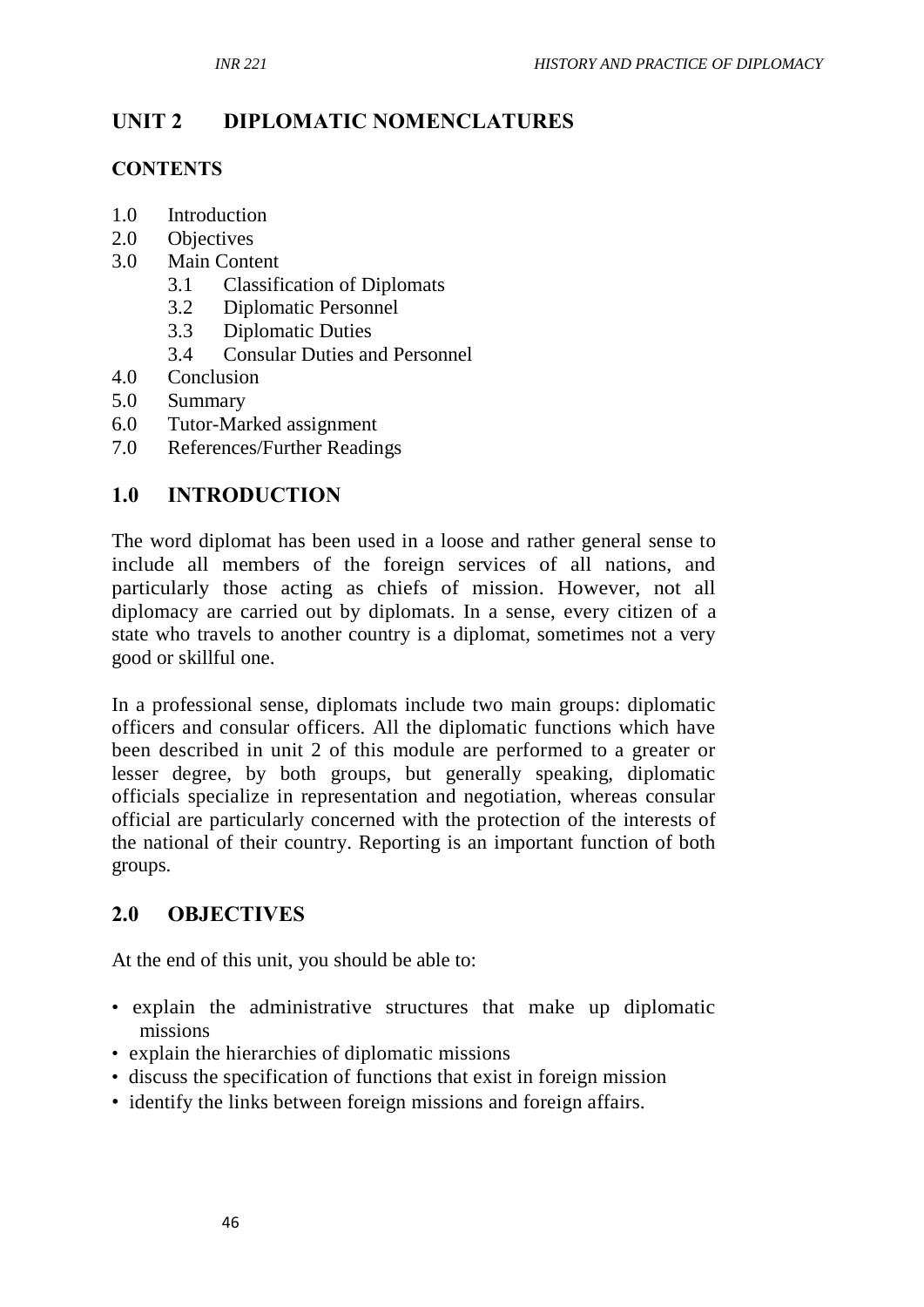### **3.0 MAIN CONTENT**

### **3.1 Classification of Diplomats**

The success or otherwise of diplomacy in any nation state depend greatly upon the choice of its diplomatic officers, their abilities, and competence to discharge their duties accordingly. The designation of diplomatic officers to assist in implanting the foreign policy of a particular country started in March 17, 1815 during the Congress of Vienna and was later publicized in the supplementary rule of Congress of Aix-la-Chapelle on November 21, 1818. According to the supplementary of Congress of Aix-la-Chapelle, four distinctive categories of diplomatic officers were established thus:

- a. Ambassadors, Legates and Nuncios
- b. Envoys, Ministers or other persons accredited to sovereigns
- c. Minister's resident, accredited to sovereigns.
- d. Charges d'affairs, accredited to the ministers for foreign affairs.

The classification has helped governments of one country in accrediting an envoy to another country to actually indicate in brackets the class or category in accordance with the 1815 - 1818 classification. It should be noted that the privileges of diplomatic agents may be the same materially, but they differ in rank and honour, and are therefore treated separately.

Ambassadors are personal representatives of the governments of their nation-states. The title of *"Excellency"* is attached to Ambassadors because, they can always ask for an audience from the President or the Head of Government of the state to which they are accredited.

The Ministers and Envoys are not seen as personal representatives of their states because they cannot at all times ask for an audience with the president or head of state of the country to which they are accredited, hence, they do not enjoy all the special honour accorded the Ambassadors. Again, unlike ambassadors who receive the title of "Excellency" by right, ministers are accorded such title only by courtesy. Next to the above class of diplomatic officers, are Ministers' Presidents who enjoy less honour and cannot be titled "Excellency" even by courtesy.

The next category is Charges d'affairs, who, unlike the others accredited from one Head of Government to another Head of Government, is usually accredited from one foreign office to another. Their level of honour is also lower.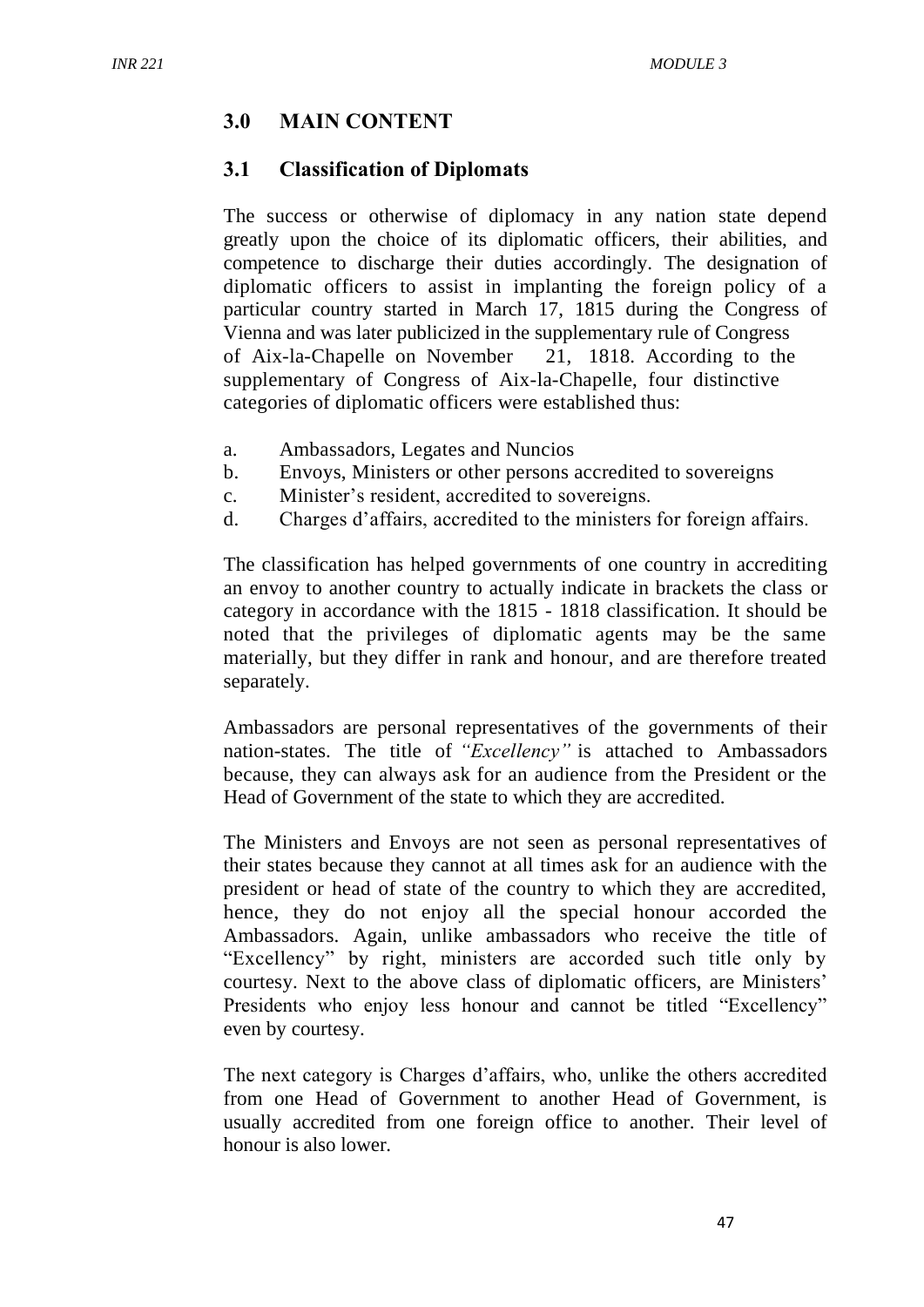According to Article 2 of the Havana Convention of February 20, 1928, diplomatic officers can further be classified as ordinary and extraordinary. Those who represent the government of one country in another on permanent basis are classified as ordinary; and those who are fully entrusted with a special mission or accredited to represent the government of one country in international conferences and congresses or international organizations are classified as extraordinary.

For purpose of classification, all the envoys accredited to a particular country constitute a body known as the "Diplomatic Corps" usually headed by the "Doyen" that is the oldest ambassador. The body acts as a watchdog over the rights, privileges and honours accorded envoys. The classes of diplomatic agents exchanged between two countries are usually agreed between the governments concerned. Customarily, agents of the same class are exchanged.

# **3.2 Diplomatic Personnel**

The title *"High Commission"* is the same thing as "Ambassador" The Ambassador/High Commissioner is referred to as the head of mission or principal representative. He has the responsibility for over-all execution of diplomatic functions. Thus, top positions in the diplomatic service are held by the chiefs of mission, most of whom have the rank of ambassador/high commission or minister.

The various ranks of the diplomats who form the diplomatic hierarchy are still based on the rules agreed on at the Congress of Vienna in 1815. The number of ambassadors, the highest diplomatic officers, has greatly increased in recent years. The United States, for example, refused to appoint any ambassador until 1893, because it was felt that this title was too suggestive of monarchical diplomacy. Until very recently, the United States had more ministers than ambassadors abroad, but today there are only a few ministers in the American Foreign Service.

Ambassadors and ministers together constitute only a fraction of the total number of diplomats, most of whom are carrier officials or non carrier specialists. Unlike the upper diplomatic hierarchy, there is no agreed basis for classifying all these lesser diplomats, but at least, three ranks are widely recognized. These are: (1) counsellors of embassy or legation, who rank highest among diplomatic staff members; (2) secretaries of an embassy or legation usually ranked as first, second and third secretaries, and attachés who may be junior carrier officers or non carrier persons serving in a diplomatic capacity on a temporary basisincluding-commercial, agricultural, military, naval, air petroleum, cultural, press, and other attaches.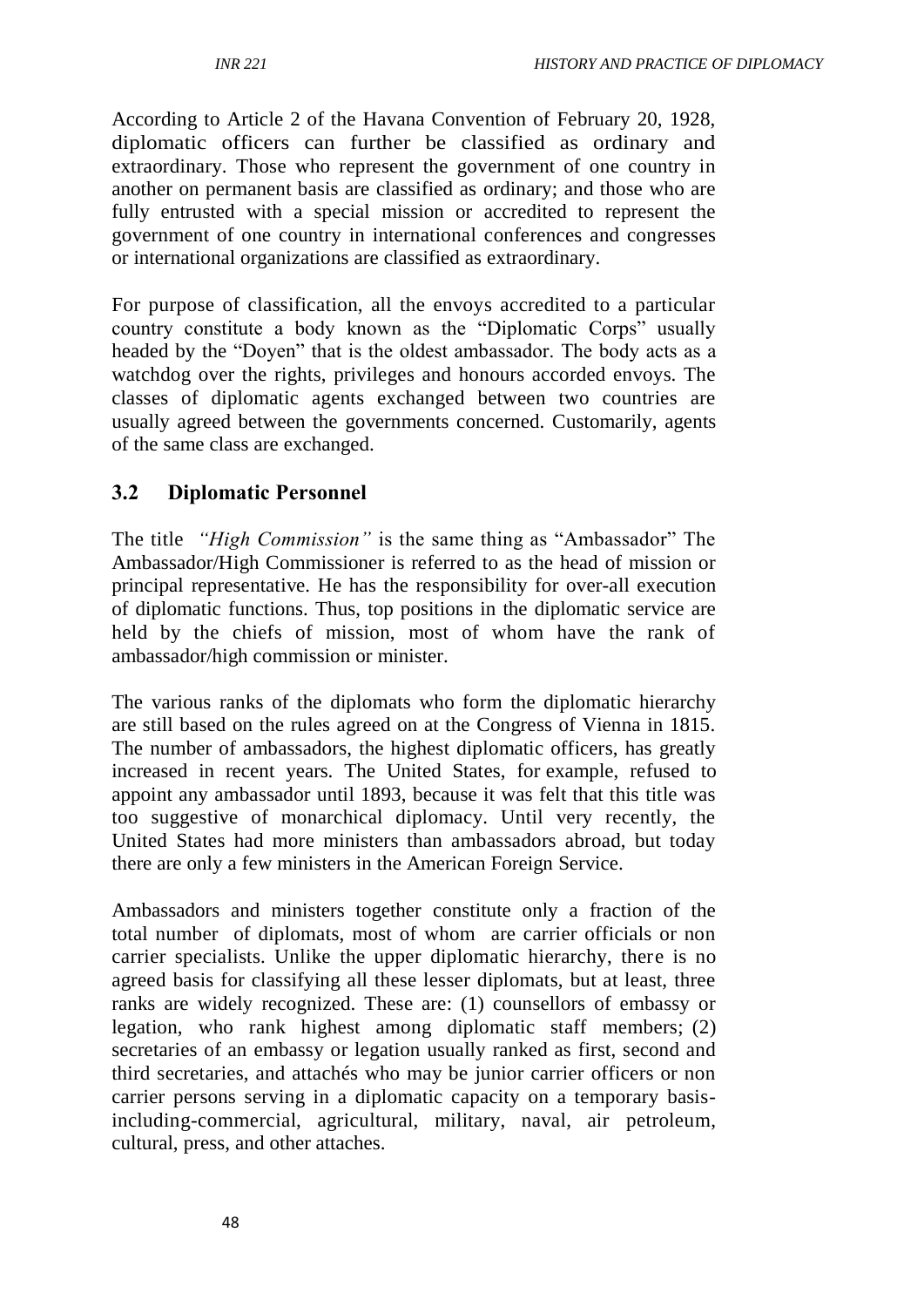Within this generally accepted framework of Foreign Service each country has many distinctive features. In America the foreign service act of 1946 divided the American foreign service into five main categories: (i) chiefs of mission divided into four classes for salary purposes; (ii) foreign service officers, the elite corps of the American foreign service, divided into seven classes (a top category of carrier ministers, plus classes (i-vi), (iii) foreign service reserve officers in six classes, who are assigned to the service on temporary basis (no more than four consecutive years); (iv) foreign service staff officers and employees, in 22 classes, who perform "technical, administrative, fiscal, clerical or custodial" duties; and (v) Alien clerks and employees personnel of the United States foreign service nearly half of whom are alien employees number over 20,000

In the United Kingdom, a new diplomatic service, comprising some 6,400 civil servants was created in January 1, 1965, to absorb the personnel in the former Foreign Service, Commonwealth Service, and Trade Commission Service. This new service has its own grade structure, comparable to the grades of the administrative class, the executive class, and the clerical classes of the Home Civil service.

### **3.3 Diplomatic Duties**

The Ambassador of every country is the head of every diplomatic mission. He organizes reception parties for new envoys or other dignitaries to the country of his accreditation. He promotes understanding and friendly relations between his home and host country, through exbition, reception and entertainment. He assigns representatives to other members of mission and co-ordinates their activities. He represents his country in important events in his country of accreditation and he is to do so with dignity by studying the local issues of the host country. He participates in negotiations or agreement between his country and host country and signs important agreement on behalf of his government. He fraternizes with other diplomatic representatives (ambassadors).

In big missions, the next ranking officer is the minister; he is the deputy head of mission. In addition to having specific schedule of duties e.g. political, economic work, he assists the head of mission in supervising and co-coordinating the functions of other officers.

In addition to specific functions assigned to them, diplomatic officers receive delegations from home and participate in their meeting with host authorities. They liaise with host ministry's officials and organizations. They fraternize with other members of other diplomatic missions at their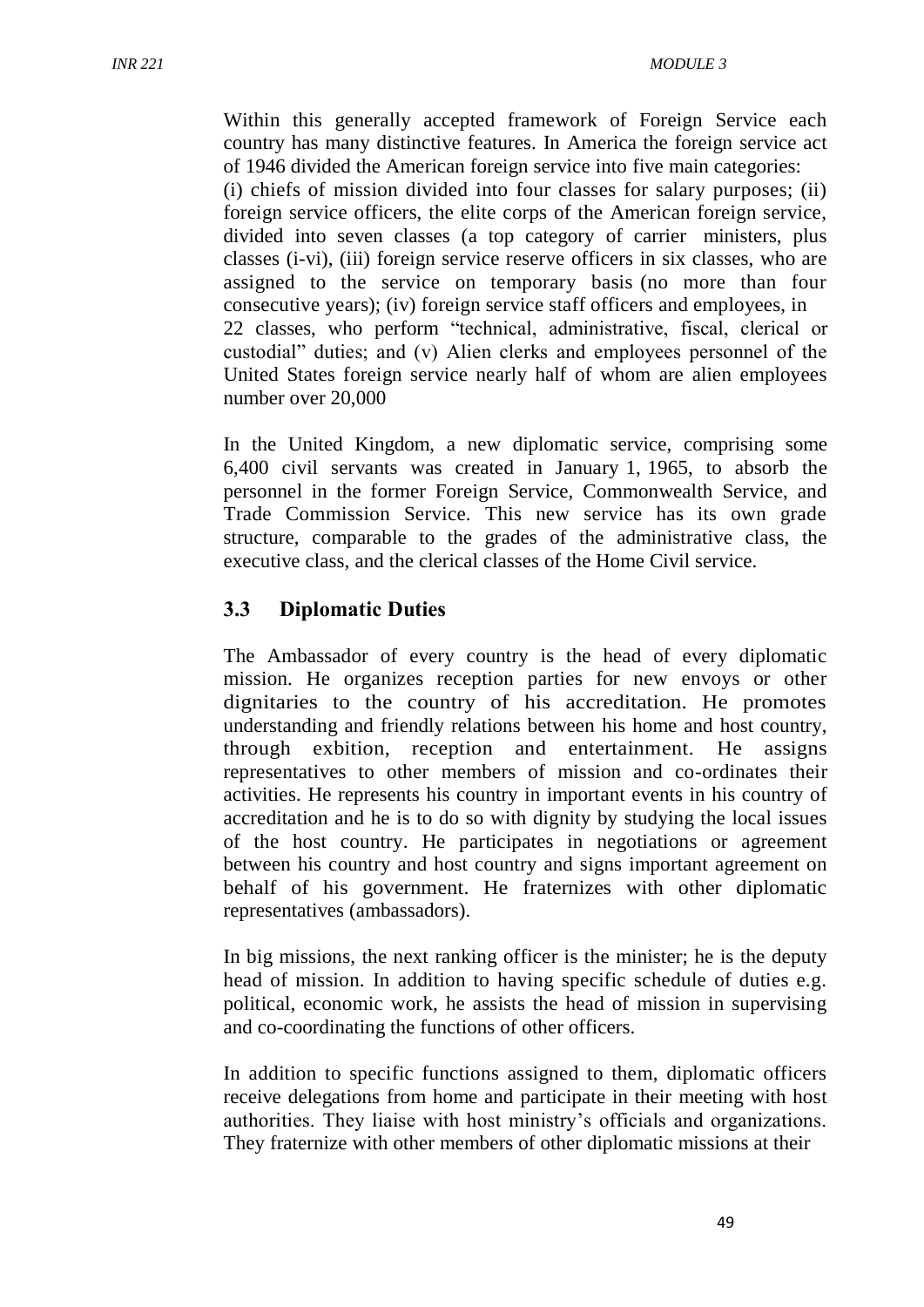own level. They represent the head of mission at functions which he is unable to attend personally.

One key position worthy of mention is the Head of Chancery. In a small mission, he is usually the next ranking officer to the ambassador but in large missions, he will not necessarily be as there will be more senior officers in the mission. Among other things, the head of chancery is in charge of the entire administration and the finance of the embassy. He authorizes expenditures, signing cheque together with the finance attaché. He supervises the hiring, deployment and firing of local staff. He sees to the regular submission of annual report to the head quarters. In small missions, it is the executive officer who is responsible for signing of cheque and consular matters.

### **3.4 Consular Duties and Personnel**

Consuls are part of the foreign service of a country. They often perform diplomatic as well as consular functions, but their duties are different from those of diplomatic service. They form a separate branch of the Foreign Service, even though diplomatic and consular officials are interchangeable in most foreign services at the present time.

Historically, the consular service is older than the diplomatic service, since it is concerned largely with two general functions which were of importance long before the rise of the nation state system and the beginning of organized diplomacy. These functions pertain to commercial and business relations and to services to nationals.

The specific duties under the first general function include many activities in the promotion of trade, periodical and special reports, replies to trade inquiries, settlement of trade dispute, certification of invoices of goods shipped to the country, the consular officially represents, enforcement of provisions of treaties of commerce and navigation, and of regulations regarding plant and animal quarantines, sanitation and disinfectants, protection and promotion of shipping, entrance and clearance of ships and aircraft and other duties related to international commerce.

The second function refers to the varied work of consuls in many of the above respects but also to their work in helping nationals who live or are traveling to the country to which the consular is sent. These duties include welfare and whereabouts cases, funeral arrangements, and settlement of estates of nationals dying abroad; services to nationals who for any reason run foul of local authorities or violate the laws of the foreign country, protection and relief of seamen (a very special function) notaries services, services to veterans, and the like. Consuls are usually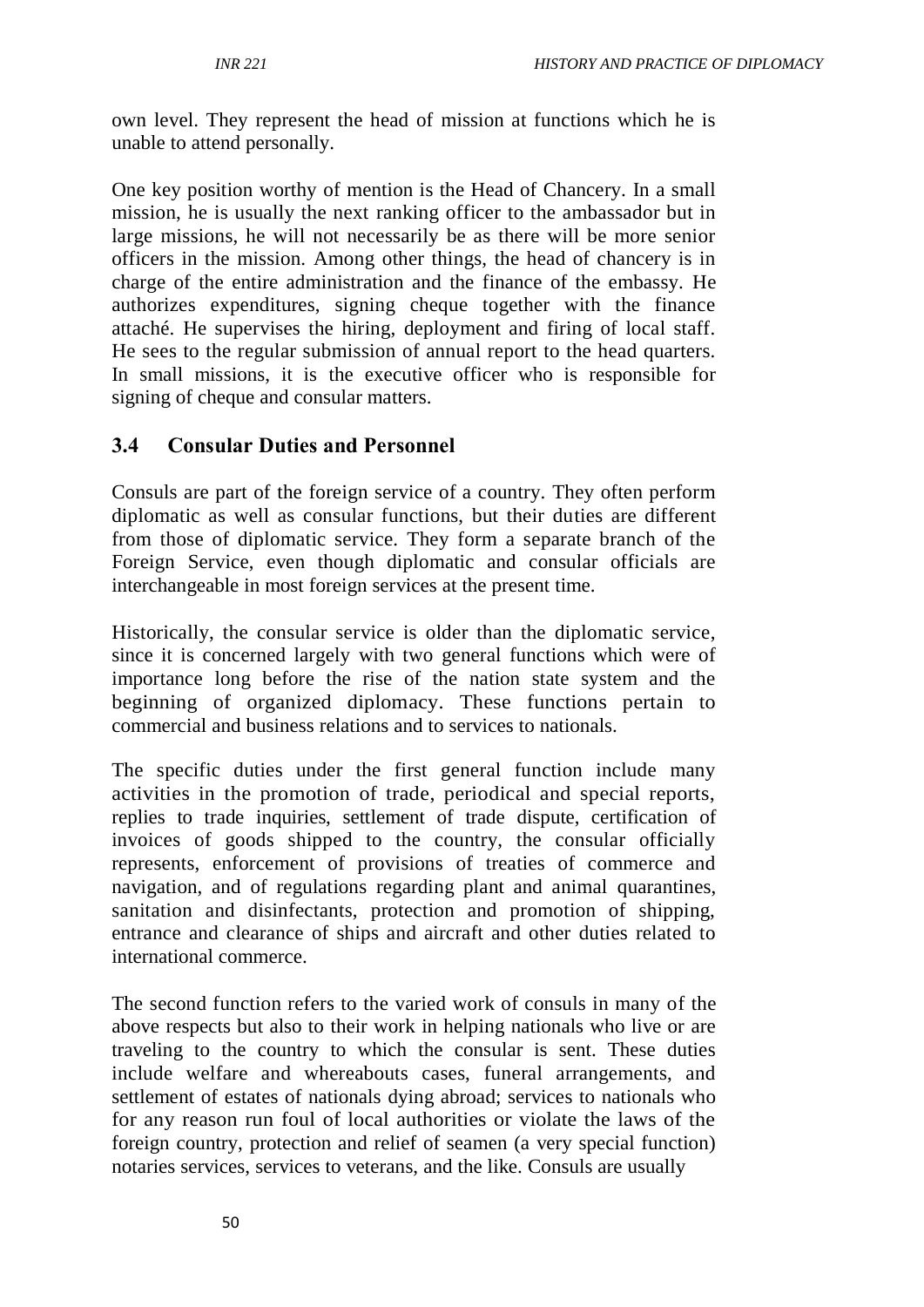divided into five classes (i) consuls general (ii) consuls; (iii) vice consuls of carrier; (iv) vice consuls not of carrier; and (v) consular agents.

The first three classes are carrier Foreign Service officers who are assigned to duties as consuls general, consuls or vice consuls; the last two are non carrier officers, who may be promoted from the ranks of the clerical staff or who in the case of some consular agents, may not even be citizens of the country which they represent. Consuls general have supervisory powers over a large consular district or several smaller districts but not necessarily over a whole country and over the consular officials within their area.

#### **SELF ASSESSMENT EXERCISE**

Explain administrative chains of diplomatic mission.

### **4.0 CONCLUSION**

The designation of diplomatic officers to assist in implementing the foreign policy of a particular country started in March 19, 1815 during the Congress of Vienna and was later publicized in the supplementary rule of the Congress of Aix-la-Chapelle on November 21, 1818 and according to the congress four distinctive categories of diplomatic officers were established.

#### **5.0 SUMMARY**

In a professional sense, diplomatic missions include two main groups; diplomatic officers and consular officers. All the diplomatic functions are performed to a greater or lesser degree, by both groups, but generally speaking, diplomatic officials specialize in representation and negotiation, whereas consular officials are particularly concerned with the protection of the interests of the nationals of the country.

### **6.0 TUTOR-MARKED ASSIGNMENT**

- 1. Who is the head of diplomatic mission?
- 2 Briefly explain administrative chains of a diplomatic mission.
- 3. Write all you know about the duties of a consular officer.
- 4. Name the five classes of consuls and state their functions.

#### **7.0 REFERENCES/FURTHER READINGS**

Satow and Stuart (1952). *American Diplomatic and Consular Practice.*  (2nd ed.) New York: Appleton Century Crofts.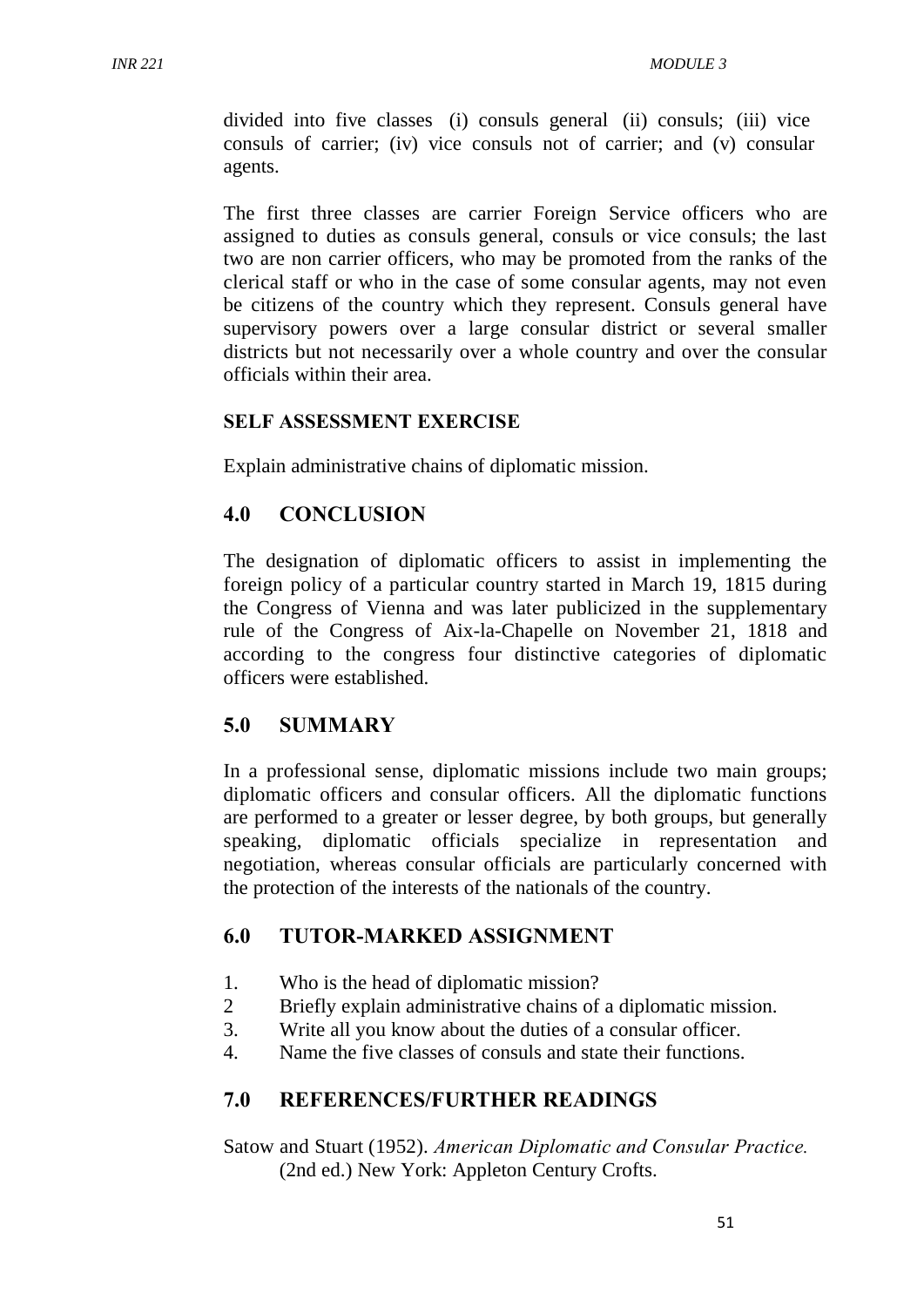# **UNIT 3 DIPLOMATIC IMMUNITIES AND PRIVILEGES**

#### **CONTENTS**

- 4.0 Introduction
- 5.0 Objectives
- 6.0 Main Content
	- 6.1 Reasons for Immunities
	- 6.2 Theoretical Bases of Immunities and Privileges
	- 6.3 Provisions of the Vienna Convention on Diplomatic Immunities and Privileges
- 7.0 Conclusion
- 8.0 Summary
- 9.0 Tutor-Marked Assignment
- 10.0 References/Further Readings

#### **1.0 INTRODUCTION**

The broad outlines of customary international law regarding the privileges and immunities of diplomats, their property, premises and communication were established by the middle of 18th century. This features in the writings of such jurists like Motifegiu Voltel.

Diplomatic immunities and privileges refer to exemptions from criminal, civil and fiscal jurisdiction of the receiving state as founded in the customary practice of many cultures. They enable ambassadors and their staff to act independent of any local pressures. Thus, it is very essential for the conduct of relations between sovereign states. They are given on the basis of reciprocity which have proved the most effective guarantee of observance.

The modern law on diplomatic privileges and immunities is the Vienna Convention in diplomatic relation 1961. It represents a codification of customs and usages with regard to the treatment of diplomatic envoys. The preamble of the Convention says: "the purpose of the privileges is not to benefit individual but to ensure efficient performance of function of diplomatic missions as representing states".

However, customary international law continues to govern issues not expressly regulated by the convention. Articles 22 to 41 of the Convention deal with the privileges and immunities of diplomatic missions.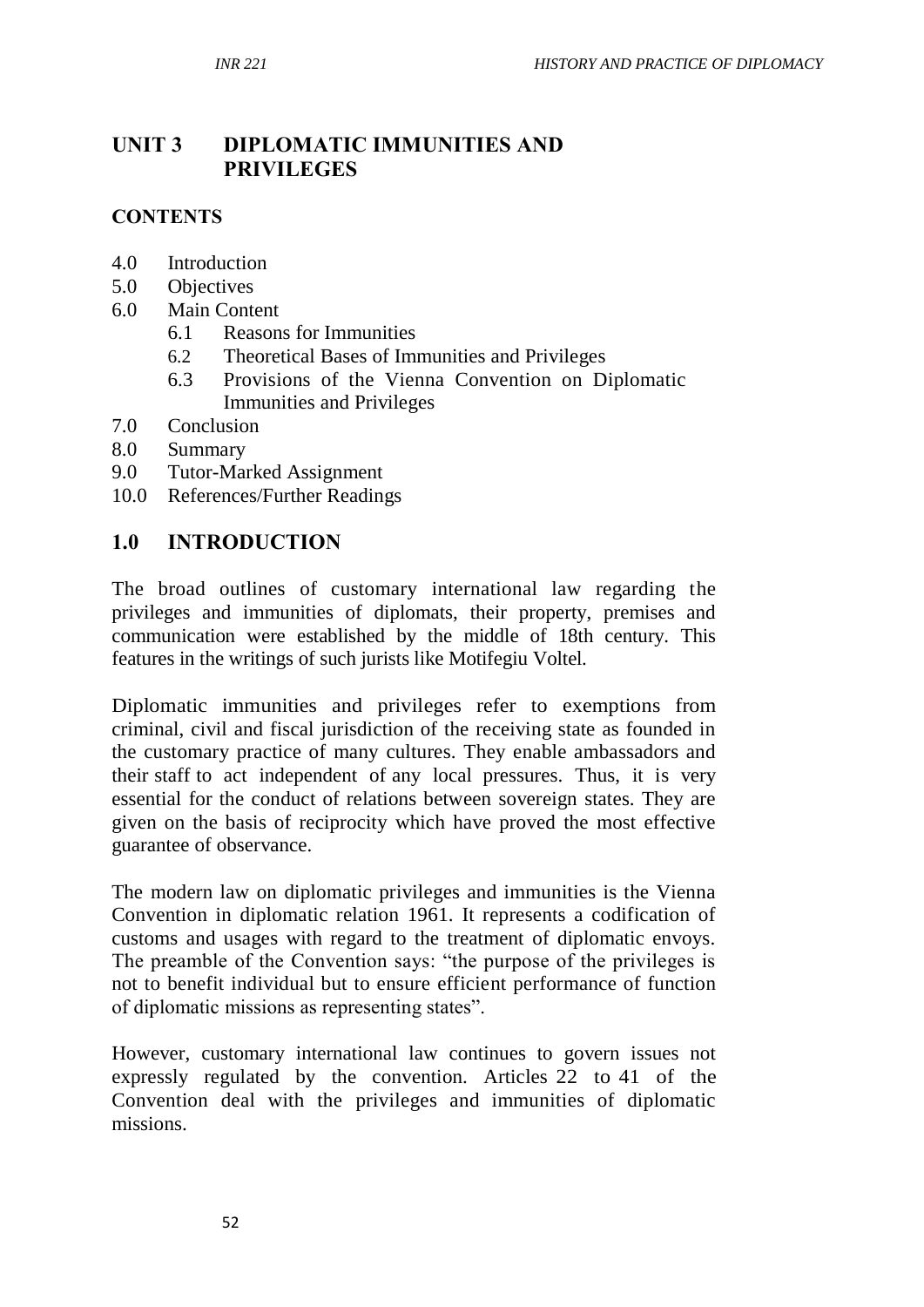## **2.0 OBJECTIVES**

At the end of this unit, you should be able to:

- state some special attributes of diplomatic mission
- list some of the privileges and immunities as regards diplomatic envoys
- enumerate some of the rules concerning relations with envoys
- discuss the environment of diplomatic activities and relations with receiving states and governments.

# **3.0 MAIN CONTENT**

### **3.1 Reasons for Immunities**

Certain privileges and immunities are extended to diplomats which are not granted to private citizens. The reason for this special status is largely of two folds: (i) diplomats are personal representatives of their heads of states and also in effect, if not in form, of their governments and hence of the people of their own countries; (2) in order to carryout their duties satisfactorily, they must be free of certain restrictions which local laws would otherwise impose. Ordinarily they enjoy exemption from direct taxes and customs duties from the civil and criminal jurisdiction of the countries to which they are accredited, and in fact, from the laws of the foreign state in general. They themselves, their families, and the members of their staff are personally inviolable. Embassies and legations, with all furnishings and their archives, are regarded as part of the national territory of the states which diplomats represent and are therefore immune from molestation by officials of the states or the local governmental units in which the properties are usually located.

The same rights and privileges were extended to officials of the League of Nations and delegates to it, and they are now similarly extended to the United Nations.

Consuls are not generally accorded as many rights and privileges as diplomats, and their status is regulated more by agreements between governments or by courtesy privileges than by well established rules of international law. In certain instances, they are extended all the privileges and immunities of diplomats, usually when they perform diplomatic as well as consular functions.

On the other hand, non carrier consuls receive few if any immunities. Almost invariably consular offices and archives are regarded as the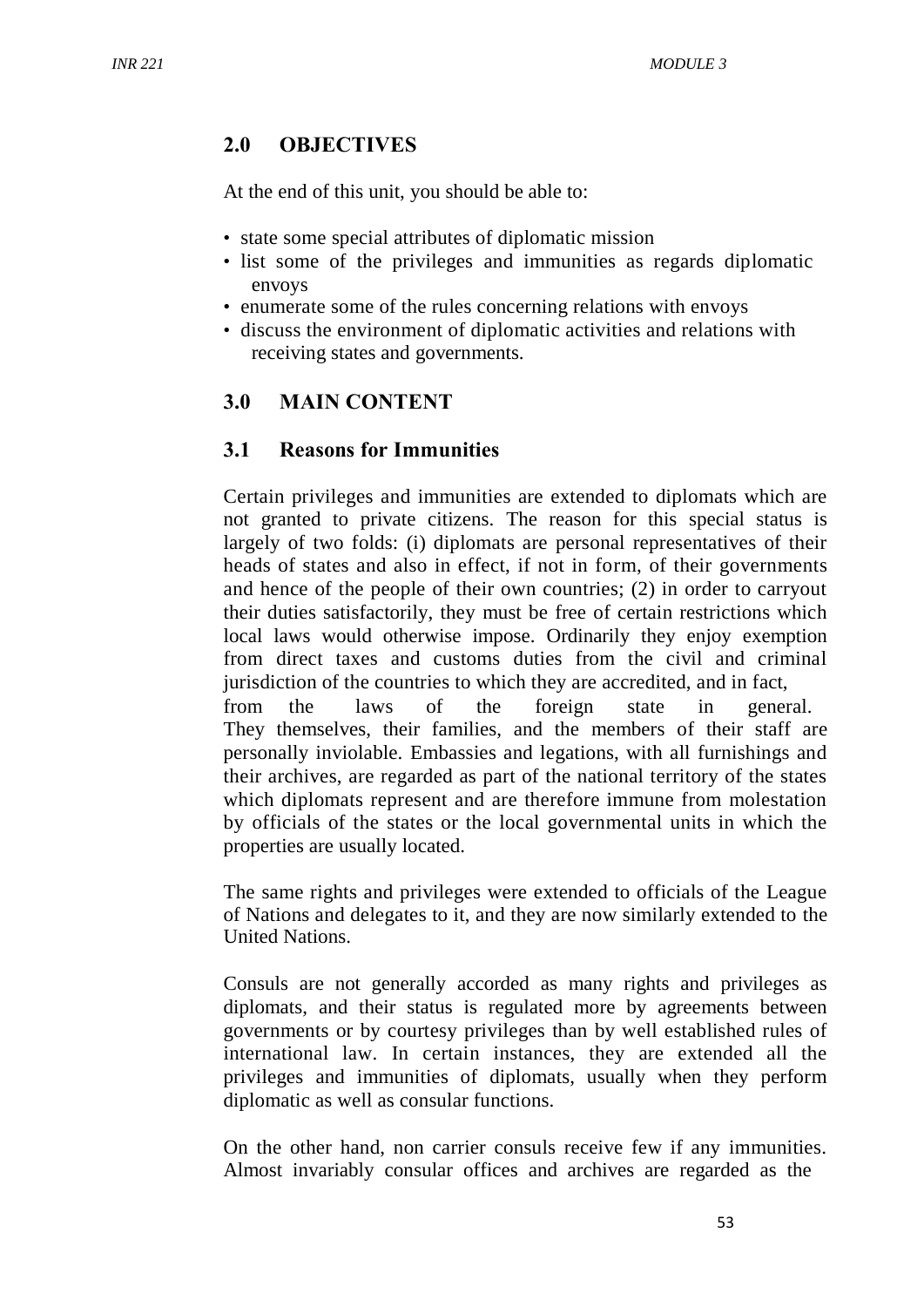property of the nations which the consuls represent and are therefore in a sense extra-territorial. Consuls are usually exempted from local taxes and customs duties but except for the giving of testimony in civil cases, they are customarily held to be subject to the laws of the state of their residence.

There are, of course, many variations and exceptions to the generally recognized status of diplomatic and consular officials as here described. The Vienna Conventions 1961 and 1963, to which reference has already been made, constituted an effort to state the commonly accepted rules regarding the status of such officials, but even these conventions have not received universal acceptance.

Moreover, cases are always arising in which diplomats and consuls are alleged to have abused their privileges or in which a state is alleged to have violated the immunities of these representatives or their residences. Some cases are relatively minor - as for example, traffic violations involving no injury to persons - but they may cause bad feeling on the part of local officials or the populace, or both, and even on the part of the government concerned.

The United States granted full diplomatic privileges and immunities to United Nations officials and delegates over the protests of articulate groups in country and in the congress. However, during the Cold War centres for subversive and espionage activities, and there was considerable feelings that strong measures should be taken, including search of the premises if necessary, although this would have been impossible under existing agreements. According to international law, diplomatic and consular officials are strictly forbidden to engage in espionage.

# **3.2 Theoretical Bases of Immunities and Privileges**

There are three theories for the development of privileges and immunities. These are (a) the extraordinary territoriality, (b) representative character and (v) functional necessity theory

#### **a. Extraordinary Territoriality Theory**

This theory was propounded by Hugo Grotius who stated that by certain functions, ambassadors are in the place of those who send them, and as it were, this is extra-territorial. However, this theory has long since been discarded. Sir Cicil Hurst during a lecture in 1926 at Cape Academy of international law declared the theory as untrue and that it has been definitely repudiated by modern writers and court decisions.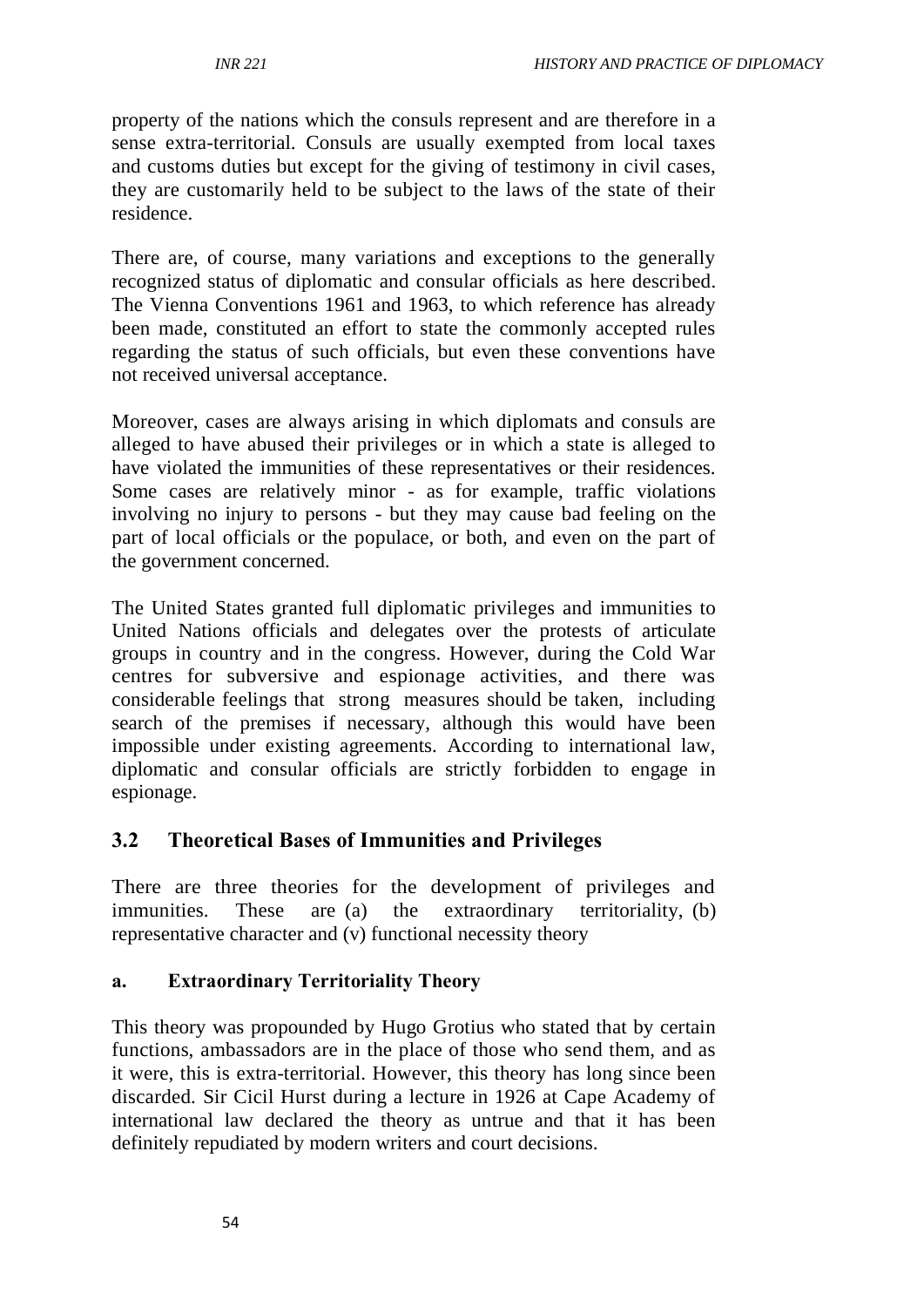**Court Decision:** In Redwan v. Redwan, an English Court rejected the extra-territoriality theory. Mr Justice Cumming Brusel ruled that Egyptian consulate in London was not part of Egypt and therefore the divorce obtained at the consulate was not obtained outside London.

Again in R. v. Turnball, the Supreme Court quashed the argument by the defence counsel that an act against an embassy in a receiving country is a part of the sending country. He therefore held that, an embassy is not a part of the territory of the sending state.

#### **b. Representative Character Theory**

This theory predicates that the privileges and immunities enjoyed by diplomatic agents is on the conception that diplomatic mission personifies the sending state. Thus, an ambassador is accorded the same degree of immunities and privileges in his country of accreditation as are due to the sovereign he represents.

#### **c. Functional Necessity Theory**

This theory justifies the provision of privileges and immunities on the ground that they are necessary to enable the diplomatic mission to perform its function. The International Law Commission stated in its 1958 report that in considering the draft of the Vienna Convention, it was guided by the functional necessity theory, while also bearing in mind the representative character of the ambassador and the mission itself.

# **3.3 Provisions of the Vienna Convention on Diplomatic Immunities and Privileges**

Articles 22 to 41 of the convention deal with privileges and immunities of diplomatic missions.

Article 22 (i) states that the premises of the mission shall be inviolable; the agents of the receiving states may not enter them except with the consent of the head of mission.

Article 22 (2) states the receiving state is under a 0special duty to take all appropriate steps to protect the premises of the mission against any intrusion or damage and to prevent any disturbance of the peace of the mission or impendent of its dignity. However, in Satow's view, the appropriate steps used in the context imply that the extent of protection must be proportionate to any perceived danger.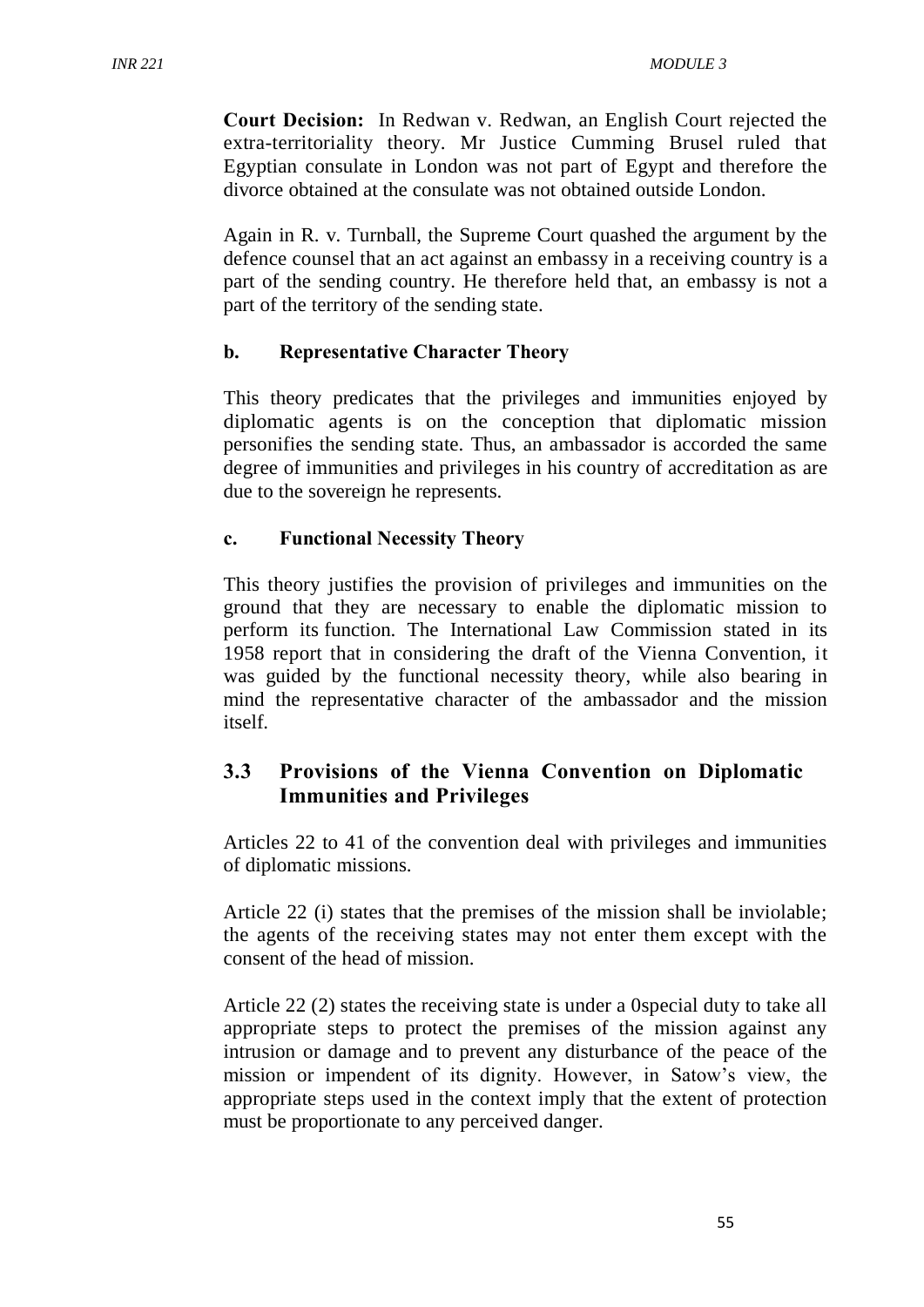The judgment of the International Court of Justice in the US diplomatic and consular staff in Iran case in 1980 is relevant here (upheld the principle of inviolability of missions). The issue of inviolability of diplomatic premises also arose in 1984, when shots were fired from Libyan People's Bureau in London at demonstrators outside the Bureau killing a female police officer. The British government refrained from authorizing entry into the premises of the Libyan mission, instead it asked for the recall of the staff of the Bureau, and thus complying strictly with the principle laid down by International Court of Justice.

Article 23 exempts the premises of the mission from all taxes except for the services rendered like water bills, light bills etc.

Article 24 states that diplomatic archives and documents must not be searched even on transient. Closely related to this is article 27 which prohibits the opening or detention of diplomatic bags by host authorities. Such bags must be clearly marked as diplomatic bag and should contain only official documents and articles.

Article 26 enjoins receiving states to grant the diplomats the freedom of movement in his territory except zones regarded as security zones.

Article 29 accords inviolability to the persons of a diplomat. The host state must treat him with due respect and protect him. The host state shall take all appropriate steps to protect him from danger or attack. Appropriate steps used in this concept do not mean surrendering to kidnappers. Ambassador Count Von Spreti was kidnapped in 1970. The kidnappers requested for a ransom which the government refused and he was consequently murdered.

Article 30 confers inviolability and protection also on private residence of a diplomat.

Under article 31, a diplomatic agent shall enjoy immunity from criminal, civil and administrative jurisdiction of the receiving state, except in respect of actions relating to private immovable property, succession matter, and action relating to private professional or commercial activity.

The immunity of a diplomat may be waved. The waver must be in writing. It can also happen when the embassy institutes an action; the immunity of the diplomat to testify can be waved only for the period of the case. Diplomats are also exempted from all taxes and custom duties even for good which he imports into the country for his personal use.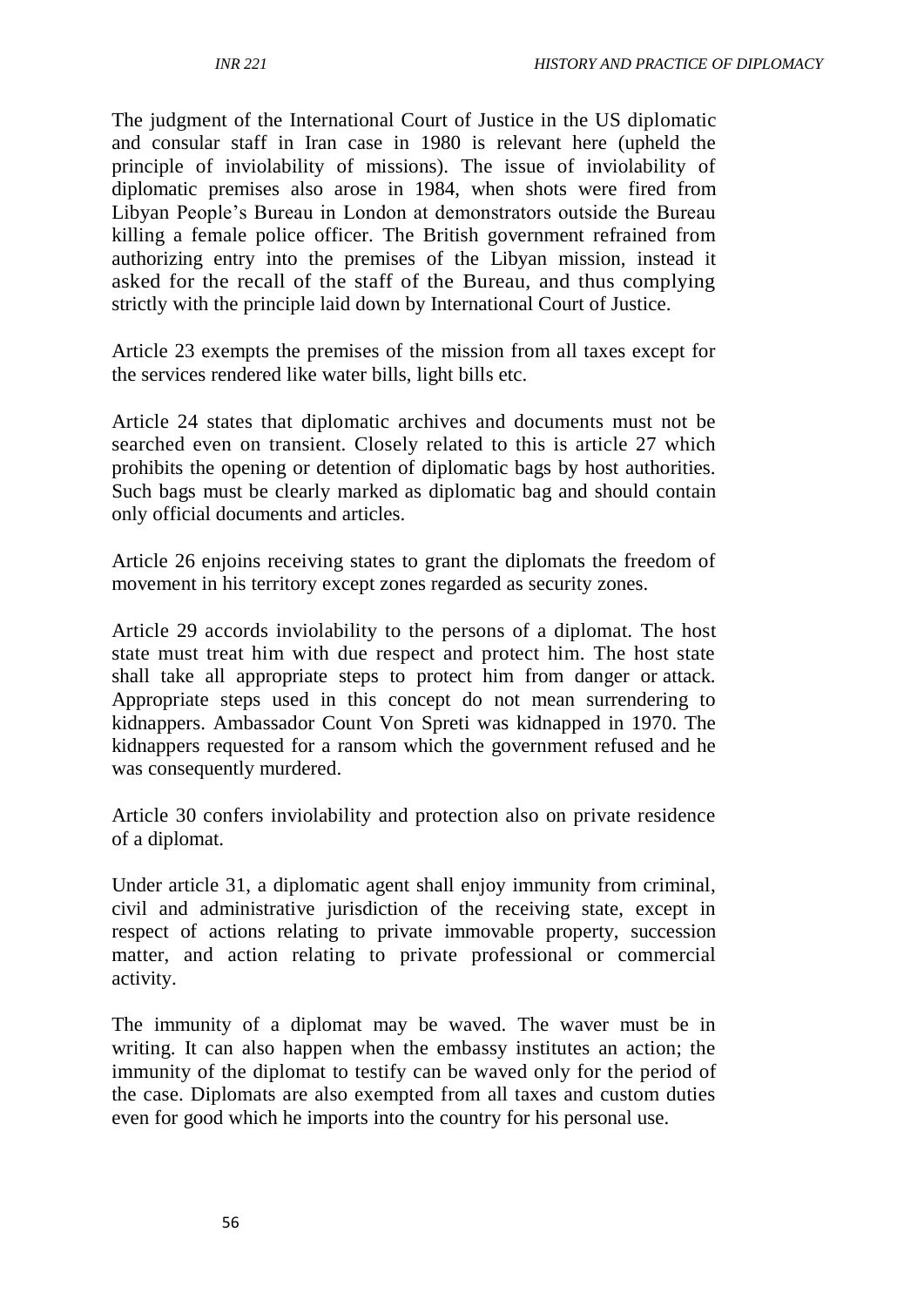Article 41 enjoins all diplomats to respect the laws and regulations of the receiving state. They must not interfere in internal affairs of the receiving state. They must obey all the laws e.g. they must insure their cars.

In Dickinson v. Delsolan, an insurance company refused to pay for a car damaged by a diplomat on the ground that the diplomat enjoys immunity, the court held the company liable.

Article 41(3) states that the premises of a diplomatic mission must not be used in any manner incompatible with the functions of the mission Dena is of the view that in the last resort, a receiving state which is sufficiently sure of evidence of abuse should risk a violation, if it believes its essential security is at risk. In 1973, the Iraq Ambassador was called to the Pakistan foreign ministry and told that arms were being brought into Pakistan under diplomatic immunity and that there was evidence that they were being stored at the Embassy of Iraq. The Ambassador refused permission for a search, in the presence of the ambassador, a raid was conducted on the embassy by armed police men who found huge consignment of arms stored in crates. The Pakistan government sent a strong protest to the Iraq government and declared the Iraq Ambassador *persona non grata (an undesirable person)* and recalled their own Ambassador in Iraq.

Article 42 prohibits the involvement of a diplomatic agent in professional or commercial activity.

#### **SELF ASSESSMENT EXERCISE**

Critically examine the importance of immunities and privileges.

#### **4.0 CONCLUSION**

Diplomatic envoys enjoy certain privileges and immunities which are not granted to private citizens. This is because; diplomats are personal representatives of their heads of states and also the government and peoples of their country. Secondly, in order to carry out their duties satisfactorily and efficiently, they must be free of certain restrictions which local laws would otherwise impose. These immunities and privileges are contained in the 1963 Vienna Convention.

## **5.0 SUMMARY**

The broad outlines of customary international law regarding the privileges and immunities of diplomats, their property, premises and communication were established by the middle of 18th century. These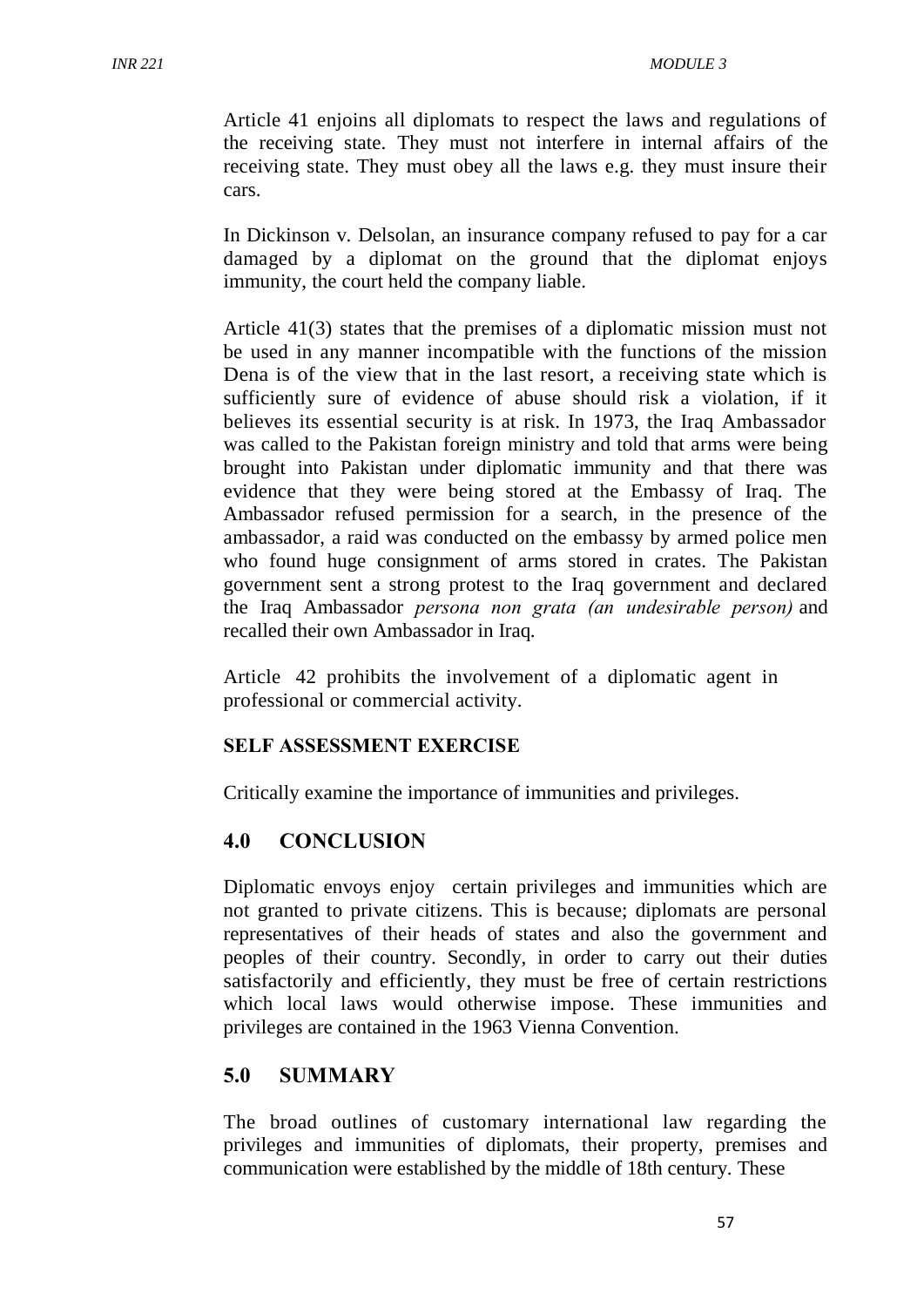feature in the writings of such jurists like Montequi Voltel. However, the modern law on diplomatic privileges and immunities is the Vienna Convention of 1961. Articles 22 to 41 of the Convention specify these immunities and conventions.

# **6.0 TUTOR-MARKED ASSIGNMENT**

- 1.a. What do you understand by diplomatic immunities and privileges?
- b. Can diplomat immunities/privileges be waved?
- 2. State the theories of diplomatic immunities and privileges you have studied.

# **7.0 REFERENCES/FURTHER READINGS**

Vienna Conventions on Diplomatic Relations, 1961.

Nicolson, Harold (1963). *Diplomacy*, (3<sup>rd</sup> ed). New York: Oxford University Press.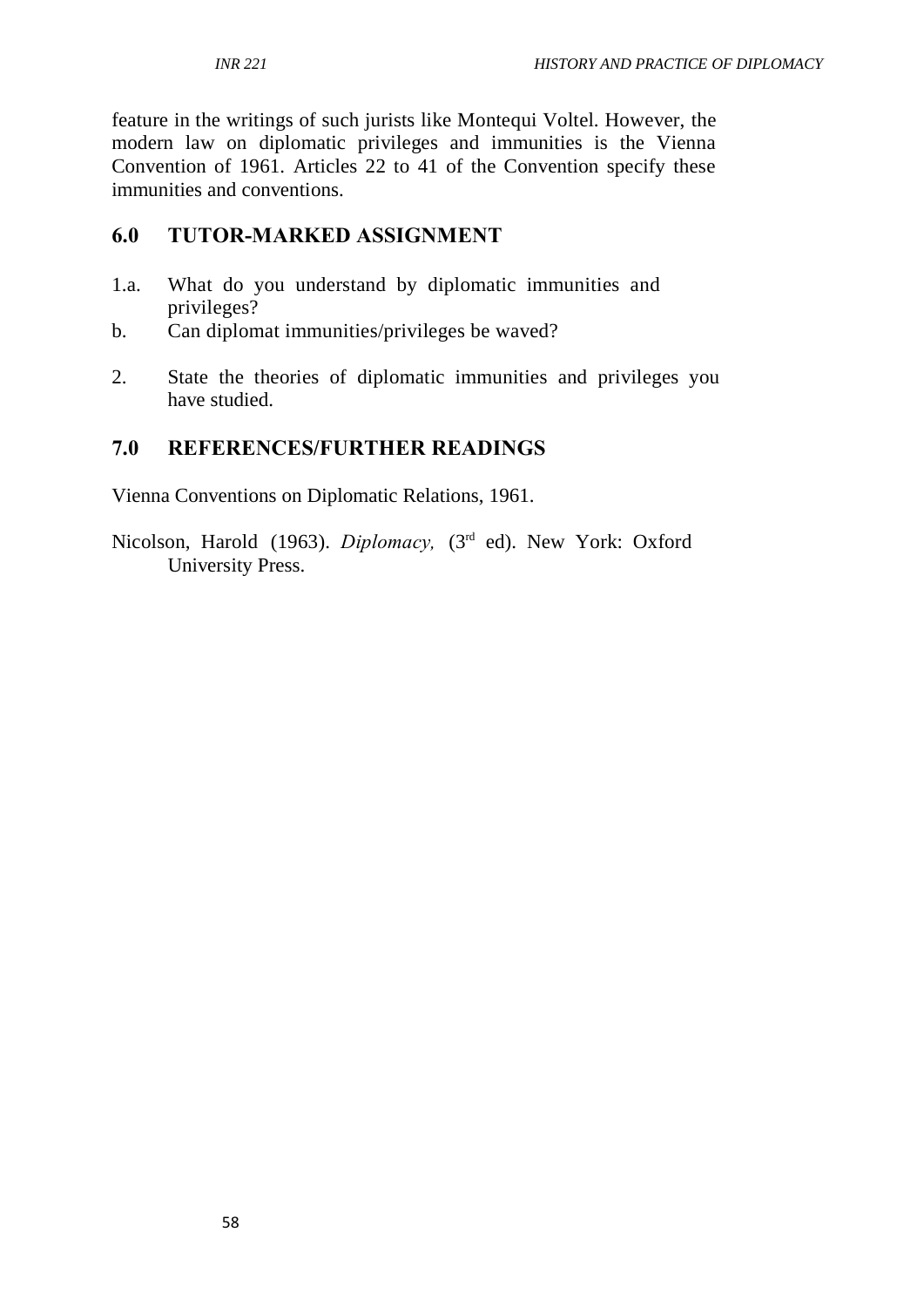#### **UNIT 4 BREACH OF DIPLOMATIC RELATIONS**

#### **CONTENTS**

- 1.0 Introduction
- 2.0 Objectives
- 3.0 Main Content
	- 3.1 The Meaning of Diplomatic Breach
	- 3.2 Persona non Grata
	- 3.3 Termination of Diplomatic Mission
- 4.0 Conclusion
- 5.0 Summary
- 6.0 Tutor-Marked Assignment
- 7.0 References/Further Readings

#### **1.0 INTRODUCTION**

The beginning of a diplomatic mission starts immediately when the letters of credence are presented to the head of the receiving state. This continues as long as the head of the sending and receiving states maintain their relationships.

In contemporary periods, all foreign officers must be prepared, as far as the complex nature of international relations is concerned, to face unexpected situations where they may have to terminate overnight the diplomatic mission in the receiving state. According to International Convention and Pan American Convention signed in Havana on February 20, 1928 and reinforced under Vienna Convention on diplomatic relations signed in 1961, a diplomatic mission can be terminated under the reasons mentioned in Article 25 of the Pan American Convention.

## **2.0 OBJECTIVES**

At the end of this unit, you should be able to:

- discuss the meaning and effects of declaring a diplomat *persona non grata*
- discuss modalities involved in severing diplomatic relations between two countries
- list some issues that can result in breaching of diplomatic relations between nations.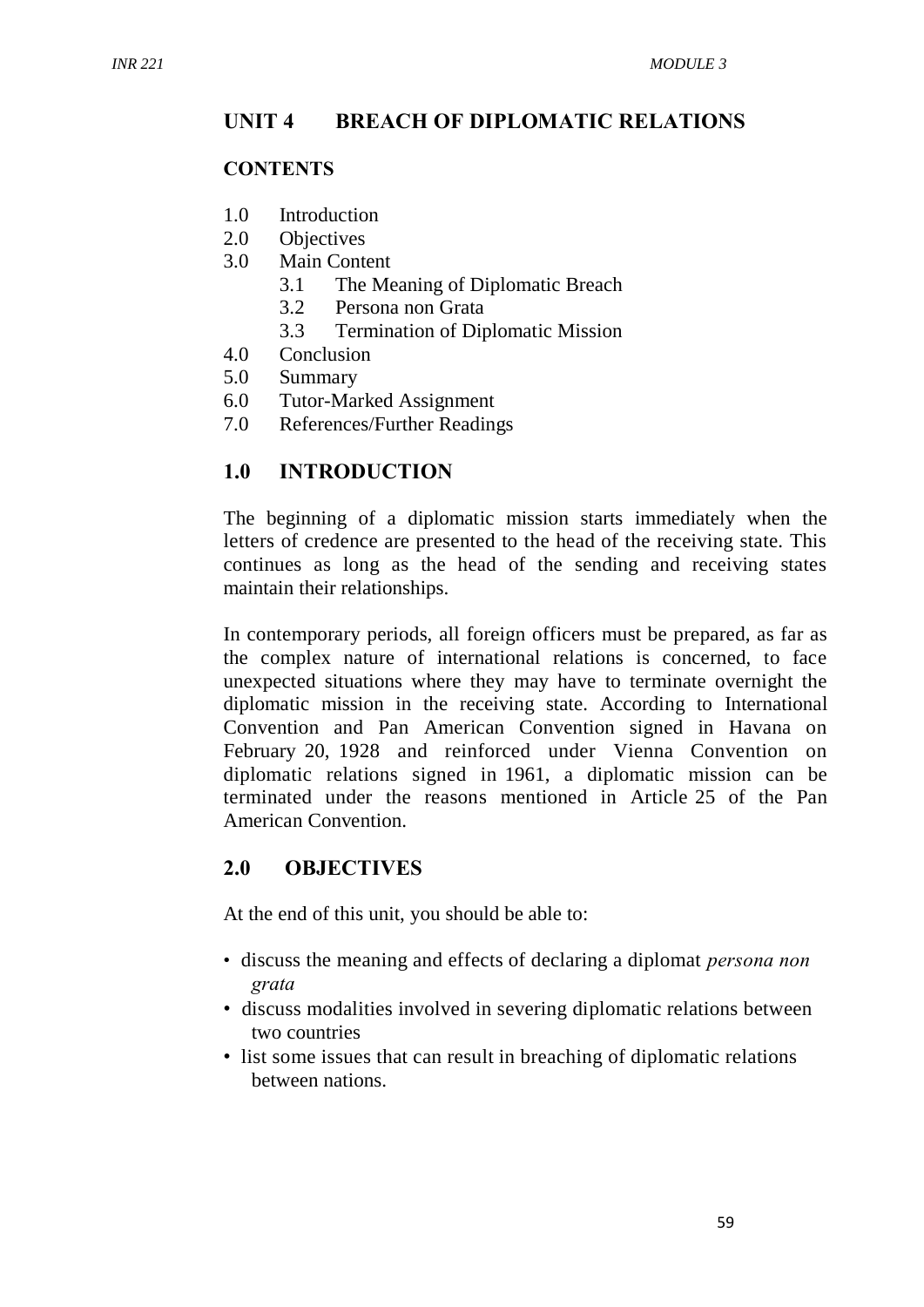#### **3.0 MAIN CONTENT**

#### **3.1 The Meaning of Diplomatic Breach**

A breach of diplomatic relations is usually announced unilaterally. It indicates a strong objection by governments to an action by another government. This step does not necessarily imply an intention of going to war. Since the Second World War, there have been instances of the formal break of diplomatic relations.

During the Anglo/Iranian disputes of 1951, Iran broke relations with the United Kingdom and resumption took place in December 1952. Also in 1956, Saudi Arabia broke diplomatic relations with Britain and France over the Suez crises. The relations were not restored until 1962. The conduct objected to, is most usually felt to be directly injurious to the state breaking relations.

However, relations may also be broken as a protest against a policy of the other state in a matter of general concern. In 1965, for example, some African States severed relations with the United Kingdom because of resentment over the United Kingdom's handling of Rhodesia's unilateral declaration of independence. In 1961, Nigeria broke off diplomatic and commercial relations with France in protest against France's test of atomic bomb in Sahara desert.

Breach of diplomatic relations does not mean total stoppage of transactions between the countries concerned. Arrangements are usually made for opposing interests to be looked into by a third party. For example, when diplomatic relations between Egypt and United States of America broke down in 1967, at the beginning of the war between Israel and Arab States, the handling of American interests in Egypt was taken over by the Spanish embassy in Cairo while the Indian Embassy assumed same for Egypt in Washington D.C.

A recent development is the opening of the countries interest section in another embassy when there is rapture in diplomatic relations. Fore example, when France broke off diplomatic relations with the United Kingdom in 1976, a British interest section of French Embassy in Regkjuvan was established, consisting of all the members of the former United Kingdom embassy except the Ambassador and they carried on business as usual.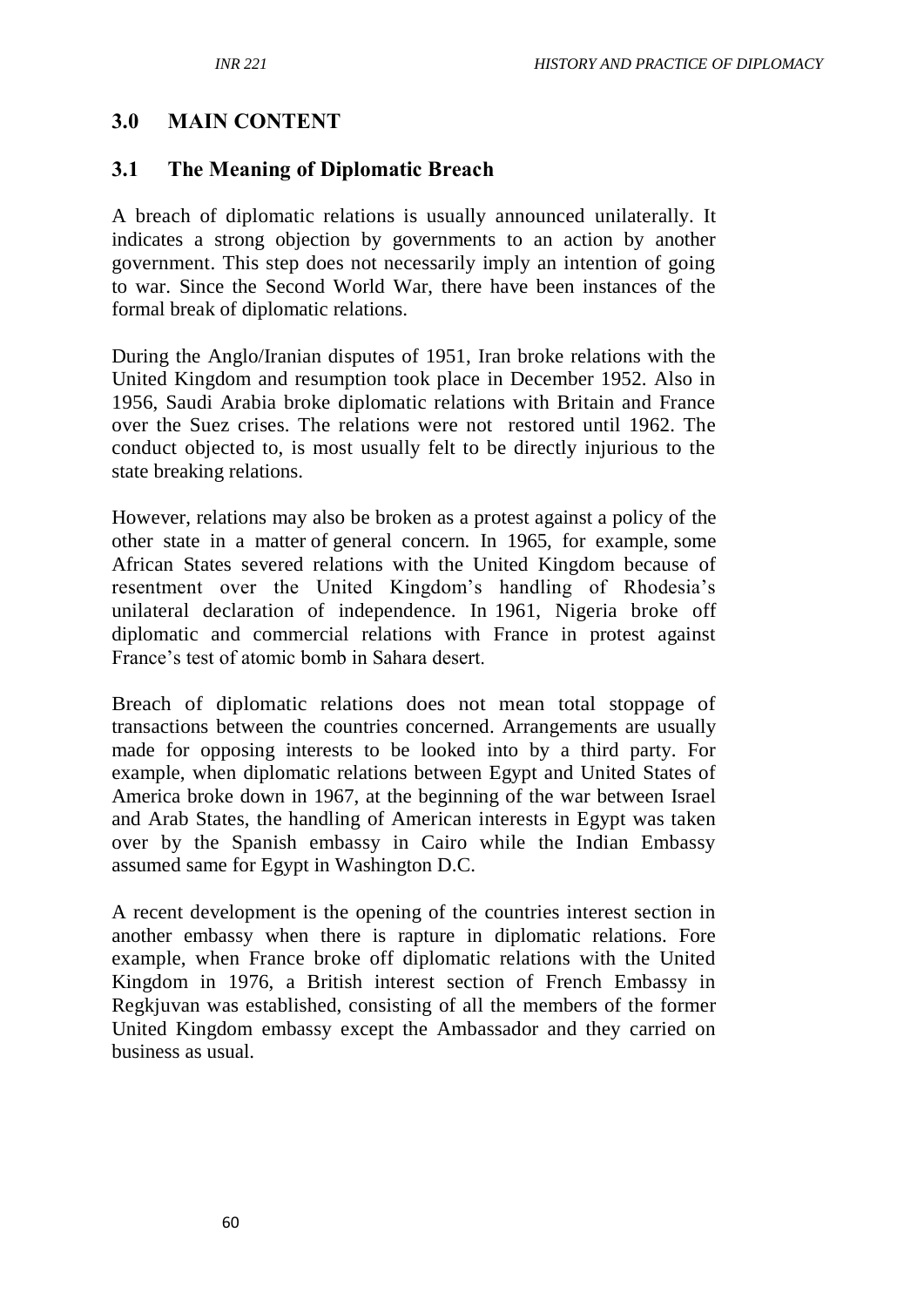#### **3.2 Persona Non Grata**

The process by which an ambassador and other diplomatic agents who is personally unacceptable to the receiving state are removed has been known under various descriptions; such as expulsion, request or recall. The modern procedure is known as persona non grata. In Article 9 of Vienna Convention on diplomatic relations of 1961, it is stated that the receiving state may, at any time without having to explain its decision, notify the sending state, that the head of mission or any member of the diplomatic staff of the mission is persona non grata. In any such case, the sending state shall as appropriate either recall the person concerned or terminate his function with the mission.

Article 9(2) states that if the sending state refuses or fails within a reasonable period to carry out its obligation under paragraph one of this Article, the receiving state may refuse to recognize the person concerned as a member of the mission.

In most cases, the reasons for declaring a diplomat persona non grata are known to both receiving and sending states. But they are discussed in diplomatic correspondence. The diplomat may have committed a serious offence. For example, forgery, it may be interference in the receiving states internal affairs, or he may have caused offence by his personal manner, attitude. One of the most dramatic cases of persona non grata occurred in 1971, when the British government asked for the withdrawal of 105 Soviet diplomats within two weeks.

In 1976, the Libyan Ambassador to Egypt was declared persona non grata for distributing pamphlets hostile to the late President Sadat of Egypt. Also in 1976, the North Korean Ambassador and his six staff were expelled from Denmark for smuggling and illegal sale of alcohol, cigarette and drugs. The actions of the diplomats amounted to abuse of diplomatic privileges.

Another case occurred here in Nigeria, when Nigeria asked the British Government to recall her Ambassador in Nigeria, Sir Leqqueste, sequel to his acts of insensitivity following the assassination of General Murtala Mohammed in February 1976.

## **3.3 Termination of Diplomatic Mission**

According to international convention and Pan American Convention reinforced under the Vienna Convention on diplomatic relations of 1961, a diplomatic mission or agent can be terminated for the following reasons mentioned in Article 25 of the Pan American Convention.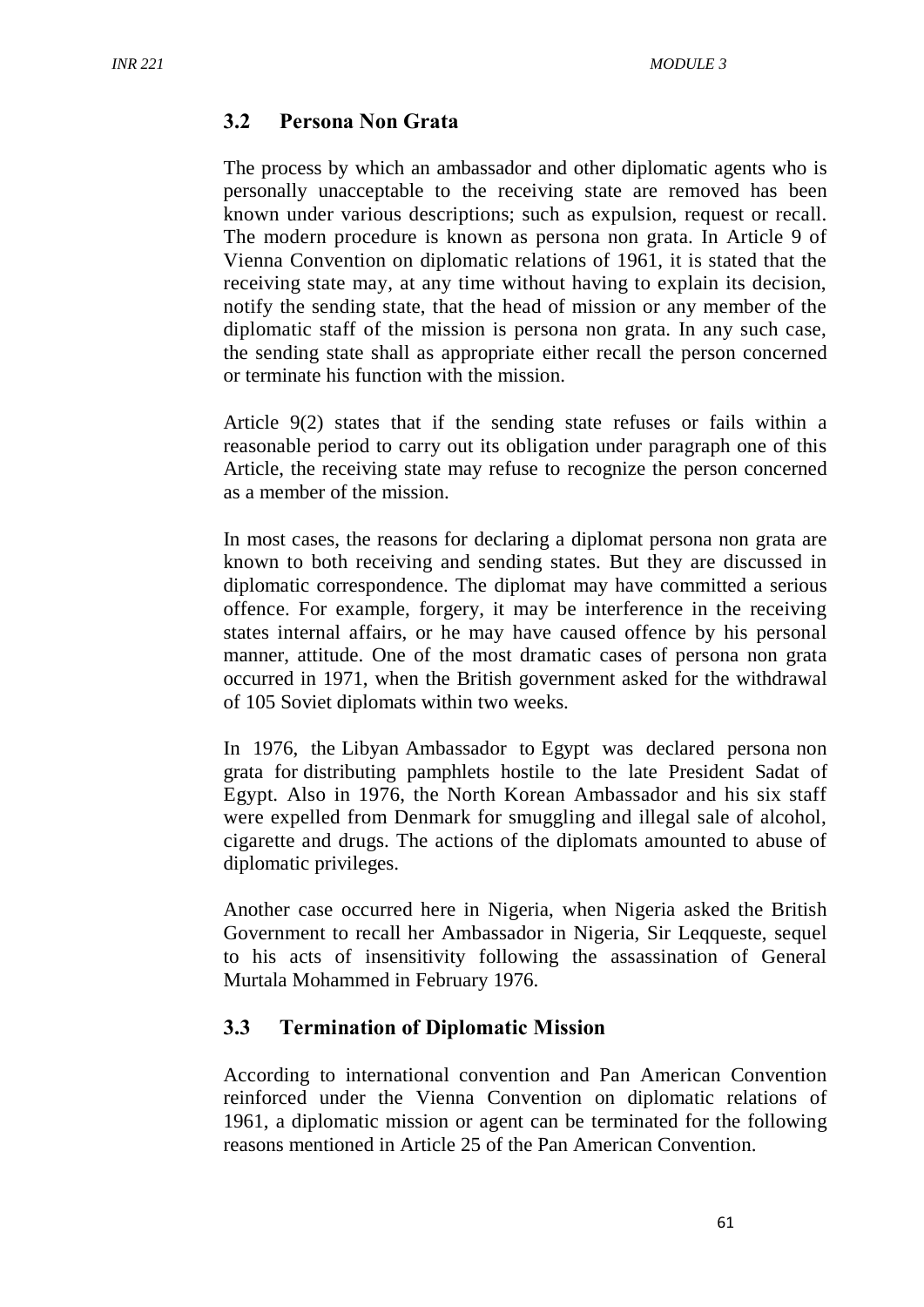- a. By the official notification of the officer's government that the officer has terminated his functions,
- b. By the expiration of the period fixed for the completion of the mission
- c. By the solution of the matter, if the mission had been created for a particular question;
- d. By the delivery of passports to the officer by the government to which he is accredited:
- e. By the request for his passports made by the diplomatic officer to the government to which he is accredited.

Again, according to Article 43 of the Vienna Convention on diplomatic relations, the functions of a diplomatic agent can be terminated on:

- a. Notification by the sending state to the receiving state that the function of the diplomatic agent has come to an end,
- b. On notification by the receiving state to the sending state that in accordance with paragraph 2 of Article 9, it refuses to recognize the diplomatic agent as a member of the mission.

In the same Vienna Convention, Article 44, stated that: "the receiving state must, even in case of armed conflict, grant facilities in order to enable persons enjoying privileges and immunities, other than nationals of the receiving state and members of the families of such person irrespective of their nationality, to leave at the earliest possible moment. It must, in particular, in case of need place at their disposal the necessary means of transport for themselves and for their property".

Once a notification is given by both the sending state and receiving state, regarding the termination of a diplomatic mission, the diplomatic officer adopts a formal procedure to leave the receiving state. In a normal situation (in the absence of war, hostility or diplomatic rapture between the two states), the formal procedure is to request the head of the receiving state to grant him a farewell audience. The importance of granting farewell audience is to cordially send the diplomatic officer back to sending state in accordance with the dignity and status accorded to the two states.

In the farewell audience granted by the head of the receiving state, a formal exchange of greetings between the two countries will be made. The head of the receiving state on receipt of the letter of recall will grant "re-credential" and in the process register his satisfaction on the official conduct of the diplomatic officer and possibly regrets for his departure.

There are two methods of termination of a diplomatic mission - recall and dismissal. In terminating diplomatic mission through recall, the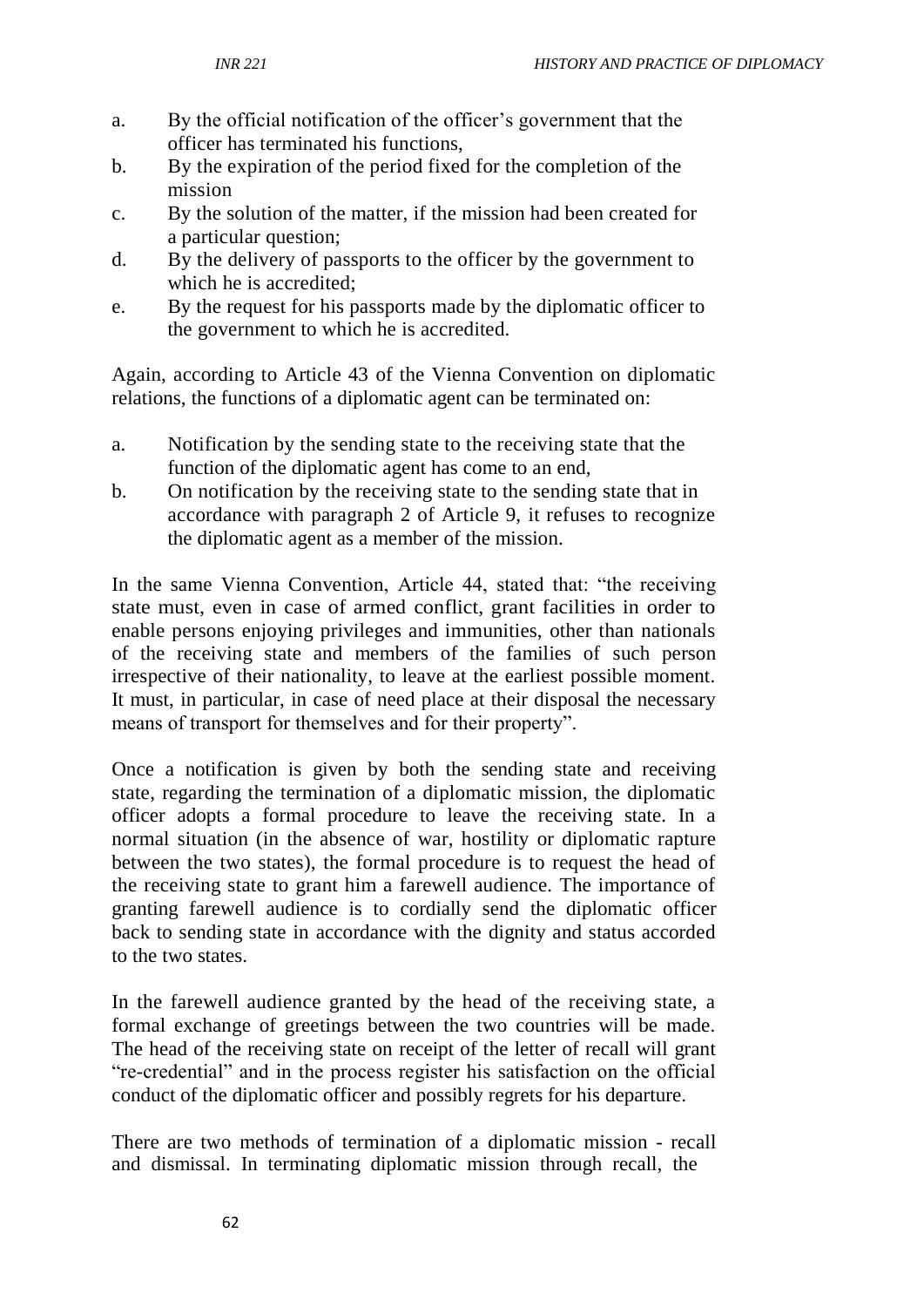receiving state will have to wait for the orders of the sending state recalling the diplomatic officer. But in dismissal without notice, which is done in cases of a serious character which endanger the safety and security of the receiving state, or which are so flagrant that the stay of the envoy on the territory is fatal and undesirable in the interest of the receiving state" Murty (1968:96), there is no procedure adopted, it is the duty of the sending state to make immediate arrangements for the termination of the diplomats stay in the receiving state.

Articles 45 and 46 of the Vienna Convention on diplomatic relations have made enough provisions for the temporary protection of the interests of the diplomatic agent, officer, his family, property as well as other members of the mission in case there is a termination of diplomatic relations between two sovereign states.

## **4.0 CONCLUSION**

The primary objective of diplomacy is to achieve settlement of disputes as much as possible by negotiation through peaceful means, and hence, it is expected that every nation state should attempt to pay needed attention to the interests of peace, and if need be should sub serve their national interests to international peace, instead of breaking off diplomatic relations between states. This can only be realized by appointing born diplomats with best diplomatic qualities instead of those who just acquire the status.

## **5.0 SUMMARY**

The breach of diplomatic relations may result from either the formal request of the receiving state for political reason or for reasons of gross misconduct of the diplomat, or due to his activities endangering the safety and security of the receiving state. Recalls may also be affected due to dissatisfaction of the sending state in regard to the performance of the diplomat in the receiving state or misunderstanding between the two states.

#### **6.0 TUTOR-MARKED ASSIGNMENT**

- 1. Enumerate the characteristics of a good diplomat.
- 2. What is the effect of declaring a diplomat "persona non grata"?
- 3. What reasons can you use to justify the breach of diplomatic relations?
- 4. Under what circumstances may a diplomatic mission be terminated?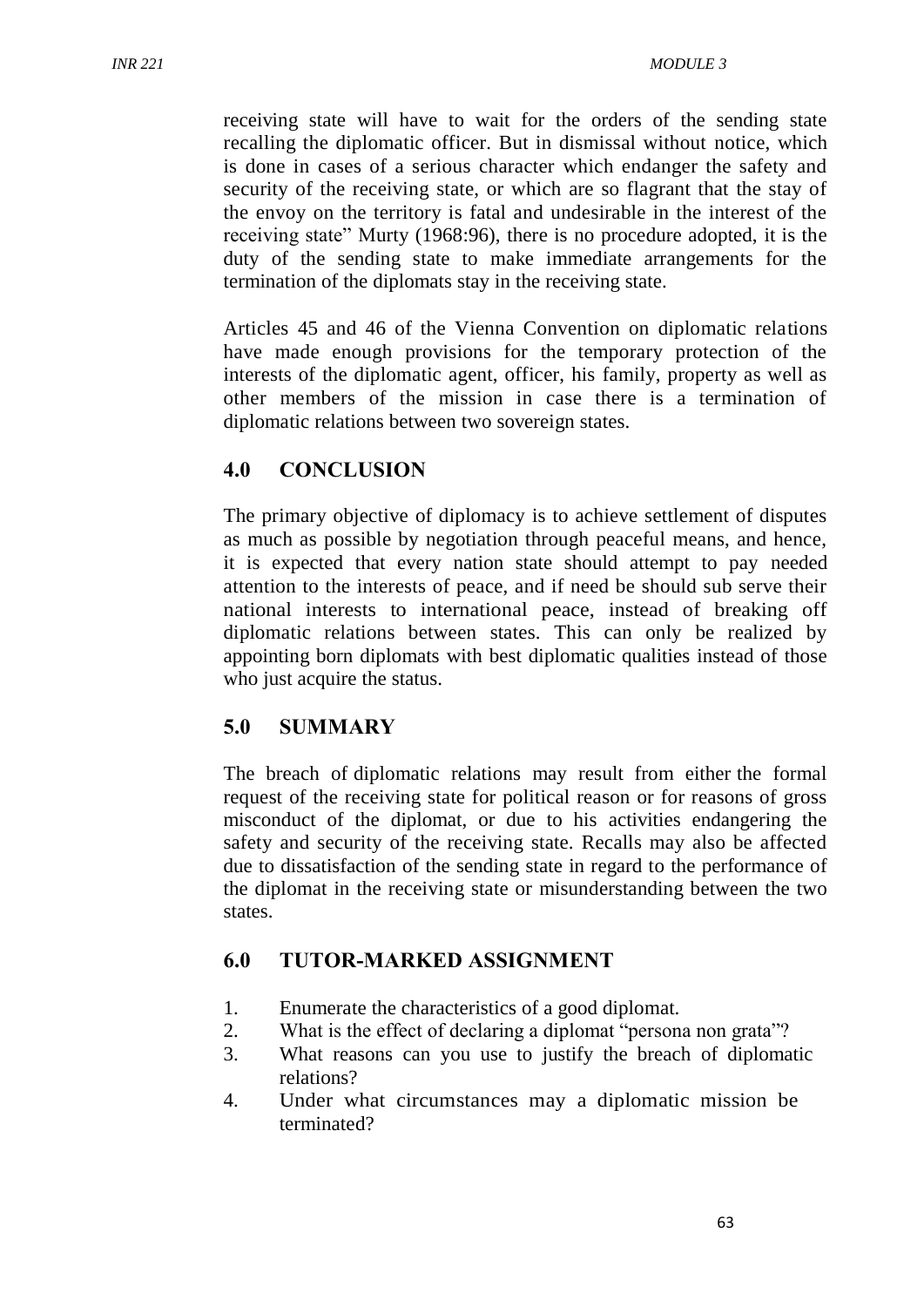# **7.0 REFERENCES/FURTHER READINGS**

- Nicolson, Harold (1956). *The Evolution of Diplomatic Method*. New York: Oxford University Press.
- Adam, Watson (1984). Diplomacy*: The Dialogue between States*. London: Methven.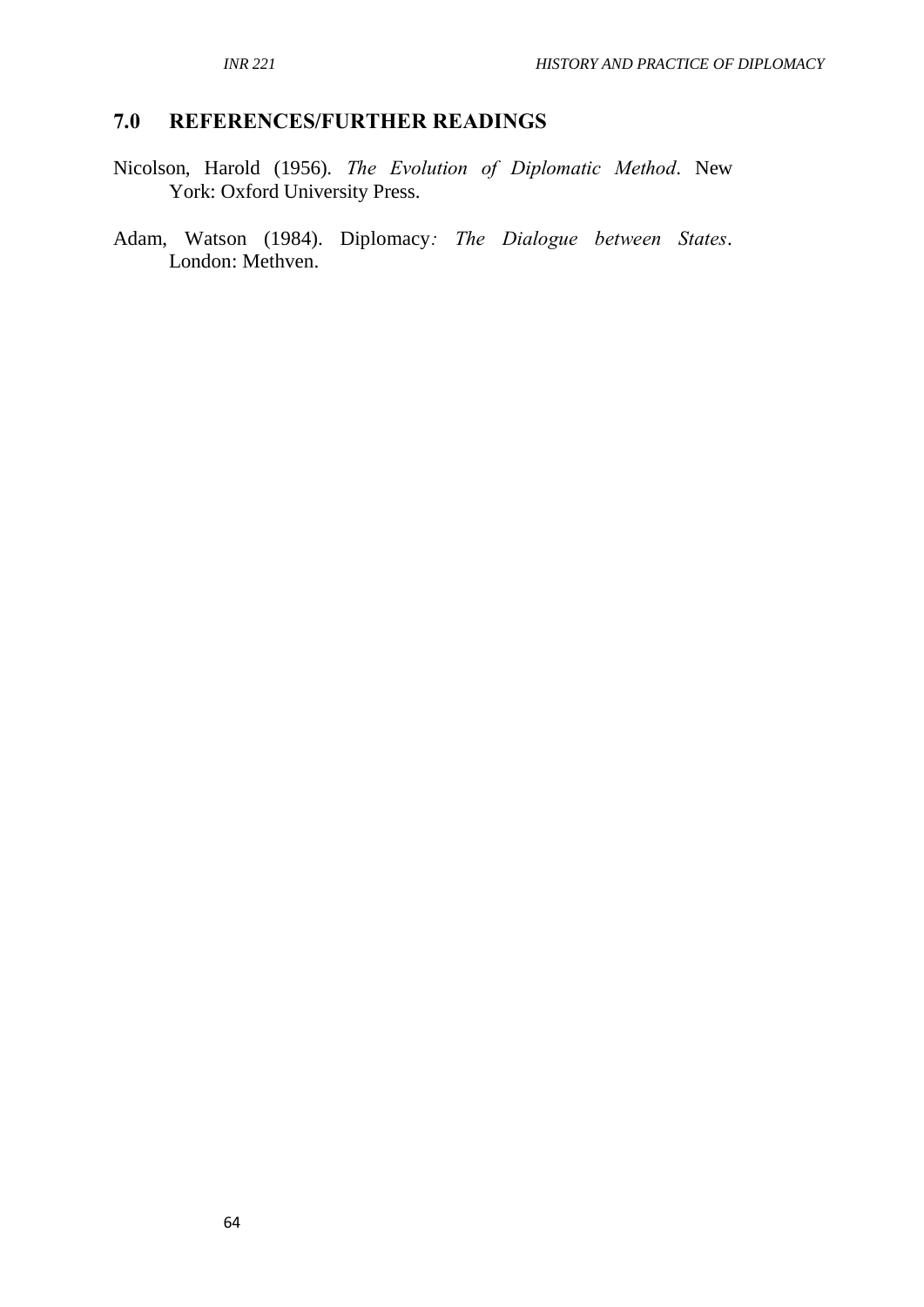# **MODULE 4 DIPLOMACY IN A CHANGING WORLD**

- Unit 1 Diplomacy at the United Nations
- Unit 2 The Changing Nature of Diplomacy
- Unit 3 The Use of Regional Organizations in Diplomacy
- Unit 4 The European Union and Developments in Diplomatic **Methods**

#### **UNIT 1 DIPLOMACY AT THE UNITED NATIONS**

#### **CONTENTS**

- 1.0 Introduction
- 2.0 Objectives
- 3.0 Main Content
	- 3.1 The Nature of United Nations
	- 3.2 Misuse of the United Nations
	- 3.3 Open Debate and Private Diplomacy
- 4.0 Conclusion
- 5.0 Summary
- 6.0 Tutor-Marked Assignment
- 7.0 References/Further Readings

#### **1.0 INTRODUCTION**

The United Nations being an association of sovereign countries in which the members are pledged under a charter to work for certain common ends, cannot be a place for the exercise of diplomacy in the classical sense - the conduct of business between states on a basis of national interest.

The conception at the root of this world organization is that members far from using it as a place to further their national interests, should subordinate those interests to the attainment of certain ends assumed to be in the common interests of all - peace with justice, development of friendly relations among peoples and the promotion of the social and economic advancement of peoples.

In theory, members should all be outbidding each other for these ends, but the practice has fallen short of the theory and it is in fact true to say that at present, diplomacy in the classical sense is commonly practiced at the United Nations.

In another sense, diplomacy is defined as the practice of solving international disputes by peaceful rather than warlike means that is by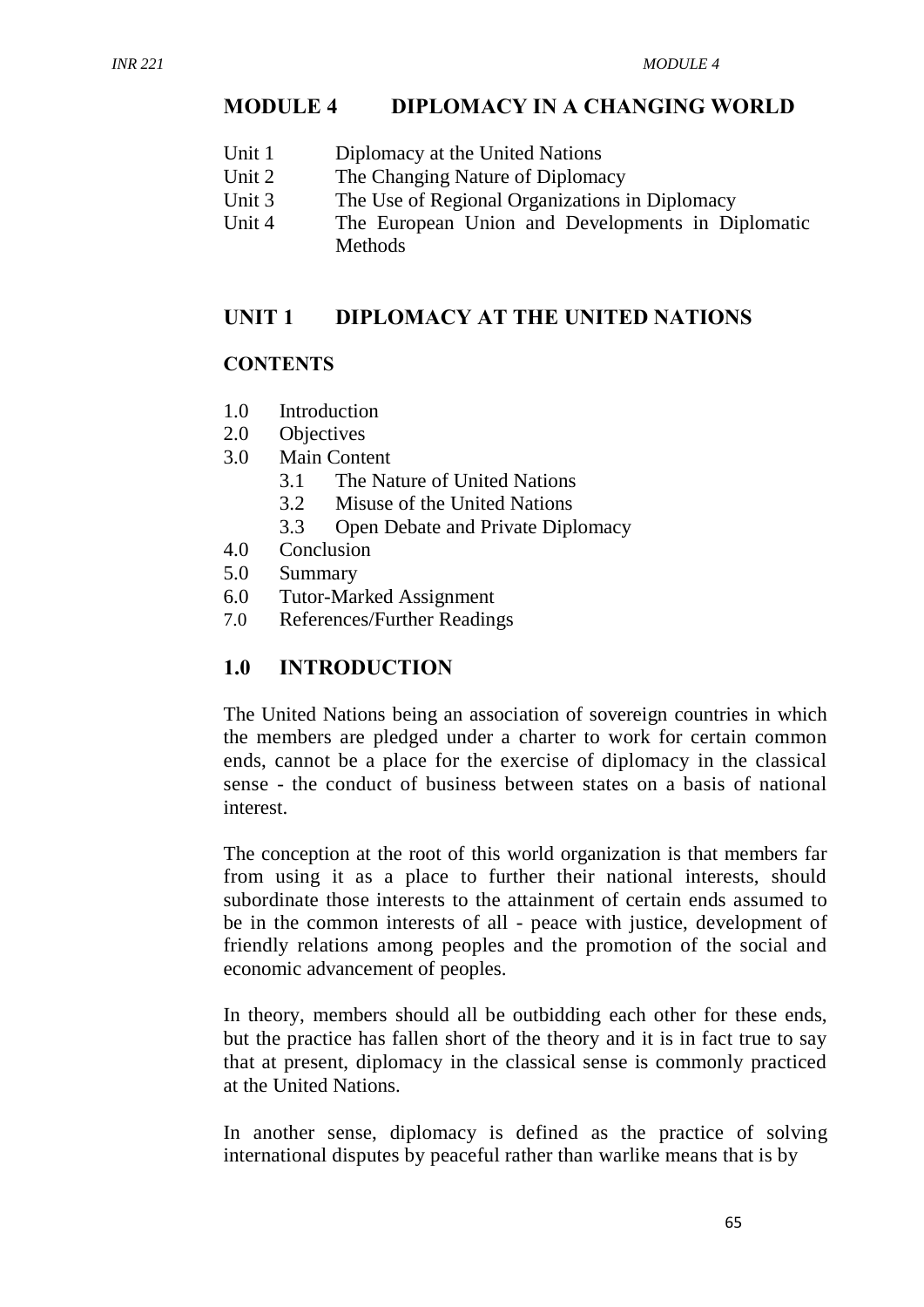the methods of negotiation and conciliation. Diplomacy in this sense is a proper international activity at the United Nations and indeed an activity basic to the purposes laid down in the Charter. Although, much genuine effort is devoted to utilizing the great potential of the United Nations for negotiation and conciliation, and the results have been encouraging, the other practice - utilization of the United Nations for national interests has been followed by many member states, to the detriment of the practice of negotiation and conciliation and of the operation of the organization as a whole.

# **2.0 OBJECTIVES**

At the end of this unit, you should be able to:

- explain the organization of the UN
- discuss ways the world body is being misused by the powerful nations
- distinguish between open and private diplomacy
- list the main functions of the UN in diplomatic relations among nation states.

## **3.0 MAIN CONTENT**

#### **3.1 The Nature of United Nations**

The complexities of the international activity pursued at the United Nations are derived from the nature of the organization itself. The United Nations is a free association of sovereign countries. Containing as it does 82 members; it now comes near to representing the totality of the countries of the world with their many diverse traditions, institutions and interests. It is not a condition or an alliance with specific and binding conditions. This of course is how it differs fundamentally from other international organization such as the North Atlantic Treaty Alliance where certain nations have joined together for well defined common objectives and where decisions can be made and are taken in the common interest.

If the United Nations functioned with theoretical perfection and all its members conducted their international affairs through the United Nations, and subordinated their national interests to the requirements of the UN Charter, there would be no need for such other regional organizations. But this postulates an ideal, friction-free world, and the framers of the charter themselves recognized, in Article 51 and 52, the justification of such collective security arrangements in present conditions.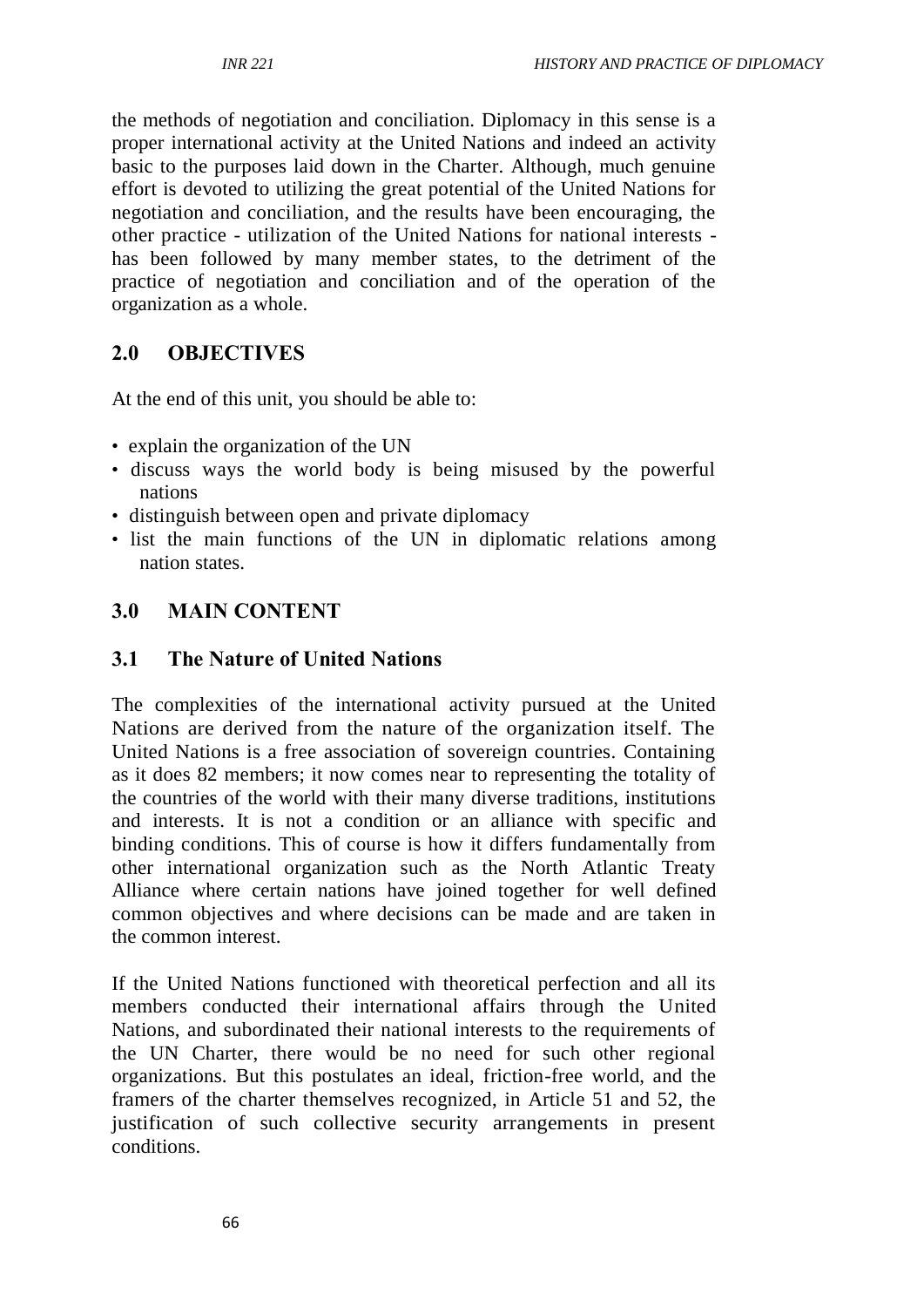In practice, the United Nations has not developed as the United States who conceived the project, planned and hoped. The plan and hope was that it would provide an international forum in which all members would co-operate for the common ends. Difficulties have arisen from a number of factors, in the forefront of which must be placed the way the most powerful nations have treated the United Nations as place for the promotion of their national interests.

There have been the distortions of the aims of the charter in favour of anti-colonialism and ultra-nationalism which has complicated the task of the so-called colonial powers in making the contribution which they wish to make for the purposes of the charter. And finally, there has developed a double-standard of behaviour as applied to different parts of the world.

Despite all these complications, the United Nations has made and is making an essential contribution to international peace and stability, but in order to understand how it really work and how diplomatic activity is conducted at the United Nations, it is essential to prove that the task of international diplomacy is complicated by the factors enumerated.

## **3.2 Misuse of the United Nations**

The difficulties with world powerful nations, as reflected at the United Nations, have arisen from the fact that these major members have blocked so many serious efforts to deal with world problems and lately have even exploited the organization as a vehicle for their own national ambitions. This has caused the democratic world to spend much time and effort in circumventing and countering these tactics. This has been a major task for diplomacy and has complicated efforts to move towards the objectives which the founders of the United Nations had in mind.

Perhaps, the greatest damage to the effectiveness of the organization has resulted from the behaviour of the permanent members in the Security Council, where they have the veto. The Security Council was intended to be an executive arm with major responsibility for peace and security. The Security Council has been gravely handicapped in this role by the misuse of the veto power by the permanent members in order to frustrate some moves genuinely designed to preserve peace and security, or to promote some particular national aim of their own.

In the wider forum provided by the General Assembly during its annual three months session, much time has been wasted and useful initiatives has come to nothing owing to the propagandist use to which these meetings were turned to especially during the Cold War era. The Soviet line was to play on the fear of war, using the slogan of peaceful co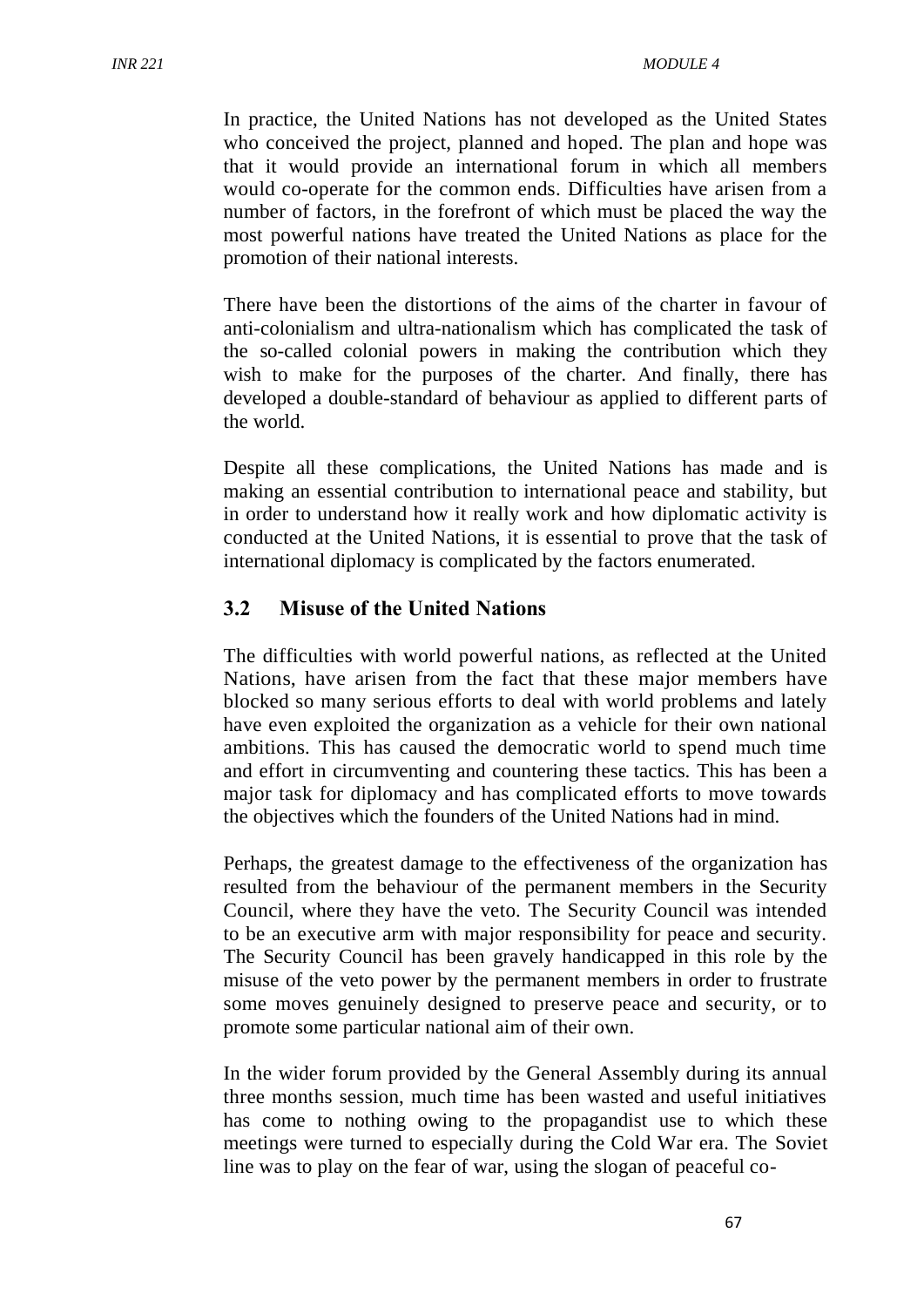existence, and presenting themselves as the true apostles of peace and progress and the western powers as aggressive trouble-makers and imperialists. Opportunities were not lost to intensify this propaganda effort by capitalizing their remarkable advances in science and by alternating peace propaganda with intimidation.

With the end of cold war and the demise of the Soviet Union, United States of America has turned itself into the policeman of the world using the United Nations as an instrument to actualize its national interest. There is hardly any distinction now between US decisions and the decisions of the Security Council.

In the United Nations, the task is not only to counter this kind of propaganda but in spite of it to create and maintain conditions favorable to conciliation and agreement. This requires considerable effort and unremitting patience.

Conciliation and agreement is indeed the main function of the United Nations. Until the international situation improves to the extent of the major countries especially the permanent members of the Security Council working together and the United Nations being given executive power for the collective security, the belief i.e. that more emphasis should be laid than at present on the main functions of the United Nations, a world forum and clearing house for ideas, a place where countries are influenced by the opinions of other countries and by world opinion, a center where foreign representatives can meet, talk quietly and get to know each other.

The General Assembly was conceived by the founders of UN as having that function, while the Security Council was to be primarily the organ concerning itself with matters of peace and security. There is a real danger in attributing to the General Assembly executive attributes which properly belong to the Security Council.

The world with its hundreds of separate nations is not a unity, but diversity. It is diverse by race, creed and national interests. The United Nations, being an association of sovereign nations cannot do more than reflect the sum total of international relations as they actually exist. At present, there are cleavages of varying depths between the nations, and these cleavages inevitably are reflected in the United Nations.

It would be a self-delusion to postulate a unity that does not exist and to entrust to the United Nations as it stands the powers of world executive. The goal is that degree of the world unity which will ensure cooperation instead of rivalry. This should be furthered by recognizing the United Nations as it is with its present limitations. By understanding its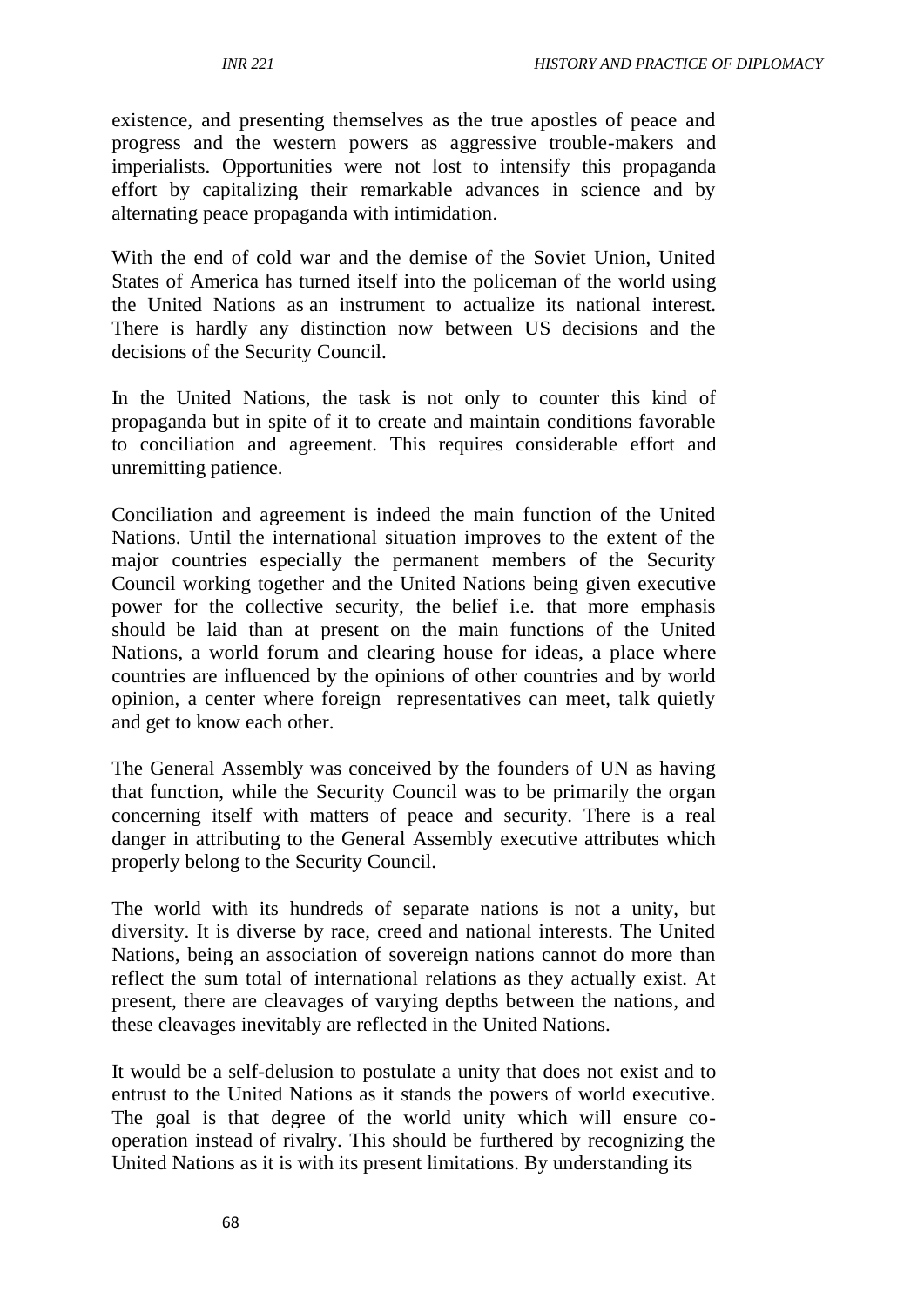immense potentialities we shall reduce the differences that divide the nations of the world today.

# **3.3 Open Debate and Private Diplomacy**

These are less clear-cut issues where strains are liable to arise for friendships within the free world when a matter is raised in the United Nations. The difficulties arise largely from the simple fact that they are raised in the United Nations. The United Nations proceedings are public and its decisions are taken by voting. This has value when some broad issues of international concern are being debated. But when it is a specific issue affecting the vital interests of a major power, this open procedure can prove awkward. A problem which might be solved by the old fashioned methods, of private non publicized diplomacy, often becomes intractable when debated in the United Nations. A relatively minor problem becomes magnified out of proportion to its true importance owing to the clash of differing views in the debate at the United Nations.

But private diplomacy is not unfashionable; it has come to be regarded as positively immoral. This is perhaps because private diplomacy smells of secret diplomacy, and secret diplomacy in the popular mind is plotting behind people's backs. Yet "open covenants privately arrived at" is often the best method of agreement. Covenants are often not arrived at all if hey have to be reached through the medium of public debate.

The moral for diplomacy at the United Nations is more restraint in advocating the treatment of thorny questions in public debate and greater use of the many alternative media available in the flexible organization of the United Nations.

Nonetheless, private diplomacy is quietly and regularly pursued at the United Nations as well as diplomacy by public debate. The experience is that a preliminary phase of such behind the scenes preparation for the public debate in the council, committee or plenary, is normally the best way of reaching a good result. The helpful role of the Secretary-General in this kind of activity is of very great value. But the view of the majority of the United Nations seems to be that freedom of public discussion must be untrammeled and that every matter is debatable at the United Nations if a member government wishes to bring it up.

However, I suggest that the United Nations should be rather more selective in its choice of matters to discuss. It should consider carefully whether discussion of a particular problem brought before it by a member nation is going to be helpful to the finding of a peaceful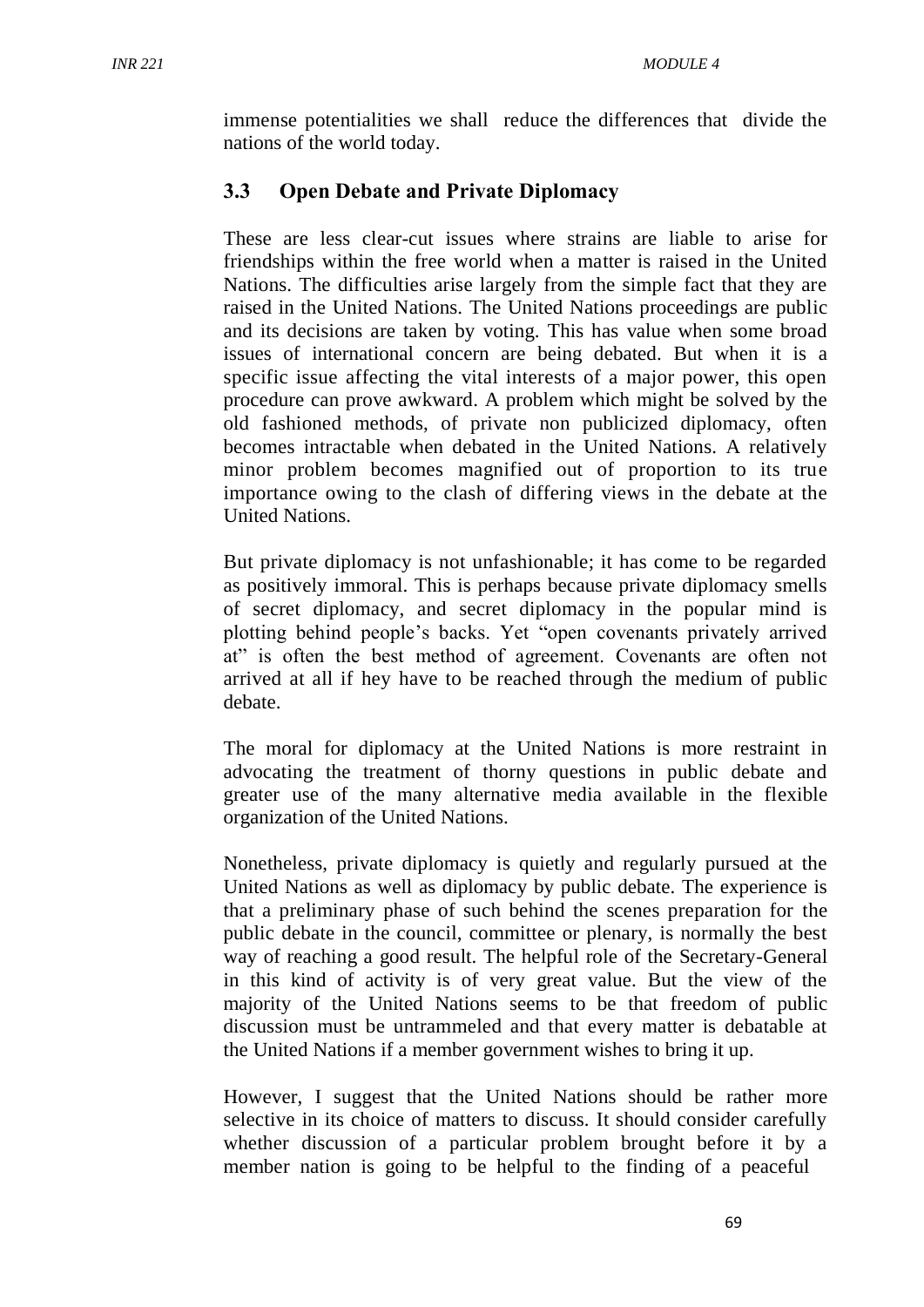solution or whether discussion is against the terms of the charter itself and is just going to give one of member nations a chance to make propaganda against another group. It would be foolish not to recognize that discussion of some problems at the United Nations may actually hinder the interests of peace and stability in the area concerned.

An incidental result of indiscriminate discussion at the United Nations is that a strain differing positions have to be advertised publicly on questions which would otherwise never have been raised in public at all.

The tradition of private diplomacy between individual states was a tradition of mutual respect. This was not merely because its practioners believed in mutual respect as a virtue in itself; they also found that it helped them to bring their business to a successful result. When diplomacy becomes public, this respect is harder to achieve. If every time a diplomat shakes hands with his rival or opponent a photograph of the event appears in the next day's paper with a political implication, then he may decide that it is safer not to shake hands. If an impolite speech wins bigger headlines than a polite speech, there is obviously a temptation to make it. But it is still true that mutual respect is a valuable adjunct to diplomacy. It is indeed essential in the give and take to multilateral diplomacy in a universal organization, which by its very nature is designed to further, not the interests of individual countries, but the common interests of all.

These differences are accentuated by the procedure in the United Nations - unavoidable in public debate, of expressing an opinion by a vote. A vote can be for, or against, or an abstention. If for example, the United Kingdom votes for and the United States against, this advertises a serious difference. If one votes for or against and the other abstain, it is clear to the world that some differences exist.

I do not however, take a negative line about public discussion at the United Nations. In a world in which public opinion strongly influences the shaping of policy by governments, discussions at the United Nations can be an immensely influential force even if it produces no immediate definite decisions. If this force of public opinion is used selectively, it can be extremely valuable in bringing the pressure of world public opinion to bear when it is needed.

#### **SELF ASSESSMENT EXERCISE**

Examine the contributions of open debate and private diplomacy in ensuring world peace and security.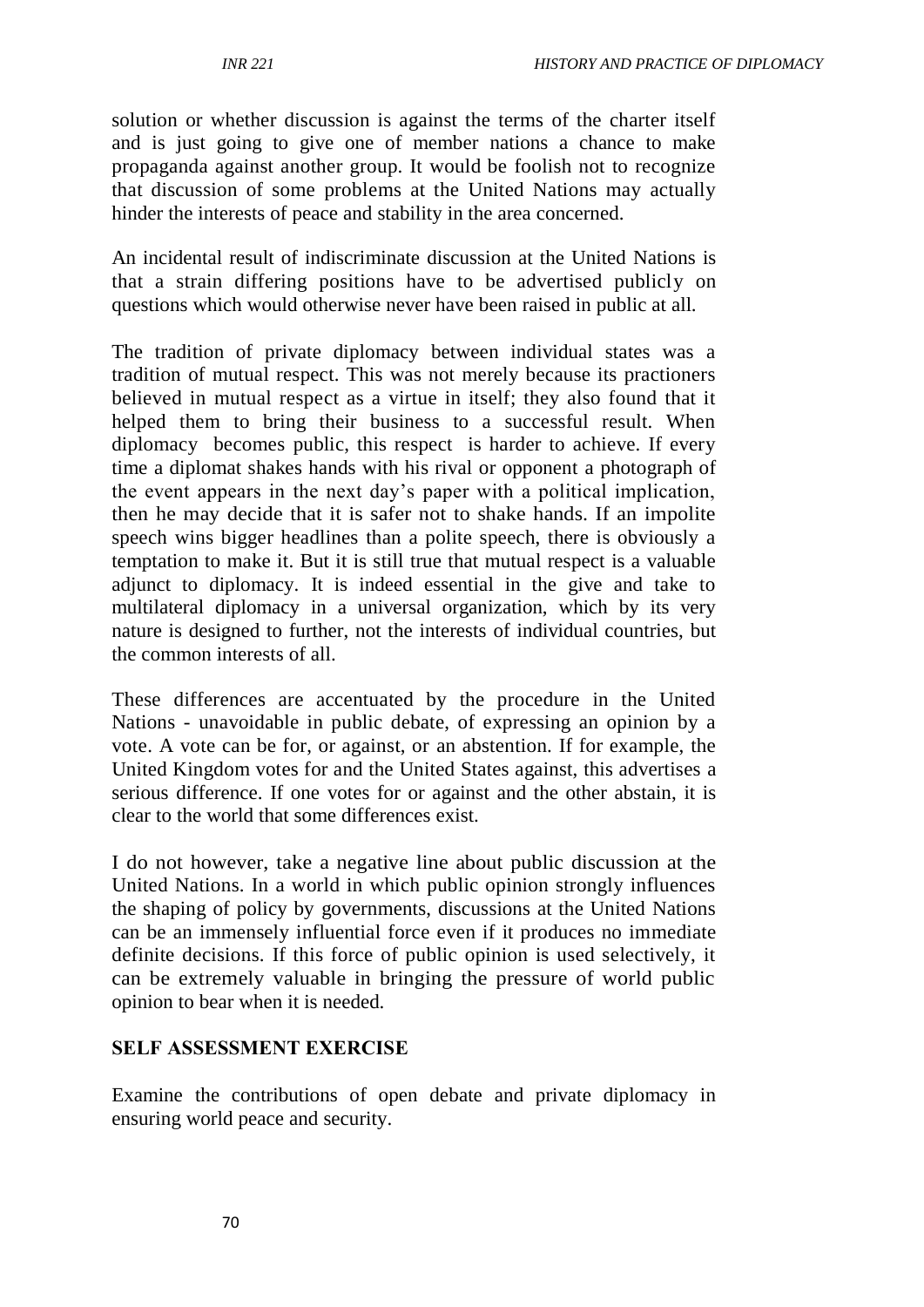## **4.0 CONCLUSION**

The United Nations will make its best contribution in ensuring international peace and security by running its affairs in accordance with the structure laid down at San Francisco in 1945, which provides a flexible balance between the major organs of the organization.

Thus, there is the need to develop certain techniques to respond to the unsettled state of international relationship and the peculiar condition of an all nation open forum. In any worthwhile diplomatic activity, there are three stages viz: (i) appraisal of the facts of the case, (ii) determination of best course to pursue and (iii) a conclusion which is widely acceptable as possible not only to governments but also to world opinion.

It often occurs at the United Nations that these processes, essential for a good result, are either ignored or become bedeviled by emotion or propaganda. The would be cure is then worse than the disease. When the emotions rule, the true purposes of the UN are liable to be lost sight of, and international diplomacy becomes diplomacy by slogan. The actions cannot be harmonized by plans for peace at any price or denunciations. The result is rather to increase international tension and embitter, not improve relations between peoples.

## **5.0 SUMMARY**

The basic function of the rather special kind of diplomacy which operates in a universal organization whose proceedings take place in public, is to arrange that the problems which come within its purview are dealt with by the methods most likely to conciliate the diverse interests involved and most conducive to agreement; diplomacy by patience and planning and not diplomacy by slogan, diplomacy based on genuine regard for the charter as a whole and not diplomacy that picks and chooses according to the tactical advantage of the moment.

If the nations can work out a generally acceptable diplomatic approach on these lines at the United Nations, there is hope to develop peaceful methods of resolving disputes and promote understanding between peoples at a moment in a world history when it has never been so important to find an alternative to agitation and strife.

## **6.0 TUTOR-MARKED ASSIGNMENT**

- 1. Compare and Contrast open debate and private diplomacy
- 2. What are the advantages of open debates?
- 3. Explain the nature of the United Nations.
- 4. What are the factors contributing to the misuse of the United Nation?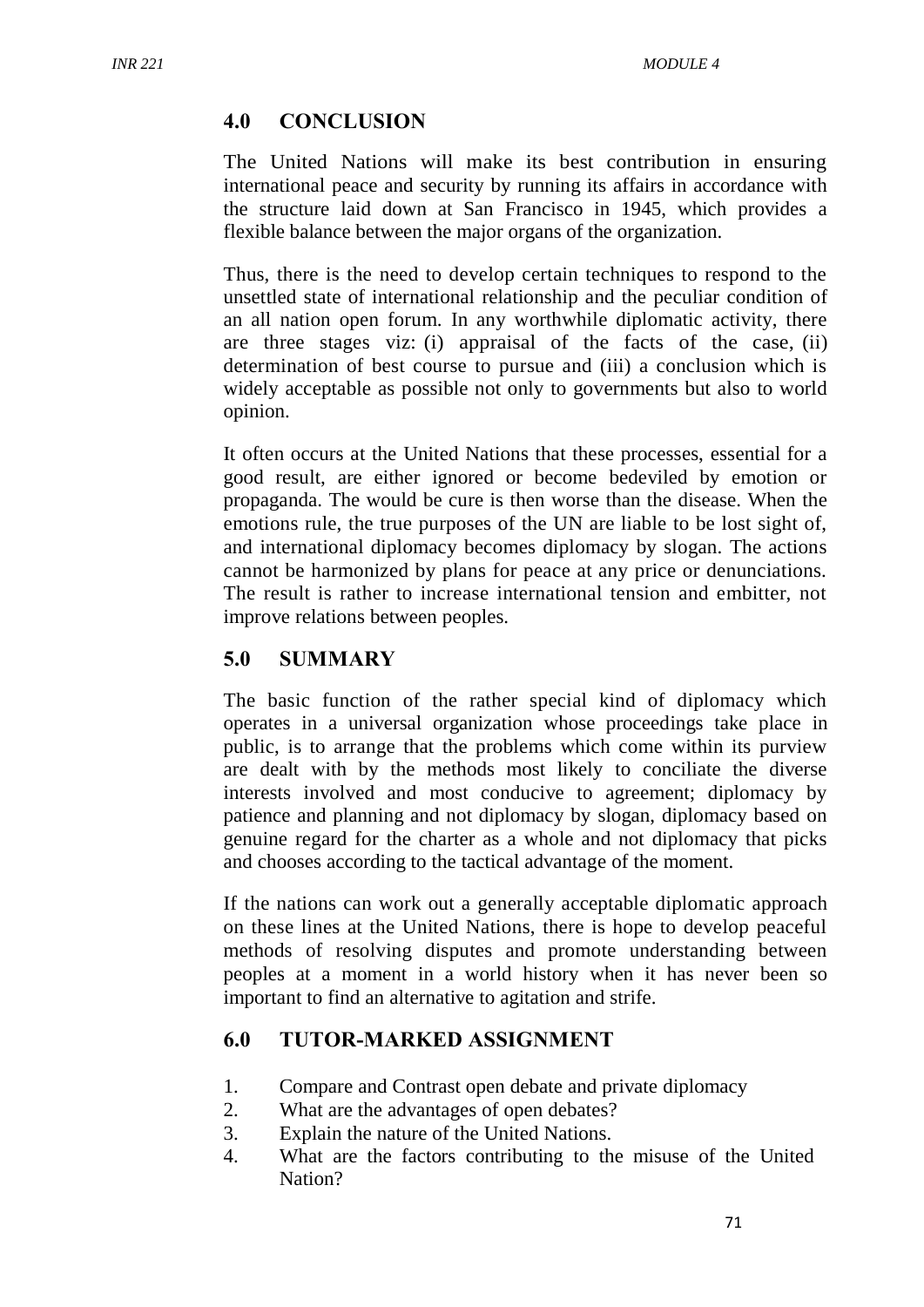# **7.0 REFERENCES/FURTHER READINGS**

Hamilton and Langhorne (1995). *The Practice of Diplomacy*. (Canada: Routledge Publishers.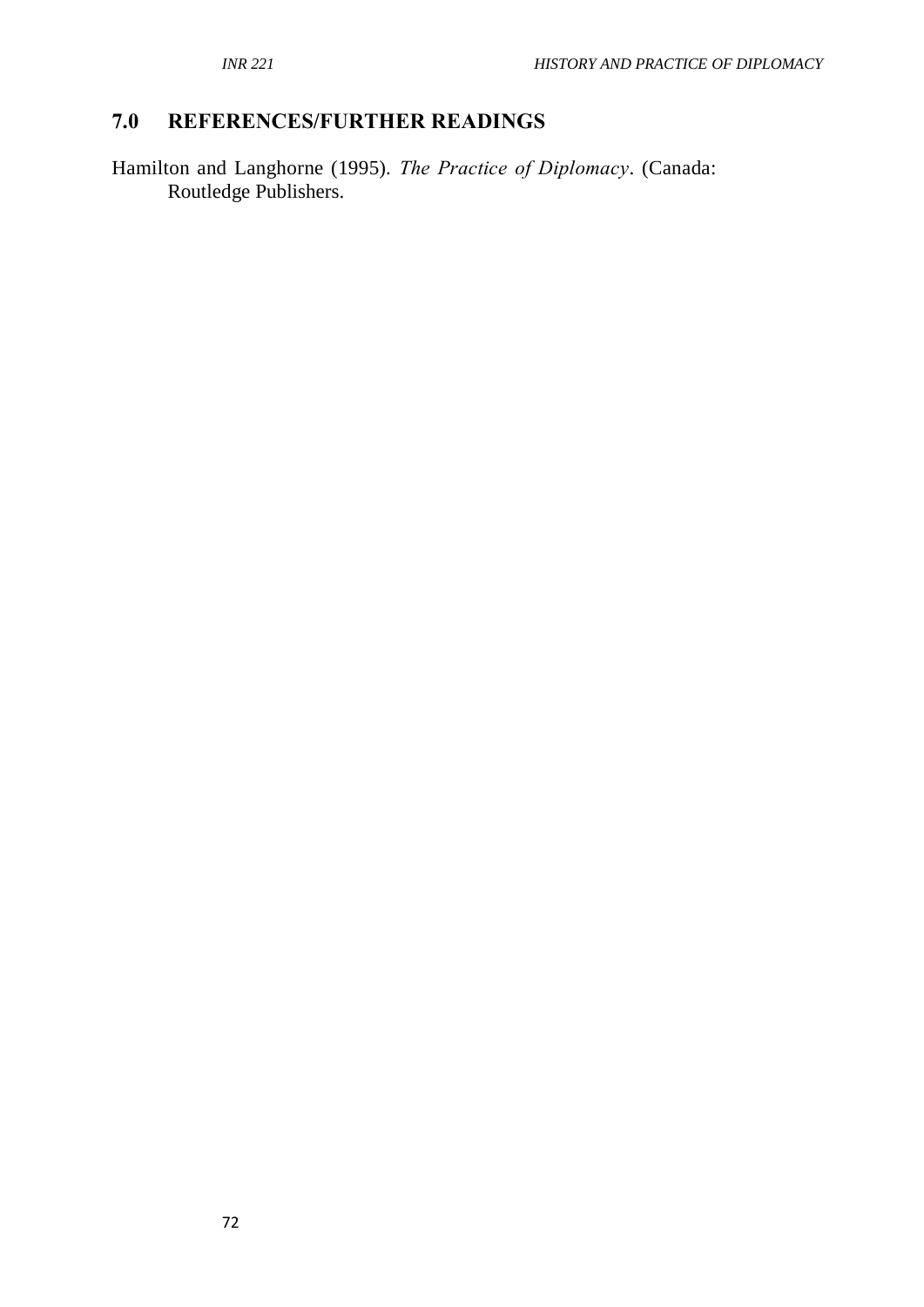### **UNIT 2 THE CHANGING NATURE OF DIPLOMACY**

#### **CONTENTS**

- 1.0 Introduction
- 2.0 Objectives
- 3.0 Main Content
	- 3.1 Developmental Changes in Diplomacy
	- 3.2 Diplomatic Setting
	- 3.3 Modern Players in Diplomacy
	- 3.4 Content of Modern Diplomacy
	- 3.5 New Diplomatic Process
	- 3.6 Implications of the Changes in Diplomacy
- 4.0 Conclusion
- 5.0 Summary
- 6.0 Tutor-Marked Assignment
- 7.0 References/Further Readings

#### **1.0 INTRODUCTION**

Diplomacy is often thought of as being concerned with peaceful activity, although it may occur for example within war or armed conflict or be used in the orchestration of particular acts of violence, such as over flight clearance of an air strike. The blurring of the line, in fact between diplomatic activity and violence is one of the developments of note distinguishing modern diplomacy. The point can be made more generally too, in terms of the widening content of diplomacy. At one level, the changes in the substantive form of diplomacy are reflected in terms such as dollar diplomacy, oil diplomacy, resource diplomacy, atomic diplomacy and global governance diplomacy.

Certainly what constitutes diplomacy today goes beyond the sometimes rather narrow politico-strategic conception given to the term. Nor is it appropriate to view diplomacy in a restrictive or formal sense as being the preserve of foreign ministries and diplomatic service personnel. Rather diplomacy is undertaken by officials from a wide range of domestic ministries or agencies with their foreign counterparts, reflecting its technical content, between officials from different international organizations such as International Monetary Fund (IMF) and the United Nations (UN) Secretariat, or involves foreign corporations and a host of government transnational and with or through nongovernmental organizations and private individuals.

In this unit, we are concerned with discussing some of the main changes which have taken place in diplomacy since the ending of nineteenth century which is the starting-point for the overall study.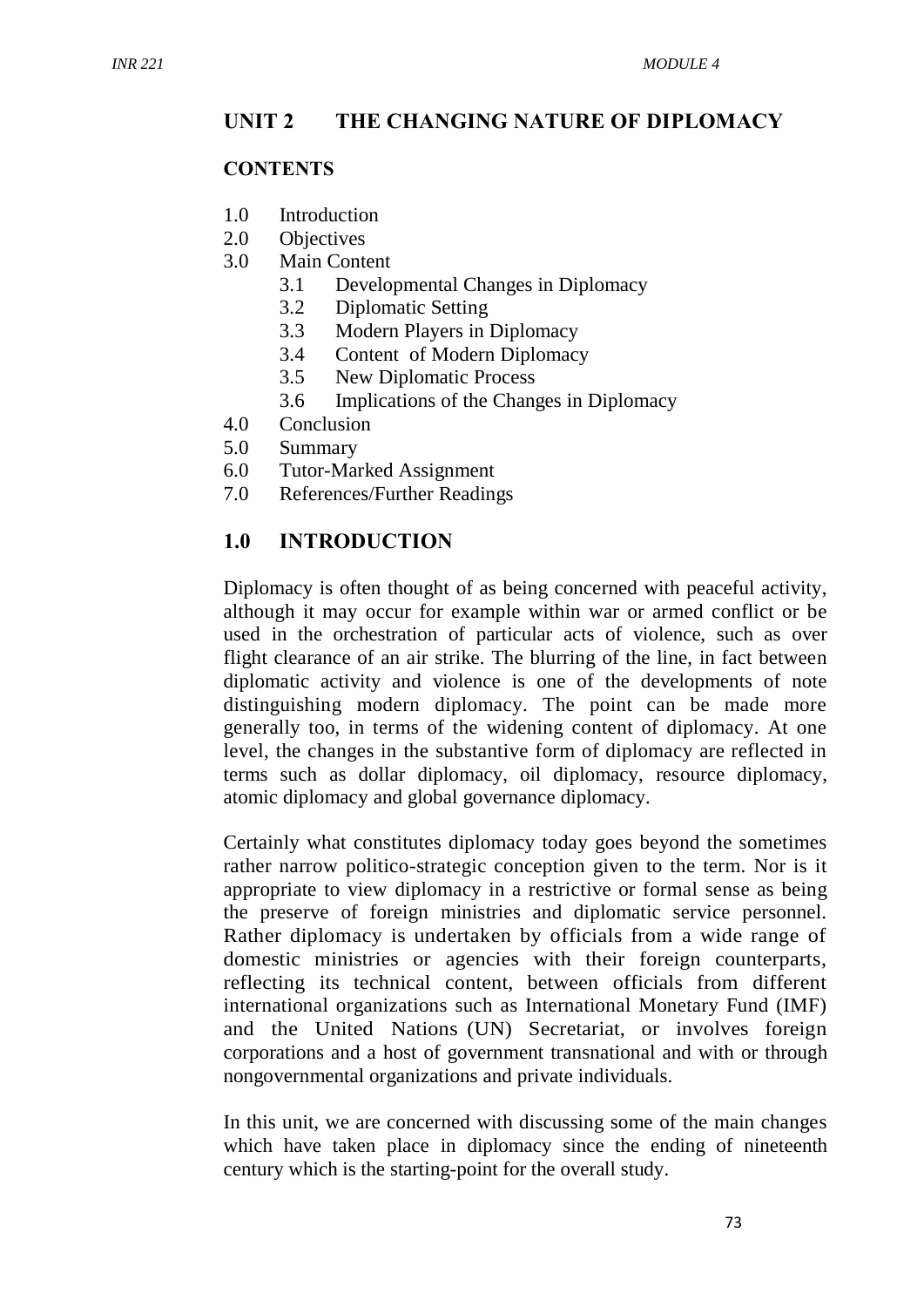### **2.0 OBJECTIVES**

At the end of this unit, you should be able to:

- explain the changes that have taken place in diplomacy within the period under study
- identify the modern players in diplomacy
- discuss Diplomatic Setting
- analyze the content of modern diplomacy

#### **3.0 MAIN CONTENT**

#### **3.1 Developmental Changes in Diplomacy**

In discussing the development of diplomacy an over-view of the period will help to give some perspective in which to consider certain of the major changes which have taken place.

Harold Nicholson's analysis, written in 1961 in foreign affairs on the theme "Diplomacy then and now" is coloured especially by the impact of the cold war, the intrusion of ideological conflict into diplomacy and its effect on explanation, and the transformation from the small international elite in old style diplomacy to a new or democratic conception of international relations requiring public explanation and open diplomacy despite its growing complexity. A further striking change for Nicholson was in values, especially in the loss of relations based on creation of confidence and the acquisition of credit.

Writing shortly after Nicholson, Livingston Merchant noted the decline in the decision-making power of the ambassador but the widening of his area of competence through economic and commercial diplomacy, the greater use of personal diplomacy and the burden created by multilateral diplomacy, with its accompanying growth in the use of specialists.

Writing at the same time, Panger additionally drew attention to methods, commenting on the volume of visits and increases in the number of treaties. Adam Watson in reviewing diplomacy and the nature of diplomatic dialogue noted the wide range of ministries involved in diplomacy, the corresponding decline in the influence of foreign minister, the increase in the direct involvement of heads of government in the details of foreign policy and diplomacy and the growth in the importance of the news media.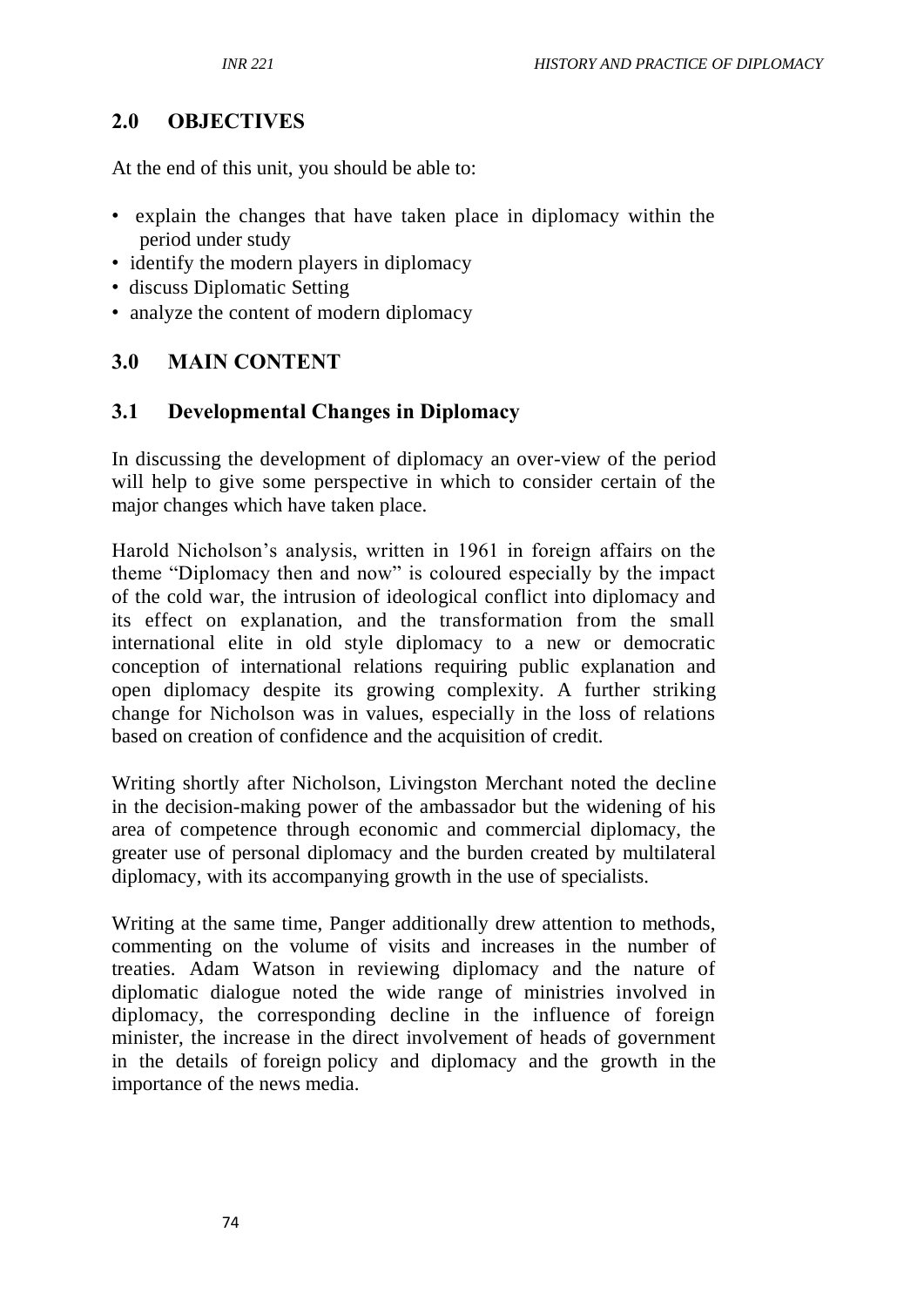### **3.2 Diplomatic Setting**

The continued expansion of the international community after 1945 has been one of the major factors shaping a number of features of modern diplomacy. The diplomatic community of some forty-odd states which fashioned the new post-war international institution - the United Nations, had tripled in less than a quarter of a century. A third phase of expansion occurred after 1989 with the break-up of the former Soviet Union and Yugoslavia.

The expansion in membership has affected diplomatic styles and uttered the balance of voting power within the UN General Assembly. The growth in number of states, and hence interests and perspectives has continuously fashioned the agenda of issues addressed by the Assembly. This has led to the emergence of UN Conference Management styles, lobbing and corridor diplomacy. Other features such as the institutionalization within the UN of G - 77, have also had a significant influence on the development of the way in which diplomacy is conducted within the UN.

Another important effect of expanded membership has is the entry into force of conventions. For example, the entry into force of the 1982 Law of The Sea Convention was triggered by smaller members of the UN, such as Honduras, St. Vincent, and eventually Guyana in November 1993 without ratification or accession at that time by the major powers. Although the possibility of conventions entering into force without the participation of major players remains in some instances, e.g. The Montreal Protocol on Ozone Depleting Substances. Thresholds or specific barriers to entry into force have been created in some agreements.

The continued development of regional multilateral diplomacy further distinguishes diplomacy from the 1960s onwards. Most regional groupings are economically based. As an illustration of economically based institutions, the Association of South-East Asian Nations (ASEAN) is an interesting example of a regional institution which has remained essentially concerned in its diplomacy with economic issues rather than expanding into defence during the Cold War period. The end of the Cold War by 1990 - 91 created opportunities for the extension of ASEAN's regional diplomacy vis-à-vis other South-East Asian States.

## **3.3Modern Players in Diplomacy**

In the first instance, a marked change of modern diplomacy is the enhanced role of personal diplomacy by the head of state or government. Frequently, such initiatives are at the expense of the local ambassador,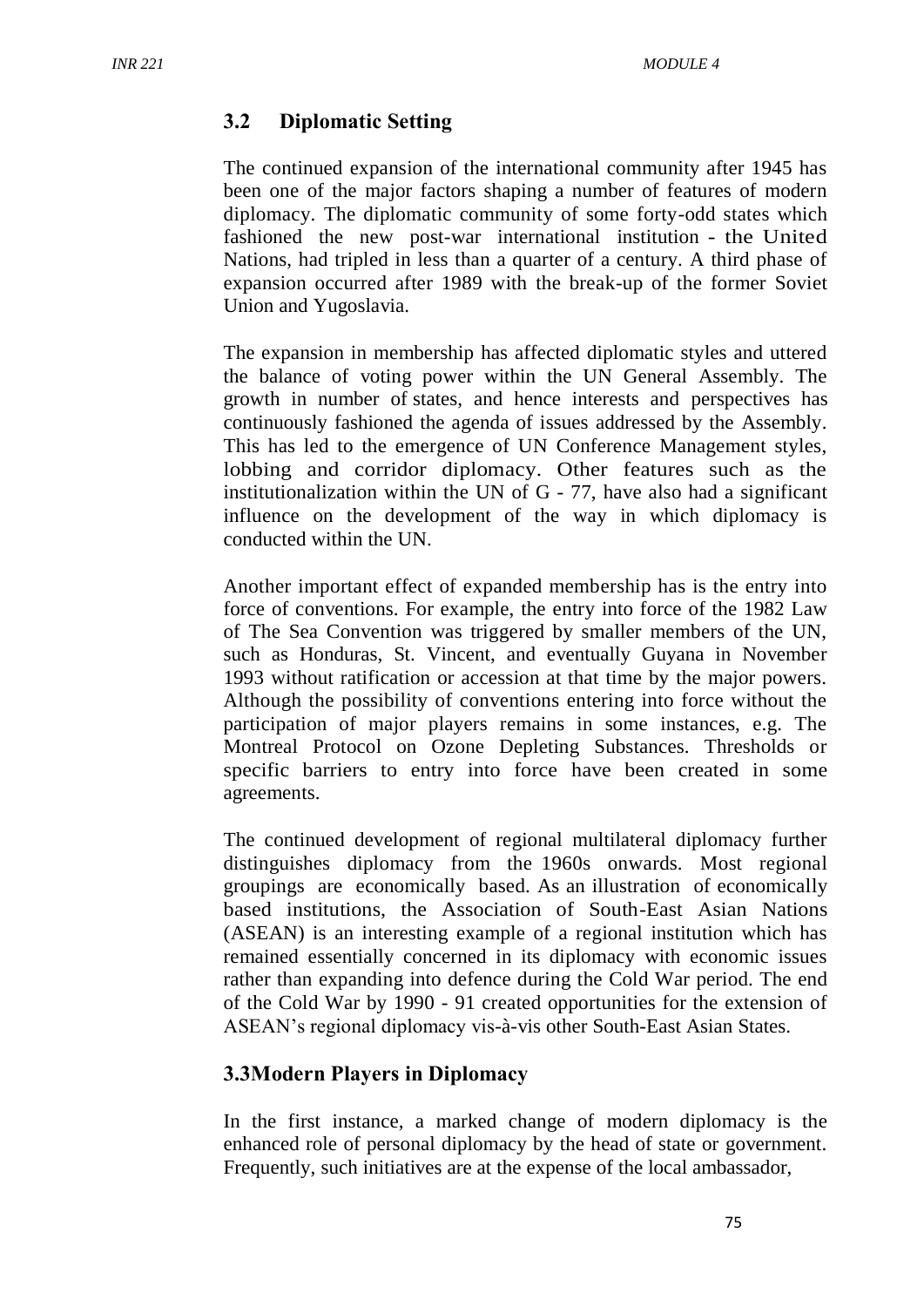who might have only a limited formal involvement, for example in special summits.

However, it can be argued that whilst the importance of political reporting, part of traditional diplomacy has been eroded by developments in communications, the decline of the role of ambassador is overstated. The role remains important in terms of explanation of policy at crucial moments, political assessments, involvement in economic and trade work, and participation from time to time in international conference.

Secondly, the growth of post- war multilateral diplomacy has seen periodic involvement in external relation; such as industry, aviation, environment, shipping, customs, health, education and sport. The task for the foreign ministry is to establish in effect a lead position or otherwise co-ordinate both the formulation and implementation of international agreements. This is particularly important in technical agreement where choice of presentation, drafting of instructions and follow-up post conference are especially important.

Furthermore, non-state actors have proliferated in number and type, ranging from traditional economic interest groups through to resource, environmental, humanitarian, criminal and global governance interest. In some instances, non governmental organizations are closely linked to official administrations, while others are transnational linked.

Above all, the institutionalization of non-governmental organization in the diplomatic process especially in multilateral conferences has become an important distinguishing feature of recent diplomacy.

## **3.4 Contents of Modern Diplomacy**

One of the most striking aspects of post-war diplomacy is the rapid growth in volume of diplomatic activity since the end of 1960s. To a large extent, this has come about because of the expansion of multilateral and regional diplomacy much of it economic or resource related.

At a national level, the changes in volume can be seen, for example, in United States diplomatic practice, it annually now concludes over 160 treaties, and 3,500 executive agreements. The broadening of the international agenda especially since the 1970s into issues concerning trade, technology transfer, aviation, human rights, and transnational environmental and sustainable development questions have continued with the increasing addition of novel or revived threats.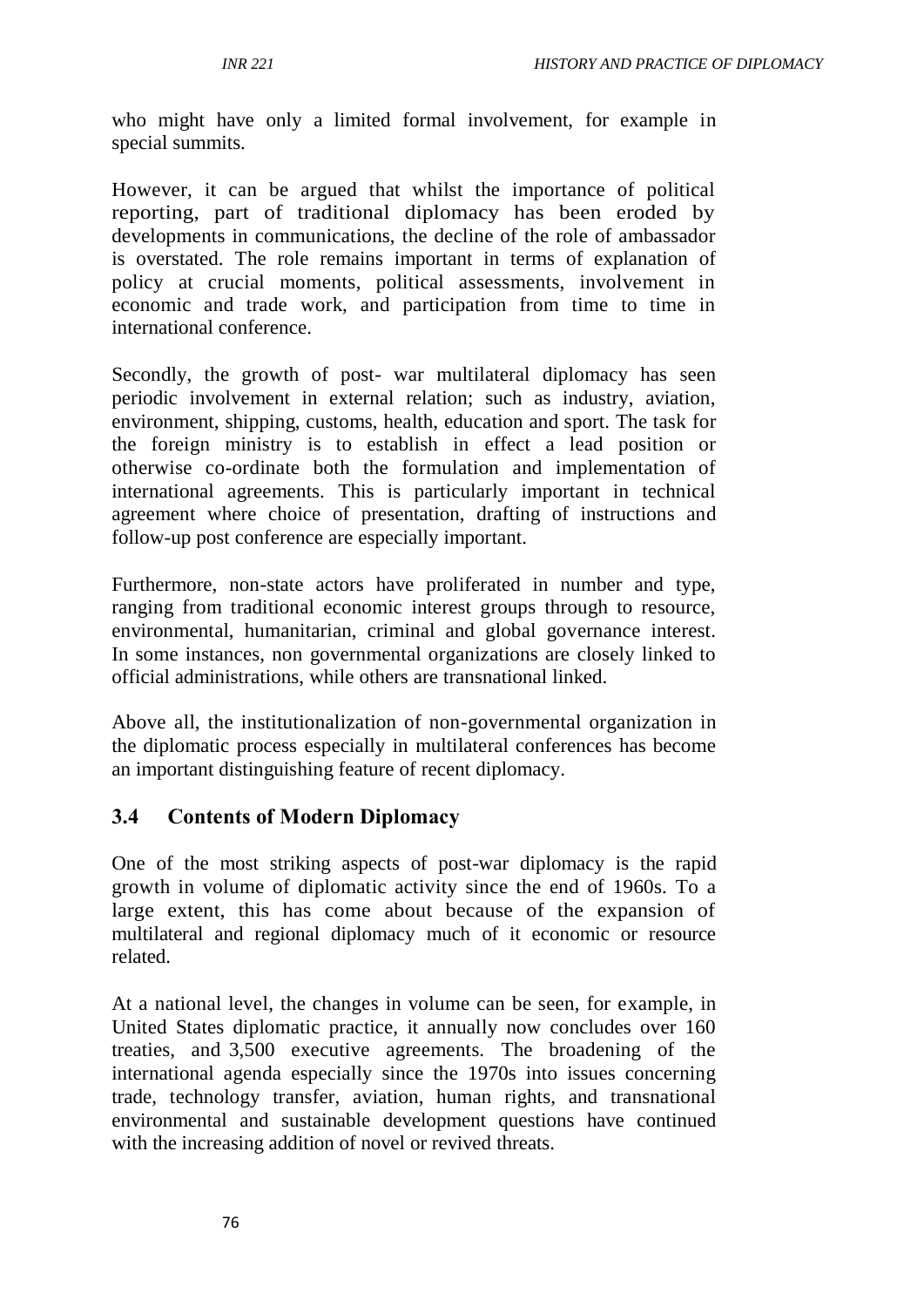Examples of the latter include global sea level rise, stratospheric ozone depletion, environmental sabotage, money laundering, and refugee dumping, transnational stock exchange fraud and block market nuclear materials trade. Underlying the expanded diplomatic agenda are a range of issues concerning the relationship between domestic and external policy, sovereignty and adequacy of agreements and arrangements at bilateral, regional, international or global level.

# **3.5 New Diplomatic Process**

The use of consensus decision making in international conferences rather than unanimity or majority voting is a marked feature of multilateral conference diplomacy. The consensus has significantly influenced both the processes and types of outcomes of multilateral negotiations. Consensus decision-making tends to produce frenetic, final phase negotiations, framework type of agreements and excessively qualified obligation.

Changes in the processes of multilateral conferences, since 1990, have been influenced by several other factors. The break-up of the Soviet Union has meant the end of special voting and other provision for the socialist block in multilateral conferences, and led to new disputes over categories of countries. The G-77 has opposed any additional provision for the so-called ex-socialist countries in transition, arguing that G-77 members are also developing economies in transition.

A second notable factor is the difficulty the G-77 has experienced in developing new economic ideologies in a highly fractionalized and unstable international system, which has lost one of its key defining structural features the East-West division. The division acted as a kind of reference point for not only the Non-Aligned Movement (NAM), but also the G-77 itself.

Thirdly, multilateral conferences have been distinguished by fewer group sponsored resolution and changes in implementation procedures. The trend of informality in conferences is directly linked to the decline of blocs or large groupings, growing individuality of states, especially in technical negotiations, and ad hoc or shifting coalitions of interests.

A noted exception to the decline of blocs is the EU. One of the important effects of EU enlargement is to largely take out of play Sweden, Austria and Finland, who as non-EU members performed active roles in multilateral conferences, as conference officers, chairing working groups, drafting and brokering roles.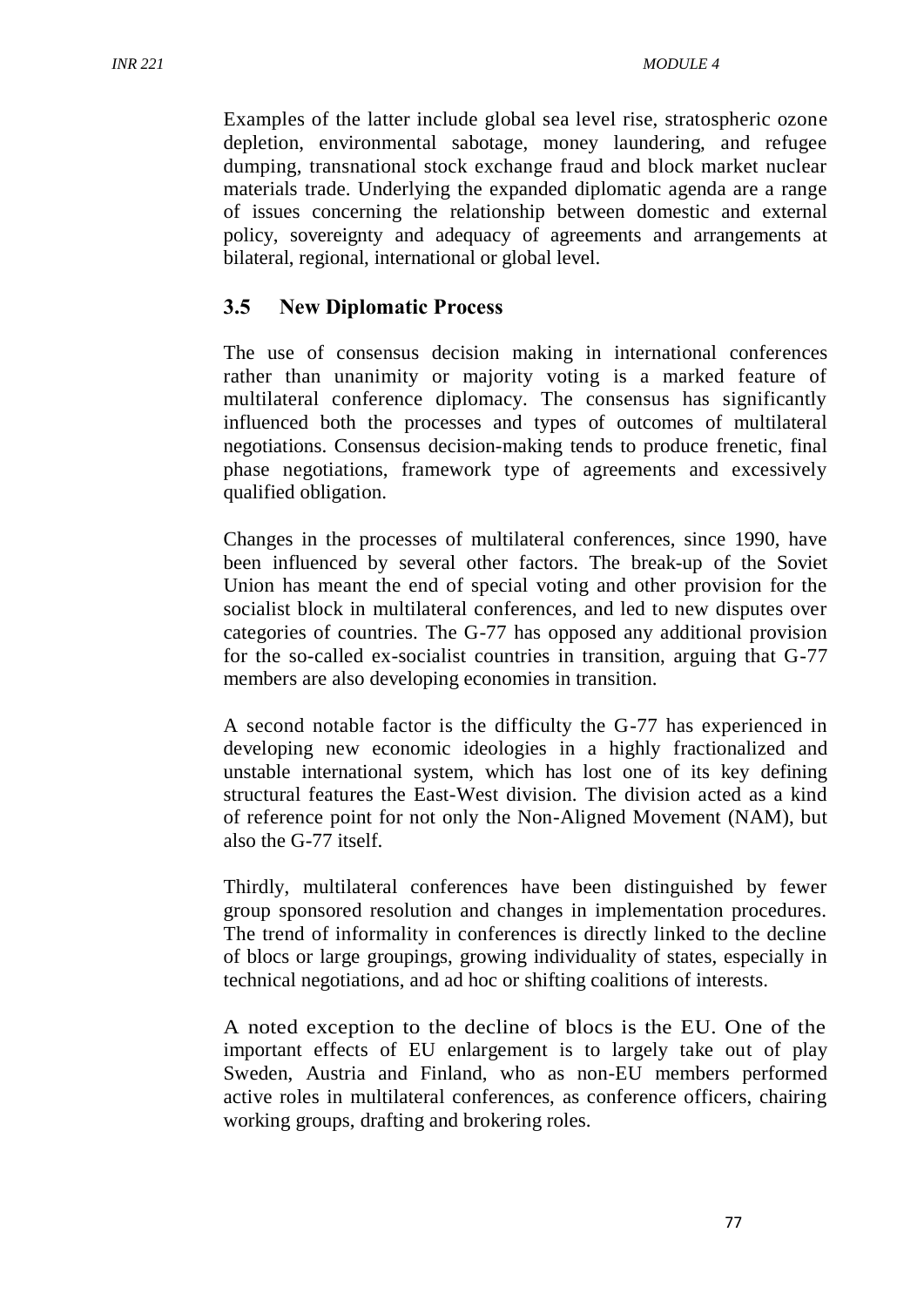A further exception is the continued use within the UN systems of politico-geographical groupings for the election of conference officers and heads of organizations, (e.g. World Trade Organization (WTO), World Health Organization (WHO)). The election particularly has become a source of enhanced dispute as states seek access and control of strategic multilateral institutions.

International agreements have been influenced by two other important factors; the decline in the role of international law commission in preparing treaties and the growing use at a global level of soft law instruments such as Action Plans and framework agreements, influenced by the international and regional practice of UN specialized agencies such as United Nations Environmental Organization (UNEP), United Nations Conference on Trade and Development (UNCTAD).

# **3.6 The Implications of the Changes in Diplomacy**

The expansion of the international community which started by last century has affected style, procedures and substance of diplomacy. By early 1960s, there were still fewer than 100 independent states, although this rose from 159 by 1985 to 190 by 1996. It has necessarily brought divergent regimes and ideologies. Rather than diminishing, the ideological element has, if anything increased. It necessarily raises the question; can diplomacy in a broad sense cope with these changes?

Apart from the East-West dimensions, numerous national as well as wider ideologies have been introduced, such as those on economic kind associated with North-South relations, which demand economic redistribution and the transfer of technology. Although, these demands were partly diverted in the 1980s into the promotion of South-South relations between developing countries, they nevertheless remained as a marked feature of the diplomatic setting of economic confrontation.

Furthermore, diplomatic methods have undergone profound changes in the past decade than in any other period of diplomatic relations. The decline of East-West type summit diplomacy during the 1980s, though not absolute since the formal could be revived, was a direct function of the internal weakness of the Russian Federation. On the other hand, the loss of significance of global North-South negotiating structures, particularly the demise of United Nations Conferences on Trade and Development (UNCTAD) has shifted the arena of North-South conflict into the World Trade Organization (WTO).

In terms of international security, diplomatic methods have been above all distinguished by multiple and competing security agencies such as NATO, UN and EU. International agreements have become increasingly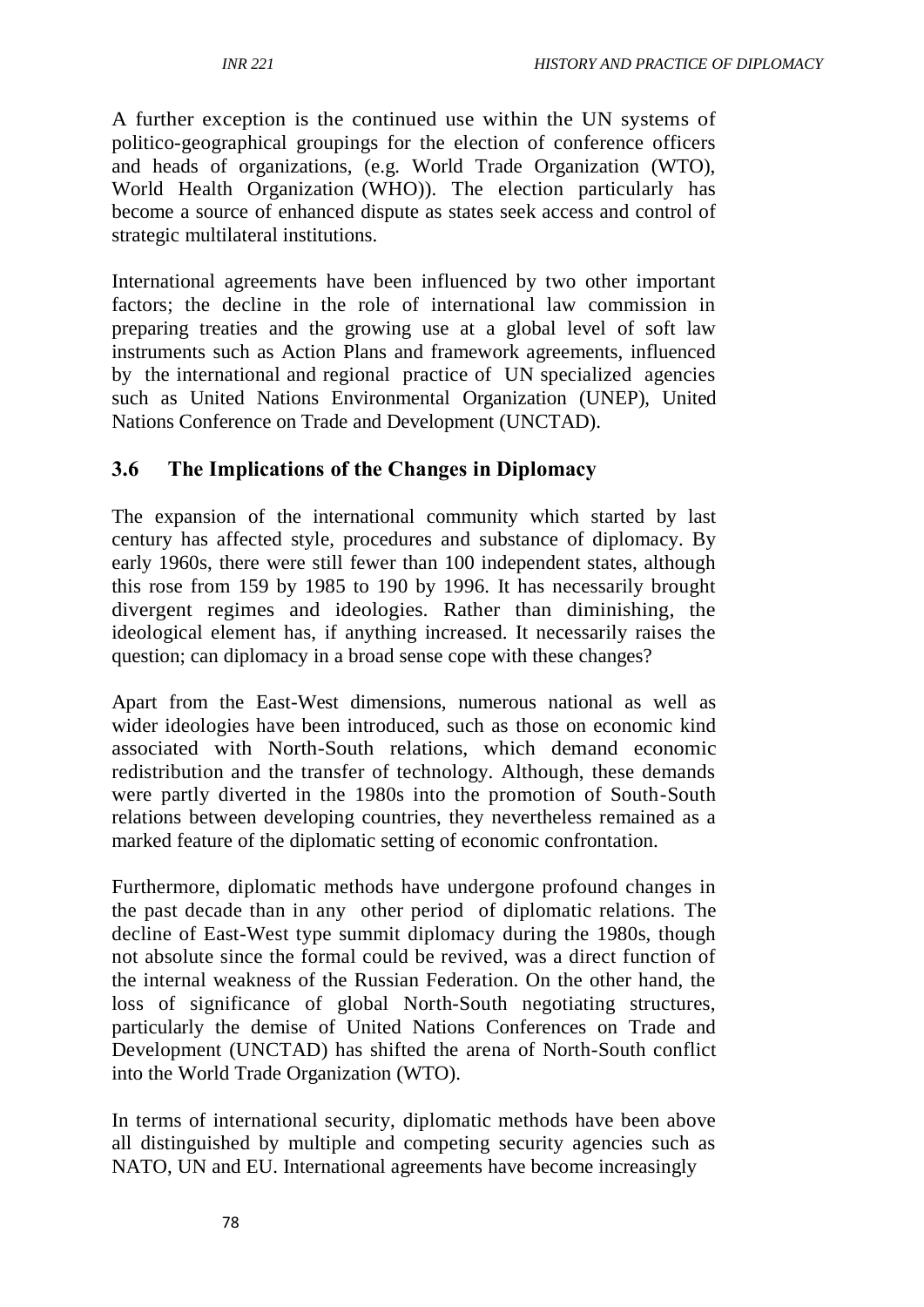informal, accompanied correspondingly by unilateral actions. An important new strand in modern diplomacy is the so-called governance diplomacy, involving four elements. These include ad hoc global conferences e.g. Habitat II, follow-up environment conferences, UN domestic security operations, and global co-coordinating institutions such as the Commission on Sustainable Development.

Finally, the development of governance diplomacy has been accompanied by increasing conflict between international institutions over responsibility and budgetary control of this form of diplomacy. Apart from this, the growth of state and other actors in the international community is reflected in the policies of sub-national actors which are projected often violently, on to the international arena.

## **4.0 CONCLUSION**

The procedures of diplomacy have undergone several important changes, particularly in terms of the effects of the demise or decline of traditional blocs, the emergence of shifting or temporary conditions in multilateral diplomacy and the extensive use of informal, interim and short-term arrangements.

#### **5.0 SUMMARY**

The agenda of diplomacy in terms of the volume of bilateral and multilateral meetings, and the range of issue areas has continued to undergo considerable expansion during a period of uncertainty over the role and functions of established international institutions, alliances and other arrangements.

#### **SELF ASSESSMENT EXERCISE**

Examine the implications of the changes of diplomacy experienced in 20th century.

## **6.0 TUTOR-MARKED ASSIGNMENT**

- 1. What do you understand by diplomatic setting?
- 2. Discuss the developmental changes in diplomacy of the 20th century.
- 3. Examine the implications of the changes in diplomacy.
- 4. In your own words, explain the following:
- (a) New diplomatic process (b) Content of modern diplomacy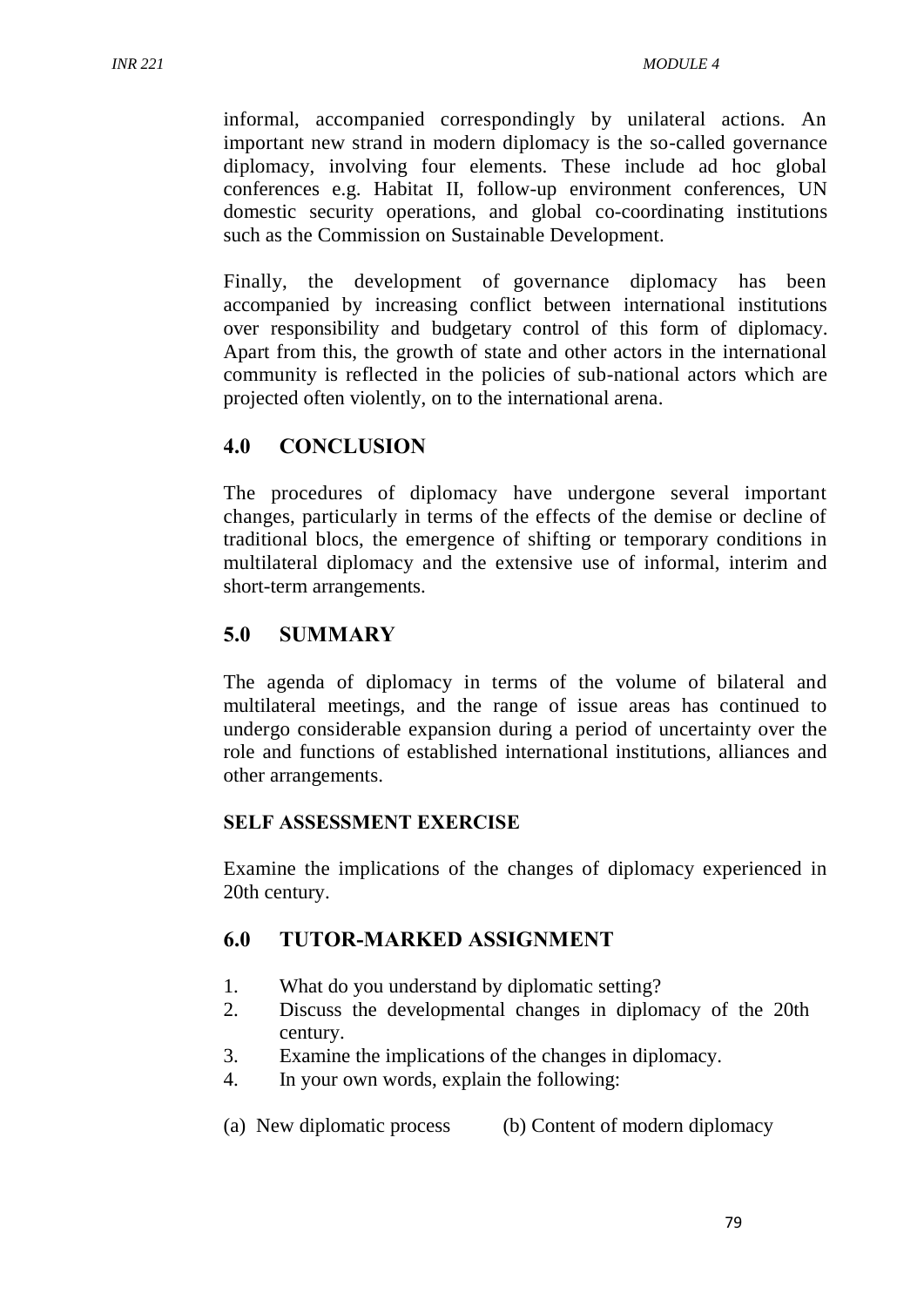#### **7.0 REFERENCES/FURTHER READINGS**

Humphery, T. (1973). *Diplomatic Channels*. London: Macmillan.

- Adam, W. (1984). Diplomacy: *The Dialogue between States*. London: Methuen.
- Livingstone, M. (1964). "*New Techniques in Diplomacy"*, in E.A.J. Johnson (eds). The Dimensions of Diplomacy. Baltimore: John Hopkins Press.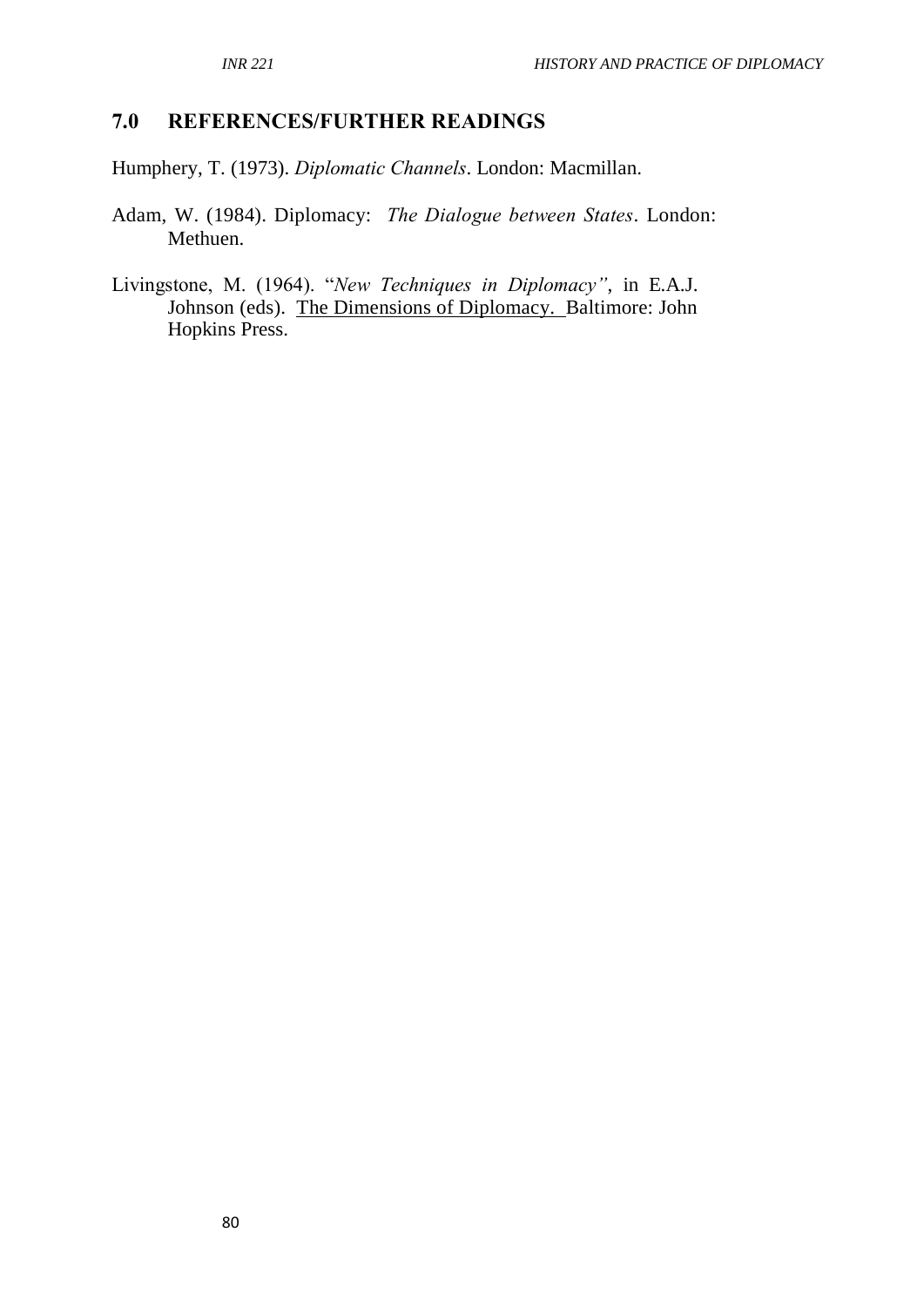#### **UNIT 3 THE USE OF REGIONAL ORGANIZATIONS IN DIPLOMACY**

#### **CONTENTS**

- 1.0 Introduction
- 2.0 Objectives
- 3.0 Main Content
	- 3.1 Associative Diplomacy
	- 3.2 Pacific Settlement and Regional Organization
	- 3.3 The Organization of American States and Security 3.4 Economic Community of West African States (ECOWAS) and Security
- 4.0 Conclusion
- 5.0 Summary
- 6.0 Tutor-Marked Assignment
- 7.0 References/Further Readings

#### **1.0 INTRODUCTION**

Traditional international society was organized, every state acting separately in resolving conflicts with other states. As relations increased, it became necessary to regulate and set common standards through bilateral and later multilateral diplomatic conferences. The movement towards organized society probably dates back to the congress of Vienna 1815 which marked the end of the Napoleonic wars. It was the first attempt to create a standing conference of European powers to deal with problems and streamline their policies. Many diplomatic conferences were held between 1820 and 1885 in Europe, the last one dealt with the sharing of African territories among certain European powers. Achievements during the period included cooperation in communication, transport, public health and economic fields.

Consequently, one of the promising developments of the twentieth century in interstate relations has been the proliferation of international organizations. For the first time in history, permanent organization of a nearly universal type emerged. Perhaps, the word "permanent" may hardly be justified, the League of Nations lasted for only about a quarter of a century, with an effective period of barely fifteen years, and the future of the United Nations, after more than five decades of active existence is still very uncertain.

International institutions may be classified as universal or global and regional according to whether they concern the universe as a whole or only part of it. However, this unit is concerned with regional organization activity at the international political arena.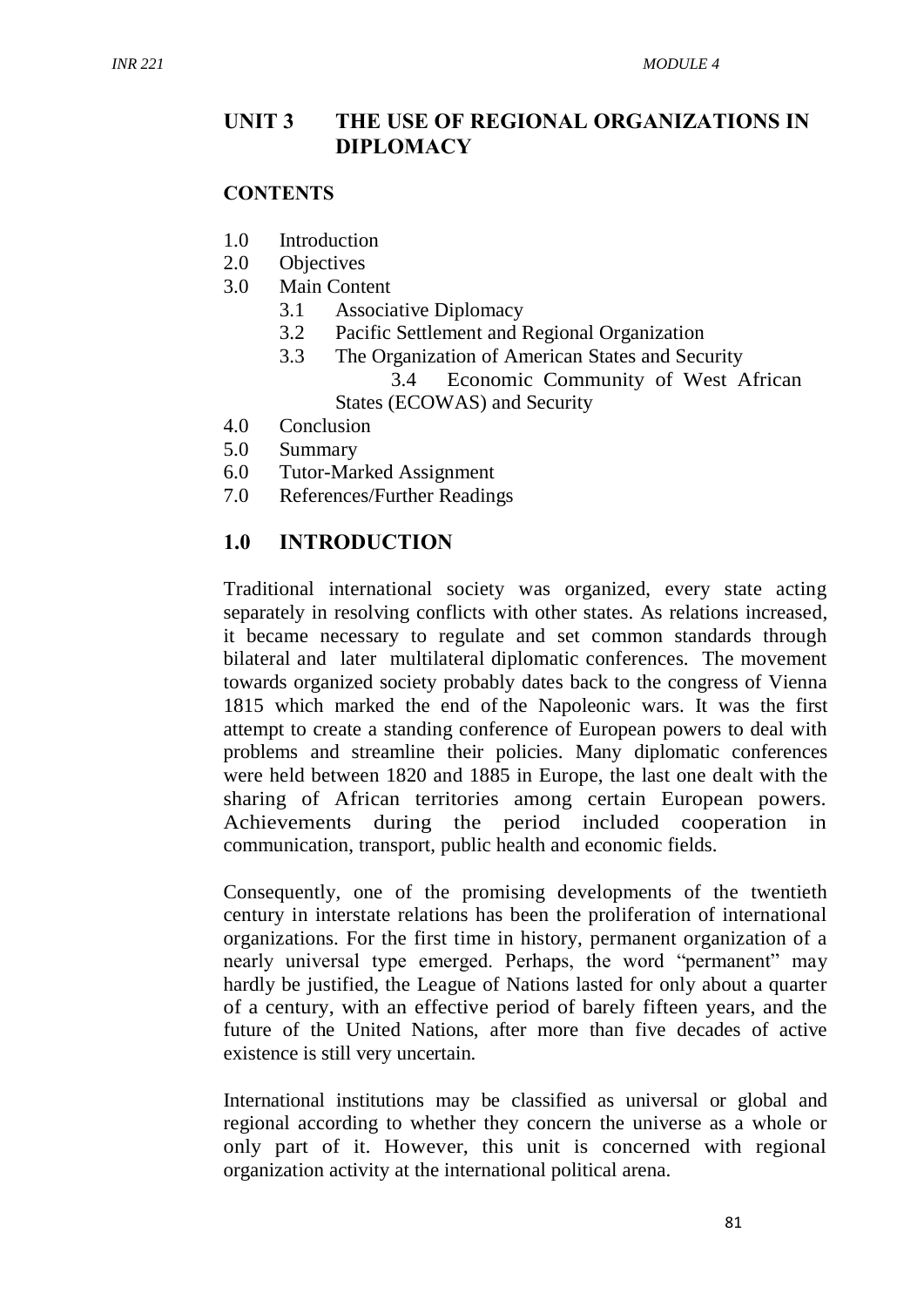# **2.0 OBJECTIVES**

At the end of this unit, you should be able to:

- discuss the contributions of regional organization to the actualization of national interests of member states
- discuss the contributions of regional organizations to peaceful coexistence of sovereign nations
- explain the meaning of Associative Diplomacy
- discuss the activities of ECOWAS and the Organization of American States (OAS).

# **3.0 MAIN CONTENT**

#### **3.1 Associative Diplomacy**

One of the striking aspects of the evolution of modern diplomacy is the relations which regional organizations develop with other regional organizations, international institutions, groups of states and individual states. The attempts by individual states or groups to develop significant links within a treaty and institutional framework, with other states or groupings beyond merely routine transactions can be described as associative diplomacy.

Associative diplomacy serves one or more of a number of purposes, including the creation of a larger groupings, the coordination of policies and mutual assistance within the group. Other purposes are maintenance of the political, economic or security influence of the primary groupings limiting the actual or potential coercive power of other groupings (damage limitation) and enhancement of the identity of individual members in the grouping.

There are generally four main elements in associative diplomacy, these include the institutional and treaty framework, regular meetings of senior political leaders and officials, some measure of coordination of policies and schemes to promote economic relations of the group such as trade credits, generalized scheme of preference (GSP), project aid and financial loans.

Associative diplomacy can involve one or more of the major sectors of public policy, including, Socio-cultural exchanges, economic (trade, technical and financial assistance), political and security relations. It is possible to distinguish therefore, various types of associative diplomacy, such as for example aid project dominated (e.g. ACP — African, Caribbean and Pacific Countries). Mixed Economic Security (e.g.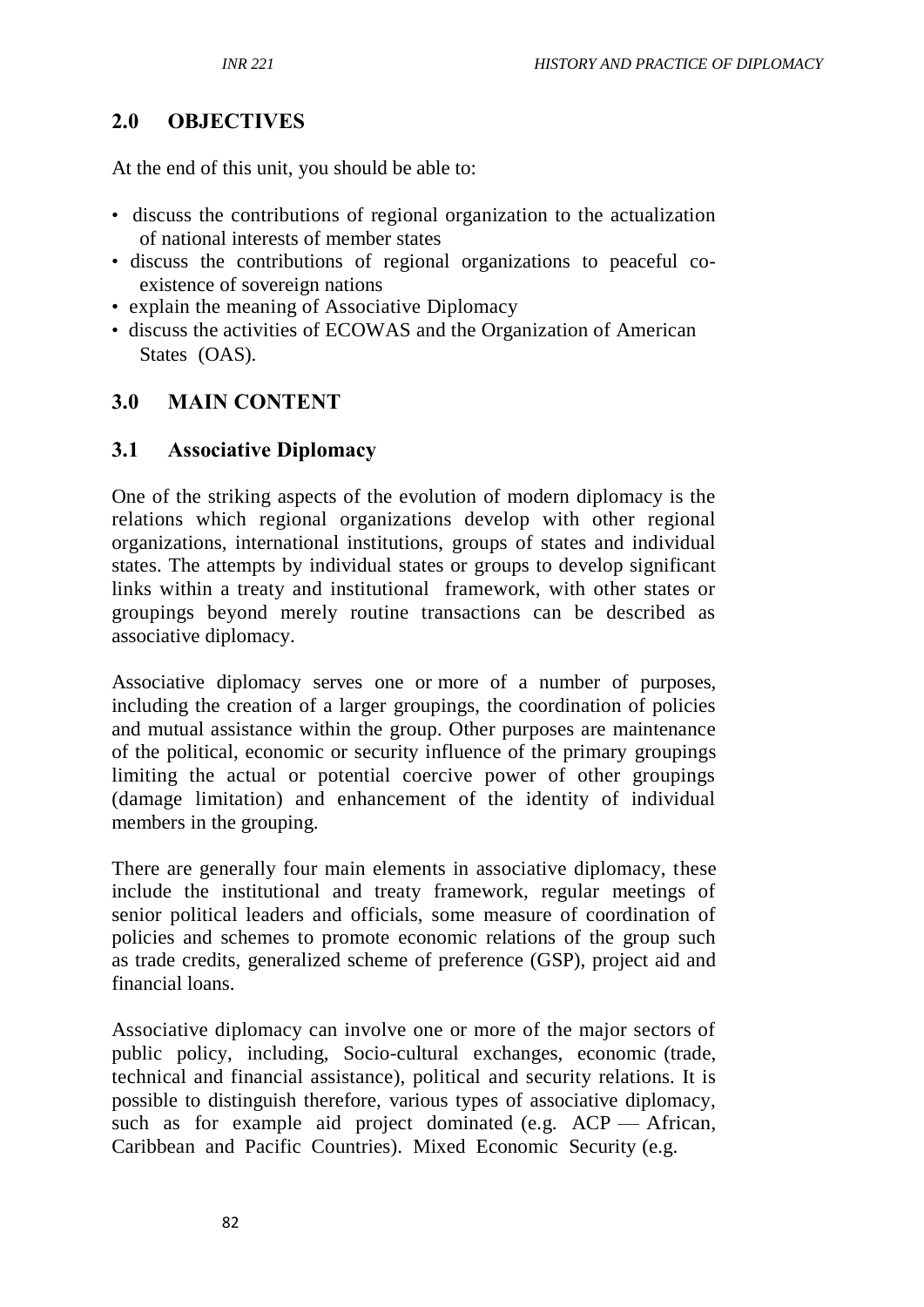ASEAN dialogues) Economic (e.g. EU associate members), Security (e.g. NATO extension via partnership for peace).

# **3.2 Pacific Settlement and Regional Organization**

The United Nations Charter (Article 33) commends the settlement of disputes between nations not only by conventional methods and through the normal channels of diplomacy but also by resort to regional agencies or arrangement, or other peaceful means. It also provides in Article 52, that the members of the United Nations entering into such arrangements or constituting such agencies shall make every effort to achieve pacific settlement of local disputes through such regional arrangements or by such regional agencies before referring them to Security Council.

The charters of all regional arrangements contain some provisions for the pacific settlement of disputes among the participating states in the spirit of the United Nations. Thus, associated with today's general international organization — the United Nations are many lesser organizations, some of which as the specialized agencies, are equally broad in membership but more limited in function, while others, as the Economic Commission for Europe, are both regional and specialized.

Outside the United Nations structure, regional organization of a general character, as the Organization of American States, the North Atlantic Organization and African Union, (formerly Organization of African Unity) and some more specialized in function as the Organization For Economic Corporation and Development, Economic Community of West African States, and the South Pacific Commission are also numerous and active.

In addition to the scores of public international organizations concerned with almost every conceivable aspect of international relations, hundreds of private international organizations (the so-called non organizations) such as the International Red Cross or Rotary International or the international Chamber of Commerce, play useful although less publicized diplomatic roles.

## **3.3 The Organization of American States and Security**

The Charter of OAS devote an entire chapter to the pacific settlement of disputes (chapter iv) and a special treaty, known as the Pact of Bogota contains elaborate provisions for peaceful settlement of disputes. The eight chapters of the pact are entitled as follows: (i) General Obligation to Settle Disputes by Pacific Means (ii) Procedures of Good Offices and Mediation (iii) Procedures of Investigation and Conciliation (iv) Judicial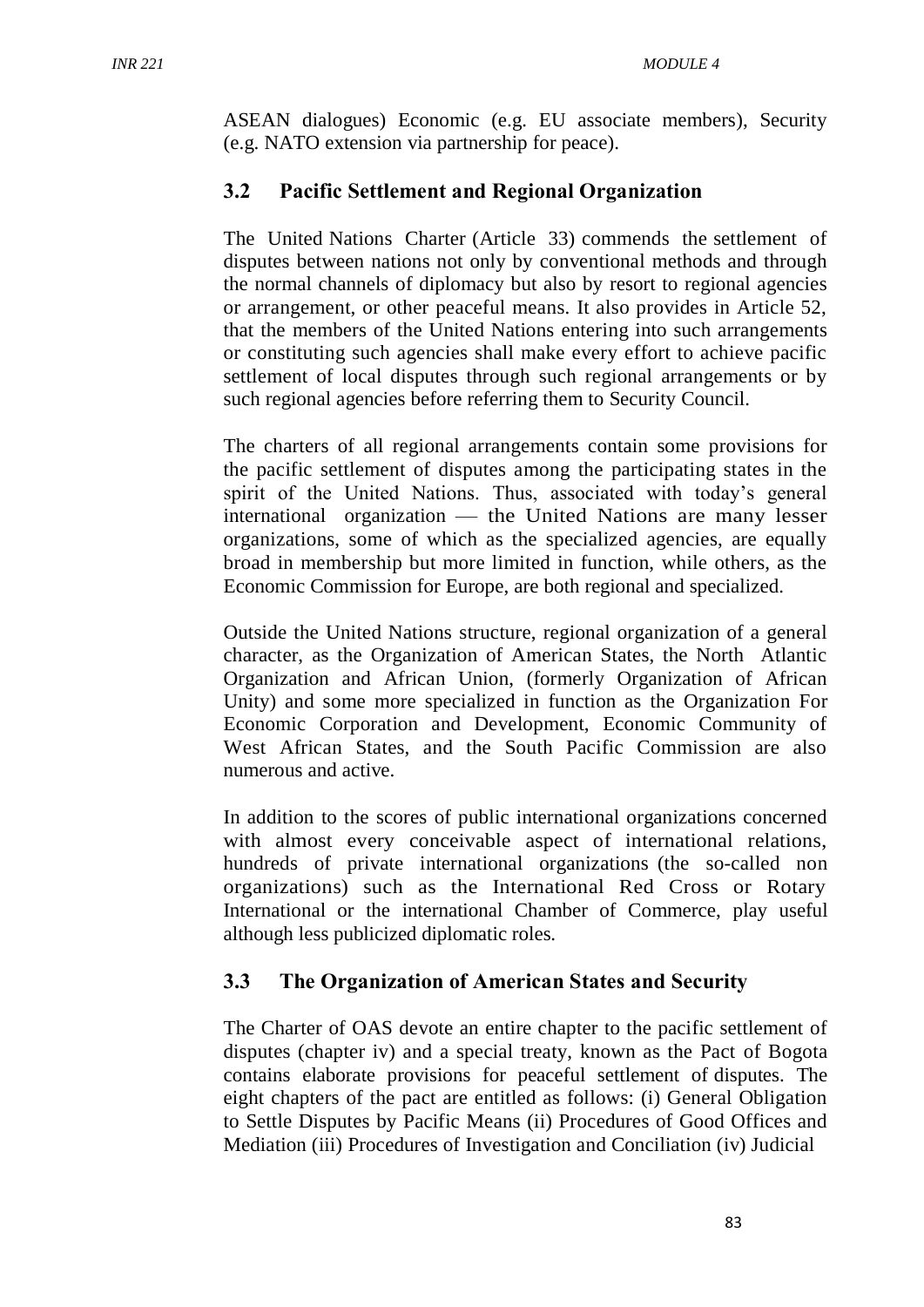Procedure (v) Procedure of Arbitration (vi) Fulfillment of Decisions (vii) Advisory Opinions (viii) Final Provisions

Under the Pact of Bogota, every American state is obligated to settle all its disputes by peaceful means, various organs and agencies of the Organization of American States, notably the Meeting of Consultation of Ministers of Foreign Affairs and the Council have been authorized to act on behalf of the organization in dealing with inter-hemispheric disputes.

While the pattern of OAS action has been pragmatic, it has tended to emphasize; first a mutual accommodation among the protagonists themselves, secondly, a process of independent of fact finding by investigators accountable to the OAS directly, third, direct mediation or conciliation by an OAS body, fourth, a judgment of responsibility directed against one of the parties, if the OAS suggestions for settlement were rejected, fifth, the imposition of sanctions in case the states continued to be recalcitrant.

This list suggests that, if necessary, the OAS may move from procedures of peaceful settlement to those of collective action, a process also clearly envisaged in chapters vi and vii of the United Nations Charter.

In general, the organization of American States has been rather successful in dealing with the practice of formulating revolutions neighbouring against governments, the most persistent precipitant of Inter-American conflict in the late 1990s. It later resorted to sanctions against the Dominican Republic in the last days of Trujillo regime and against Cuba after the majority of the member states of the OAS were convinced of the reality of Fidel Castro's alignment with the Soviet Union. But in other aspects of the Cuban case and in reactions to unilateral United States intervention in the Dominican Republic in 1965, many OAS members have demonstrated a reluctance to apply sanctions against a member state, whatever the provocation.

They are very sensitive to any violation real or alleged of the principle of non intervention and they are rather dubious about collective action by the organization which to them smacks of collective intervention.

## **3.4 The Economic Community of West African States (ECOWAS) and Security**

Under Article 58 of ECOWAS Treaty members undertake to "safeguard and consolidate relations conducive to the maintenance of peace, stability and security within the region." They also undertake to establish appropriate mechanisms for the prevention and resolution of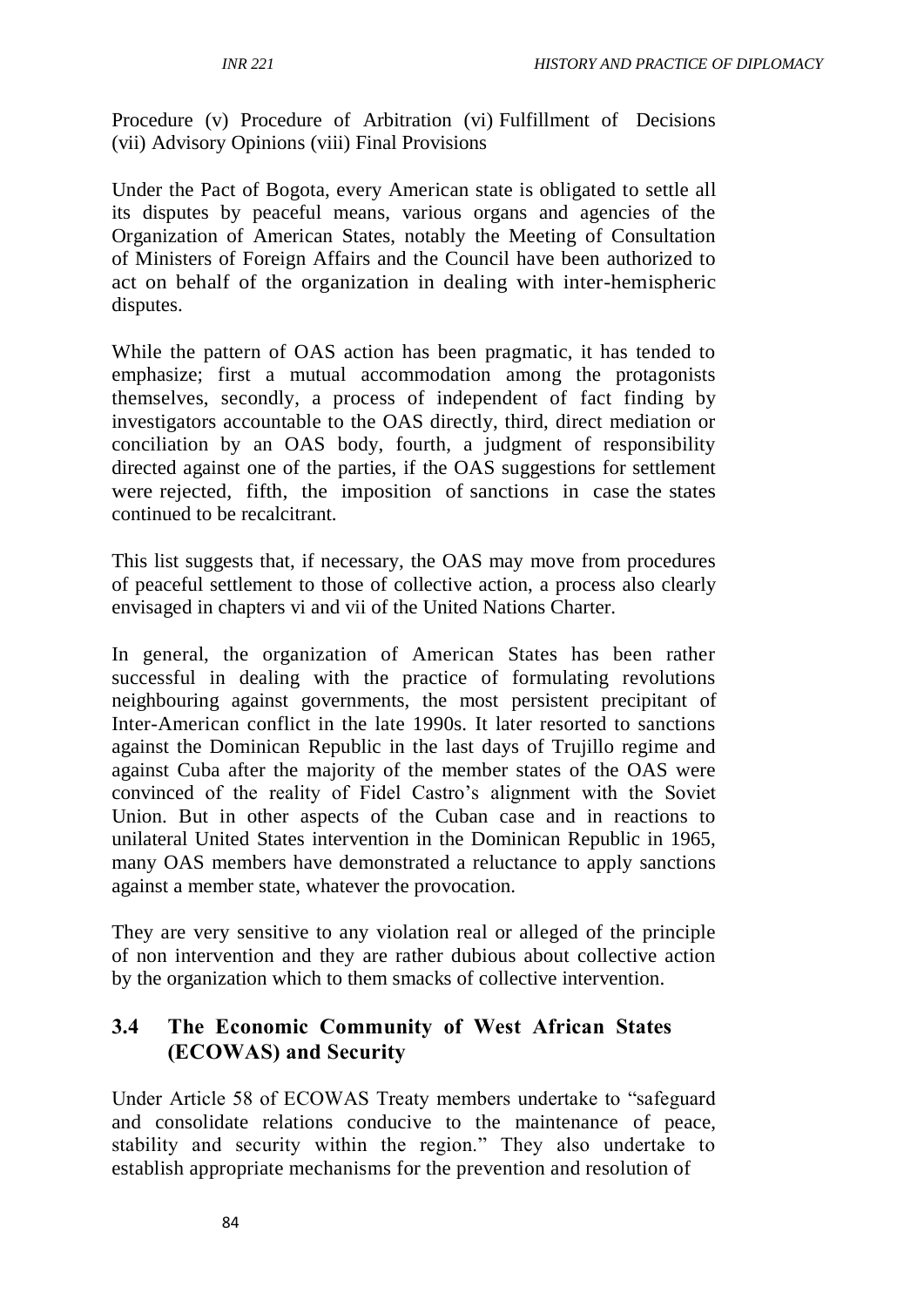intra and interstate conflicts. They undertake to employ appropriate methods of dispute resolution - such as good offices, conciliation and mediation and establish a regional peace and early warming system and peacekeeping forces where appropriate.

The Protocol on Non-Aggression 1978 obligates states to refrain from the threat to use of force against the territorial integrity or political independence of states and not allow their territories to be used by foreigners for such purposes. The protocol relating to Mutual Assistance on Defence 1981 strengthens security in the event of external aggression or internal armed conflict engineered and supported from outside.

Events in Liberia provided the opportunity to test the effectiveness of the sub-regional security arrangements. A civil war broke out in 1989 and witnessed inter tribal atrocities. Nigeria intervened to mediate and initiated a proposal at the 13th Session of ECOWAS for a standing mediation committee which also had the blessing of the African Union.

Consequently, the ECOWAS Monitoring Group (ECOMOG) was founded to monitor and enforce a ceasefire with troops contributed by Nigeria, Ghana, Sierra-Leone, Gambia, Republic of Guinea, Mali and later Burkina Faso and Cote d'ivoire. A few troops were sent by Tanzania and Uganda. At a time, Nigeria contributed 12,000 troops and carried 70 percent of the total expenditure of the troops. The United Nations initially maintained minimal presence through the UN observer Mission in Liberia (UNAMIL) as a token support for ECOMOG.

A ceasefire was followed by democratic elections in 1997 with Charles Taylor as the Head of Government of National Unity and Reconciliation. Insecurity however, persisted after a lull and in order to secure the progress made, satisfy the rebels, Charles Taylor had to leave on exile in 2003. As the cost of peacekeeping mounted, the UN took over the operations.

In 1997, rebellious troops forced the president of Sierra-Leone to flew. ECOWAS failed to secure a peaceful resolution and had to move ECOMOG into Sierra-Leone to counter the military adventurers. The rebels fled into the hinterland and maintained a regime of terror, amputating limbs, committing rapes and forcing children into their ranks. At the end of the civil war, the UN set up a joint UN - SierraLeone Tribunal to try the leaders most responsible for the atrocities and the violations of International Humanitarian Law.

The Protocol on Mechanism for Conflict Prevention, Management, Resolution, Peace keeping and Security 1999, was adopted to enhance peace in the sub-region. One of the supporting organs of the mechanism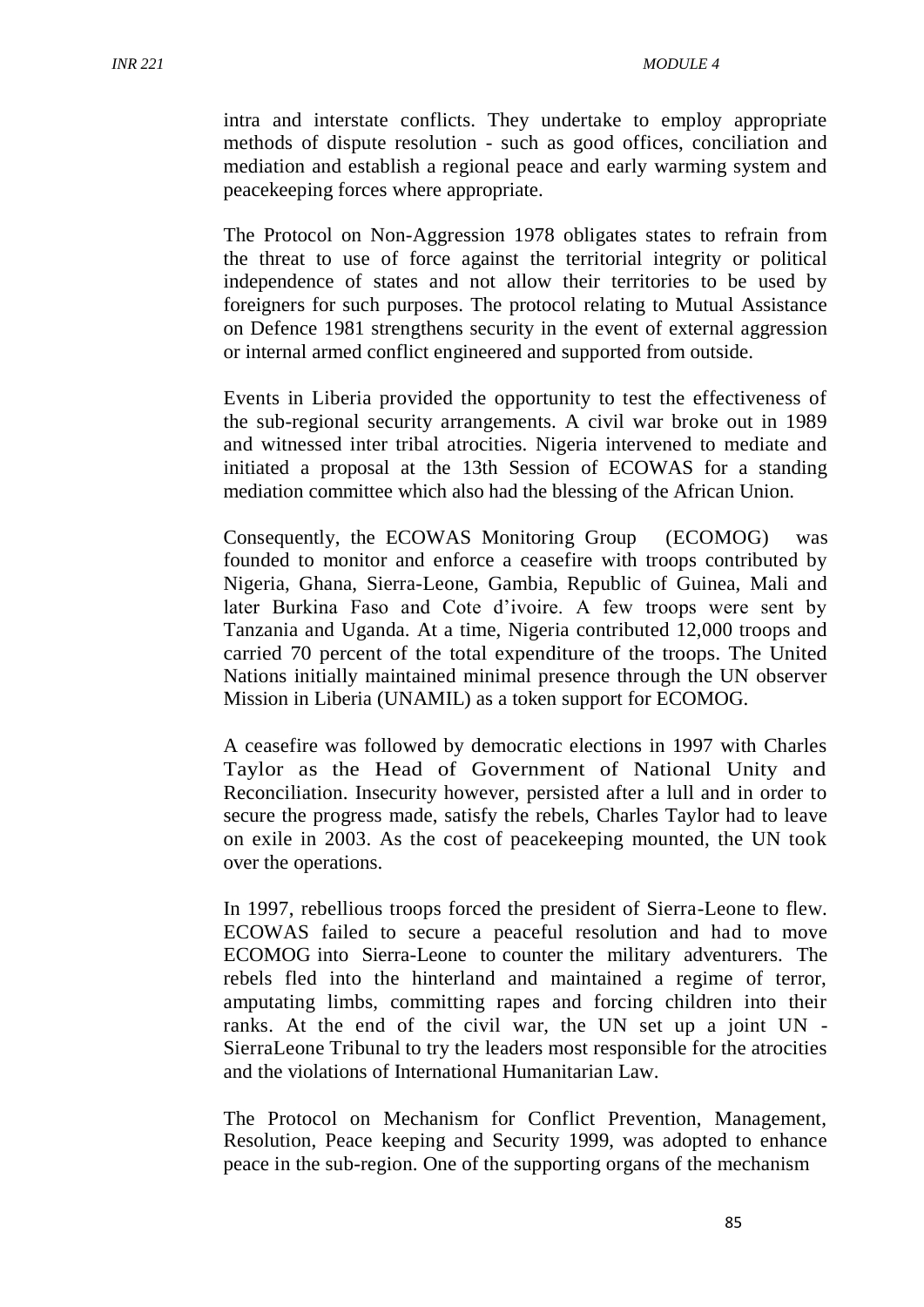is the Council of Elders of 32 eminent and high respected persons with the mandate to mediate, conciliate and arbitrate disputes when the need arises. At the request of the Executive Secretary or the Mediation and Security Council, they can conduct political and diplomatic missions to member states. The Council of Elders uses in its functions, reports, analyses and data collected from the General Observation and Monitoring Centre at Abuja and from the four zonal observation Bureaux.

Insecurity in the sub-region has come, not so much from outside, as from internal bad governance. This emphasizes the importance of the Protocol on Democracy and Good Governance 2001, which lays down the benchmarks for good administration, the disregard of which has been the major cause of instability, insecurity and underdevelopment. This Protocol should be given the widest publicity and close study so as to effectively check government excesses and shortcomings. It will raise public expectations of both the government and the citizenry.

#### **SELF ASSESSMENT EXERCISE**

Critically examine the activities of Regional organization in ensuring international Peace and Security.

## **4.0 CONCLUSION**

From our discussion in this unit, one can conclude that one of the most promising development in the history of international relations that led to the emergence of international organization is the need by states to find a situation where they can have a common ground to face the societal differences that is threatening the world, especially in this nuclear period and weapons of mass destruction. This has resulted to emergence of multitude of regional organizations, international administrative agencies or public international union in the later half of the nineteenth and early twentieth centuries.

They arose in response to the growing need for cooperation in economic, social and security problems which could not be handled satisfactorily by states alone or without planned organization.

## **5.0 SUMMARY**

The relative peace today in the world lies in the strength of international law, international organizations and more importantly regional organizations. In short, global violence is being reduced due to the successful application of international law and the effectiveness of international and regional organizations. This is shown in the activities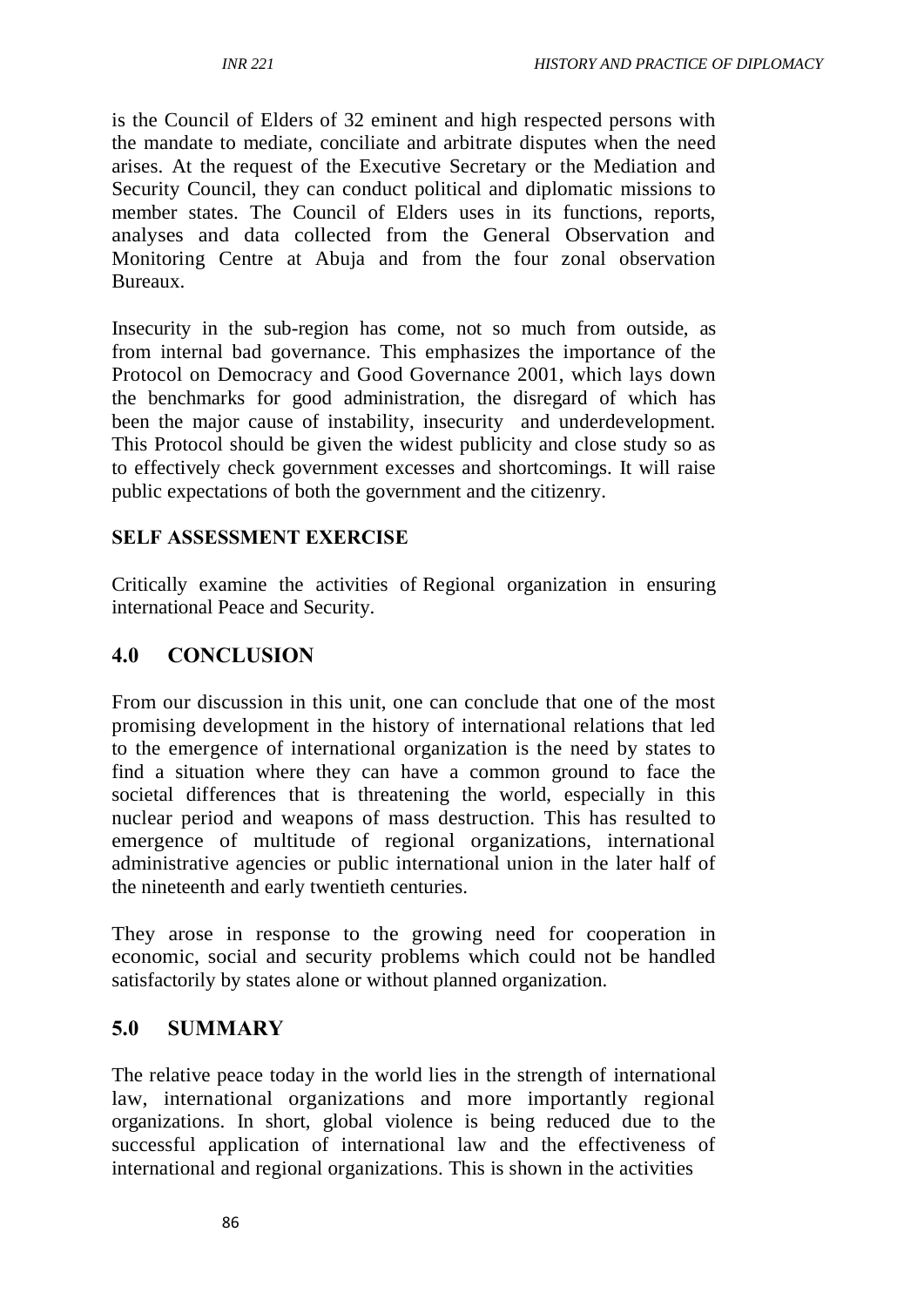of the United Nations to ensure peaceful co-existence among all nations and in the roles of regional organizations like ECOWAS and the OAS that coordinates state relations within their regions. Both methods help competitive states to cooperate less violently or non-violently.

#### **6.0 TUTOR-MARKED ASSIGNMENT**

- 1. Give a critical analysis of the activities of ECOWAS within the West African Sub-region.
- 2. State the reasons for the formation of regional organizations.
- 3. With the emergence of regional organizations, is the United Nations still re1evant?
- 4. Differentiate between Non-Governmental Organization (NGOs) and International Organizations

# **7.0 REFERENCES/FURTHER READINGS**

Bowett (1975). *The Law of International Institution*.

Akinyemi, Falegan and Aluko (1983). *Readings and Documents on ECOWAS*.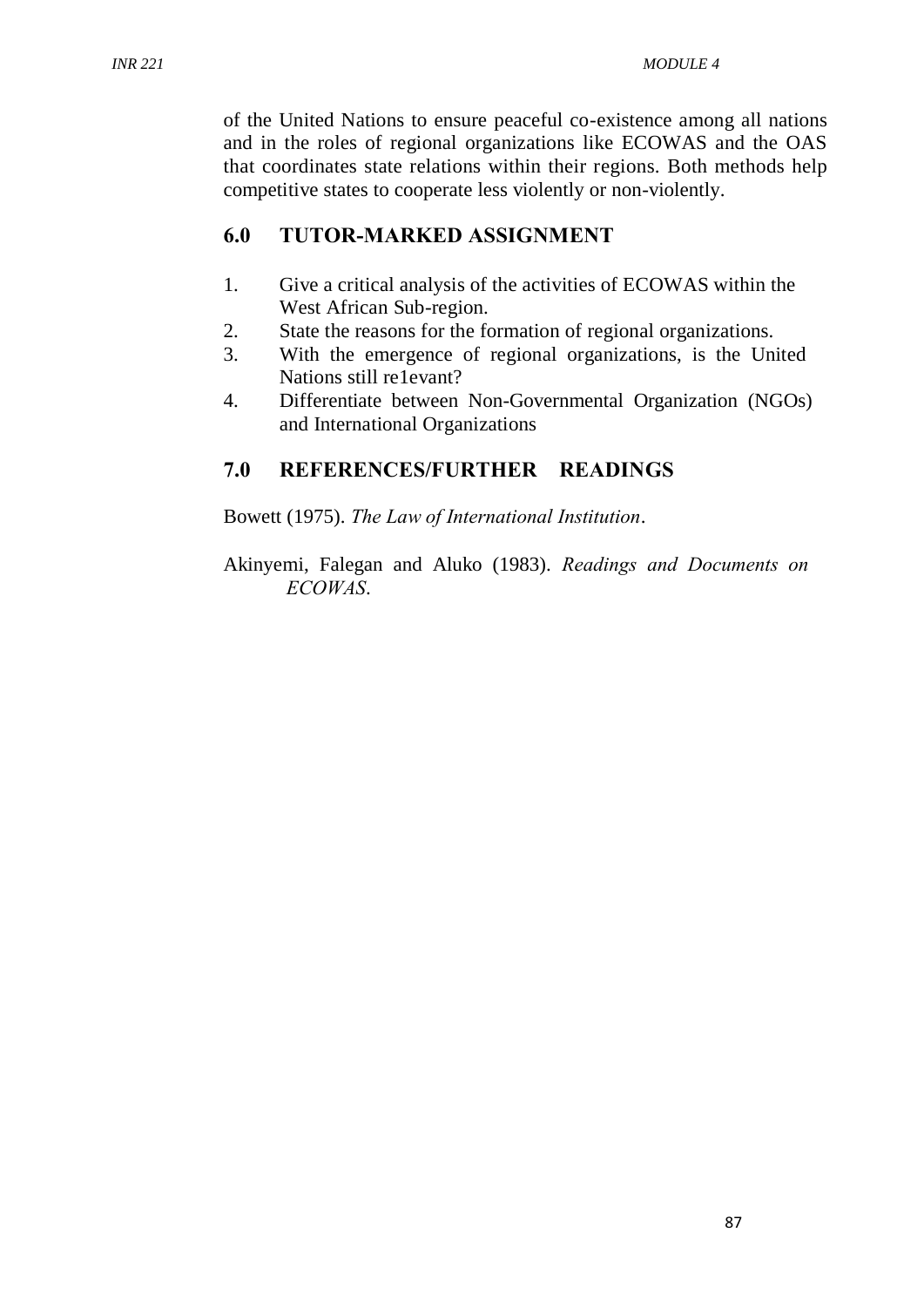# **UNIT 4 THE EUROPEAN UNION AND DEVELOPMENTS IN DIPLOMATIC METHODS**

#### **CONTENTS**

- 1.0 Introduction
- 2.0 Objectives
- 3.0 Main Content
	- 3.1 The Origins of the European Union
	- 3.2 The Expansion of the European Union
	- 3.3 The European Court of Justice
	- 3.4 The Implications of the Emergence of European Union as a Bloc in Multilateral Diplomacy
- 4.0 Conclusion
- 5.0 Summary
- 6.0 Tutor-Marked Assignment
- 7.0 References/Further Readings

#### **1.0 INTRODUCTION**

The European Union (EU) is the most highly developed regional bloc in the world. No other trade bloc has a common parliament, few have a common external tariff, and none is seriously contemplating a common currency or common defence po1icies. Because of the highly integrated nature of the European Union, and its supranational characteristics, it is sometimes described as having deep regionalism. By-contrast, the vast majority of the world's regional international organizations are much more intergovernmental in nature.

The European Union expansion in 2004 is viewed with a mixture of admiration and hesitation by the international community. If one plots the trend of political and economic integration in European Union history, one will get the impression that, there would soon be a United States of Europe or U.S.E.

Since its founding in the 1950s, the EU has integrated more and more, an increasing number of policy are within the EU's jurisdiction, including monetary policy, and others, such as common foreign and security policies are being addressed more forcefully. In addition, EU decision making is occurring more often at supranational level with more powers granted to European Parliament and greater use of qualified majority voting in the council. These centralizing developments of greater policy coordination and surpanationalism are known in EU jargon as deepening and the world is observing with suspicion.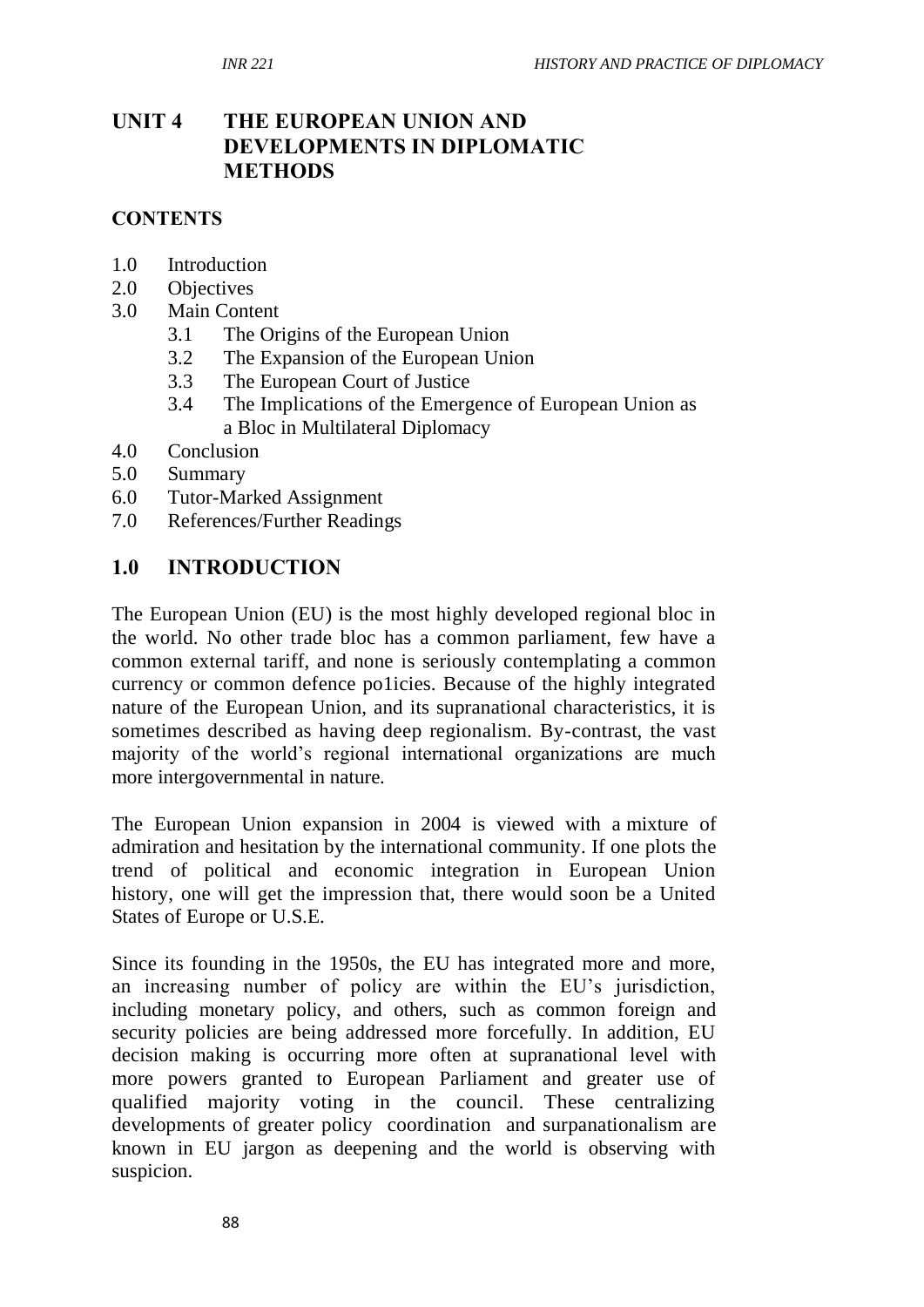# **2.0 OBJECTIVES**

At the end of this unit, you should be able to:

- discuss the activities of European Union
- discuss the implications of the emergence of such strong regional bloc to world security
- identify the expansion trends in the European Union
- compare the activities of European Court of Justice and other International Courts of Justice.

# **3.0 MAIN CONTENT**

## **3.1 The Origins of the European Union**

After a century of warfare between empires and states, the European countries agreed to create the most comprehensive set of international institutions of all times. There are five main reasons why countries with a historical background of rivalry and war chose to work together. The first three reasons are primarily economic; the others are more political and military in nature.

First, European cooperation began in the late 1940s with the need to rebuild war torn economies. Many European countries realized that going it alone would not be sufficient to transform their struggling economies. Assistance from the U.S. Marshal plan was helpful in this regard.

Second, a lesson from the Depression era and from World War II was that when states create significant barriers to trade, economic conditions worsen and international relations become tenser. Thus, the Europeans sought to lower internal trade barriers and enhance economic competition.

Third, the six founding European Union States as well as the states that joined later, recognized the benefits of economies of scale that is, they saw the advantages of combining their resources in order to become more competitive internationally. Recently, this issue has become particularly important in the context of competition with the United States, Japan, and the newly industrializing countries (NICs) of Asia.

Fourth, a more cohesive Western Europe was viewed as being better able to prevent the spreading of communism, which was threatening on two fronts. In the 1950s, Western Europe was concerned about a invasion by the Soviet Union and its allies. In addition, communists' parties had made strong inroads in the domestic politics of some European countries, notably, France and Italy. During the World War II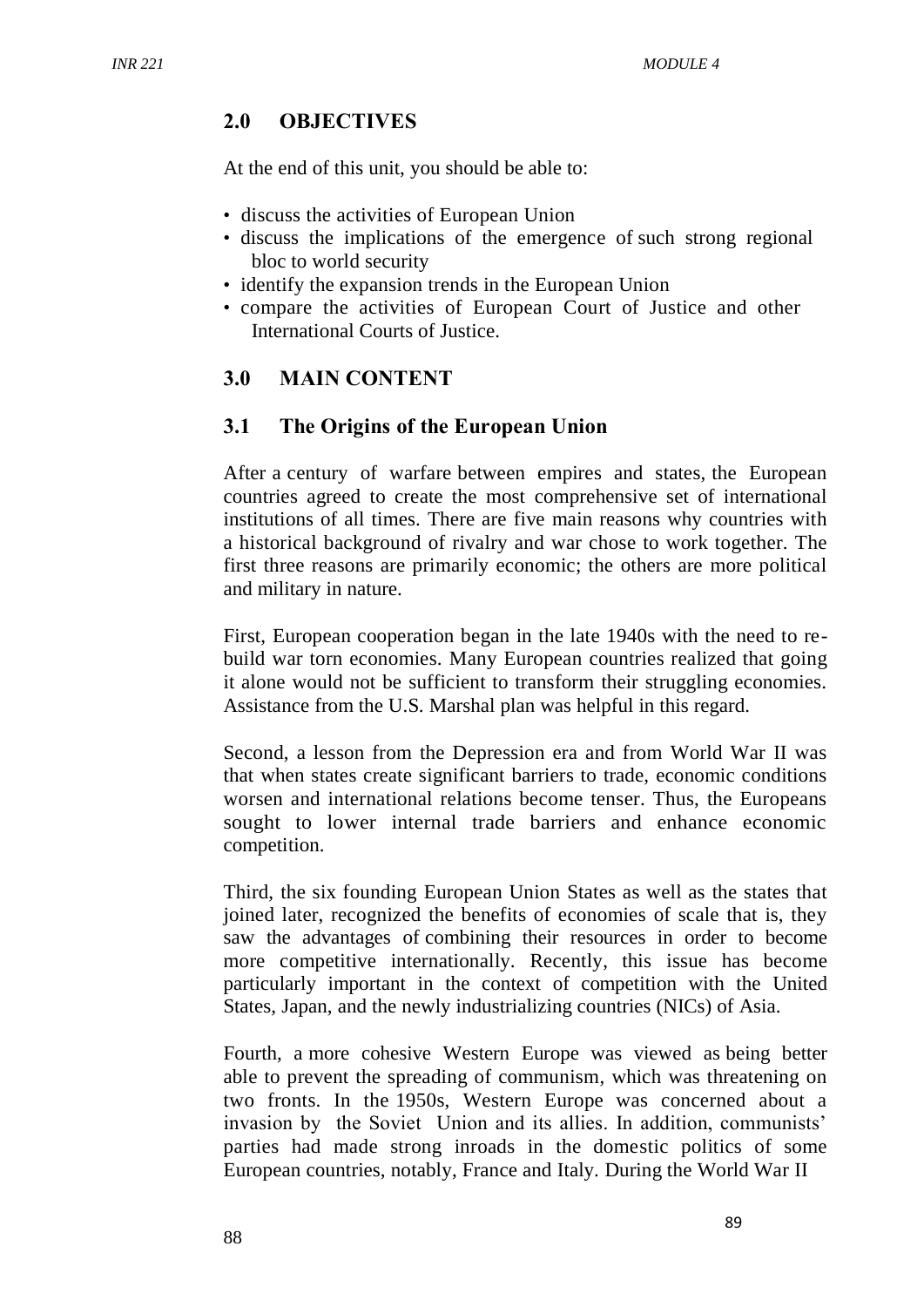the French and Italian communists underground has fought heroically against the Nazis and the post war electorate rewarded them with many votes.

Fifth, in the immediate post - World War II, period, many feared a resurgent Germany, the country that has been fully or partially responsible for three major wars in Europe in two generations (1870 - 1945). By integrating Germany economically and militarily into the European Union, it was hoped that German militarism would be tamed and World War III would be less likely to occur.

## **3.2 The Expansion of the European Union**

Jean Monnet and Robert Schuman, considered as the Fathers of the European Union, and others recognized these favorable factors and believed that a cooperative and peaceful Europe could be built step by step. They supported the notion of functionalism which later inspired many supporters of European integration.

According to functionalism, a shared transnational technical problem such as the need to rebuild the war torn industries of Europe, can lead to the formation of common institutions that perform important economic, social and technical functions to solve the problems. If these institutions succeed, the theory goes - inevitable pressure is put on states to yield sovereignty. The early decisions and experiences in one functional context were expected to spill over into other functional areas regardless of territorial borders, eventually involving interest groups, parties, and greater inter-bureaucratic contact. In turn leaders would begin to press for strengthening and expanding the functions of supranational institutions to perform those tasks. As a result, it was predicted that European states, industries and individuals would shift their political loyalties and look increasingly to the European Union.

Thus, European Union is a unique phenomenon in the history of the world, especially because it brings together states that, throughout history have waged war against one another. For example, Germany and France went to war in 1870, and almost all Europe fought in World Wars I and II. What began in the 1950s primarily as an economic oriented organization of six West European Countries has evolved into the most complex and integrated set of institutions anywhere in the world. The EU now comprises 25 democratic member countries from west, central, and Eastern Europe representing 455 million people.

The broad scope of the EUs responsibilities is reflected in its three "pillars". The economic aspects of the EU make up the first pillar in its frame work. Most EU laws deal with economic matters among the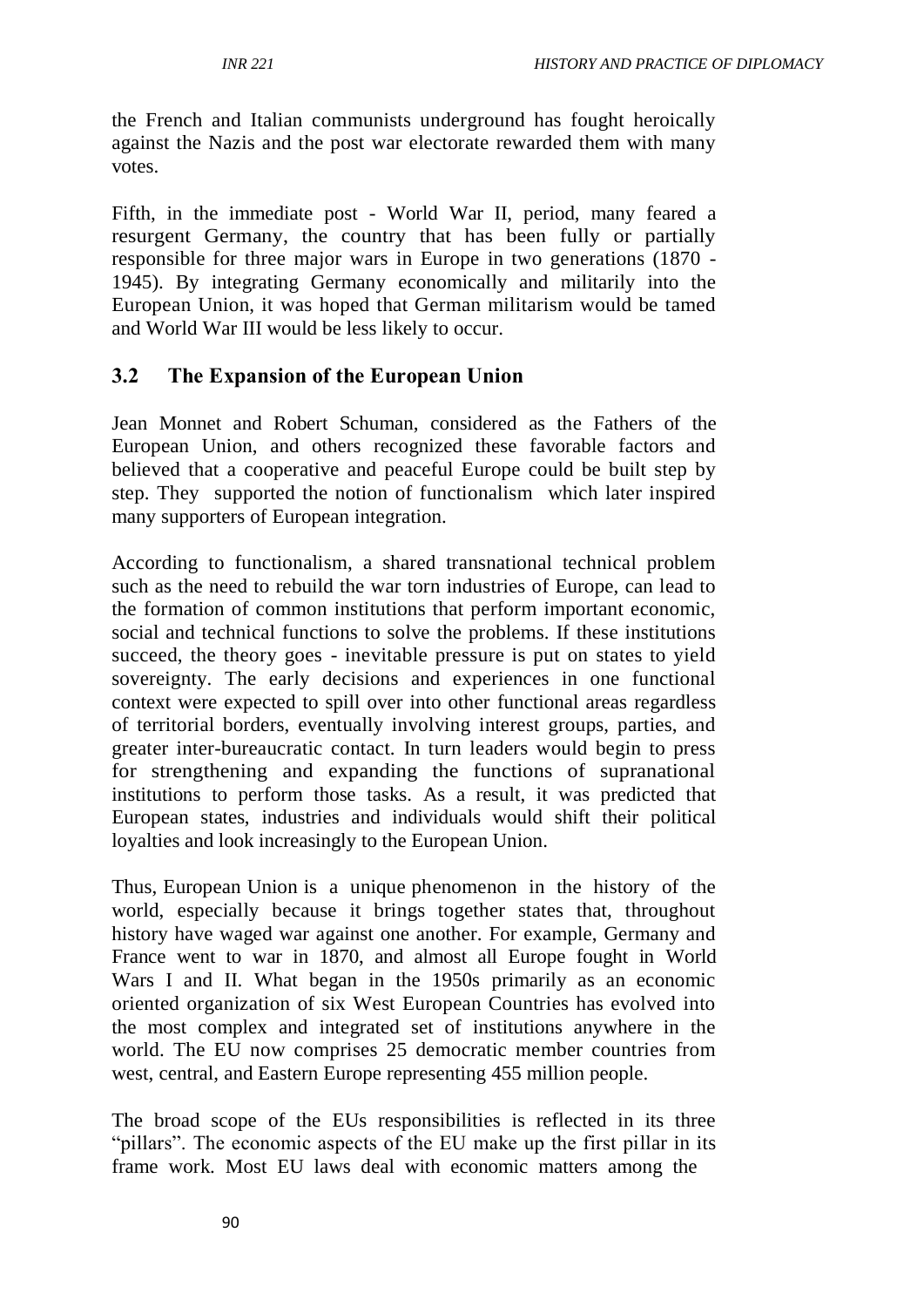member-states. In addition, several EU countries have pushed economic cooperation to such an extent that they have even created their own currency, the *euro.* To manage the euro, the EU established the European Central Bank. So far, 12 EU member-states have given up their national currency in favour of the euro. The countries that joined the EU in 2004 are expected to adopt the euro. Thus, for example there are no more French Franes, German Deutsehe marks and Italian lira.

Through the EU's second pillar, justice and home affairs, the EU states coordinate their policies to tackle immigration and drug trafficking and to cooperate more on border controls. This area has grown in importance with the threat of terrorism. As part of the common foreign and security policies pillar, the EU seeks cooperation in foreign policy and military matters. The EU also has highly developed institutions including a transEuropean parliament and court of justice.

Consequently, no other international organization so far, can match the European Union in depth of institutional structure or the scope of policies under jurisdiction.

## **3.3 The European Court of Justice**

The EU judicial branch contributed in making the EU unique among all other International Organizations. In short, no other international organization in the world has such a court of justice. World War II taught many Europeans that international relations should be driven by law, not by power. The Europeans also came to understand that common policies require a common legal framework. As a result by the start of the twenty-first century, the EU had built up an impressive body of legal documents.

In 2004, however, the EU completed work on its first constitution, designed to amalgamate the various treaties and acts that had accumulated since the founding of the Union in 1957. In the process of ratification by the EU member-states, the constitution is designed to streamline the legal process and institutional arrangements.

At the apex of the EU's legal system is the European Court of Justice (ECJ), made up of 15 judges. The ECJ is assisted by nine advocates general. They are all appointed by the member-states and serve renewable six year terms. The extended EUs legal system consists of the Court of First Instance, the Court of Auditor, and a Parliamentary Ombudsmen (who hears complaint made against EU institutions).

The ECJ is the ultimate arbiter of laws made by the EU. ECJ rulings cannot be appealed. The rulings are binding citizens of European Union as well as on the governments of the EU. When EU law conflicts with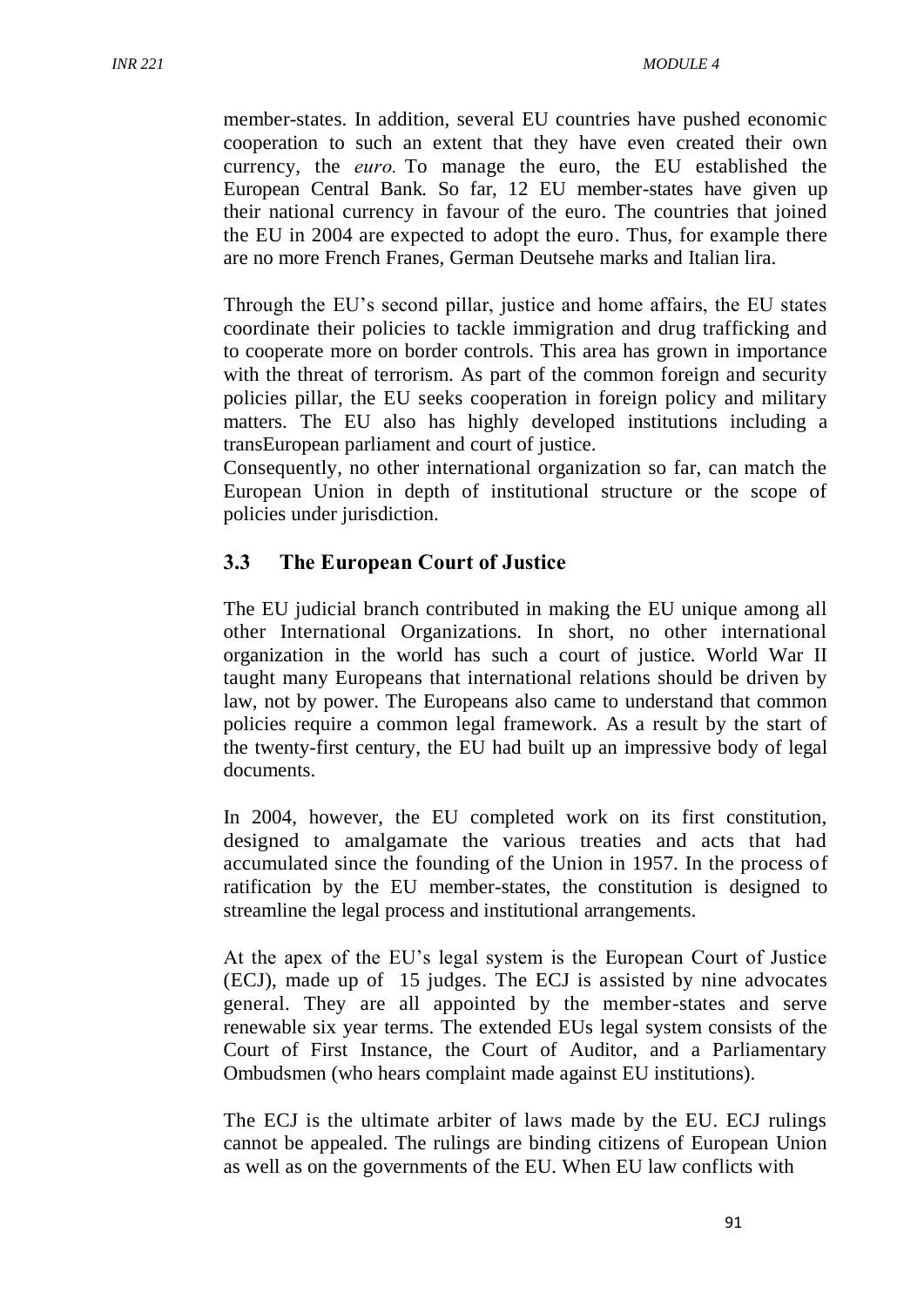the laws of a national government, EU law takes precedence. The ECJ is also more than a toothless body of judges unable to impose their will. Member-states or companies that do not comply with ECJ rulings can be fined. Sometimes, these fines can be rather large. In 1997, for example, Germany and Italy were fined by the ECJ for not complying with EU environmental legislation. For not complying with laws protecting wild birds, ground water and surface water, Germany was fined \$31,420 and had to pay about \$15,000 each day it delayed implementing the EU law. Italy did not implement legislation on waste and radiation protection and had to pay a fine of about \$125,000 plus \$100,000 for each day it delayed. EU law can also target non-EU companies. For example, the EU fined Microsoft \$613 million in 2004 and ordered the company to offer a version of its Windows Operating System without the Windows Media Flayer software within 90 days of the ruling. When countries create much international legal structure, it of course, implies that member-states have given up a significant portion of their sovereignty.

#### **3.4 The Implications of the Emergence of European Union as a Bloc in Multilateral Diplomacy**

One of the most striking features of developments in diplomatic methods is the emergence of the EU as a bloc actor in multilateral technical diplomacy. While the Maastricht Treaty set out in the Title V of the Treaty provisions for a common foreign and security policy, it is within the field of technical diplomacy rather than traditional foreign policy that the EU has increasingly acted *au communitaire* on the basis of the treaty of Rome, Single European Act and decisions of the European Court of Justice, within areas of community competence. These areas include the common fisheries policy, transport and some international trade and environmental policy.

In areas where the community has competence, member-states are represented by the commission in international negotiations. In certain residual policy area, for example some international trade policy in the Uruguay Round framework, there is mixed or joint competence. Difficulties have arisen over definition of what matters fall within community competence between member states and the commission, in areas such as trade policy including restrictions on exports, civil aviation and immigration. In civil aviation sector, for example, disputes have occurred over bilateral air transport agreements under negotiation or concluded by non-community members with individual community members e.g. US-UK, US - Finland, Austria, Sweden. The commission opposed bilateral agreements and sought a mandate from EU Transport ministers to negotiate air transport agreements on a bloc basis.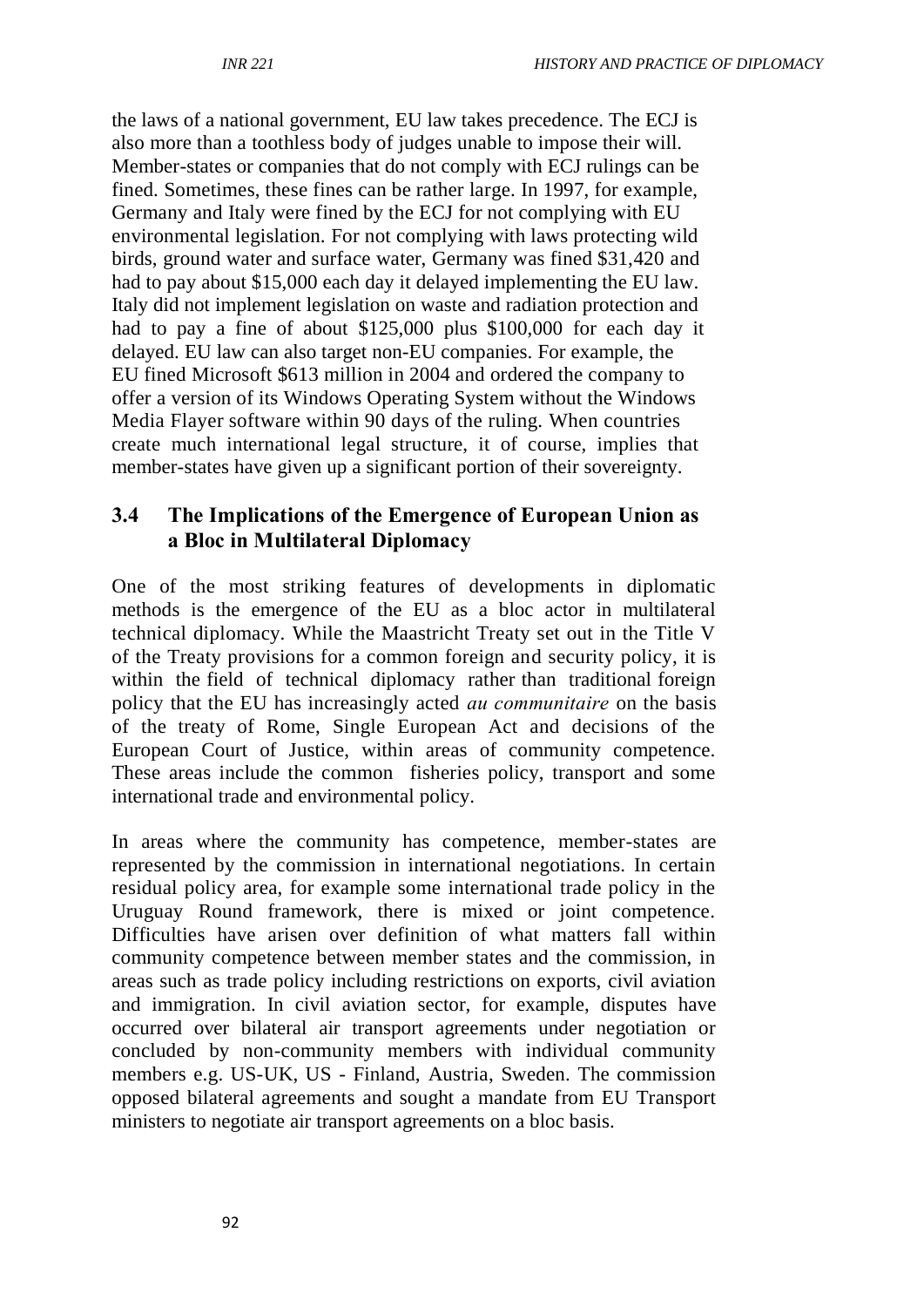The implications of community competence in technical diplomacy for the EU are numerous. First the negotiation on a bloc common line or position generally involves a lengthy, clearing process before daily sessions of a multilateral conference or meetings of an international or regional institution. Thus, the balance of EU diplomatic effort tends to be shifted to intra-bloc negotiations. The cleared position is invariably on a lowest common denominator basis.

In the second place, representation by the Commission in effect reduces the negotiating capacity of individual members-state and potential effectiveness, in that negotiation is not conducted by a professional diplomatic service.

Thirdly, in areas of community competence member-states cannot take part in plenary or other debates of a conference, initiate proposals or broker compromise in open session. In practice, the effect is to take out of plenary and informal conference processes European players with varying interests, diplomatic skills and traditional roles.

The effect is well illustrated by Sweden's non-role at the third session of the UN conference on Straddling and Highly Migratory Fish Stocks following entry into EU in 1995. Prior to that, Sweden as an active neutral power has played a prominent role at the conference. The effective removal of individual European players from parts of the conferences of negotiations has altered the dynamic of multilateral conference in a number of respects.

As a bloc actor, the EU cannot easily perform broker or moderate roles, especially in debates during fluid plenary or working group sessions, initiate flexible proposals. Multilateral conferences also loose the drafting input of individual European states. As a bloc, the EU tends to be susceptive to general attack if it opposes or appears intransigent on a particular issue, and as a result therefore, often does not adopt a position; consequently, appearing passive or quiescent, for the sake of its bloc image.

One of the other reasons for EU non-position as earlier noted, is the internal clearing debate the EU undertakes on a daily basis during multilateral conferences. The excessive diplomatic time devoted to these internal debates means that not only is the EU conducting a conference within a conference, but its positions are often out of phase with other conference initiatives. The EUs bloc composition also means that its negotiating style is one of tabling its own lowest common denominator amendments rather than acting strategically.